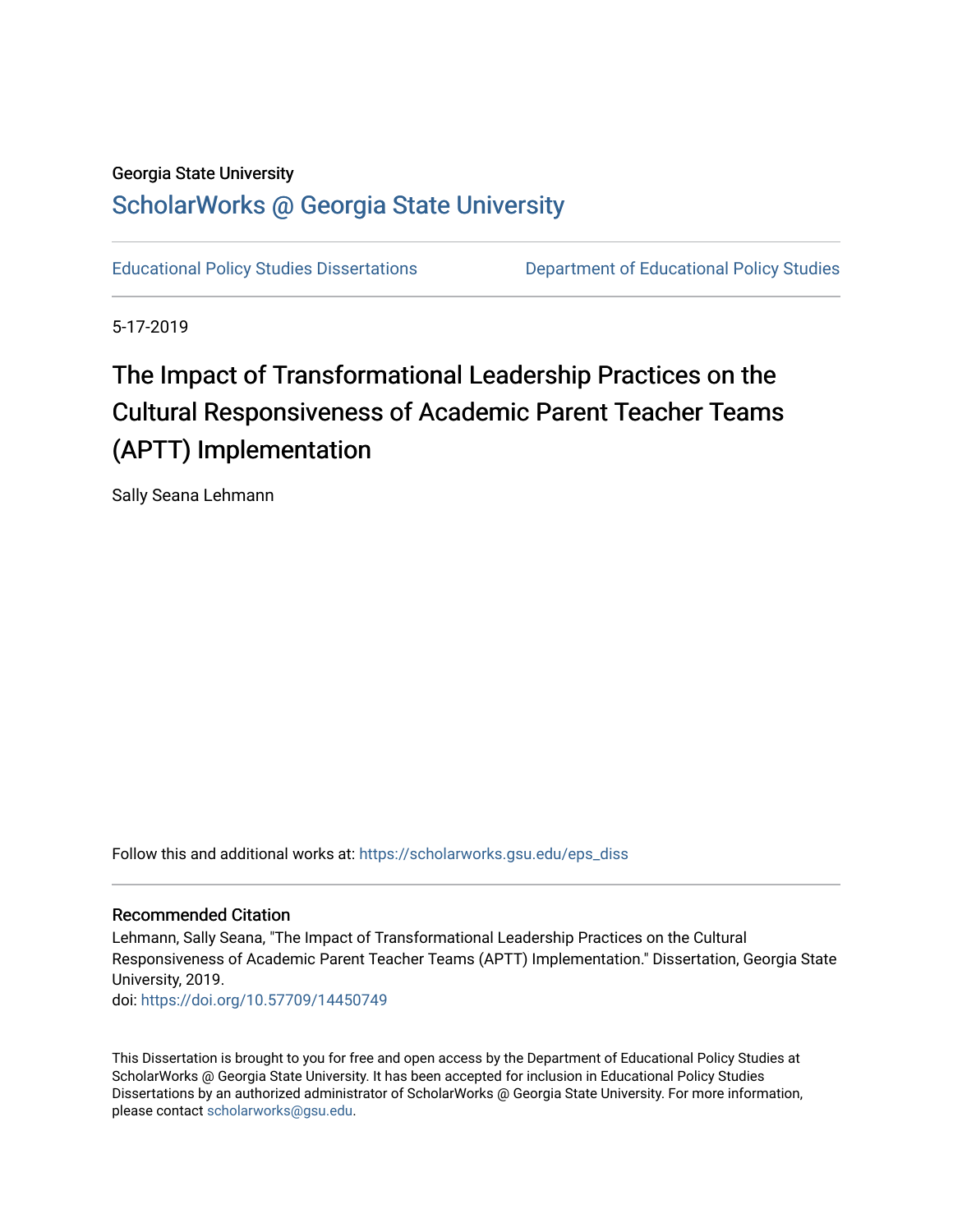## **ACCEPTANCE**

This dissertation, THE IMPACT OF TRANSFORMATIONAL LEADERSHIP PRACTICES ON THE CULTURAL RESPONSIVENESS OF ACADEMIC PARENT TEACHER TEAMS (APTT) IMPLEMENTATION, by SALLY SEANA LEHMANN, was prepared under the direction of the candidate's Dissertation Advisory Committee. It is accepted by the committee members in partial fulfillment of the requirements for the degree, Doctor of Philosophy, in the College of Education & Human Development, Georgia State University.

The Dissertation Advisory Committee and the student's Department Chairperson, as representatives of the faculty, certify that this dissertation has met all standards of excellence and scholarship as determined by the faculty.

\_\_\_\_\_\_\_\_\_\_\_\_\_\_\_\_\_\_\_\_\_\_\_\_\_\_\_\_\_\_ \_\_\_\_\_\_\_\_\_\_\_\_\_\_\_\_\_\_\_\_\_\_\_\_\_\_\_\_\_\_\_\_

Yinying Wang, Ed.D. Committee Chair

\_\_\_\_\_\_\_\_\_\_\_\_\_\_\_\_\_\_\_\_\_\_\_\_\_\_\_\_\_\_\_\_\_

\_\_\_\_\_\_\_\_\_\_\_\_\_\_\_\_\_\_\_\_\_\_\_\_\_\_\_\_\_\_

\_\_\_\_\_\_\_\_\_\_\_\_\_\_\_\_\_\_\_\_\_\_\_\_\_\_\_\_\_\_

\_\_\_\_\_\_\_\_\_\_\_\_\_\_\_\_\_\_\_\_\_\_\_\_\_\_\_\_\_\_

James Kahrs, Ed.D Toni Ferguson, Ed.D Committee Member Committee Member

Date

William L. Curlette, Ph.D. Chairperson, Department of Educational Policy Studies

Paul A. Alberto, Ph.D. Dean College of Education & Human Development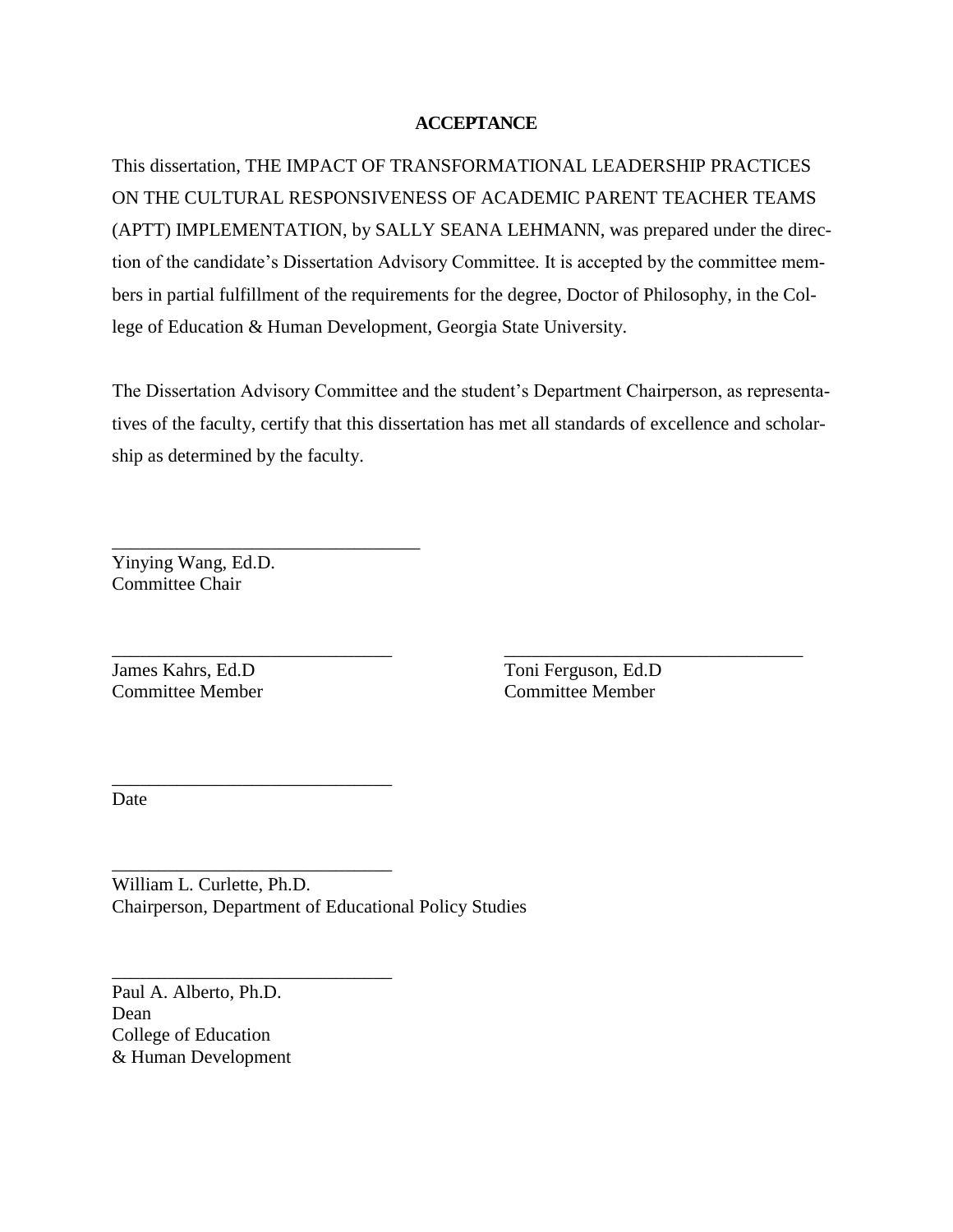### **AUTHOR'S STATEMENT**

By presenting this dissertation as a partial fulfillment of the requirements for the advanced degree from Georgia State University, I agree that the library of Georgia State University shall make it available for inspection and circulation in accordance with its regulations governing materials of this type. I agree that permission to quote, to copy from, or to publish this dissertation may be granted by the professor under whose direction it was written, by the College of Education and Human Development's Director of Graduate Studies, or by me. Such quoting, copying, or publishing must be solely for scholarly purposes and will not involve potential financial gain. It is understood that any copying from or publication of this dissertation which involves potential financial gain will not be allowed without my written permission.

Sally Lehmann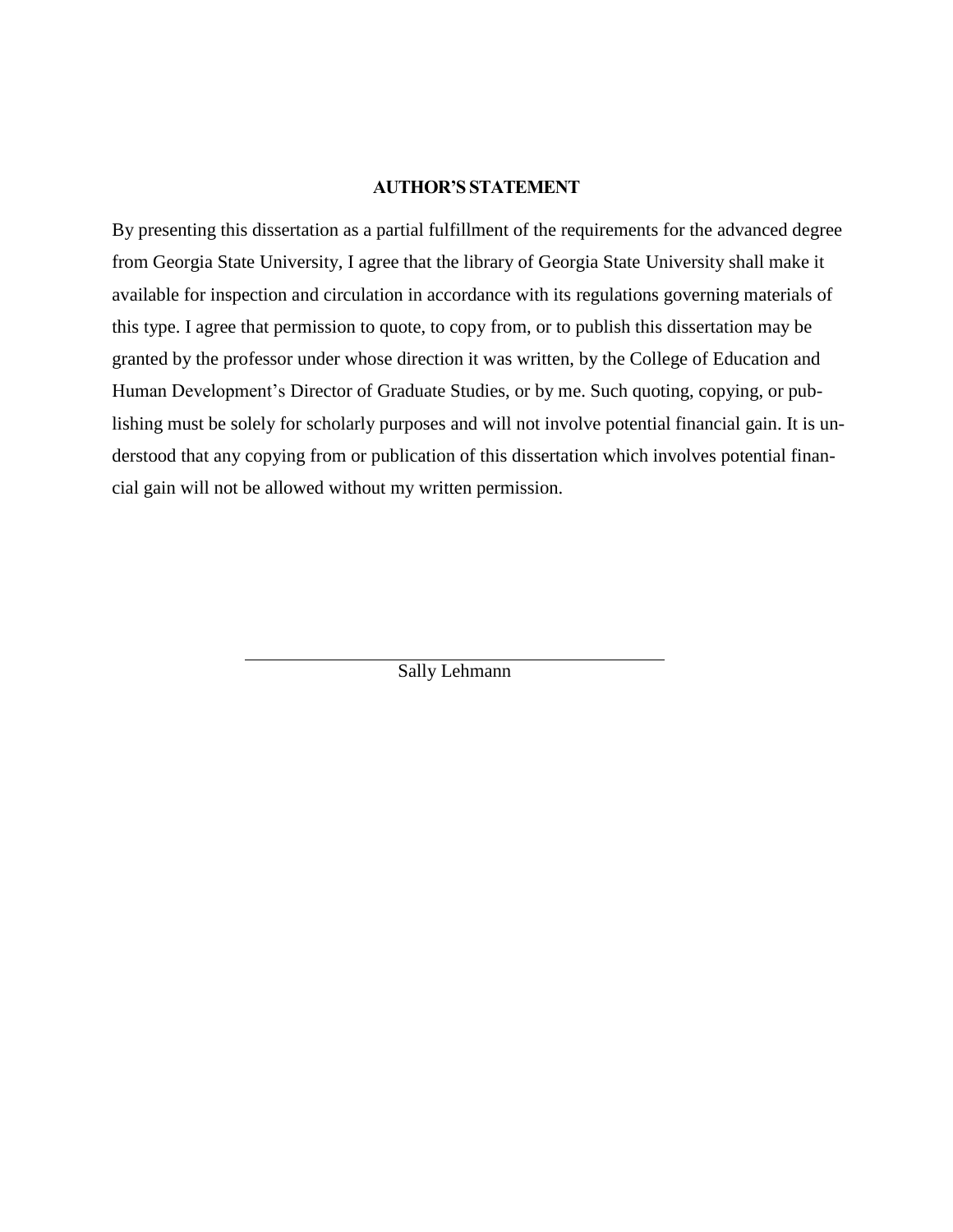## **NOTICE TO BORROWERS**

All dissertations deposited in the Georgia State University library must be used in accordance with the stipulations prescribed by the author in the preceding statement. The author of this dissertation is:

> Sally Seana Lehmann Department of Educational Policy Studies College of Education and Human Development Georgia State University 30 Pryor St Atlanta, Ga 30303

The director of this dissertation is:

Yinying Wang, Ed.D. Department of Educational Policy Studies College of Education and Human Development Georgia State University Atlanta, GA 30303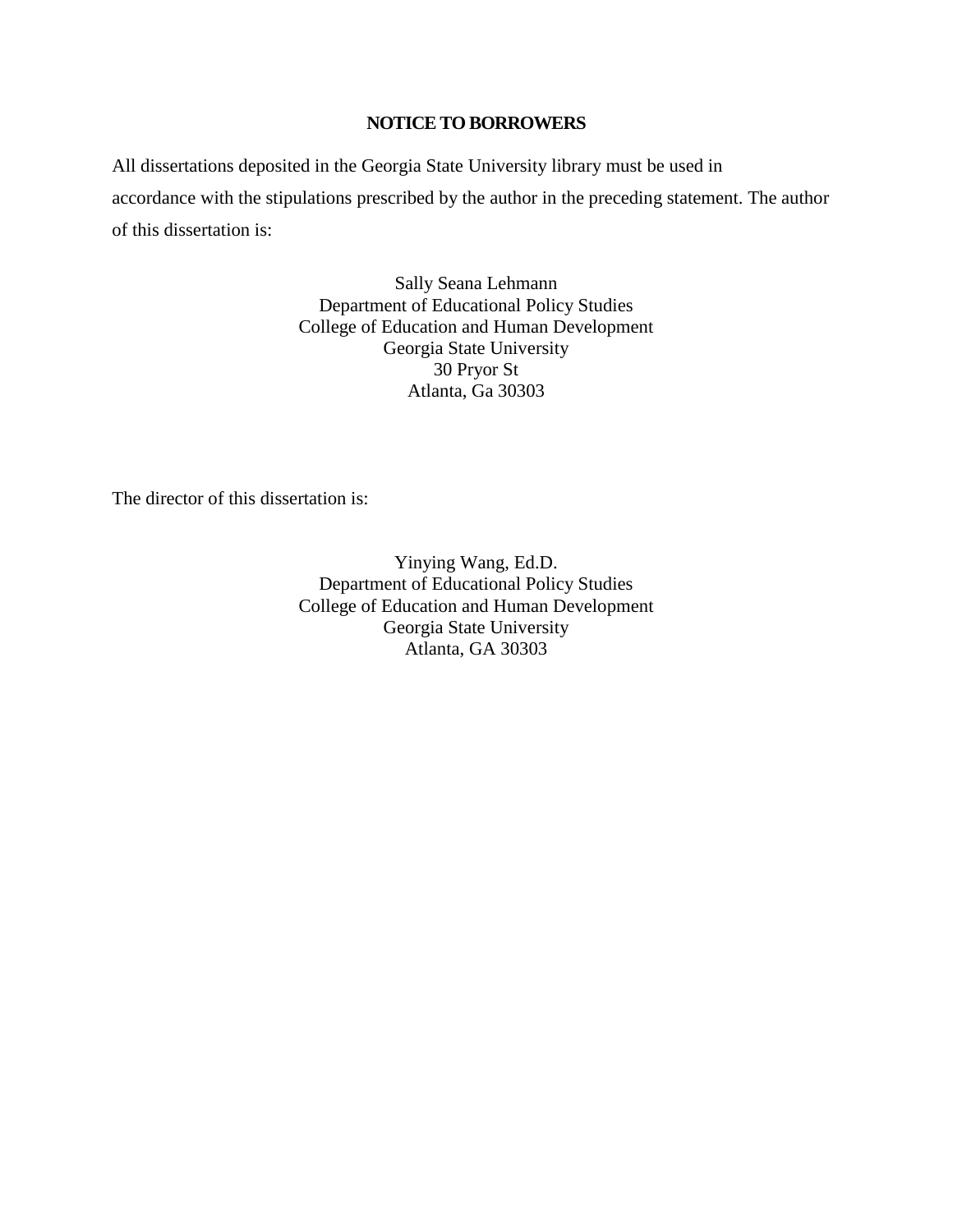## **CURRICULUM VITAE**

## Sally Seana Lehmann

| <b>ADDRESS:</b> | 30 Pryor St       |
|-----------------|-------------------|
|                 | Atlanta, GA 30303 |

## EDUCATION:

| Ed.D.                   | 2019 | Georgia State University          |
|-------------------------|------|-----------------------------------|
|                         |      | <b>Educational Policy Studies</b> |
| <b>Masters Degree</b>   | 2006 | <b>Grand Canyon University</b>    |
|                         |      | Reading Instruction               |
| <b>Bachelors Degree</b> | 2000 | Georgia State University          |
|                         |      | Early Childhood Education         |

## PROFESSIONAL EXPERIENCE:

| 2014-present | <b>Assistant Principal</b><br>Knight Elementary School, GA  |
|--------------|-------------------------------------------------------------|
| 2005-2014    | Instructional Coach<br>Simonton Elementary School, GA       |
| 2003-2005    | <b>Literacy Coordinator</b><br>Arcado Elementary School, GA |
| 2000-2005    | Third Grade Teacher<br>Arcado Elementary School, GA         |

## **PRESENTATOINS AND PUBLICATIONS:**<br>2015 -16 Presenter at the Gwinner

Presenter at the Gwinnett County Public Schools, Annual Leadership **Conference** 

## PROFESSIONAL SOCIETIES AND ORGANIZATIONS:

2014 – Present Member of the Local School Administrators Association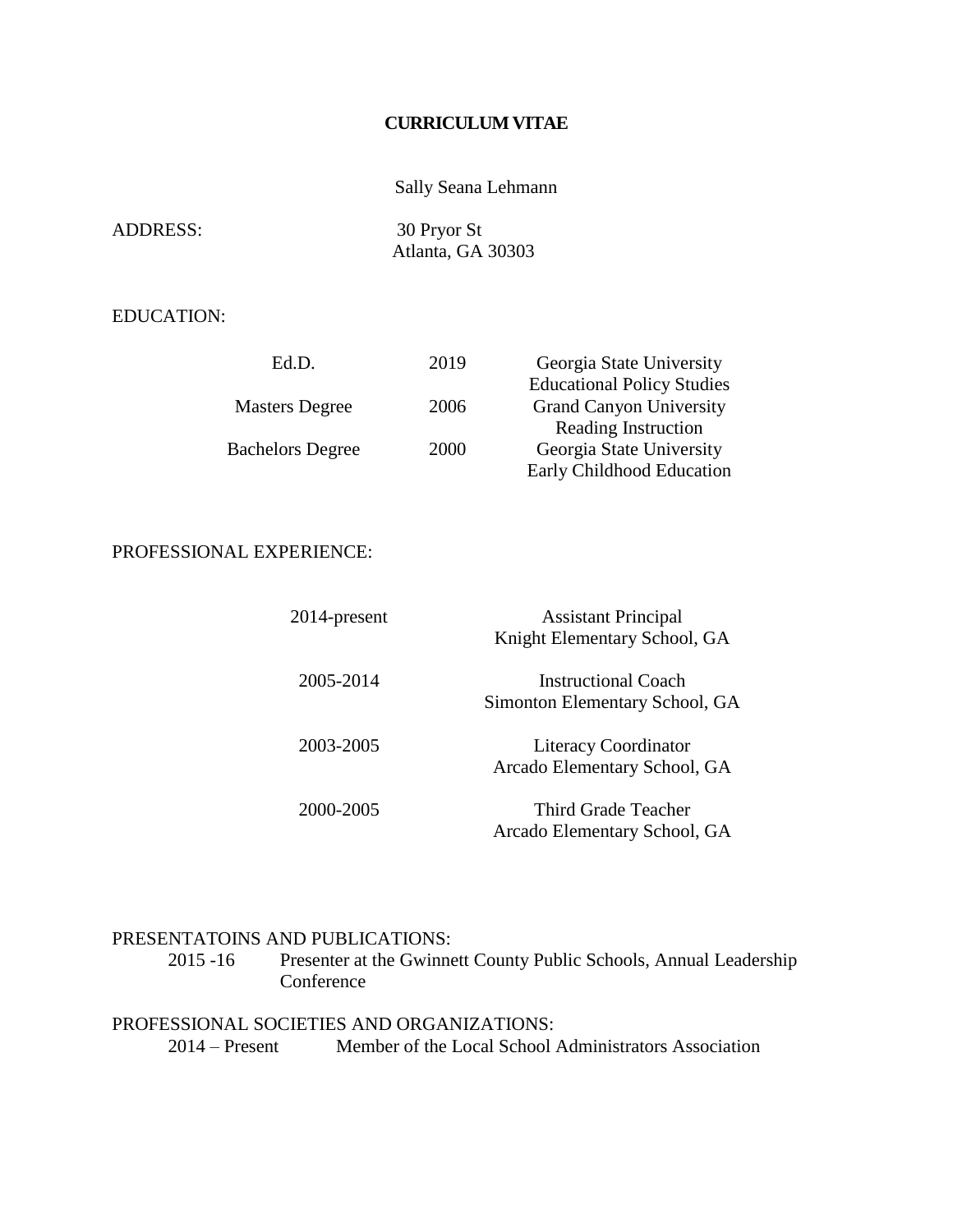## **THE IMPACT OF TRANSFORMATIONAL LEADERSHIP PRACTICES ON THE CULTURAL RESPONSIVENESS OF ACADEMIC PARENT TEACHER TEAMS (APTT) IMPLEMENTATION**

by

Sally Seana Lehmann

Under the Direction of Yinying Wang, Ed.D.

#### ABSTRACT

Purpose: Research has shown that family engagement has a positive impact on student academic performance; however, schools that serve increasingly diverse communities often struggle with forming meaning partnerships with their parents. The primary purpose of this case study was to investigate the impact transformational leadership has on stakeholders' perceptions of the cultural responsiveness of family engagement, in schools that have implemented Academic Parent Teacher Teams (APTT). Additionally, this study investigated teachers' and families' perceptions of the cultural responsiveness of APTT. Research Methods: This dissertation was guided by the theoretical frameworks of transformational leadership and cultural responsive school leadership. The case study was conducted at a Title 1 elementary school with a diverse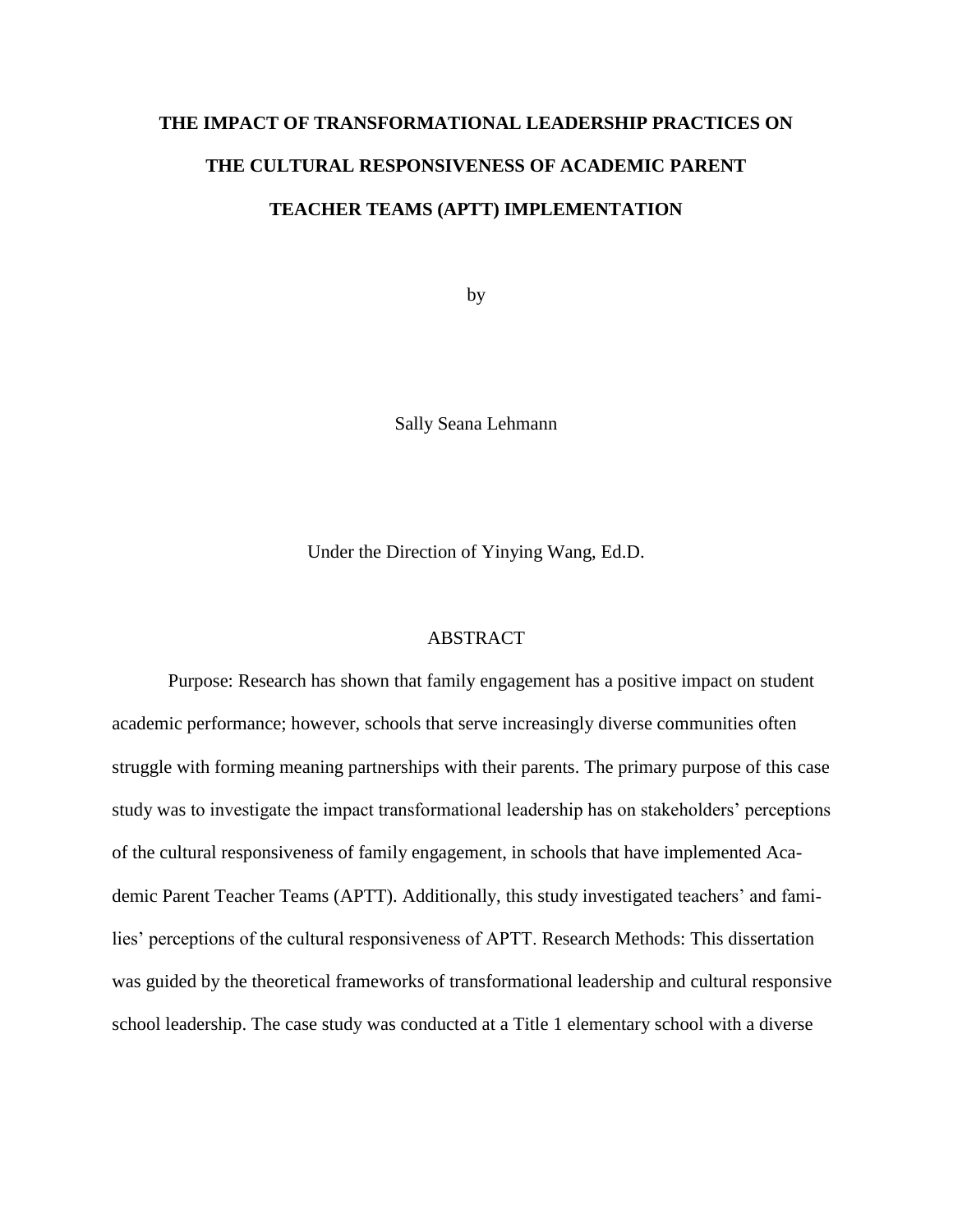population that had implemented APTT. Data was collected through interviews of school leaders, teachers, and families as well as observations of APTT meetings. NVivo, qualitative data analysis software, was used to code and analyze the data using coding themes developed from the theoretical frameworks. Findings: The findings revealed four themes that described the leadership practices that affected the cultural responsiveness of APTT implementation: (a) leaders establish a mission that encouraged culturally responsive actions; (b) the *parent center* played a strong leadership role in the execution of the school's mission, as well as APTT implementation; (c) teachers' focused on communication with parents in a family friendly manner; (d) parental engagement efforts were designed to meet the needs of the community. The findings also revealed two themes that explained how transformational leadership practices impacted stakeholders' perceptions of the partnerships: (a) the increase in family engagement helped inform school leaders about resources that families needed including the presence of unknown barriers to cultural engagement; and (b) more effective communication with parents resulted in the majority of teachers confirming positive perceptions of parent/teacher partnerships. Implications for Research and Practice: This study supports the need for state and local policy makers to train and build the capacity of educators to establish meaningful partnerships with students and their families. The findings also support the correlation between the theories of transformational school leadership and culturally responsive school leadership.

INDEX WORDS: Transformational Leadership, Culturally Responsive School Leadership, Academic Parent Teacher Teams (APTT), Family Engagement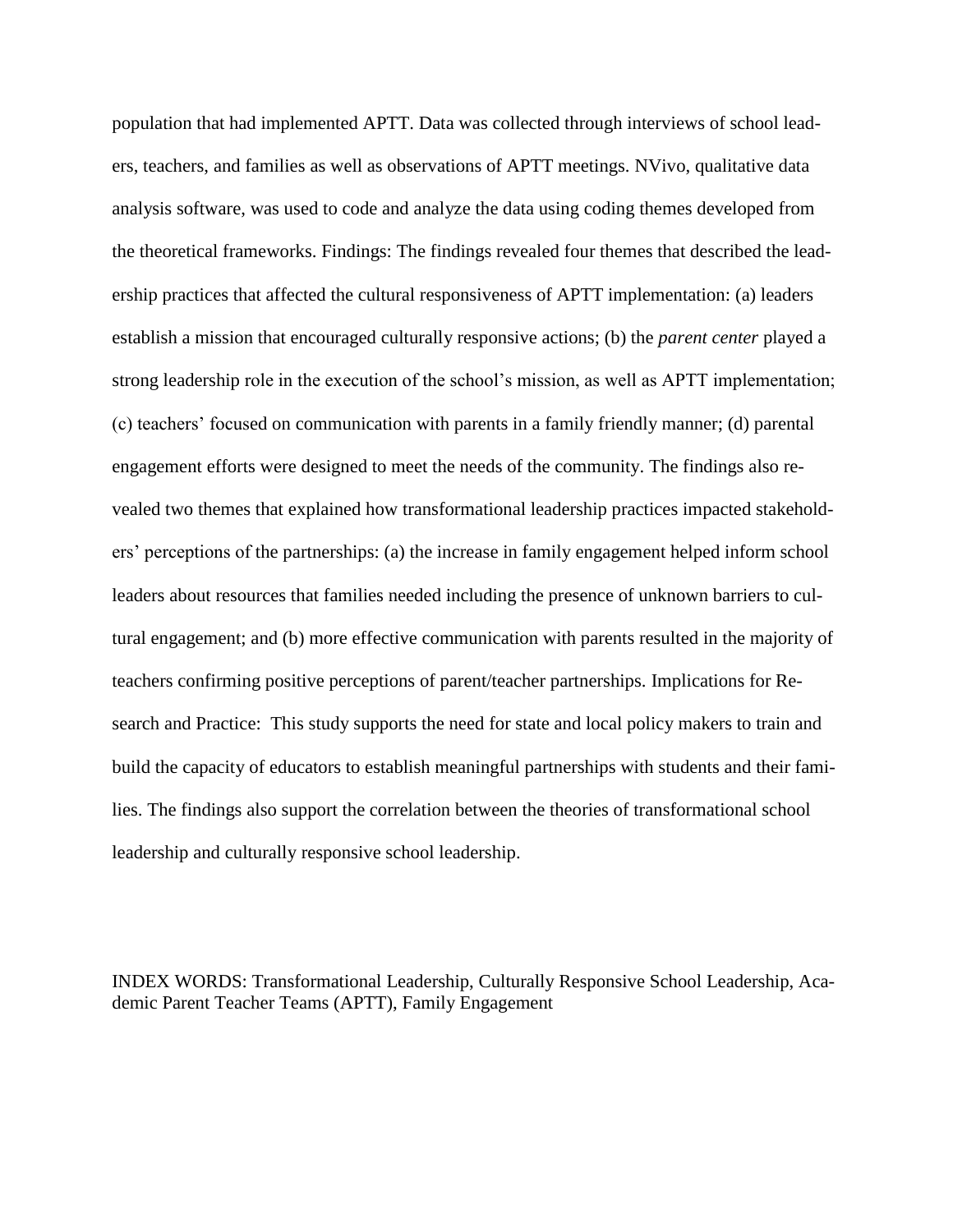## **THE IMPACT OF TRANSFORMATIONAL LEADERSHIP PRACTICES ON THE CULTURAL RESPONSIVENESS OF ACADEMIC PARENT TEACHER TEAMS (APTT) IMPLEMENTATION**

by

Sally Seana Lehmann

A Dissertation

Presented in Partial Fulfillment of Requirements for the

Degree of

Doctor of Education

in

Educational Leadership

in

the Department of Educational Policy Studies

in

the College of Education and Human Development Georgia State University

> Atlanta, GA 2019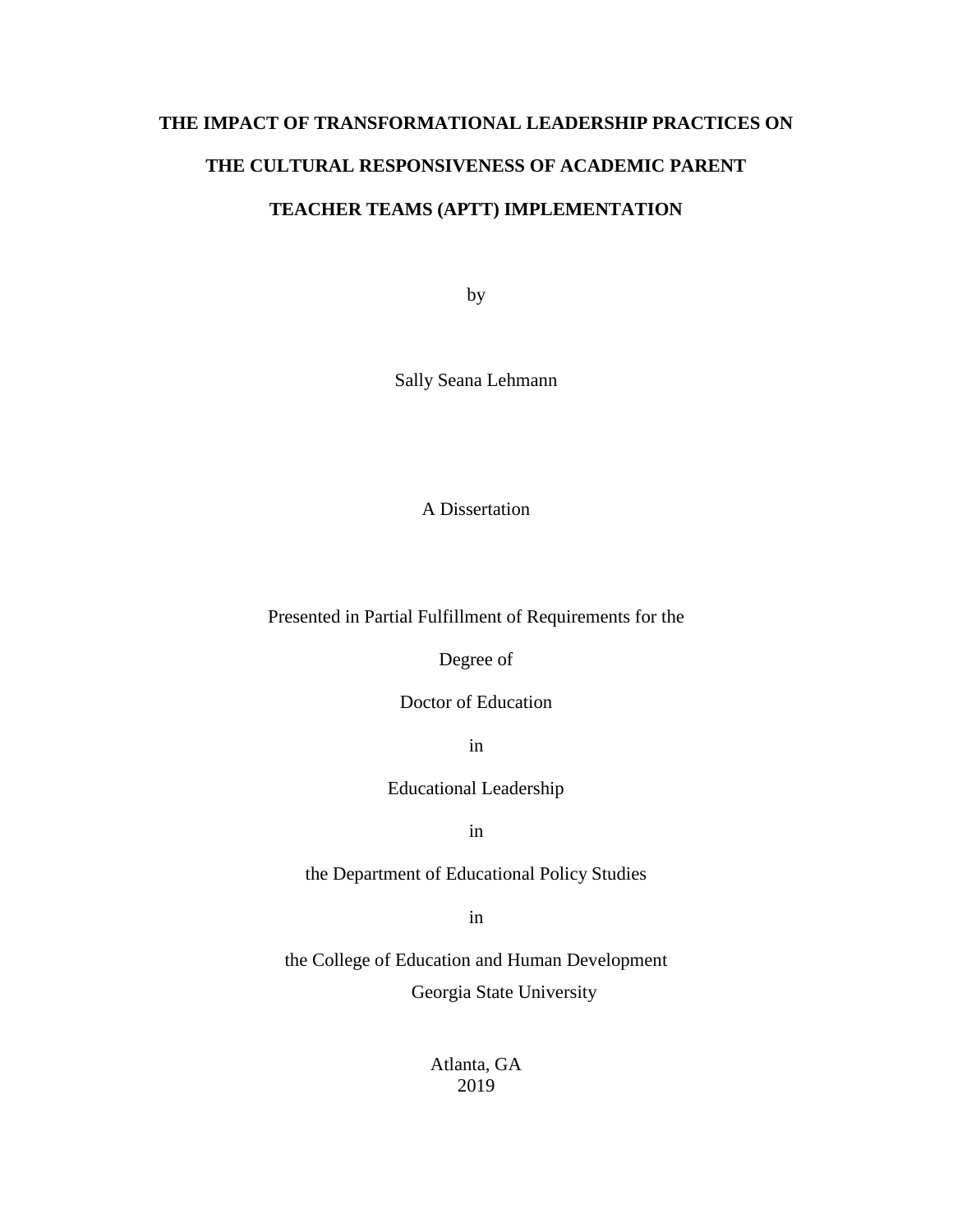Copyright by Sally Seana Lehmann 2019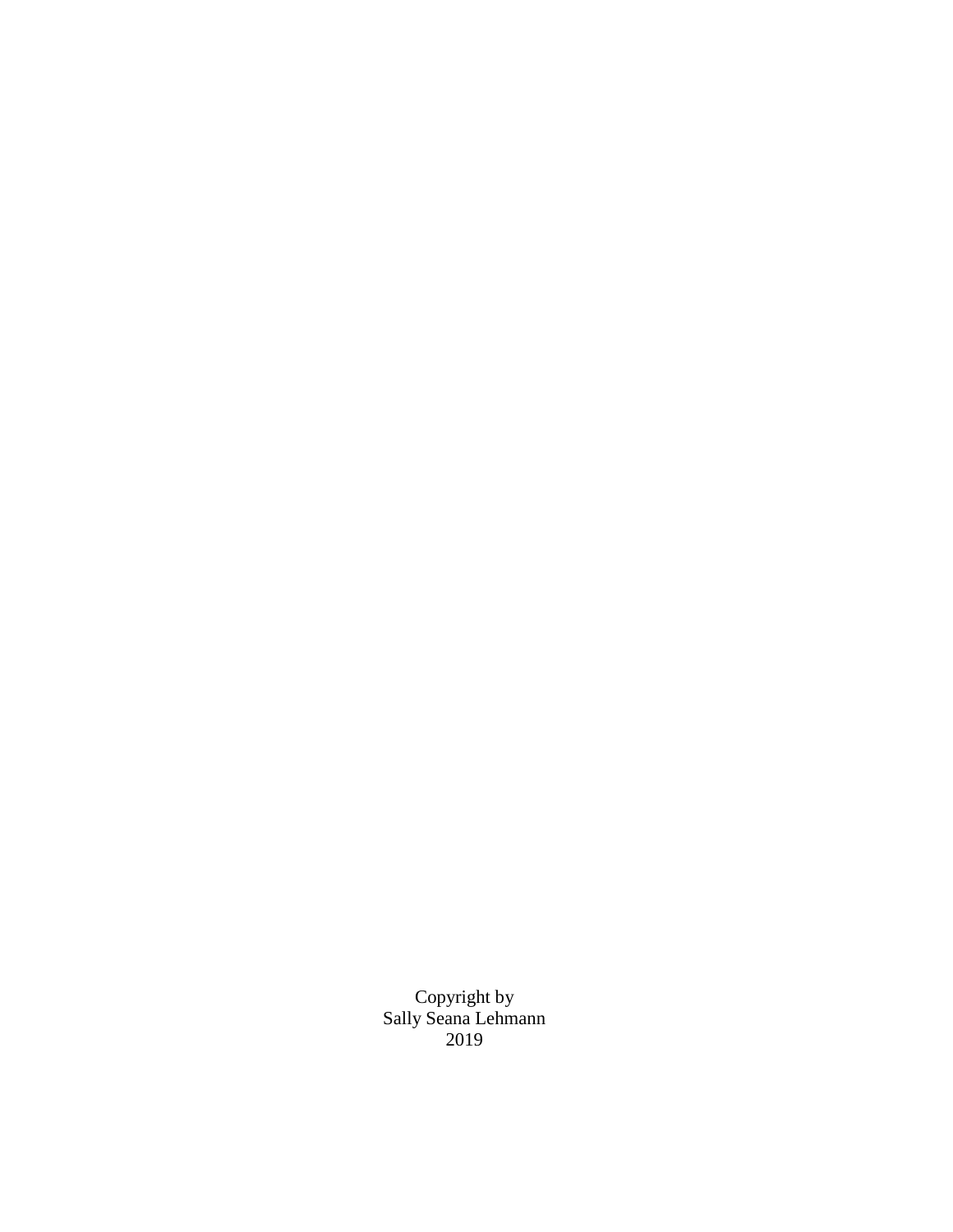## **DEDICATION**

This dissertation is dedicated to my amazing family who supported me through the entire journey. To my parents who always offered to watch James so I could work or would prepare meals for me so I didn't need to cook. To Jeremy, your words of encouragement kept me going when I wanted to quit. To James, your willingness to help and telling me how much you love me means more than you will ever know. To Dave, I couldn't have finished this without your constant support, love, and encouragement. I love you all.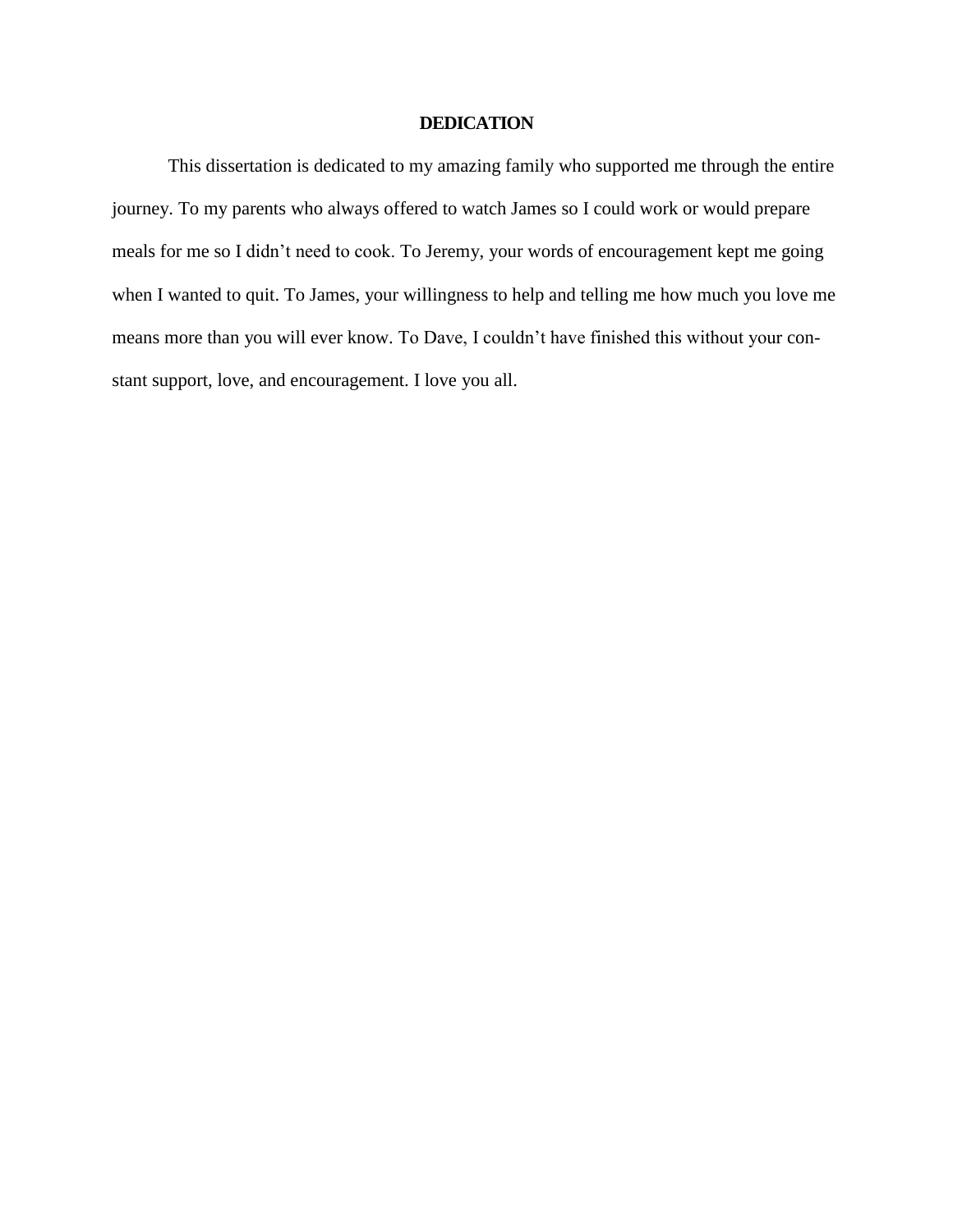## **ACKNOWLEDGMENTS**

I would like to acknowledge the faculty and staff of Knight Elementary School, particularly Toni Ferguson, who supported me every step of the way. Special thanks to Laura Boltin for being an amazing editor and friend. I would also like to acknowledge the amazing Cohort V, we started this journey together and we supported each other throughout the entire journey. Eternal gratitude to my amazing Tribe … you get me.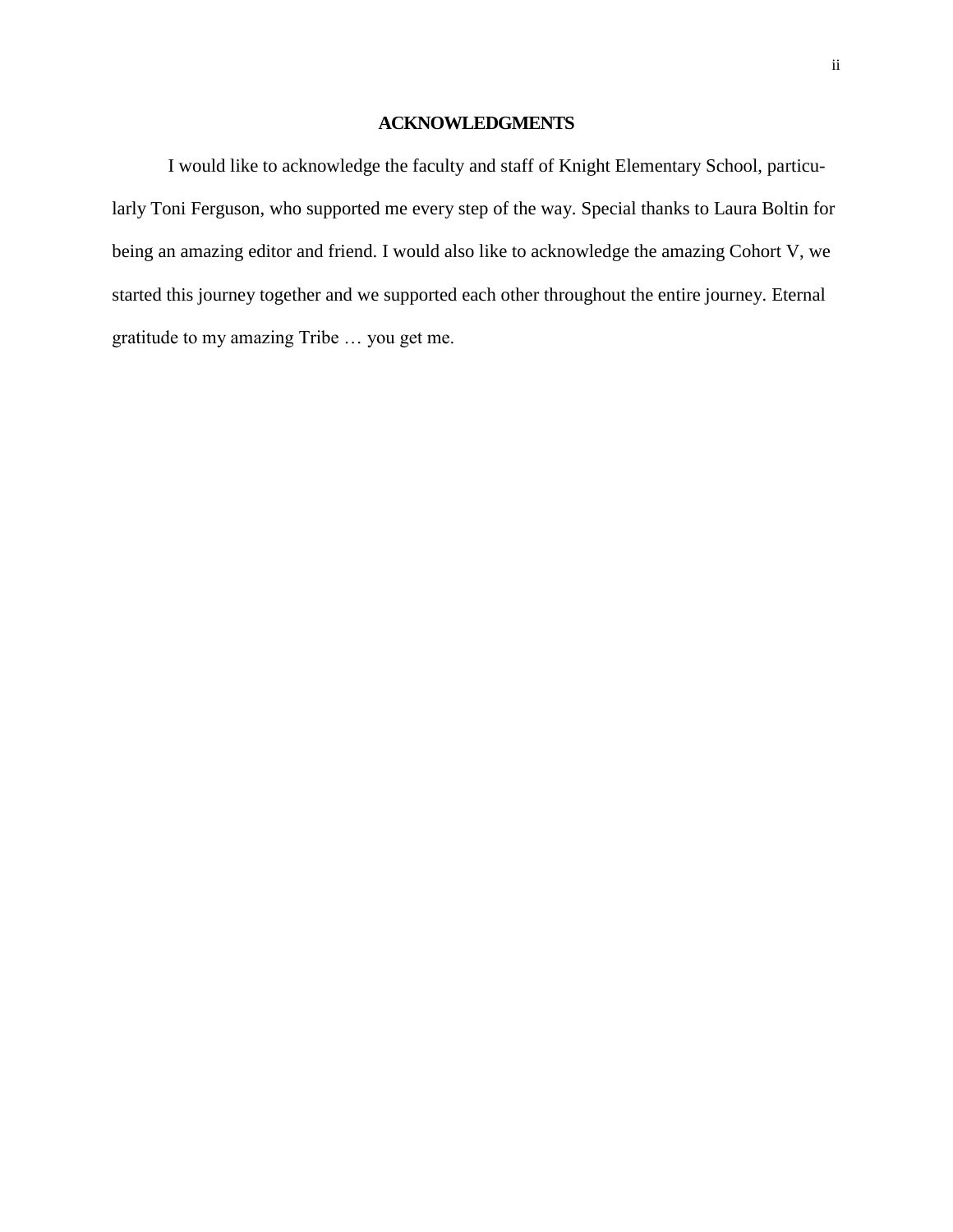# THE IMPACT OF TRANSFORMATIONAL LEADERSHIP PRACTICES ON  $\mathbf{1}$ **ACADEMIC PARENT TEACHER TEAMS (APTT): IMPORTANCE OF**  $\mathbf{2}$ THE IMPACT OF TRANSFORMATIONAL LEADERSHIP PRACTICES ON **ACADEMIC PARENT TEACHER TEAMS (APTT): PARTNERSHIP IN**

## **TABLE OF CONTENTS**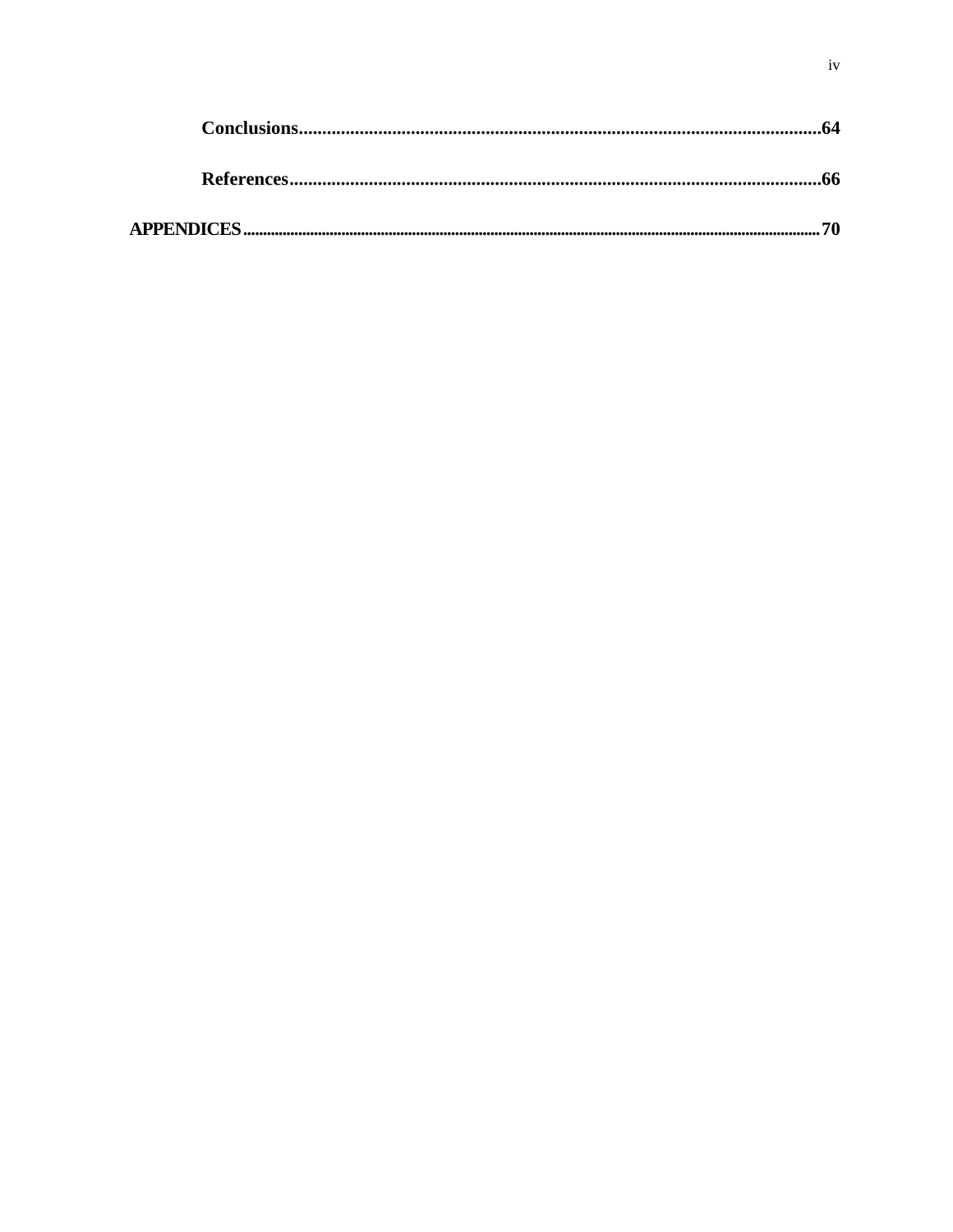## **LIST OF TABLES**

| Table 1. Comparison of Transformational Leadership and Culturally Responsive School       |  |
|-------------------------------------------------------------------------------------------|--|
|                                                                                           |  |
|                                                                                           |  |
|                                                                                           |  |
| Table 6. Example of Codes of Transformational Leadership and Culturally Responsive School |  |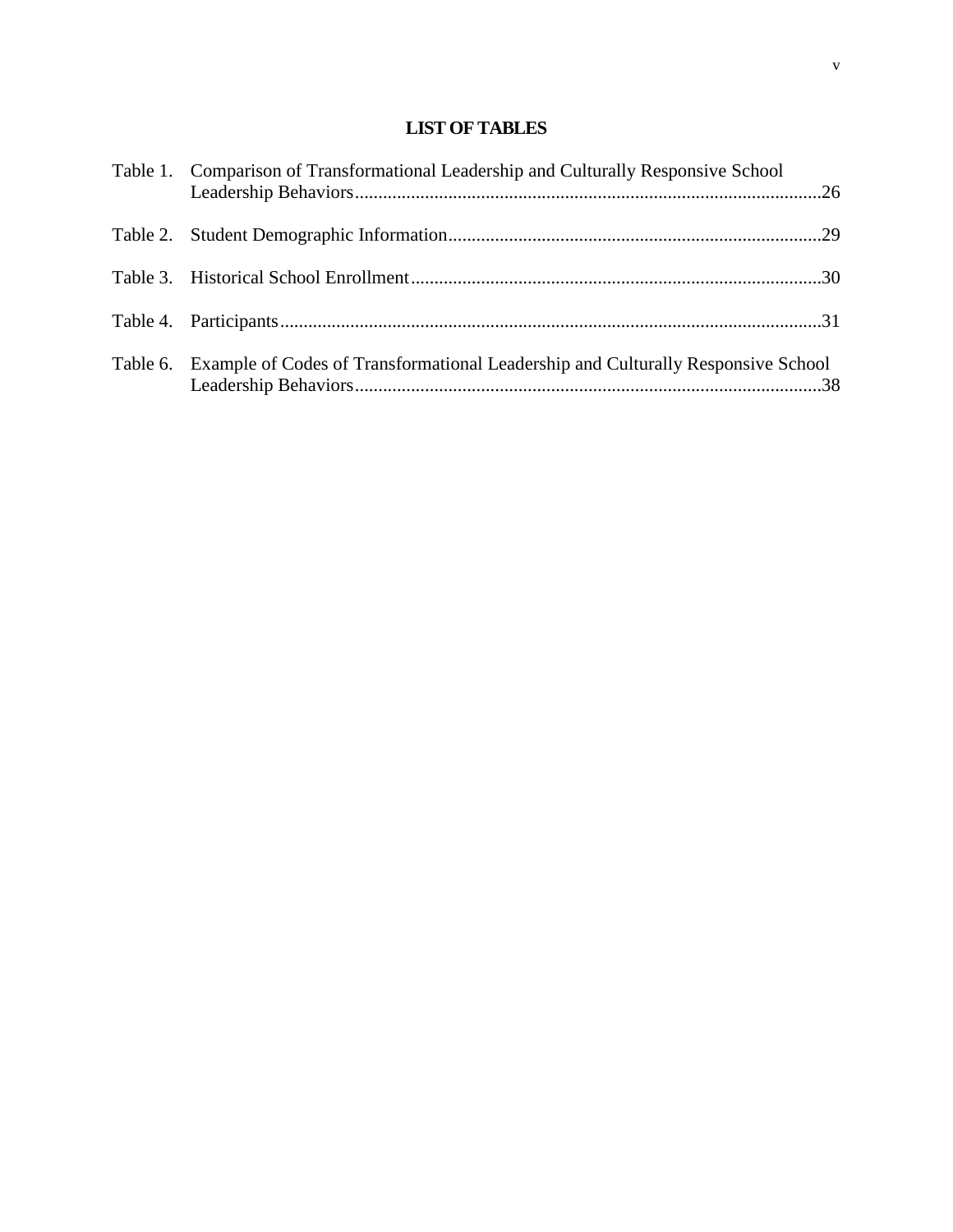## <span id="page-14-0"></span>**1 THE IMPACT OF TRANSFORMATIONAL LEADERSHIP PRACTICES ON THE CULTURAL RESPONSIVENESS OF ACADEMIC PARENT TEACHER TEAMS (APTT) IMPLEMENTATION**

Schools across the country are serving an increasingly diverse population of students and families. In many schools, the diversity of teachers does not represent the communities they serve, and research has shown that traditionally white middle-class teachers frequently struggle with relating to others who do not have the same backgrounds they have (Frankenberg, 2009; Watson & Bogotch, 2015). A recent study showed that teachers who were predominately white, females often hold racial stereotypes which influence their interactions with diverse families (Allen & White-Smith, 2018). As a result, diverse families often feel disengaged and not welcomed into the school environment (Allen & White-Smith, 2018; Cooper, 2009; Crawford, 2017; Khalifia, 2012; Ouimette, Feldman, & Tung, 2006; Scanlan & López, 2014).

Research has also linked the different roles that families play in their child's education with their academic achievement (Mapp & Kuttner, 2014). Due to this, there has been an increase in attention placed on family engagement programs. However, educators and leaders, especially those who serve diverse populations, have struggled with implementing family engagement initiatives that effectively increase the involvement of all their families (Calzada, Huang, Soriano, Acra, Dawson-McClure, Kamboukos & Brotman, 2015; Crawford, 2017; Ishimaru, Torres, Salvador, Lott, Williams & Tran, 2016; Larson & Murtadha, 2002; Mapp & Kuttner, 2014; Miller, Robinson, Valentine & Fish, 2016; Paredes, 2011).

Educators are facing an increasing population of culturally and linguistically diverse (CLD) students (Scanlan & Lopez, 2014). In many schools, CLD students are the majority, not the minority (Scanlan & Lopez, 2014). In these diverse schools, leaders play a critical role in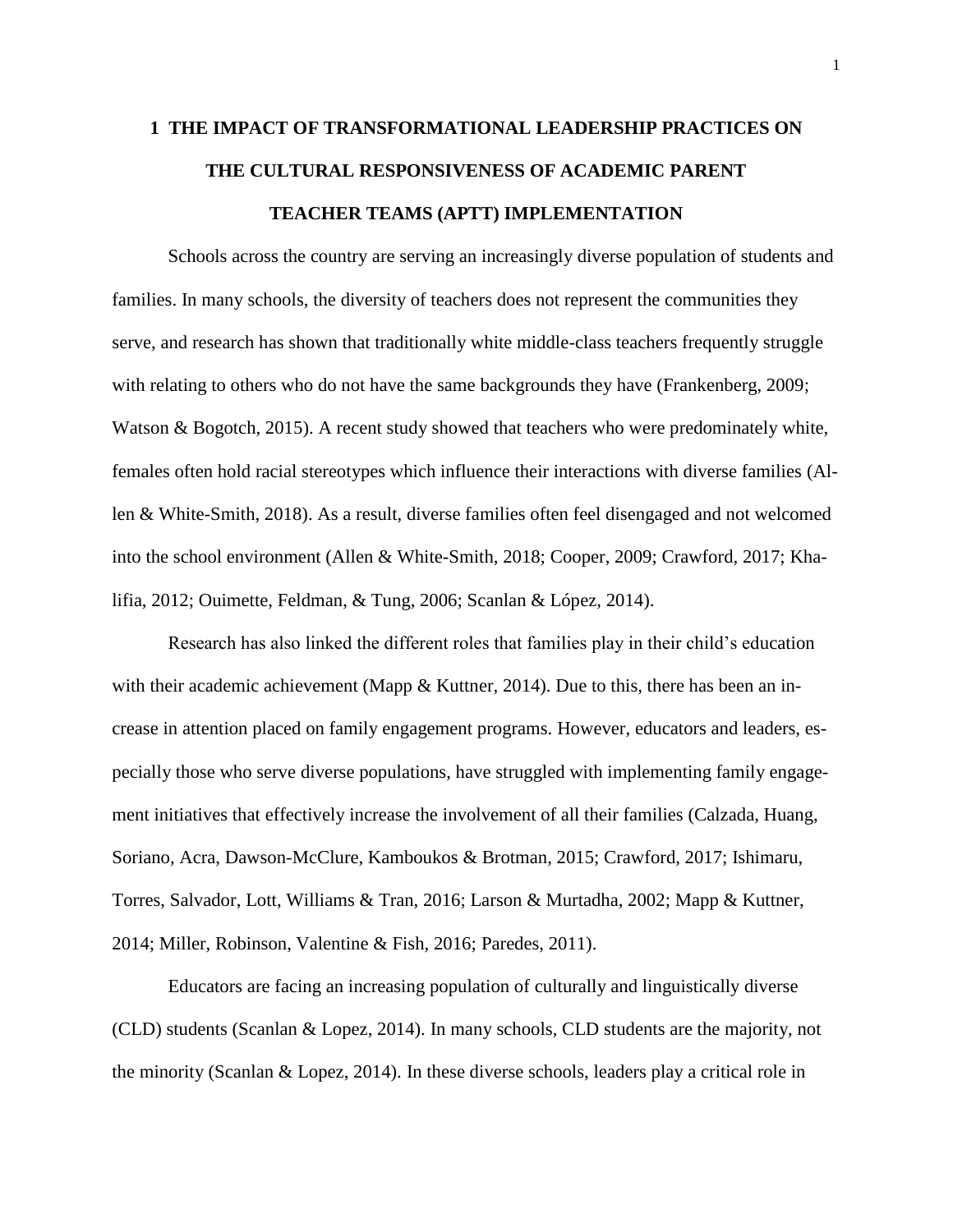identifying the inequities that exist and developing a school vision that creates a sense of belonging for all students and families (Anderson, 2011; Ishimaru, 2017; Palmer & Louis, 2017). Research has shown that when parents are more involved, children are more motivated to increase their engagement at school which leads to higher achievement (Donnell & Kirkner, 2014; Mo & Singh, 2008).

One family engagement model that has grown in popularity is Academic Parent Teacher Teams (APTT). This family engagement model utilizes individual student data to form authentic teacher-family partnerships with the purpose of increasing student achievement ("Academic Parent-Teacher Teams," n.d.). APTT addresses many families' need for specific instruction and activities to assist in their child's academic progress at home. The Georgia Department of Education (GaDOE) has partnered with WestEd since 2014 to implement APTT in 23 counties throughout Georgia ("Academic Parent-Teacher Teams," n.d.; Georgia Department of Education, 2017). Data collected by the GaDOE in 2016 revealed that when parents participated in APTT, the percentage of students meeting or exceeding their academic goals increased by 20% (Georgia Department of Education, 2017). However, on average, only 20% of parents choose to participate in APTT at their child's school (Georgia Department of Education, 2017).

#### **Background of the Problem**

Public schools have been experiencing significant demographic shifts in their student population. The nation's White population has been declining while minority populations (African Americans, Asian Americans, and Latino Americans) are predicted to make up half of the nation's population by 2044 (Jensen, 2001, Scanlan & López, 2014). These changing demographics have resulted in significant numbers of culturally diverse students and families who feel disengaged and not a part of the school environment (Cooper, 2009; Ouimette et al., 2006;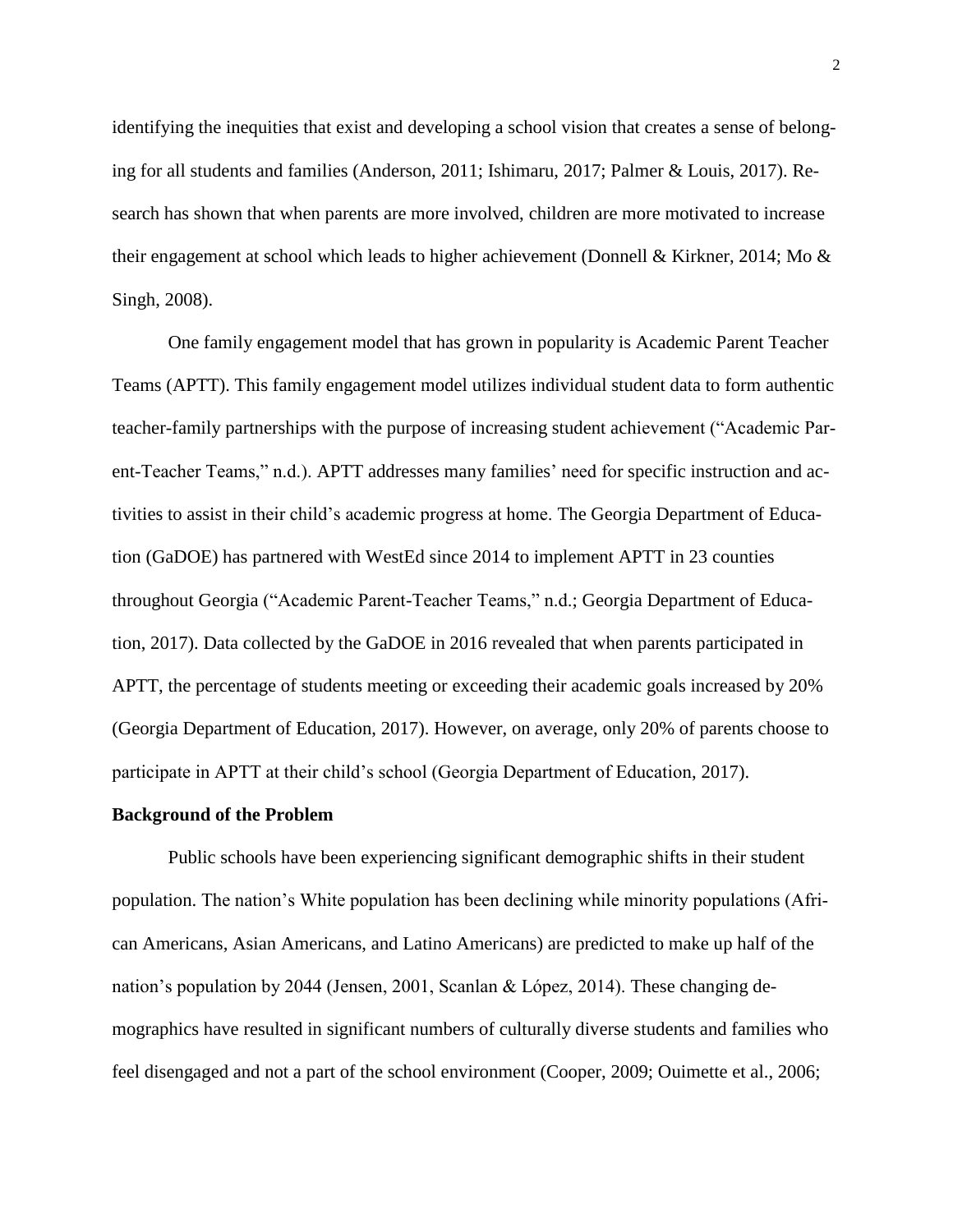Scanlan & López, 2014; Suárez-Orozco, Pimentel, & Martin, 2009). Educators who serve diverse populations are challenged to implement initiatives that increase the engagement of all their families. Schools have implemented a variety of family engagement initiatives; however, they might not be effective if they do not address the specific needs of families (Larson & Murtadha, 2002; Paredes, 2011).

Schools are also serving more students and families who live in poverty. Approximately one in five children live in poverty and two out of every five children will spend at least one year of their childhood in poverty (Bellani & Bia, 2019). Research has shown that children from poverty are at an academic disadvantage (Bellani & Bia, 2019; Haushofer & Fehr, 2014; Lichtenstein & Donovan, 2018; Mani, Mullainathan, Shafir, & Zhao, 2013; Noble, Houston, Brito, Bartsch & Kan, 2015; Quinn, 2015). Children from poverty are "less prepared academically, more likely to struggle with behavioral issues, and less likely to graduate" (Lichtenstein & Donovan, 2018, p.1). "Although school staff might be sympathetic to basic aspects of family need, when families do not meet other expectations of school staff [helping with homework, communicating with the school …], blame and frustration more commonly arise" (Lichtenstein & Donovan, 2018, p.5). This disconnect between families and teachers often leads to unproductive or even nonsexist partnerships between them.

Another challenge that educators are increasingly facing are issues surrounding undocumented immigrant families. In a 1982 Supreme Court decision, *Plyer v. Doe*, the courts decided that undocumented students could not be denied a K-12 education; however, this ruling does not provide any protection to their parents (Crawford, 2017). Undocumented families might be less engaged with the school due to fear of deportation (Crawford, 2017; Dematthews & Izquierdo, 2017).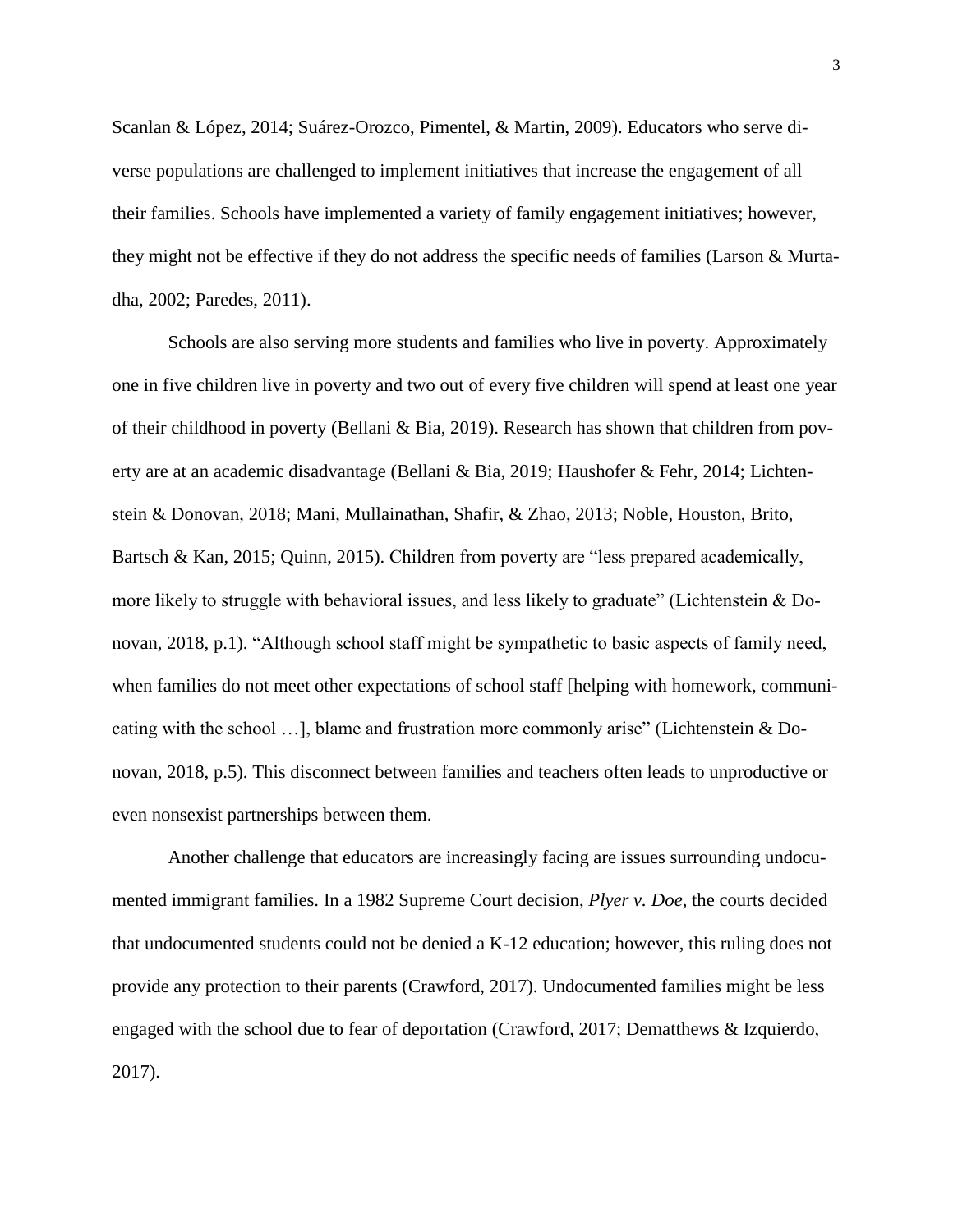### **Problem Statement**

Academic Parent Teacher Teams (APTT) is a relatively new family engagement program, and as a result, limited research is currently available. Research has shown that family participation in APTT results in higher academic achievement in students (Paredes, 2011). APTT is implemented at numerous Title 1 schools across Georgia and the United States. Data shows that when parents participate in APTT, it has a positive impact on their child's academic success; however, schools are still struggling with increasing the number of families that attend. During a recent study that involved APTT, the researcher reported a disproportional representation of parents who attended APTT compared to the student population (Ferguson, 2017). This study investigates how transformational leadership practices impact the cultural responsiveness of APTT implementation. The researcher theorizes that the implementation of a more cultural responsive family engagement program will increase the participation of diverse families.

### **Guiding Questions**

<span id="page-17-0"></span>The purpose of this study is to investigate the impact transformational leadership has on stakeholders' perceptions of the cultural responsiveness of family engagement in schools that have implemented Academic Parent Teacher Teams (APTT). The following research questions guide this study:

- 1. How have transformational leadership practices affected the cultural responsiveness of APTT implementation?
- 2. How have transformational leadership practices transformed stakeholders' perceptions of partnerships at APTT schools?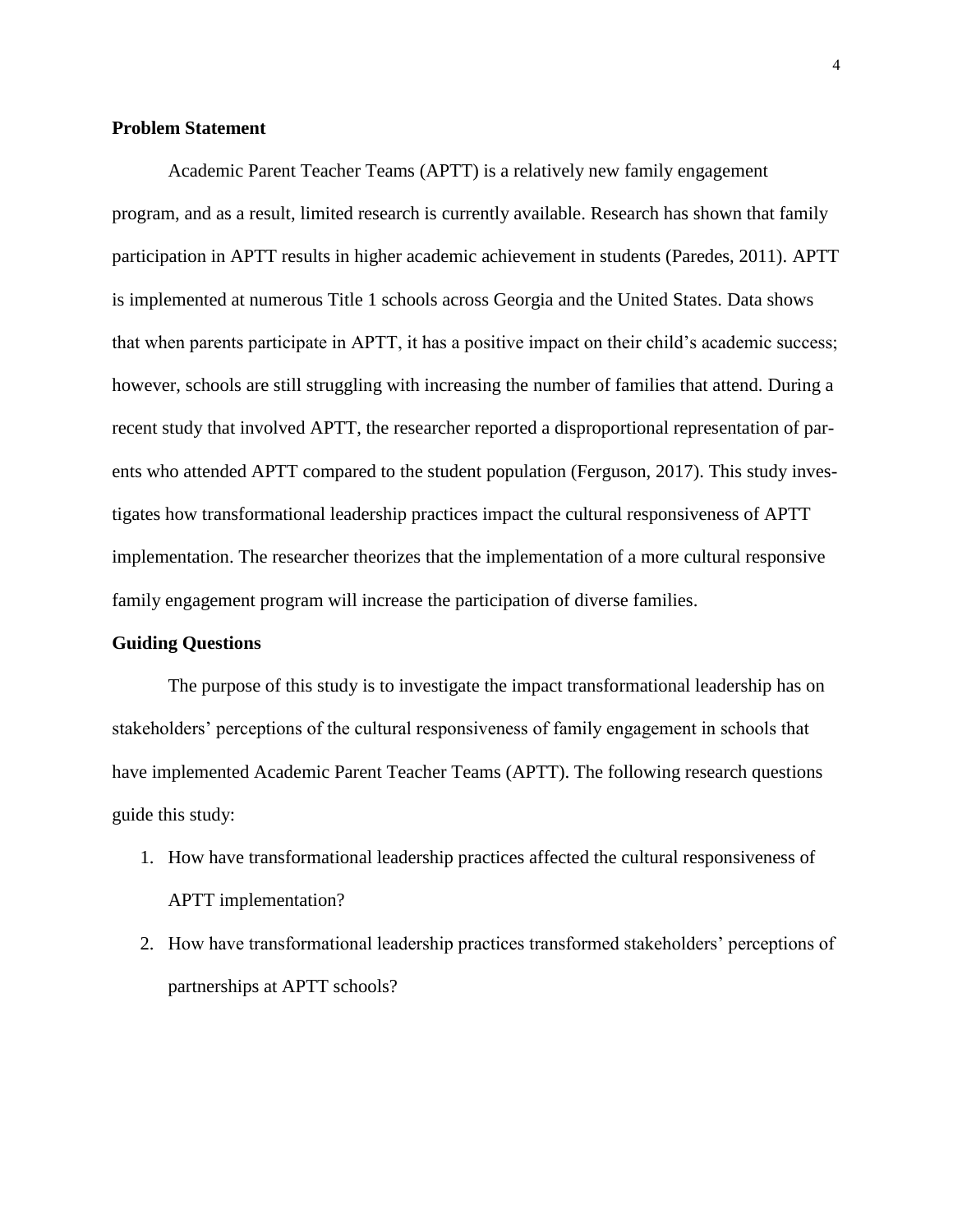## **Definition of Terms**

- 1. *Academic Parent Teacher Teams* (APTT): APTT is a data-driven family engagement model designed to create authentic teacher-family partnerships which focus on student academic achievement ("Academic Parent-Teacher Teams," n.d.).
- 2. *Culture*: Culture has been defined in several different ways, and the researcher agrees that culture is a frequently changing dynamic (De Gaetano, 2007). The researcher also recognizes that there are risks in creating a definition of culture by "assigning a set of characteristics or particular behaviors to a group without taking into account the many differences that exist within groups and the context in which the group finds itself" (De Gaetano, 2007, p. 148). For the sake of this study, culture is defined as the basis of preferred behaviors or traditions that is primarily transmitted by parents to their children (Boykin, Tyler, & Miller, 2005; De Gaetano, 2007). These preferred behaviors could be derived from a families' background, religion, and/or socioeconomic status.
- 3. *Family engagement*: Family engagement looks at multiple ways that parents and family members can be involved in their child's education. It moves past the traditional view of how parents have been involved in the past and provides families with new options for meaningful involvement in their child's education and the overall success of the school.
- 4. *Poverty*: Poverty is a term that can be defined or described in different ways. In the most basic terms, poverty is the "gap between one's needs and the resources available to fulfill them" (Mani et al., 2013, p. 976). Poverty can also be described as having insufficient income and a variety of other obstacles and stresses that has a negative impact on all family members (Haushofer & Fehr, 2014).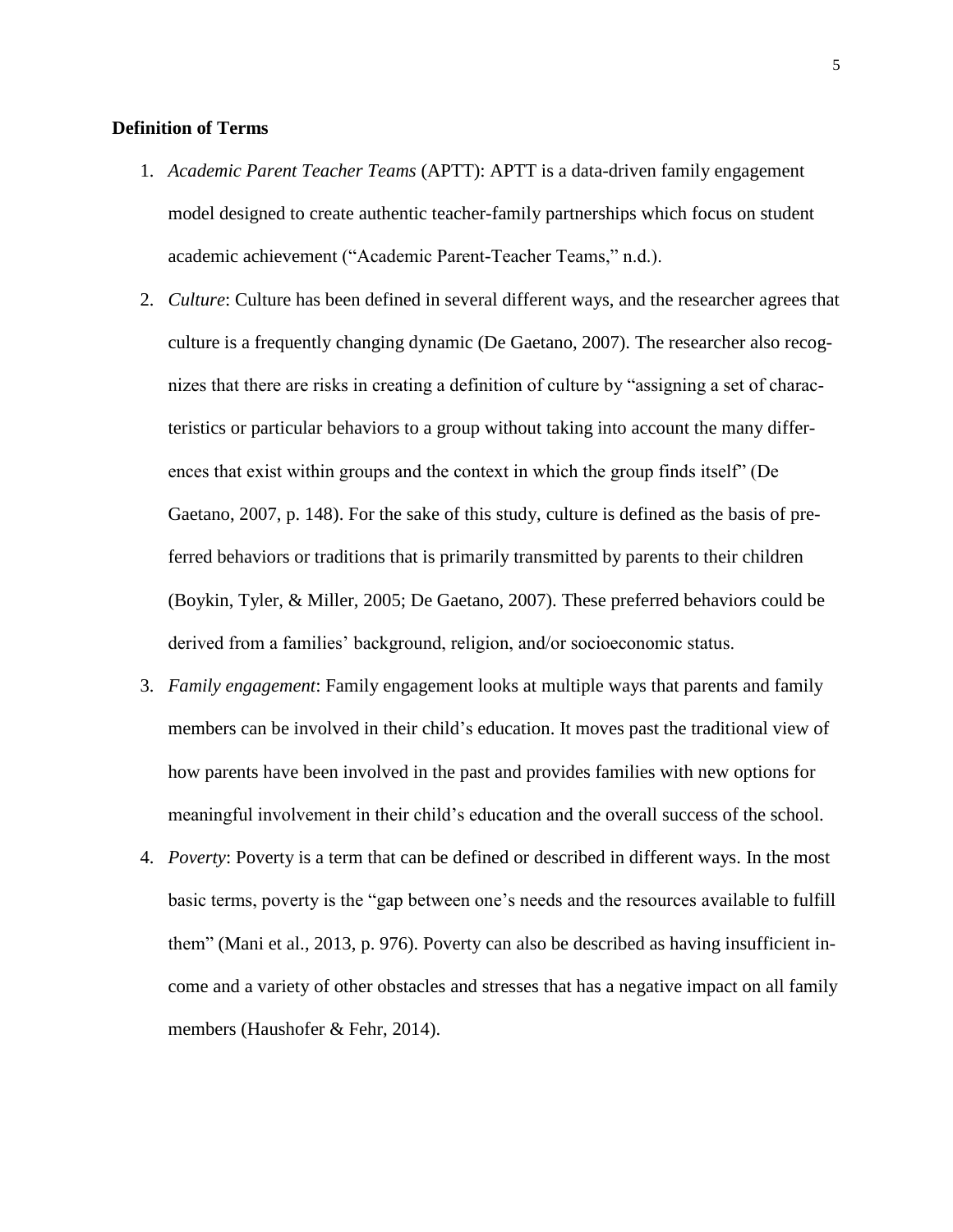5. *Stakeholders*: The stakeholders this study focuses on are school leaders, teachers, and parents.

## <span id="page-19-0"></span>**Literature Review**

#### **Shifting from parental involvement to family engagement.**

Current research has started to make a distinction between traditional parental involvement and family engagement. The traditional view of parental involvement primarily focuses on when parents are in the school building (Baker, Wise, Kelley, & Skiba, 2016; Hamlin & Flessa, 2016; McWayne, Melzi, Schick, Kennedy & Mundt, 2013; Pomerantz, Moorman, & Litwack, 2007). Pomerantz et al. (2007) defines parental involvement as either occurring at school or home. The parental involvement that happens at school includes attending school meetings, communicating with the teacher, and volunteering (Pomerantz et al., 2007). Other school-based activities include joining the PTA, attending school events and participating in parent-teacher conferences. These activities engage parents as "passive listeners, clients, or fund-raisers" (Ishimaru et al., 2016, p 853). The traditional parental involvement that occurs at home includes helping with homework, creating a space for studying, helping with projects, watching educational television, and reading to their child (Pomerantz et al., 2007). This view is still commonly held among many educators, although it mainly supports white middle-class families and not culturally and linguistically diverse families (Frankenberg, 2009; Ishimaru, 2017).

Educational policy and research have placed more emphasis on family engagement, and it has "emerged as a popular lever for closing race- and class-based educational disparities in the United States" (Ishimaru, 2017, p 4-5). Family engagement looks at multiple ways that parents can be involved in their child's education (Baker et al., 2016; Epstein, 1986; Ishimaru et al., 2016, Mo & Singh, 2008). Several studies have found that families value being involved in their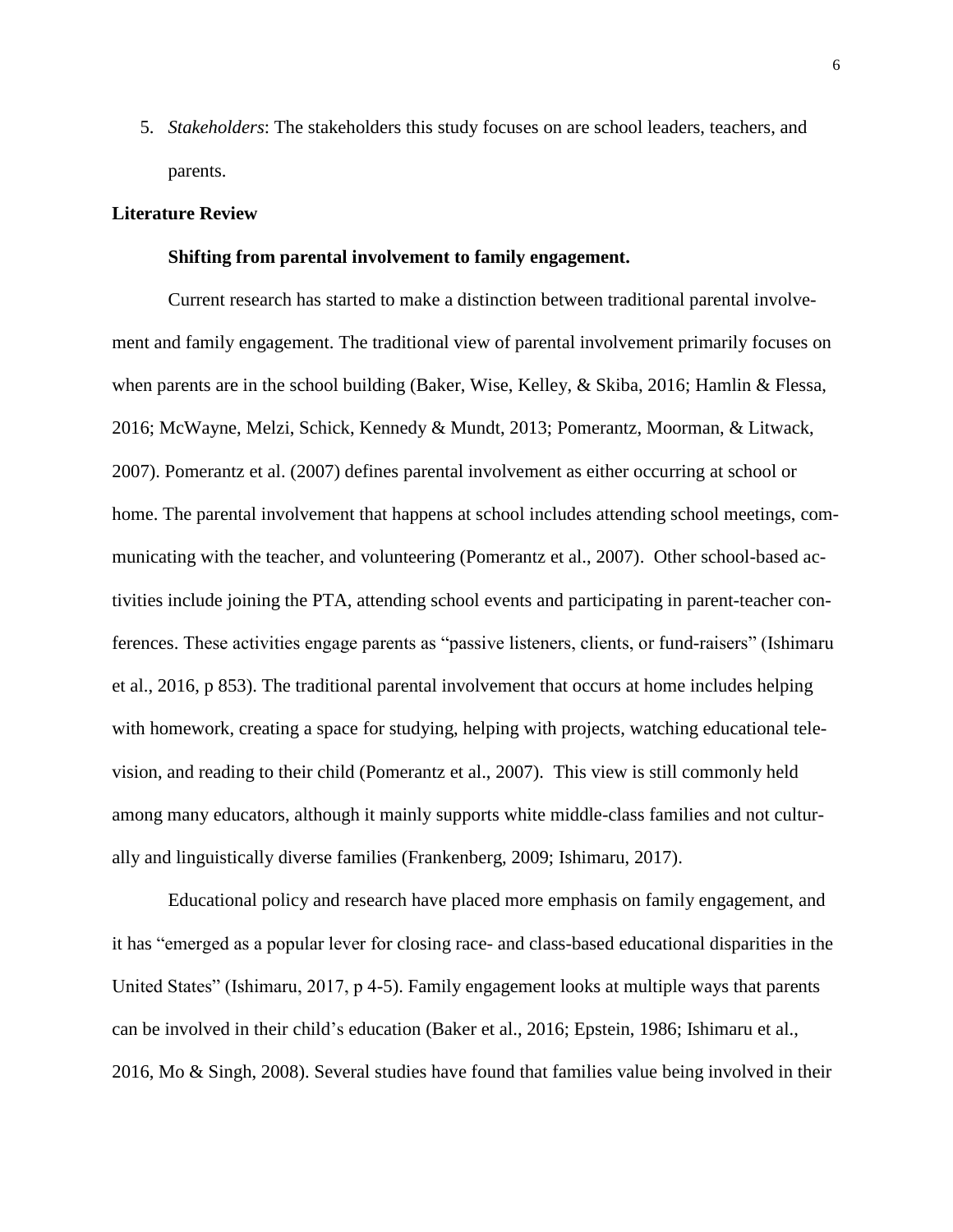child's education. However, their descriptions of what it means to be involved vary (Barnes et al., 2016; Curry & Holter, 2015; Geenen, Powers, & Lopez-Vasquez, 2005, Robinson, 2017). Some families believe their role is to prepare their child for school through meeting their physical needs, teaching social skills, and making sure they do their homework (Curry & Holter, 2015). Other families believe their role is to partner with the school, sharing the responsibility of ensuring the academic success of their child (Curry & Holter, 2015). Families can also be engaged through their relationship with their child, collaborating with their child's school, and encouraging their child's educational aspirations (Mo & Singh, 2008).

Family engagement focuses on families having "options for meaningful involvement in their child's education and in the life of the school" (Francis, Blue-Banning, Haines, Turnbull, & Gross, 2016, p 329). Traditional parental involvement is a "deficit-based model" that emphasizes "normative school-centric behaviors" while family engagement seeks to integrate culturally diverse families into the school culture (Ishimaru, 2017, p 3). In 2014 the United States Department of Education released the Dual Capacity-Building Framework for Family-School Partnerships, which emphasizes the need to build the capacity of both educators and families to create effective partnerships that increase student achievement (Ishimaru et al., 2016). This framework provides resources for schools to enhance their family engagement programs ("Family and Community Engagement | U.S. Department of Education," n.d.). It describes schools that have established effective partnerships as schools that honor their families' contributions, create inviting cultures, and connect family engagement to students' learning ("Family and Community Engagement | U.S. Department of Education," n.d.). Another important component of the framework is it "broaden[s] the focus from parents (exclusive to the parent-child dyad) to families (including siblings and multi-generational caregivers)" (Ishimaru, 2017, p 5). To shift from the traditional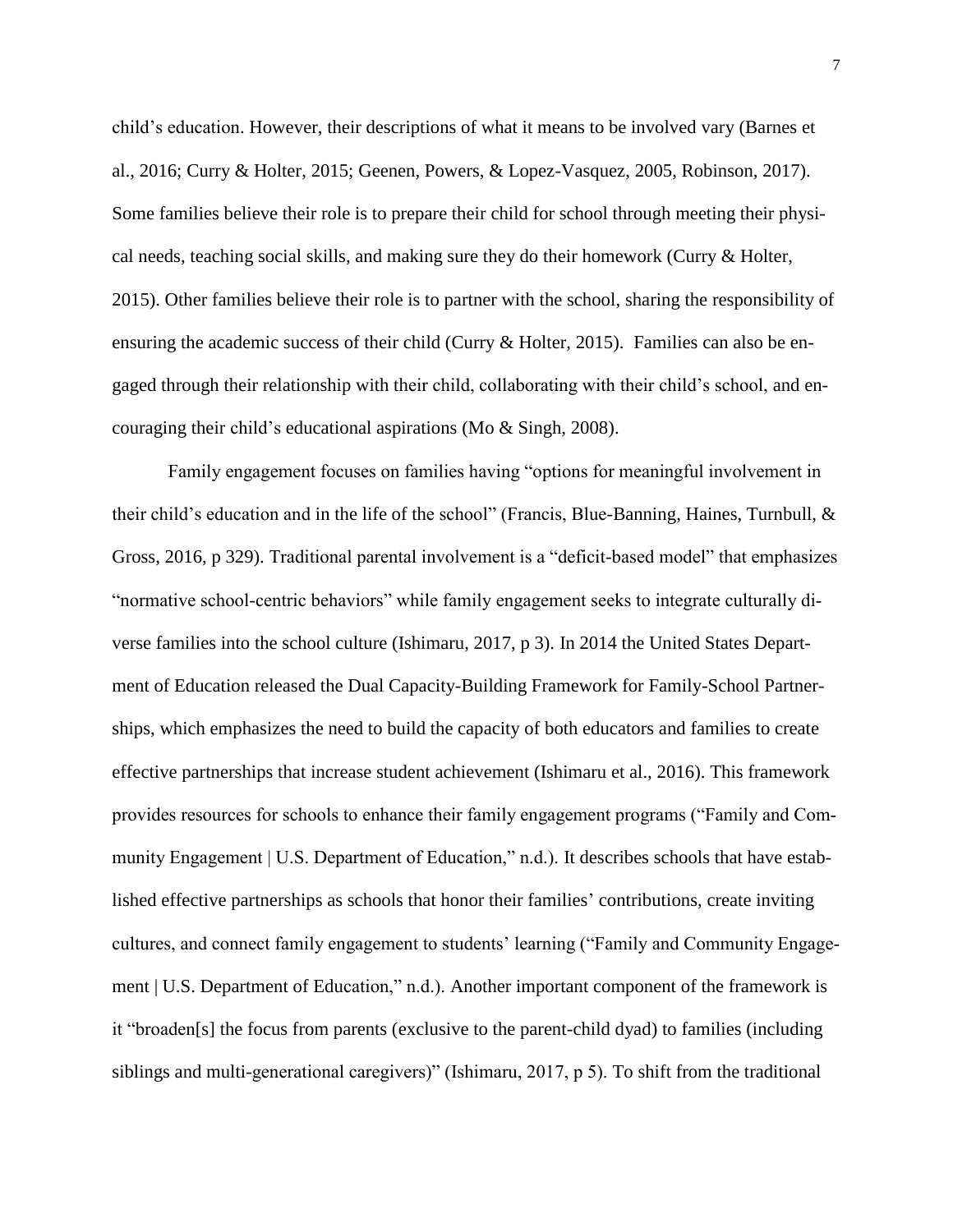view of parental involvement to family engagement, there must be "intentional efforts by the school to recognize and respond to parents' voices and to help school staff to better understand how to address barriers parents have identified" (Baker et al., 2016, p 163). This shift from parental involvement to family engagement encourages educators and families to hold a broader view of how they can collaborate with each other to positively impact academic success.

## **Need for culturally responsive family engagement.**

Research has supported the importance of family engagement on increasing student achievement and closing the achievement gap (Ishimaru, 2017; Mo & Singh, 2008; Pomerantz et al. 2007). However, research also shows that the needs of diverse families are not being met due to the existence of policies and practices that inadvertently support the existing state of affairs (Francis et al., 2016; Ishimaru et al., 2016; Larson & Murtadha, 2002; Paredes, 2011). Students who come to school from a background of chronic poverty are at a disadvantage compared to students from more privileged backgrounds (Berends, 1995; Mo & Singh, 2008; Paredes, 2011). Also, families from diverse backgrounds and those that do not represent the status quo often feel unwelcome and not valued in their child's school (Ishimaru et al., 2016). In their research, Larson and Murtadha (2002) state that "education for marginalized populations requires a dialogical process that puts the needs, interests, and concerns at the center of their learning and liberation" (p 146). As the diverse student population grows, educators need to be more aware of various family dynamics to better address their needs (Baker et al., 2016).

The diversity of students and families are increasing while the overall demographics of school staff has not changed (Francis et al., 2016). The educators who serve diverse populations with backgrounds different from their own face the challenge of implementing initiatives that increase the family engagement of all students (Ishimaru et al., 2016). Many schools have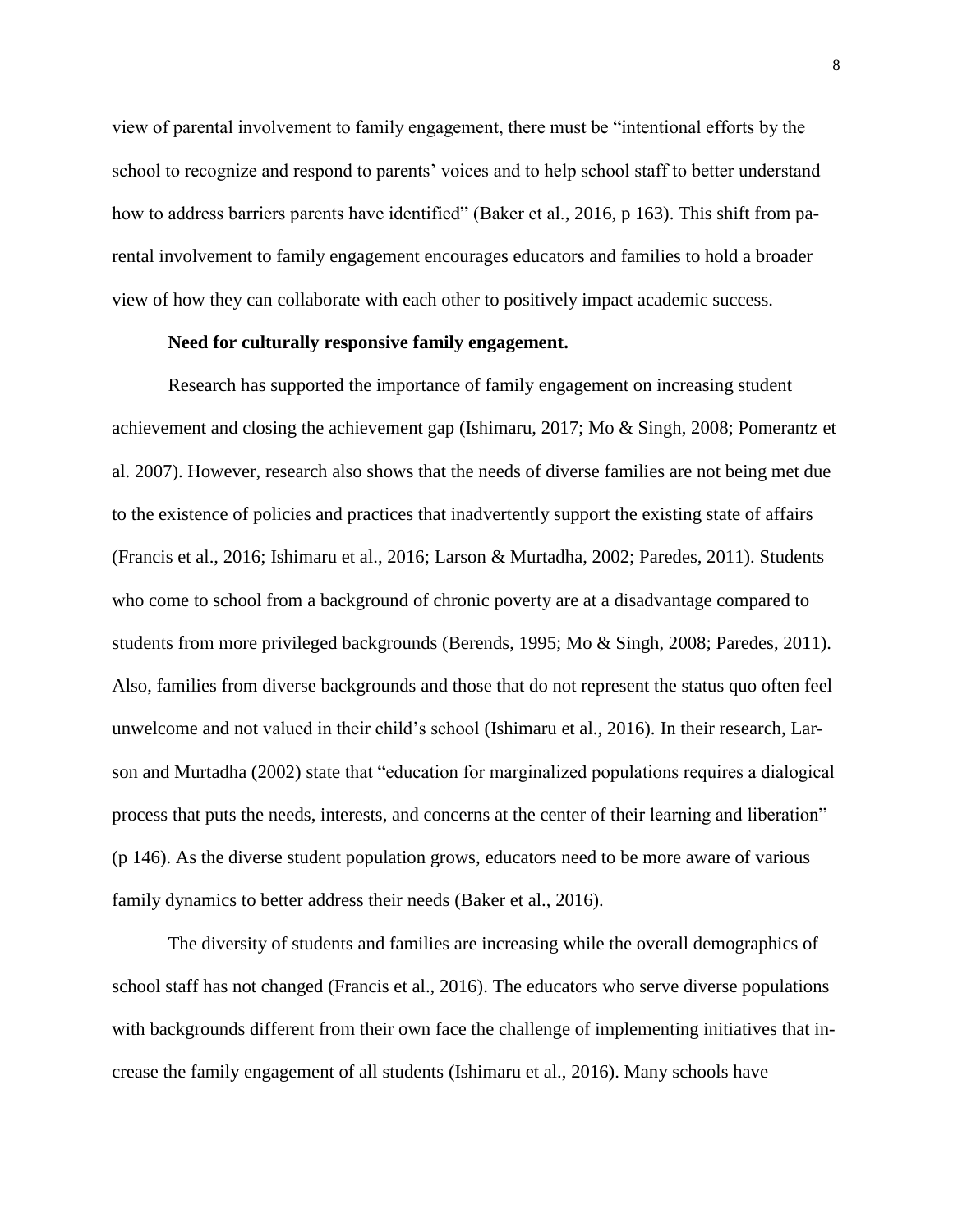implemented a variety of family engagement initiatives. However, they might not be effective if they do not address their students' and families' specific needs (Francis et al., 2016; Ishimaru et al., 2016; Larson & Murtadha, 2002; Paredes, 2011). The majority of family engagement efforts still utilize conventional efforts to "socialize nondominant families into school-centric norms, expectations, and agendas" (Ishimaru et al., 2016, p 864). Many family engagement models can be "well-intentioned" yet "[reinforce] power inequities between families and school and consolidate dominant institutional authority" (Ishimaru, 2017, p 4).

Understanding differences in cultural and family backgrounds is necessary for educators to provide the equity that culturally responsive and socially just education demands (Jost & Kay, 2010; Paredes, 2011). During the 2015 Connecticut Family Engagement Conference, the Connecticut Education Commissioner, Dianna R. Wentzell, highlighted this call to action by stating, "It's vital to understand that promoting educational equity necessitates family engagement. It is when parents are authentically engaged and listened to as active partners that our students reach their full potential and graduate college and career ready" (Carson & Wood, n.d.).

#### **Barriers to family engagement.**

Schools that serve diverse and low-income populations report difficulties in engaging their families (Francis et al., 2016; Ouimette et al., 2006; Robinson, 2017). As a result, several research studies have been conducted to examine the existing barriers that prevent some families from being engaged with their child's education. Some of the common barriers that have been identified include existing power imbalances, psychological issues/stress, lack of information, life/work conflicts, ineffective communication, socio-economic issues, and differences in culture (Baker et al., 2016; Geenen et al., 2005; Hoover-Dempsey & Sandler, 1997; Ouimette et al., 2006).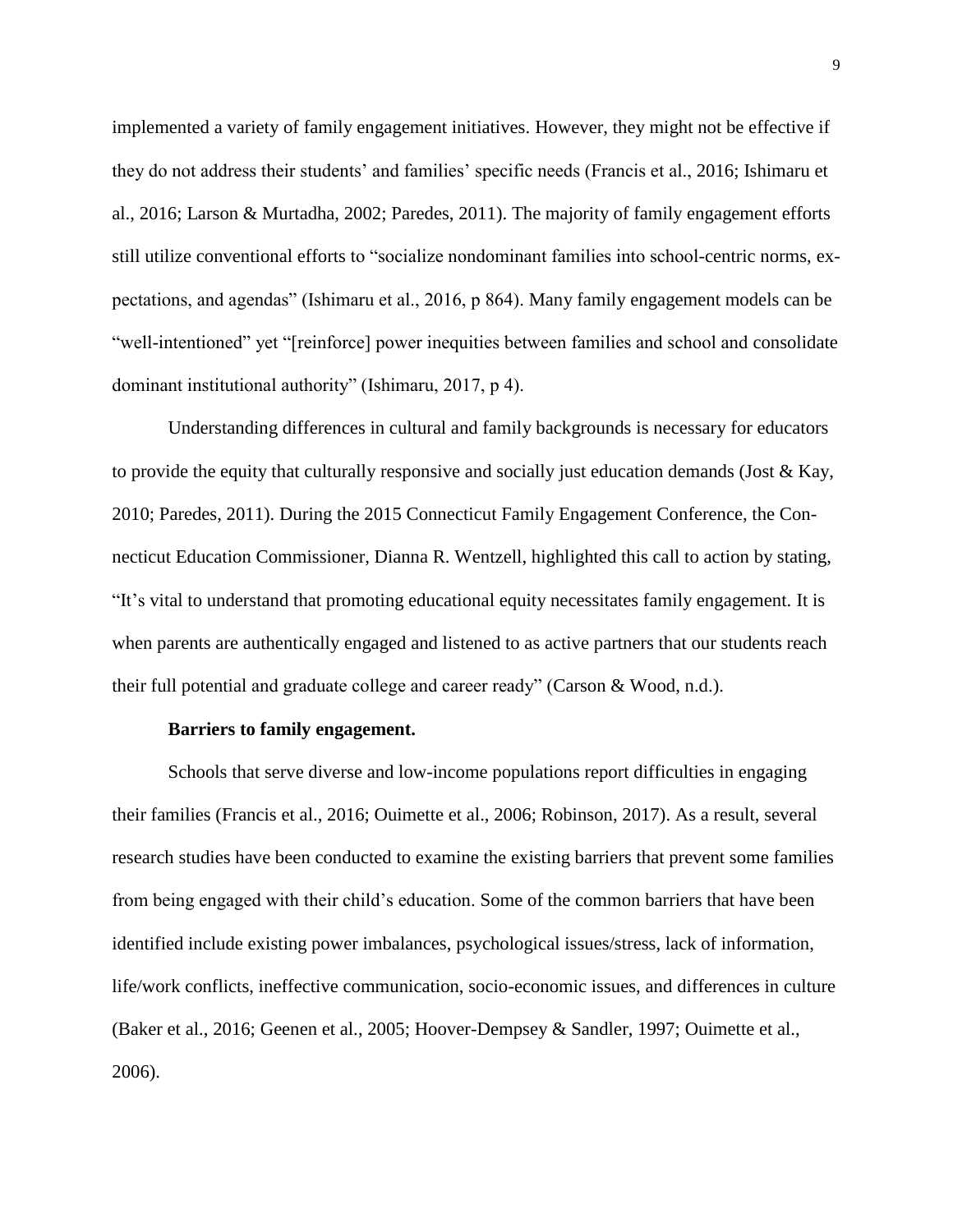The research of Hoover-Dempsey and Sandler (1997) looks at why families decide not to be actively involved in their child's school. They find three main reasons: (a) parents' view of their role in the education process; (b) parents' ability to successfully help their child with school work; (c) parents' perception of being welcomed and needed at school. Many families believe that they play an important role in their child's academic success. However, families might have different views of their role, or they are uncertain of how they should be involved (Curry & Holter, 2015; Hoover-Dempsey & Sandler, 1997; Ouimette et al., 2006; Robinson, 2017). Some families view their role as preparing their students to be successful in school; while other families view their role as being an equal partner with their child's teacher (Curry & Holter, 2015). Other parents' feel uncertain on how to be involved, due to the feeling that teachers are not receptive to partnering with them (Robinson, 2017). Ambiguity can also occur when parents feel incapable of helping their child with subjects that they struggled with in school, like math (Curry & Holter, 2015; Robinson, 2017).

One form of stress that can create a barrier for some families is the fear that exists of being an undocumented immigrant (Crawford, 2017). One study found that families were willing to volunteer at the school but chose not to when they were presented with the need for a background check (Baker et al., 2016). Parents' legal status has been an understudied component of family engagement but can be an essential factor for many families (Brabeck  $\&$  Xu, 2010). Many of these families do not feel comfortable participating in traditional forms of parental involvement at school, so they choose to be engaged with their child's education at home (Carreón, Drake, & Barton, 2005).

Research has also identified some school-based barriers. These can include a lack of a schoolwide plan for partnering with parents, schools focusing only on information broadcasting,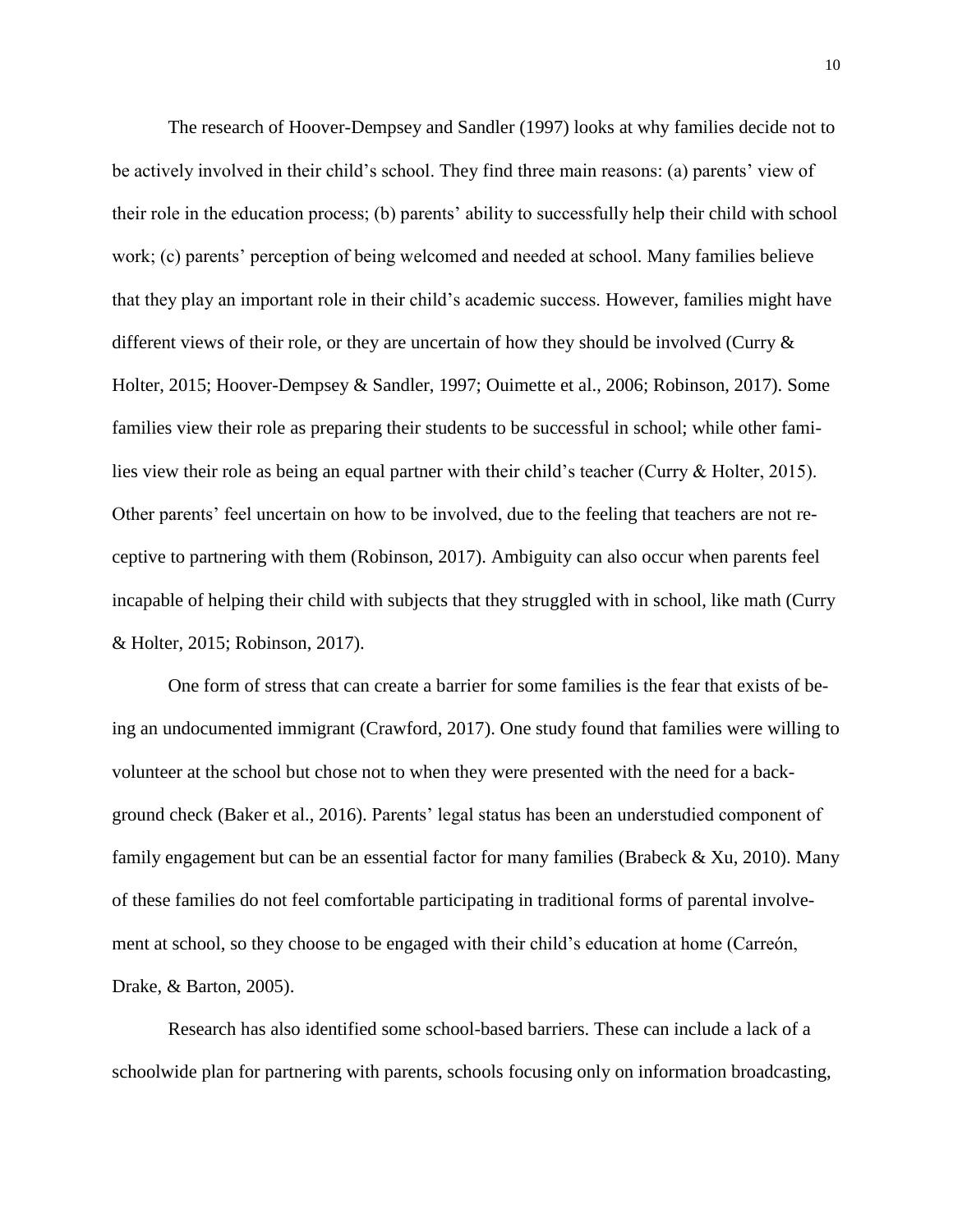educators having rigid ideas of what it means for a parent to be engaged, and cultural mistrust and limited understanding of educators on how to engage with families (Francis et al., 2016). Other school-based barriers include deficit views educators hold for some of their families. Some educators believe they "can determine a parent's interest in their child's education based on the normative ideals found in schools and classrooms" (Watson & Bogotch, 2015, p.269). Instead of viewing the parents who work more than on job to provide for their family as hardworking and responsible, they are viewed as not caring about their child's education because they don't have time to help with homework (Watson & Bogotch, 2015). When schools work towards changing these policies and practices and removing existing barriers for families, it can positively impact diverse families to become more engaged in their child's education (Baker et al., 2007; Jost & Kay, 2010; Paredes, 2011; Watson & Bogotch, 2015).

### **Opportunities to increase family engagement.**

Increasing family engagement is one of the six critical areas of reform targeted by the No Child Left Behind Act of 2001 ("Family and Community Engagement | U.S. Department of Education," n.d.). One foundational study on family engagement aimed to provide an understanding of parents' perspectives toward public education, their experiences with conventional forms of parental involvement, and their reactions to teacher practices of parent involvement (Epstein, 1986). The study showed that overall parents' were satisfied with their child's school and teacher; however, they felt that teachers needed to do more to involve parents in learning activities at home (Epstein, 1986). Families feel more empowered when educators take intentional actions to collaborate with them (Curry & Holter, 2015; Donnell & Kirkner, 2014; Epstein, 1986, Geenen et al., 2005; Hamlin & Flessa, 2016; McWayne et al., 2013; Miller et al., 2016; Paredes, 2011).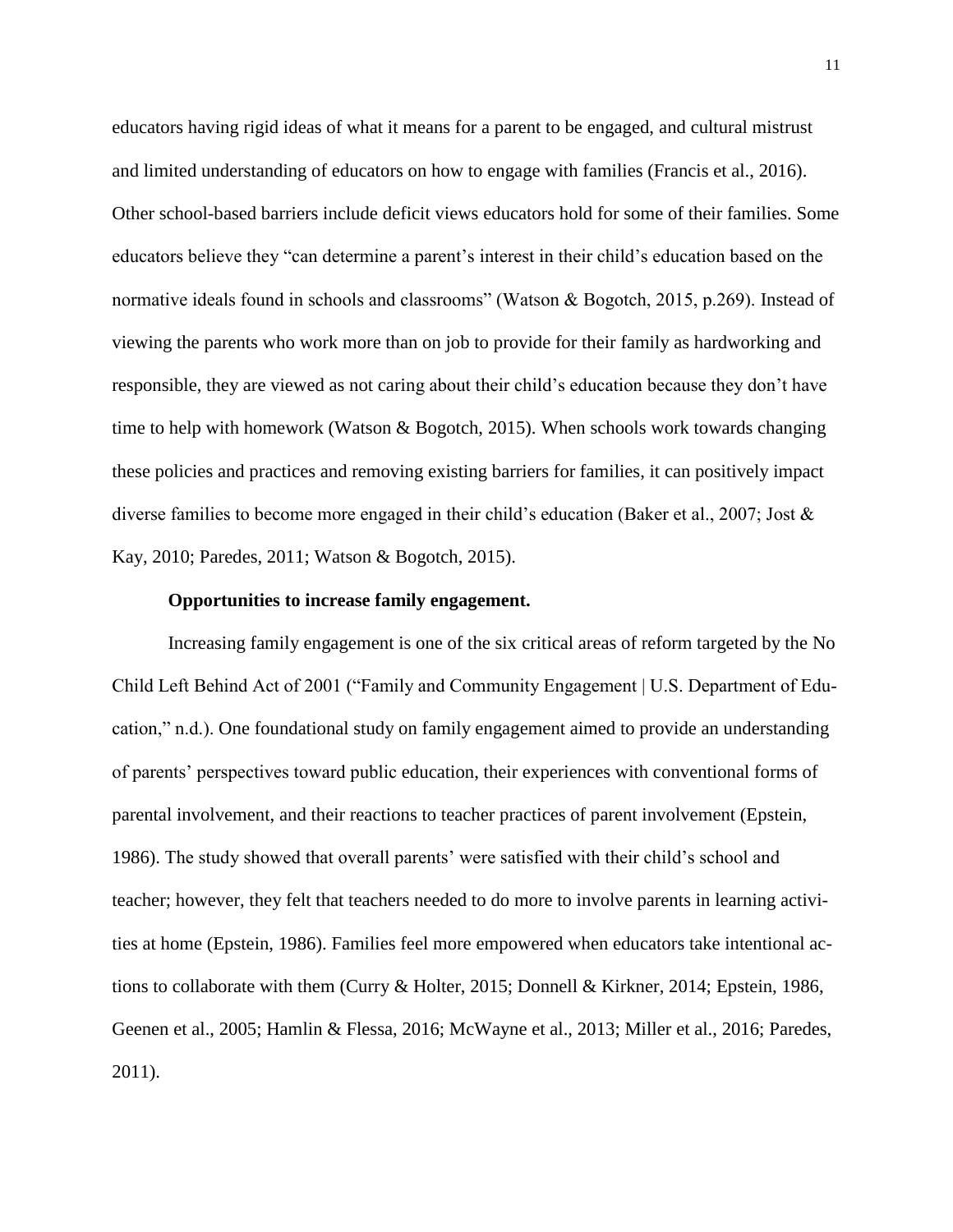The desire to increase family engagement has resulted in several research studies which emphasize the importance of schools having a vision of family engagement, purposeful hiring practices, and professional development that focuses on high expectations of family engagement (Barnes et al., 2016; Francis et al., 2016; Geenen et al., Ouimette et al., 2006). A school's vision should be culturally responsive and explicitly state the role that families play in the success of students (Ouimette et al., 2006; Scanlan and Lopez, 2014). Whenever possible, quality teachers should be hired that represent the culture of the community (Francis et al., 2016; Ouimette et al.). In addition, the capacity of educators needs to be increased, so they understand how to partner effectively with families (Ishimaru, 2017). Family engagement practices are more likely to be implemented when school staff members believe that parents play an important role and look for opportunities to support students beyond their academic needs (Barnes et al., 2016; Curry & Holter, 2015; Geenen et al., 2005; Ouimette et al., 2006). Therefore, educators need to understand the needs of their families and what methods they should implement to create effective partnerships with them.

Research has discovered several common themes in the strategies schools have implemented to increase family engagement successfully. One of these themes is meaningful communication. Meaningful communication can include asking for parents input, responding to parents' concerns, offering suggestions versus telling parents what to do, providing positive feedback, encouraging timely communication, and having a friendly and approachable staff (Baker et al., 2016; Francis et al., 2016; Geenen et al., 2005; Ishimaru et al., 2016). On the other hand, teachers view effective communication as families providing accurate contact information, families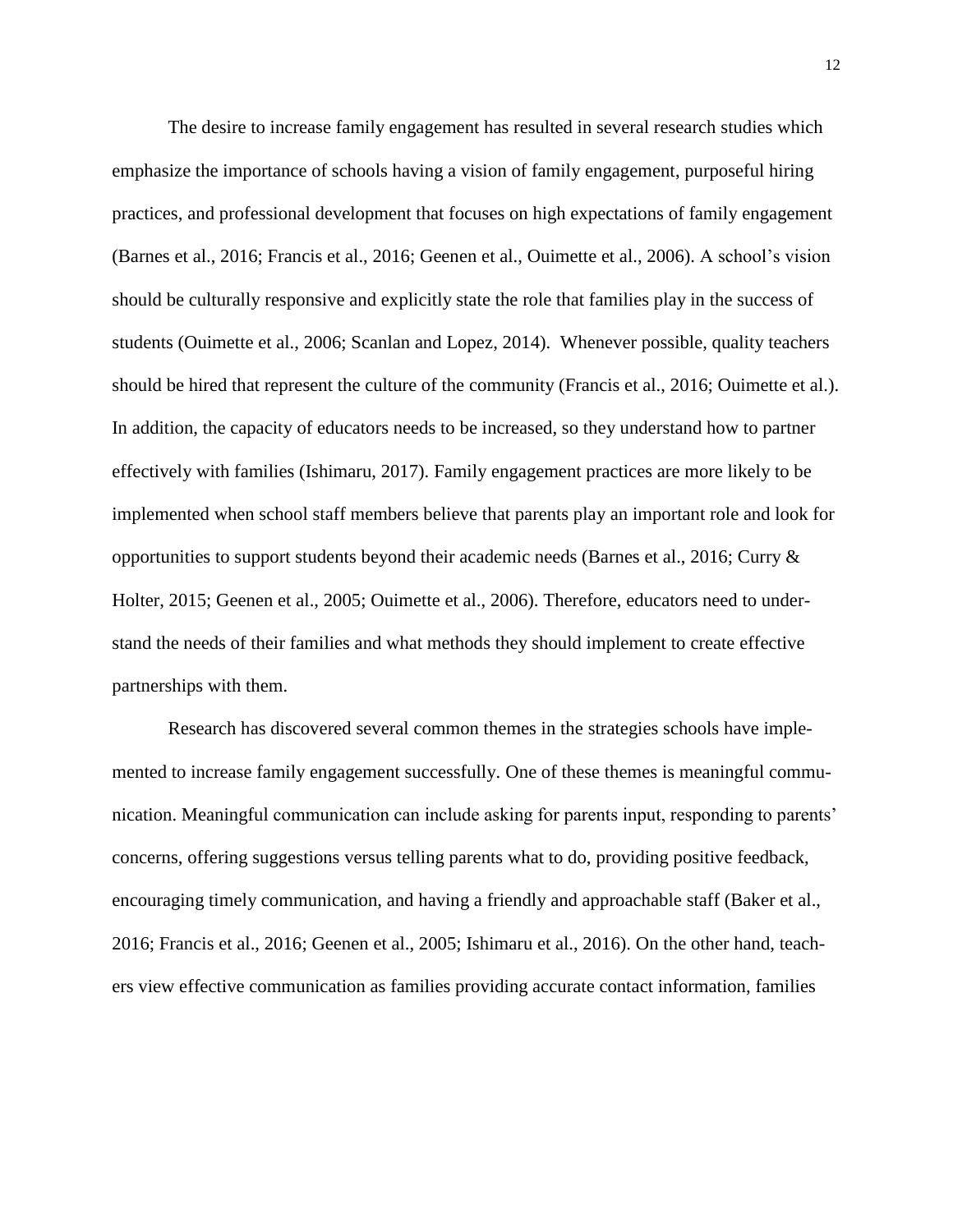expressing a commitment to their child's success, appreciating teachers' efforts, and sharing relevant information about students that could impact classroom performance (Francis et al., 2016; Ishimaru et al., 2016).

Another common theme found in the research is schools establishing a sense of belonging for all families (Francis et al., 2016). Schools can create a sense of belonging by having school leaders who are approachable, staff that enjoys coming to work, students who experience a sense of family in their classroom, and teachers who focus on students' strengths in order to meet their needs (Barnes et al., 2016; Francis et al. 2016; Geenen et al., 2005; Ouimette et al., 2006). It is also essential for schools to try to eliminate barriers that might exist for families to participate in school activities like providing childcare, food, translation, and transportation (Baker et al., 2016; Francis et al., 2016; Geenen et al., 2005).

The research has also focused on the need for schools to build the capacity of teachers and families to partner effectively with each other (Francis et al., 2016; Ishimaru et al., 2016). Teachers not only need to be aware of the diverse needs of their families, but they also need to demonstrate a commitment and the ability to guide students to academic success (Francis et al., 2016; Ishimaru et al., 2016). Teachers demonstrate this commitment through providing highquality instruction, smooth transitions between grade levels, collaboration with other educators, and demonstrating genuine care for students and their families (Epstein, 1986; Francis et al., 2016; Ishimaru et al., 2016). The capacity of families can be strengthened by increasing family leadership opportunities in the school (Francis et al., 2016). For this to occur, school leadership must be willing to distribute responsibility among families and staff members (Ishimaru et al., 2016). Schools can also build the capacity of families by explicitly introducing them to specific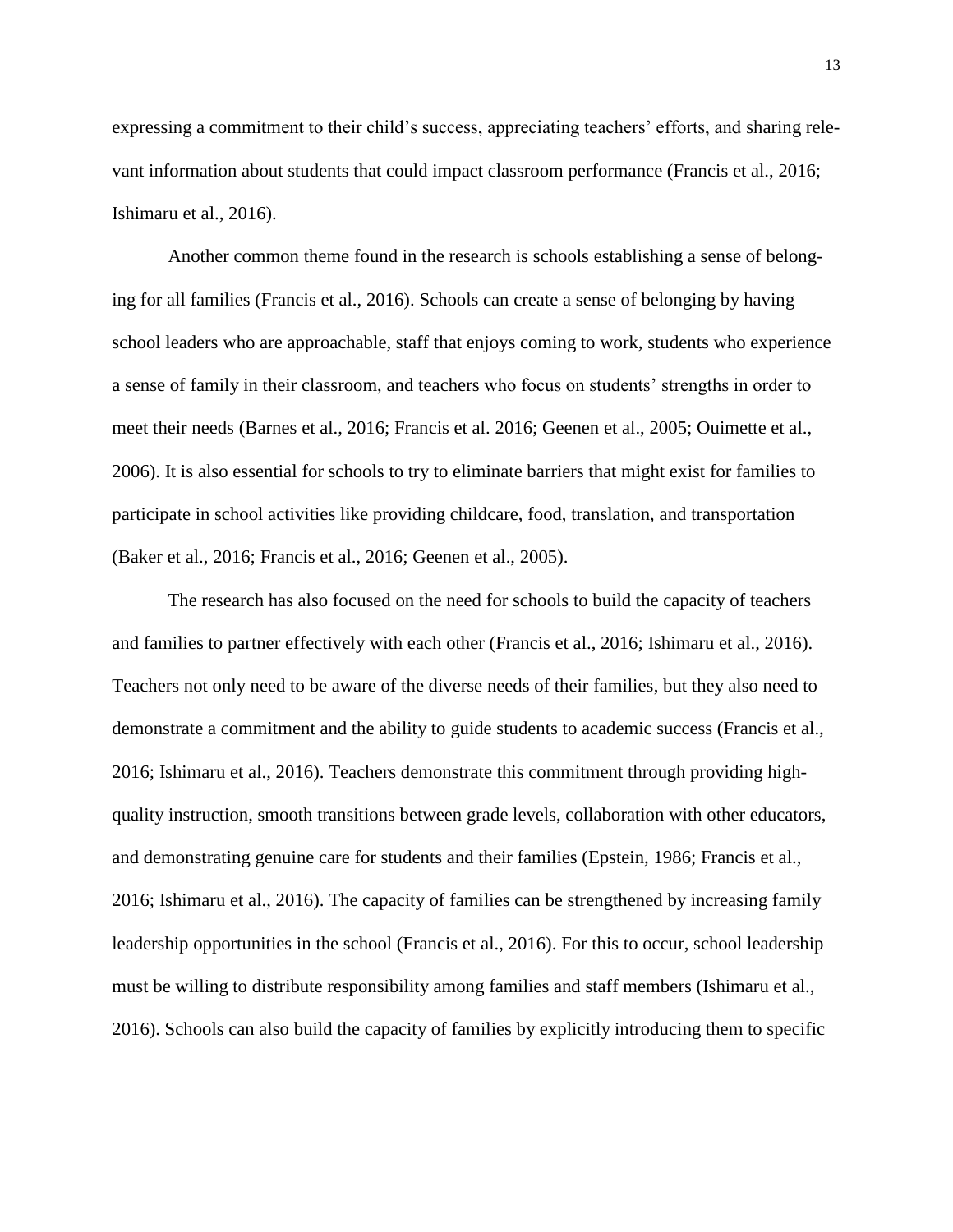activities they can do at home that will positively influence the academic success of their child (Curry & Holter, 2015, Epstein, 1986, Geenen et al., 2005).

## **Gaps in the extant literature.**

Although the existing literature contains a great deal of strengths that the researcher's current study is grounded upon, there are also some weaknesses and gaps in the literature that the present study aims to address. With the student population growing in diversity, educators need to develop a better awareness of the needs of these culturally and linguistically diverse families (Baker et al., 2016). Educational leaders have been challenged with closing the "racialized achievement (opportunity) gap" (Khalifa, Gooden, & Davis, 2016, p. 127). However, the majority of the research that focuses on increasing family engagement does not look specifically at meeting the needs of diverse families; especially in schools where educators do not represent the communities they serve. Research has also shown that many school leaders lack the capacity to effectively lead diverse schools, implement culturally responsive initiatives, or facilitate discussions about diversity (Young, 2010). The researcher plans on investigating how school leaders are engaging in culturally responsive conversations in more detail.

Another weakness in the literature is the available research about APTT. The majority of the research has been quantitative and has focused on family attendance and student academic data (Ferguson, 2017; Paredes, 2011). There has been some research and interviews conducted about people's perceptions of APTT, however there is no current research that specifically focuses on the cultural responsiveness of APTT ("Academic Parent-Teacher Teams," n.d.; "Parents as Partners in Student Achievement," n.d.; "School, Family, Parent, Teacher Engagement in Education — WestEd," n.d.; Smith, 2016).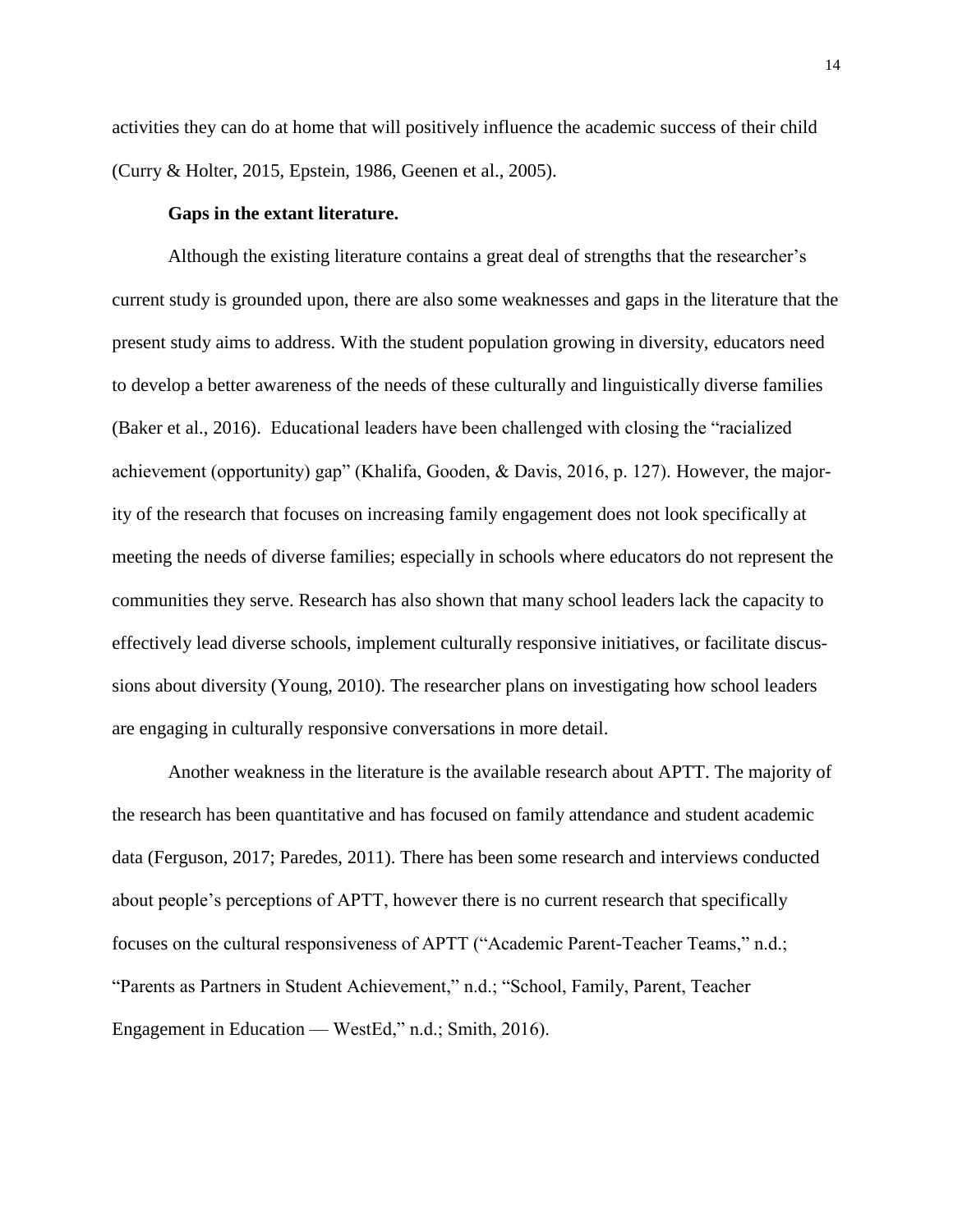### **Conceptual Framework**

The conceptual framework for this study is transformational leadership and culturally responsive school leadership. These frameworks are closely aligned since they both involve the commitment to self-reflection, analysis of the current climate, and the commitment to challenge the existence of imbalances and unjust practices (Cooper, 2009). APTT is a family engagement model that requires a significant leadership commitment to effectively implement, especially school-wide. Leaders must develop a plan for training teachers, provide needed resources, plan for three yearly meetings, and create a communication outreach plan. This level of commitment requires a transformational leader, who is a culturally responsive and can address the needs of a diverse population.

Transformational leadership monitors the status of the organization and develops a vision for the future (Hooper & Bernhardt, 2016; Kurkland et al., 2010). If schools are experiencing imbalances among families who are engaged, culturally responsive school leadership would develop a vision of family engagement that addresses the diverse needs of all families. This gap between the status of a school and the vision for culturally responsive family engagement creates distress and a motivation to act (Kurkland et al., 2010). The research questions for this dissertation study aim to investigate the actions taken by leaders to reduce this gap.

Transformational and culturally responsive school leadership guided this study by providing a focus for the actions leaders have taken to understand the diverse needs of families and how to implement the essential elements of APTT to meet those needs. Transformational leadership informed the study by creating a framework for understanding how schools have transformed as a result of APTT implementation. Culturally responsive school leadership will also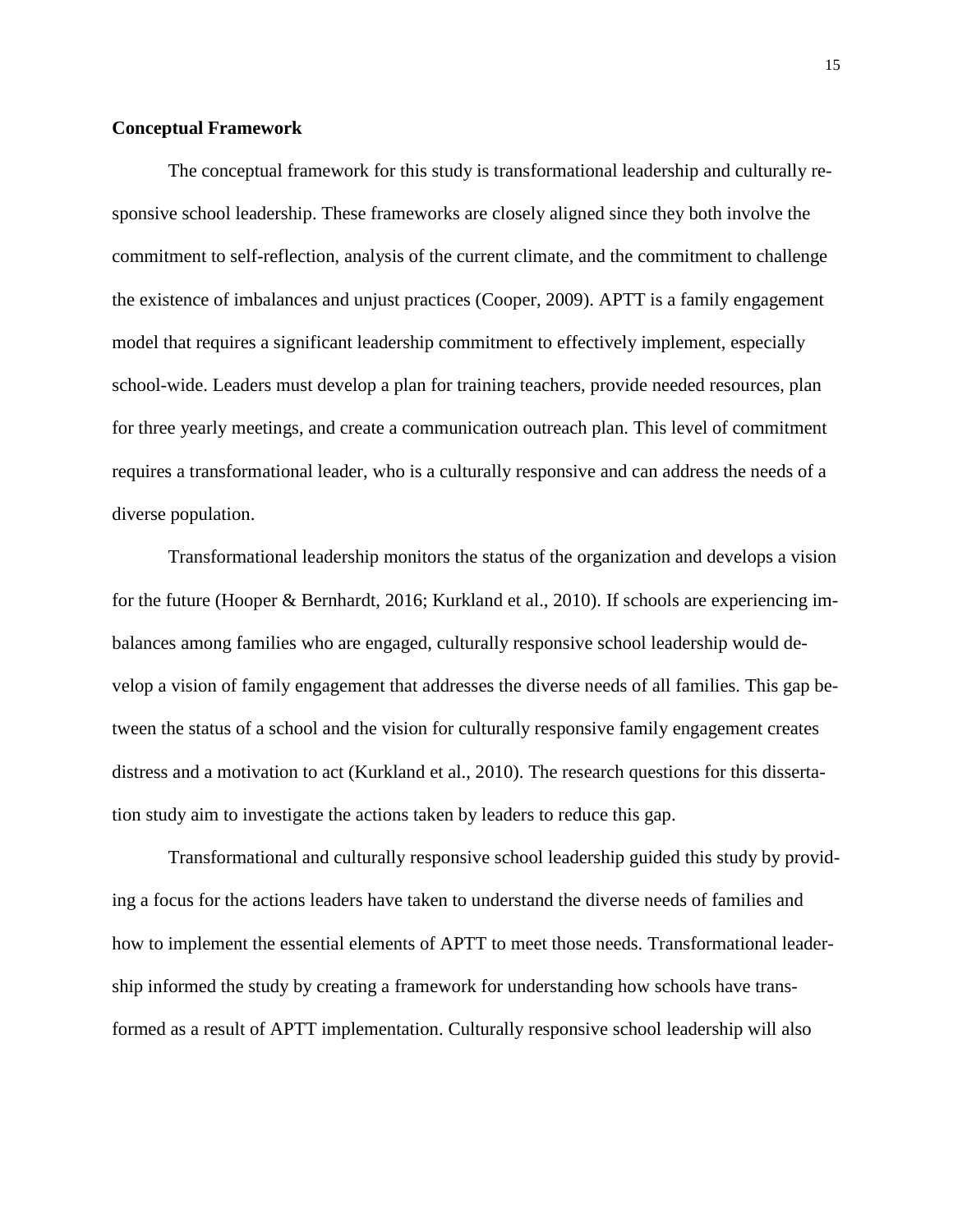informed the research by helping the researcher investigate how school leaders attempted to overcome any existing inequities.

## **Conclusion**

The focus of this study is understanding the impact transformational leadership has on the perceptions of culturally responsive family engagement in APTT schools. More specifically, through the theoretical frameworks of transformational leadership and culturally responsive school leadership the study aims to answer the following questions:

- 1. How have transformational leadership practices affected the cultural responsiveness of APTT implementation?
- 2. How have transformational leadership practices transformed stakeholders' perceptions of partnerships at APTT schools?

As a result of this study, the researcher hopes to contribute to the current literature by analyzing leadership practices on the effectiveness of APTT through the lens of cultural responsiveness.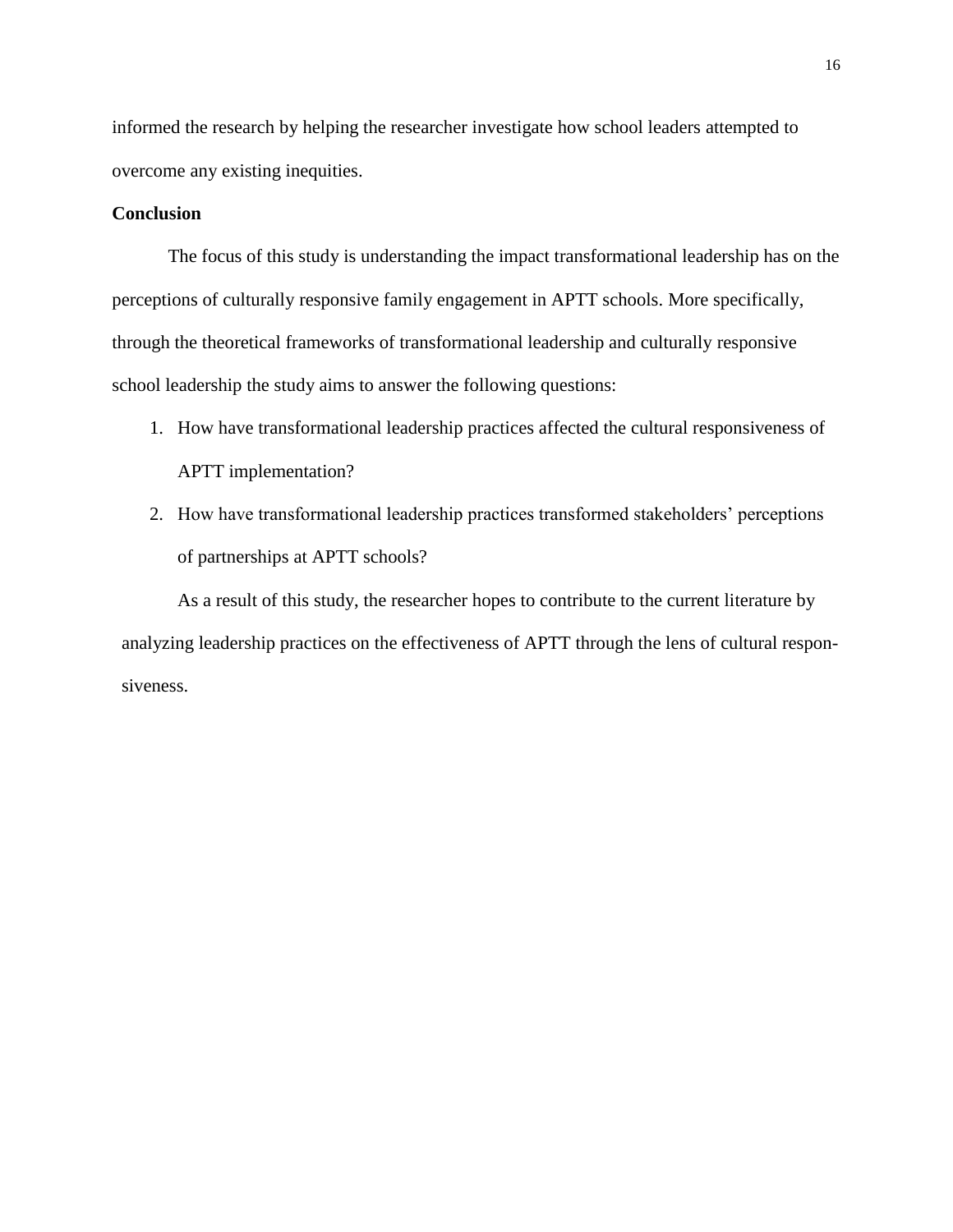#### **References**

- Academic Parent-Teacher Teams. (n.d.). Retrieved from [http://www.gadoe.org/School-Improve](http://www.gadoe.org/School-Improvement/Federal-Programs/Partnerships/Pages/APTT.aspx)[ment/Federal-Programs/Partnerships/Pages/APTT.aspx](http://www.gadoe.org/School-Improvement/Federal-Programs/Partnerships/Pages/APTT.aspx)
- Allen, Q., & White-Smith, K. (2018). That's why I say stay in school: Black mothers' parental involvement, cultural wealth, and exclusion in their son's schooling. *Urban Education*, *53*(3), 409– 435.
- Anderson, M. (2011). Teacher and student perspectives on cultural proficiency. *Leadership*, *40*(5), 32–35.
- Baker, T. L., Wise, J., Kelley, G., & Skiba, R. J. (2016). Identifying barriers: Creating solutions to improve family engagement. *School Community Journal*, *26*(2), 161.
- Barnes, N., Shore, S., Mayhead, R., Fry, G., Disney, L., & Hampshire, A. (2016). Engaging parents, engaging communities, engaging schools: The parent engagement project [Executive Summary]. *ResearchGate*. Darwin: Charles Darwin University.
- Bellani, L., & Bia, M. (2019). The long-run effect of childhood poverty and the mediating role of education. *Journal of the Royal Statistical Society: Series A (Statistics in Society)*, *182*(1), 37–68.
- Berends, M. (1995). Educational stratification and students' social bonding to school. *British Journal of Sociology of Education*, *16*(3), 327–351.
- Boykin, A. W., Tyler, K. M., & Miller, O. (2005). In search of cultural themes and their expressions in the dynamics of classroom life. *Urban Education*, *40*(5), 521–549.
- Brabeck, K., & Xu, Q. (2010). The impact of detention and deportation on Latino immigrant children and families: A quantitative exploration. *Hispanic Journal of Behavioral Sciences*, *32*(3), 341– 361.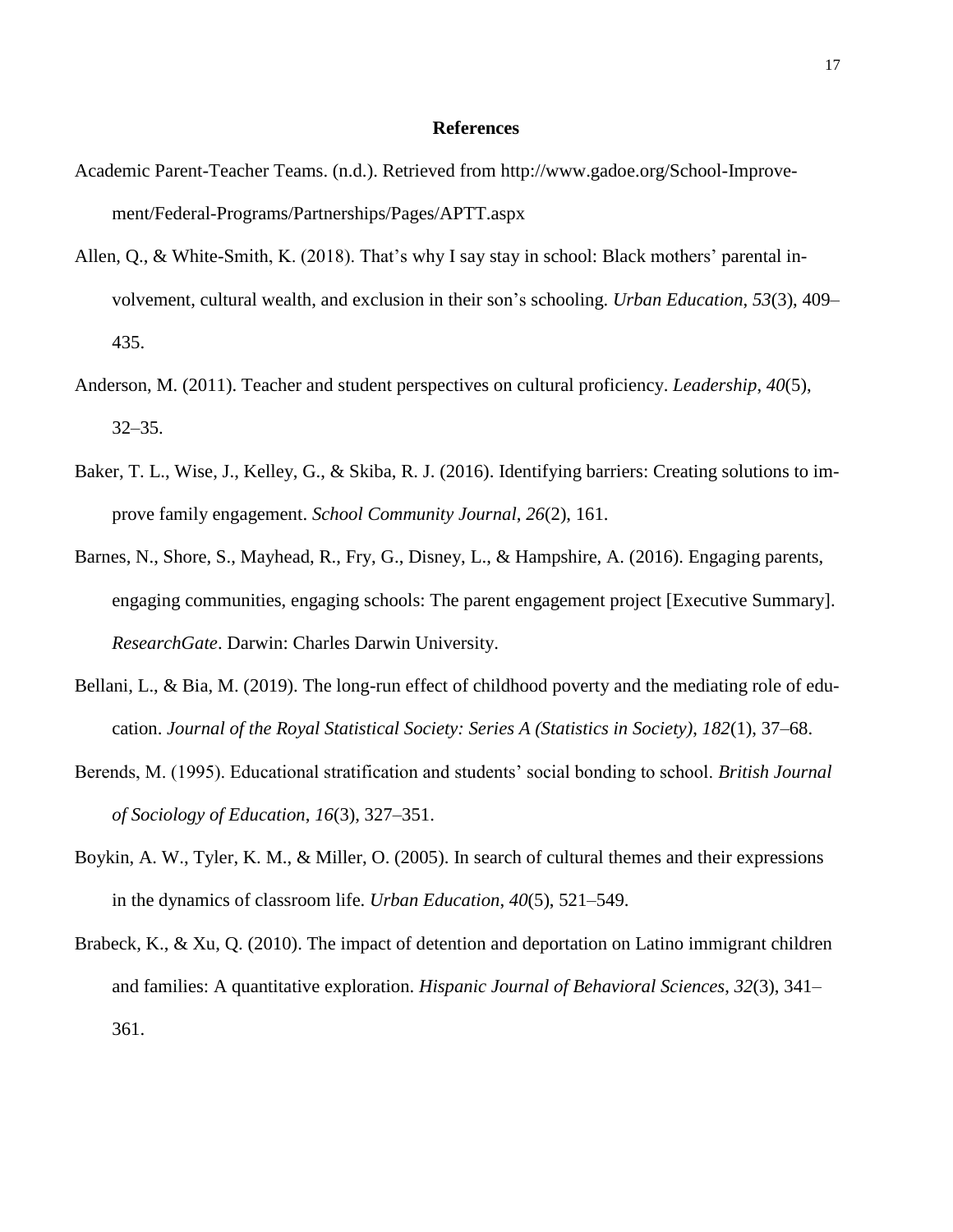- Calzada, E. J., Huang, K.-Y., Hernandez, M., Soriano, E., Acra, C. F., Dawson-McClure, S., Kamboukos, D., & Brotman, L. (2015). Family and teacher characteristics as predictors of parent involvement in education during early childhood among Afro-Caribbean and Latino immigrant families. *Urban Education*, *50*(7), 870–896.
- Carreón, G. P., Drake, C., & Barton, A. C. (2005). The importance of presence: Immigrant parents' school engagement experiences. *American Educational Research Journal; Washington*, *42*(3), 465–498.
- Carson, J., & Wood, L. (n.d.). *Promoting equity through family-school partnerships.* Retrieved from [https://www.ed.gov/family-and-community-engagement/bulletin-board/promoting-equity](https://www.ed.gov/family-and-community-engagement/bulletin-board/promoting-equity-through-family-school-partnerships)[through-family-school-partnerships](https://www.ed.gov/family-and-community-engagement/bulletin-board/promoting-equity-through-family-school-partnerships)
- Cooper, C. W. (2009). Performing cultural work in demographically changing schools: Implications for expanding transformative leadership frameworks. *Educational Administration Quarterly*, *45*(5), 694–724.
- Crawford, E. R. (2017). The ethic of community and incorporating undocumented immigrant concerns into ethical school leadership. *Educational Administration Quarterly, 53*(2), 147–79.
- Curry, K. A., & Holter, A. (2015). The influence of parent social networks on parent perceptions and motivation for involvement. *Urban Education*. Retrieved from: https://journals.sagepub.com/doi/abs/10.1177/0042085915623334
- Dematthews, D. E. & Izquierdo, E. (2017). Authentic and social justice leadership: A case study of an exemplary principal along the U.S.-Mexico border. *Journal of School Leadership*, *27*(3), 333– 360.
- De Gaetano, Y. (2007). The role of culture in engaging Latino parents' involvement in school. *Urban Education*, *42*(2), 145–162.<https://doi.org/10.1177/0042085906296536>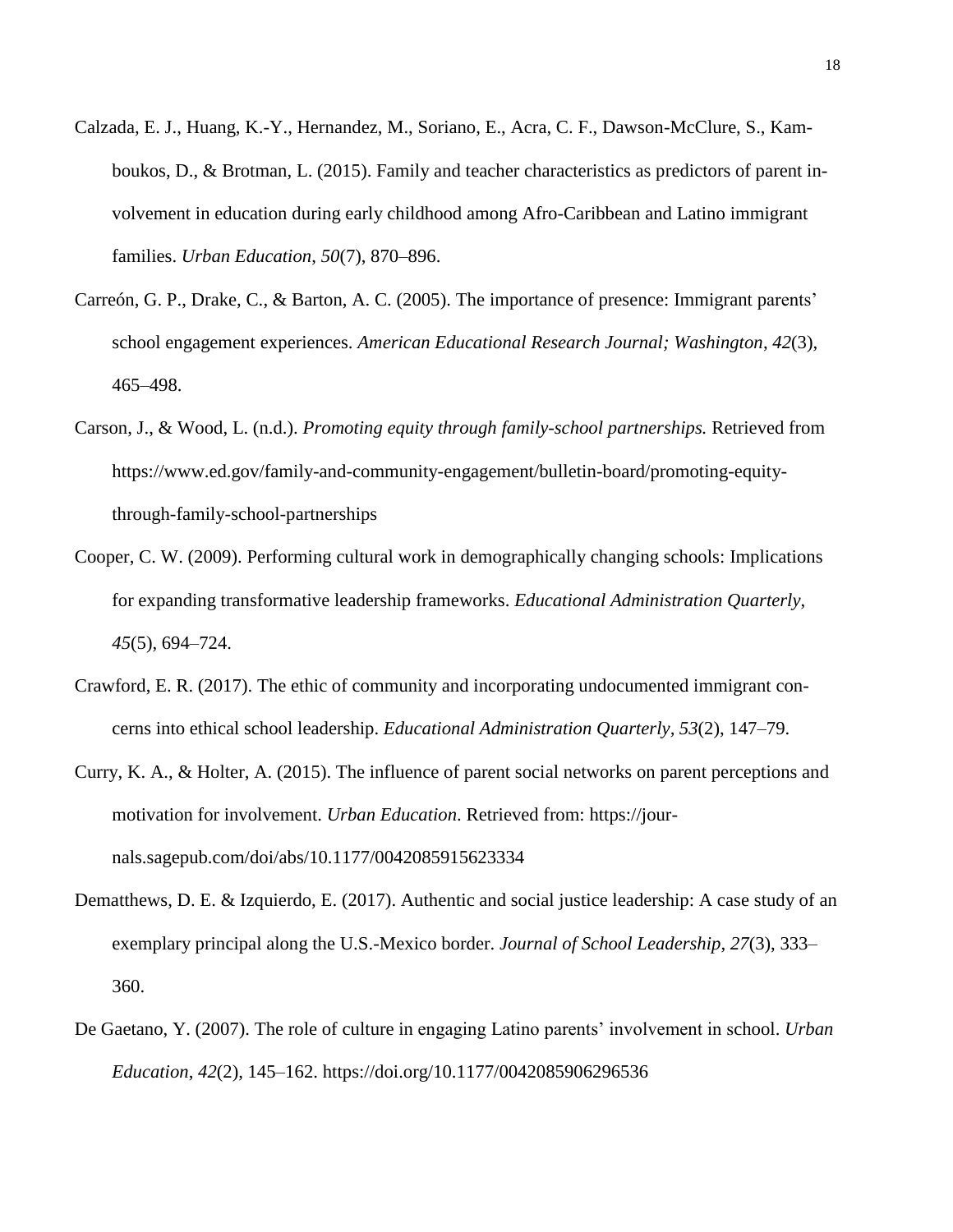- Donnell, J. O. & Kirkner, S. L. (2014). The impact of a collaborative family involvement program on Latino families and children's educational performance. *School Community Journal*, *24*(1), 211– 234.
- Epstein, J. L. (1986). Parents' reactions to teacher practices of parent involvement. *The Elementary School Journal*, *86*(3), 277–294.
- Family and Community Engagement | U.S. Department of Education. (n.d.). Retrieved from <http://www.ed.gov/parent-and-family-engagement>
- Ferguson, T. (2017). *The impact of academic parent-teacher teams on family engagement and student academic achievement* (Unpublished doctoral dissertation). Atlanta University: Atlanta, GA. Retrieved from: http://digitalcommons.auctr.edu/cgi/viewcontent.cgi?article=1179&context=cauetds
- Francis, G. L., Blue-Banning, M., Haines, S. J., Turnbull, A. P., & Gross, J. M. S. (2016). Building "our school": Parental perspectives for building trusting family–professional partnerships. *Preventing School Failure: Alternative Education for Children and Youth*, *60*(4), 329–336.
- Frankenberg, E. (2009). The segregation of American teachers. *Education Policy Analysis Archives, 17.* Retrieved from: https://epaa.asu.edu/ojs/article/view/3
- Geenen, S., Powers, L. E., & Lopez-Vasquez, A. (2005). Barriers against and strategies for promoting the involvement of culturally diverse parents in school-based transition planning. *Journal for Vocational Special Needs Education*, *27*(3), 4–14.
- Georgia Department of Education (2017). Georgia's Academic Parent-Teacher Teams (APTT): A snapshot of the 2015-2016 school year. Retrieved from http://www.gadoe.org/School-Improvement/Federal-Programs/Partnerships/Pages/APTT.aspx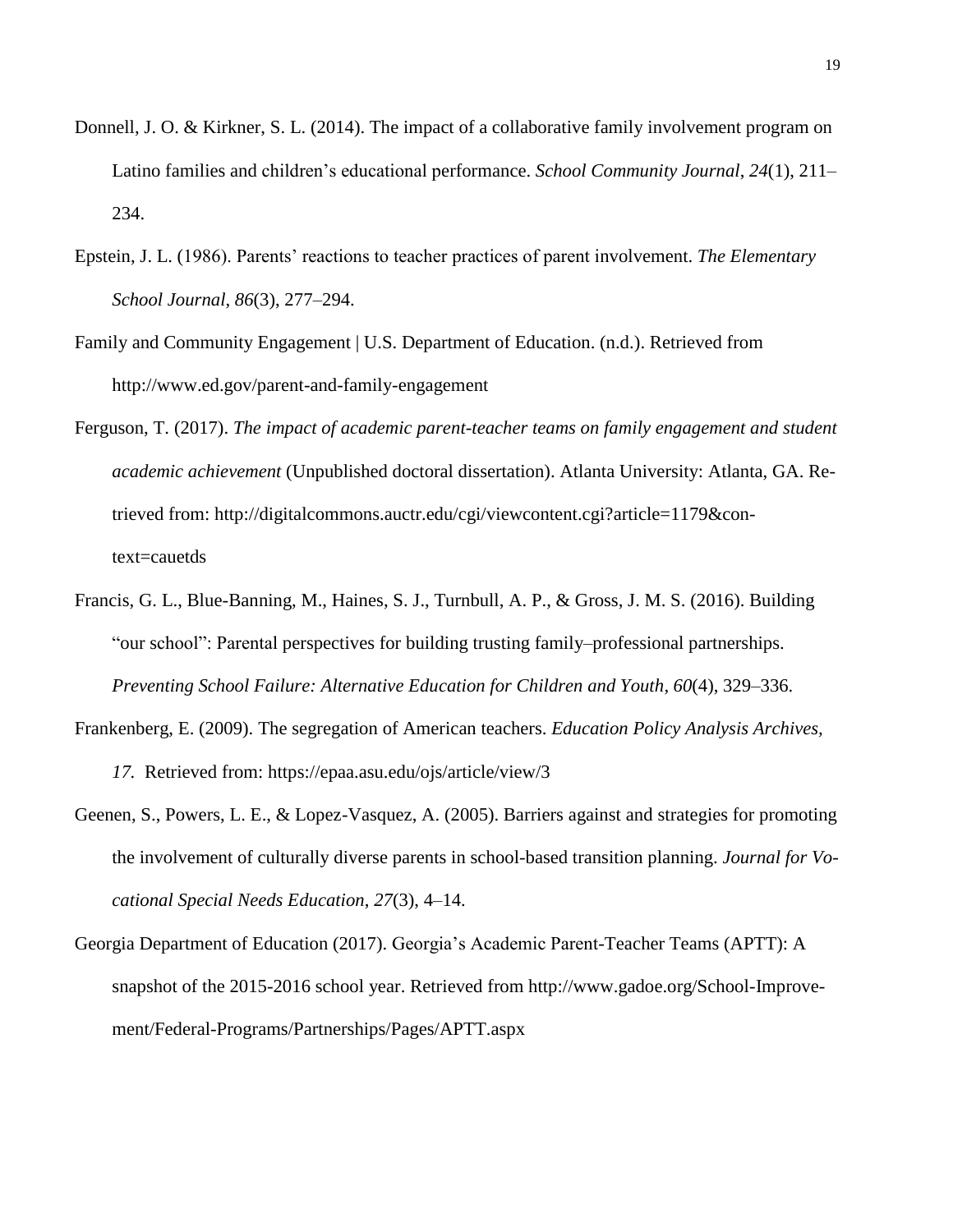Hamlin, D., & Flessa, J. (2016). Parental involvement initiatives an analysis. *Educational Policy*, Retrieved from: [https://doi.org/10.1177/0895904816673739](https://doi.org/10.1177%2F0895904816673739)

Haushofer, J., & Fehr, E. (2014). On the psychology of poverty. *Science*, *344*(6186), 862–867.

- Hoover-Dempsey, K. V., & Sandler, H. M. (1997). Why do parents become involved in their children's education? *Review of Educational Research*, *67*(1), 3–42.
- Hooper, M. A., & Bernhardt, V. L. (2016). *Creating capacity for learning and equity in schools: Instructional, adaptive, and transformational leadership*. New York, NY: Routledge.
- Ishimaru, A. M., Torres, K. E., Salvador, J. E., Lott, J., Williams, D. M. C., & Tran, C. (2016). Reinforcing deficit, journeying toward equity: Cultural brokering in family engagement initiatives. *American Educational Research Journal*, *53*(4), 850–882.
- Ishimaru, A. M. (2017). From family engagement to equitable collaboration. *Educational Policy*, Retrieved from: [https://doi.org/10.1177/0895904817691841](https://doi.org/10.1177%2F0895904817691841)
- Jensen, L. (2001). The demographic diversity of immigrants and their children. *Ethnicities: Children of Immigrants in America*, 21–56.
- Jost, J., & Kay, AC. (2010). Social justice: History, theory, and research. In S. T. Fiske, D. Gilbert, & G. Lindzey (Eds.), *Handbook of social psychology* (pp. 1122-1165). Hoboken, NJ: Wiley.
- Khalifa, M. (2012). A Re-New-ed Paradigm in Successful Urban School Leadership: Principal as Community Leader. *Educational Administration Quarterly*, *48*(3), 424–467.
- Khalifa, M. A., Gooden, M. A., & Davis, J. E. (2016). Culturally responsive school leadership: A synthesis of the literature. *Review of Educational Research*, *86*(4), 1272–1311.
- Kurland, H., Peretz, H., & Hertz-Lazarowitz, R. (2010). Leadership style and organizational learning: the mediate effect of school vision. *Journal of Educational Administration*, *48*(1), 7–30.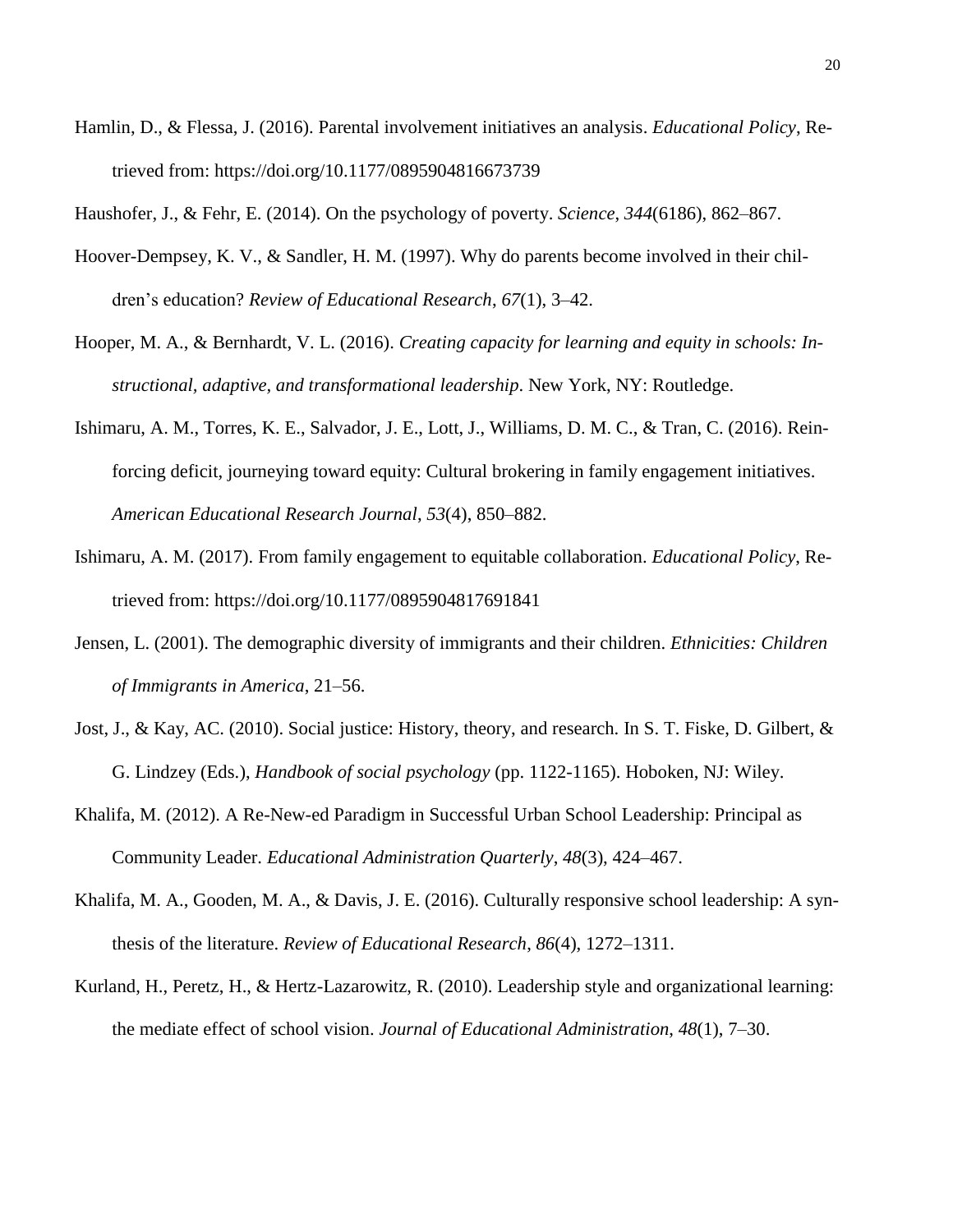- Larson, C. L., & Murtadha, K. (2002). Leadership for Social Justice. *Yearbook of the National Society for the Study of Education*, *101*(1), 134–161.
- Lichtenstein, D. P., & Donovan, S. (2018). Students in poverty: Maintaining understanding and engagement. *The Brown University Child and Adolescent Behavior Letter*, *34*(10), 1–6.
- Mani, A., Mullainathan, S., Shafir, E., & Zhao, J. (2013). Poverty impedes cognitive function. *Science*, *341*(6149), 976–980.
- Mapp, K., & Kuttner, P. (2014). Partners in Education: A Dual Capacity-Building Framework for Family Engagement. SEDL and the US Department of Education.
- McWayne, C. M., Melzi, G., Schick, A. R., Kennedy, J. L., & Mundt, K. (2013). Defining family engagement among Latino Head Start parents: A mixed-methods measurement development study. *Early Childhood Research Quarterly*, *28*(3), 593–607.
- Miller, H., Robinson, M., Valentine, J. L., & Fish, R. (2016). Is the feeling mutual? Examining parent-teacher relationships in low-income, predominantly Latino schools. *American Journal of Education*, 39–51.
- Mo, Y., & Singh, K. (2008). Parents' Relationships and Involvement: Effects on Students' School Engagement and Performance. *RMLE Online*, *31*(10), 1–11.
- Noble, K. G., Houston, S. M., Brito, N. H., Bartsch, H., Kan, E., Kuperman, J. M., … & Mostofsky, S. (2015). Family income, parental education and brain structure in children and adolescents. *Nature Neuroscience*, *18*(5), 773–778.
- Ouimette, M. Y., Feldman, J., & Tung, R. (2006). Collaborating for high school student success: A case study of parent engagement at Boston Arts Academy. *School Community Journal*, *16*(2), 91.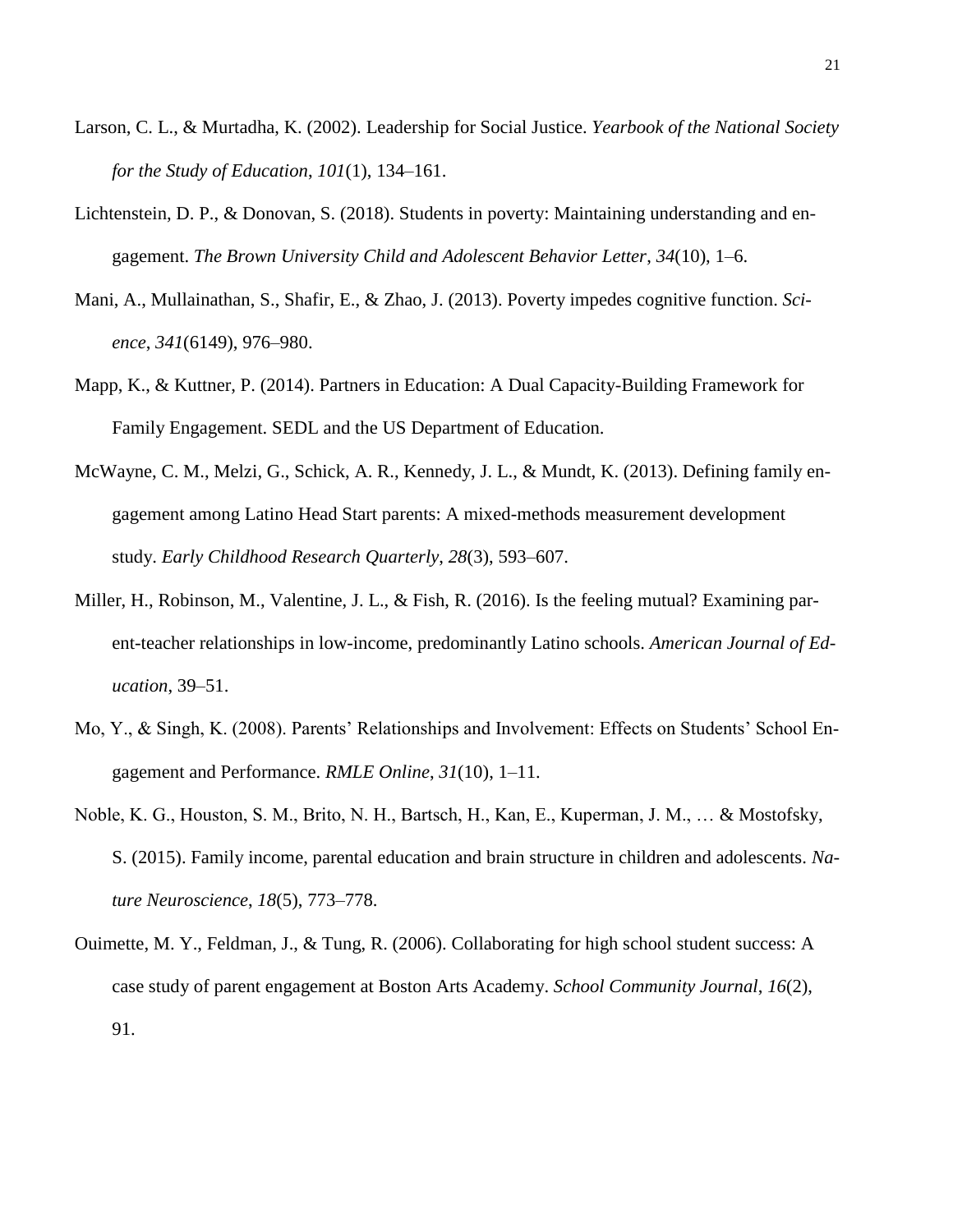- Palmer, E. L., & Louis, K. S. (2017). Talking about race: Overcoming fear in the process of change. *Journal of School Leadership*, *27*(4), 581–611.
- Paredes, M. C. (2011). Parent involvement as an instructional strategy: Academic parent-teacher teams (Unpublished doctoral dissertation). Arizona State University: Tempe, AR. Retrieved from: https://cdn.ymaws.com/www.cpedinitiative.org/resource/resmgr/docs/DiPs/Paredes.pdf
- Pomerantz, E. M., Moorman, E. A., & Litwack, S. D. (2007). The how, whom, and why of parents' involvement in children's academic lives: More is not always better. *Review of Educational Research*, *77*(3), 373–410.
- Quinn, D. M. (2015). Kindergarten Black-White test score gaps: Re-examining the roles of socioeconomic status and school quality with new data. *Sociology of Education*, *88*(2), 120–139.
- Robinson, D. V. (2017). Collaborative partnerships between high poverty and minority parents and educational leaders: Reversing the school and home divide. *Journal for Multicultural Education*, *11*(1).
- Scanlan, M., & López, F. A. (2014). *Leadership for culturally and linguistically responsive schools*. New York, NY: Routledge.
- School, Family, Parent, Teacher Engagement in Education WestEd. (n.d.). Retrieved from [https://www.wested.org/service/academic-parent-teacher-teams-aptt-family-engagement-in-edu](https://www.wested.org/service/academic-parent-teacher-teams-aptt-family-engagement-in-education/)[cation/](https://www.wested.org/service/academic-parent-teacher-teams-aptt-family-engagement-in-education/)
- Smith, A. R. (2016). Parental involvement in twenty-first century schools and the implications of the changing family structure: Recommendations for leaders (Unpublished doctoral dissertation). Atlanta University: Atlanta, GA. Retrieved from: http://digitalcommons.auctr.edu/cgi/viewcontent.cgi?article=1096&context=cauetds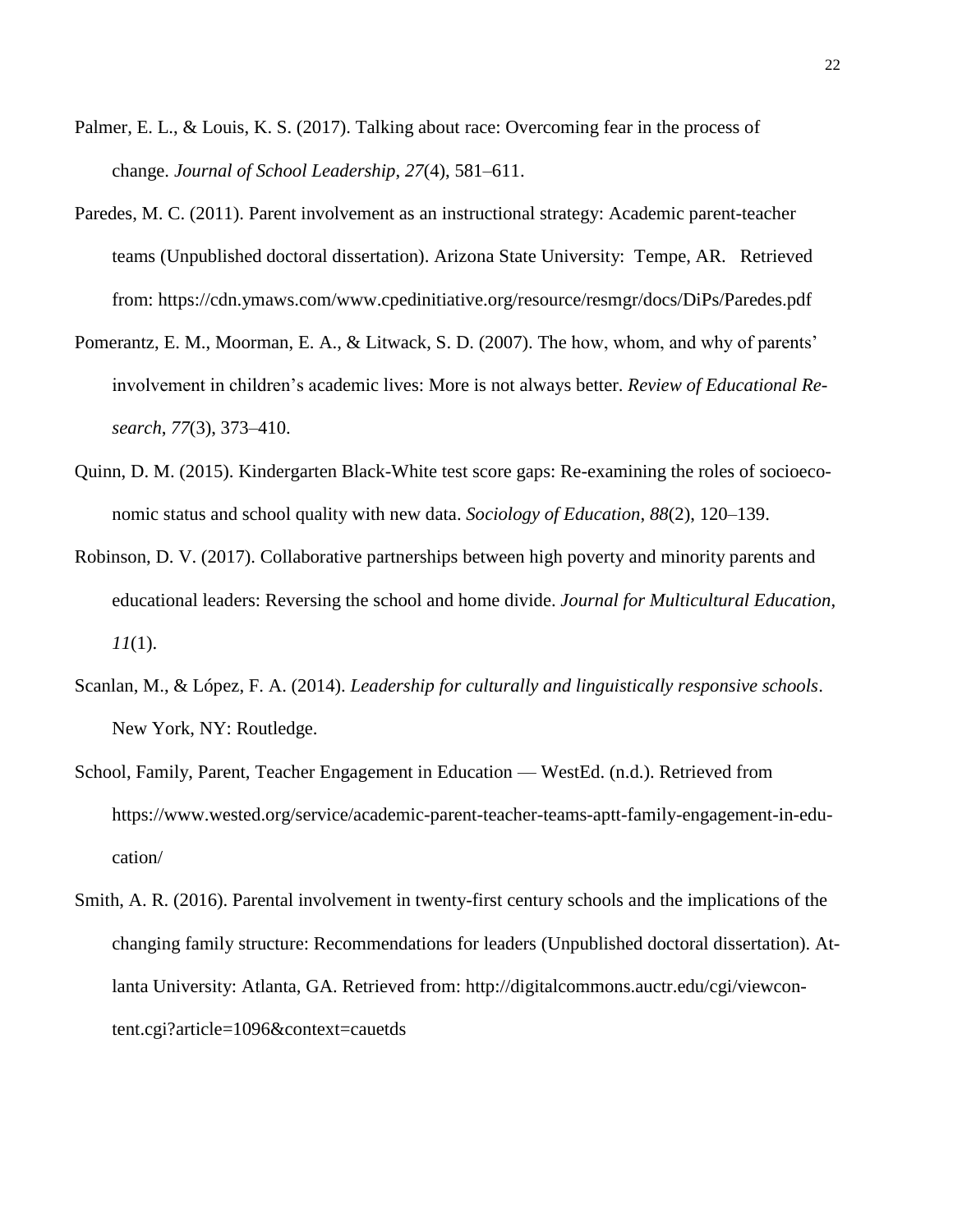- Suárez-Orozco, C., Pimentel, A., & Martin, M. (2009). The significance of relationships: Academic engagement and achievement among newcomer immigrant youth. *Teachers College Record*, *111*(3), 712–749.
- Watson, T. N., & Bogotch, I. (2015). Reframing parent involvement: What should urban school leaders do differently? *Leadership & Policy in Schools*, *14*(3), 257–278.
- Young, B. L., Madsen, J., & Young, M. A. (2010). Implementing diversity plans: Principals' perception of their ability to address diversity in their schools. *NASSP Bulletin*, *94*(2), 135–157.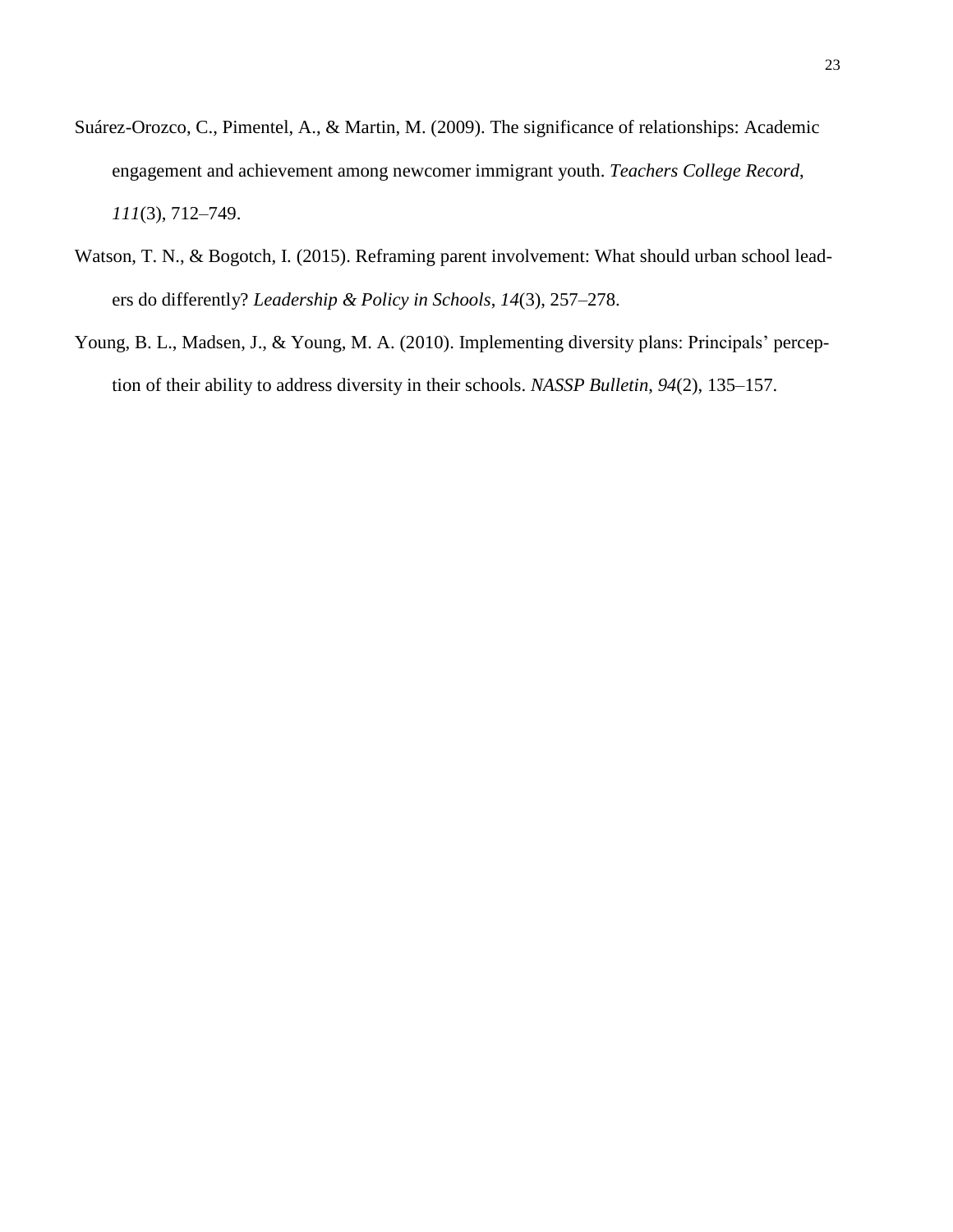# **2 THE IMPACT OF TRANSFORMATION LEADERSHIP PRACTICES ON ACADEMIC PARTENT TEACHER TEAMS (APTT): PARTNERSHIP IN ACTION**

A family's socioeconomic status can have an impact on a child's academic success in school, and frequently students from low income families are at a disadvantage compared to their middle-class peers (Berends, 1995). Educators are also facing an increase in the population of culturally and linguistically diverse (CLD) students (Scanlan & Lopez, 2014). In many schools, CLD students are the majority, not the minority (Scanlan & Lopez, 2014). School leaders play a critical role in identifying the inequities that exist between these groups and developing a school vision that creates a sense of belonging to all students and families (Anderson, 2011). Research shows that when parents are involved in their child's education, they motivate their children to increase their participation at school, which leads to higher achievement (Mo & Singh, 2008). High levels of family engagement are beneficial to students' success, however, schools with large populations of low-income students or minorities have reported difficulties in involving their parents due to lack of opportunities, not feeling welcomed, and misunderstandings about what it means to be involved (Ouimette, Feldman, & Tung, 2006). This study provides school leaders with insight into both families' and teachers' perceptions of family engagement, and how this insight can help schools create a plan that positively meets the needs of their diverse community.

#### **Research Questions**

This dissertation study aims to answer the following questions:

1. How have transformational leadership practices affected the cultural responsiveness of APTT implementation?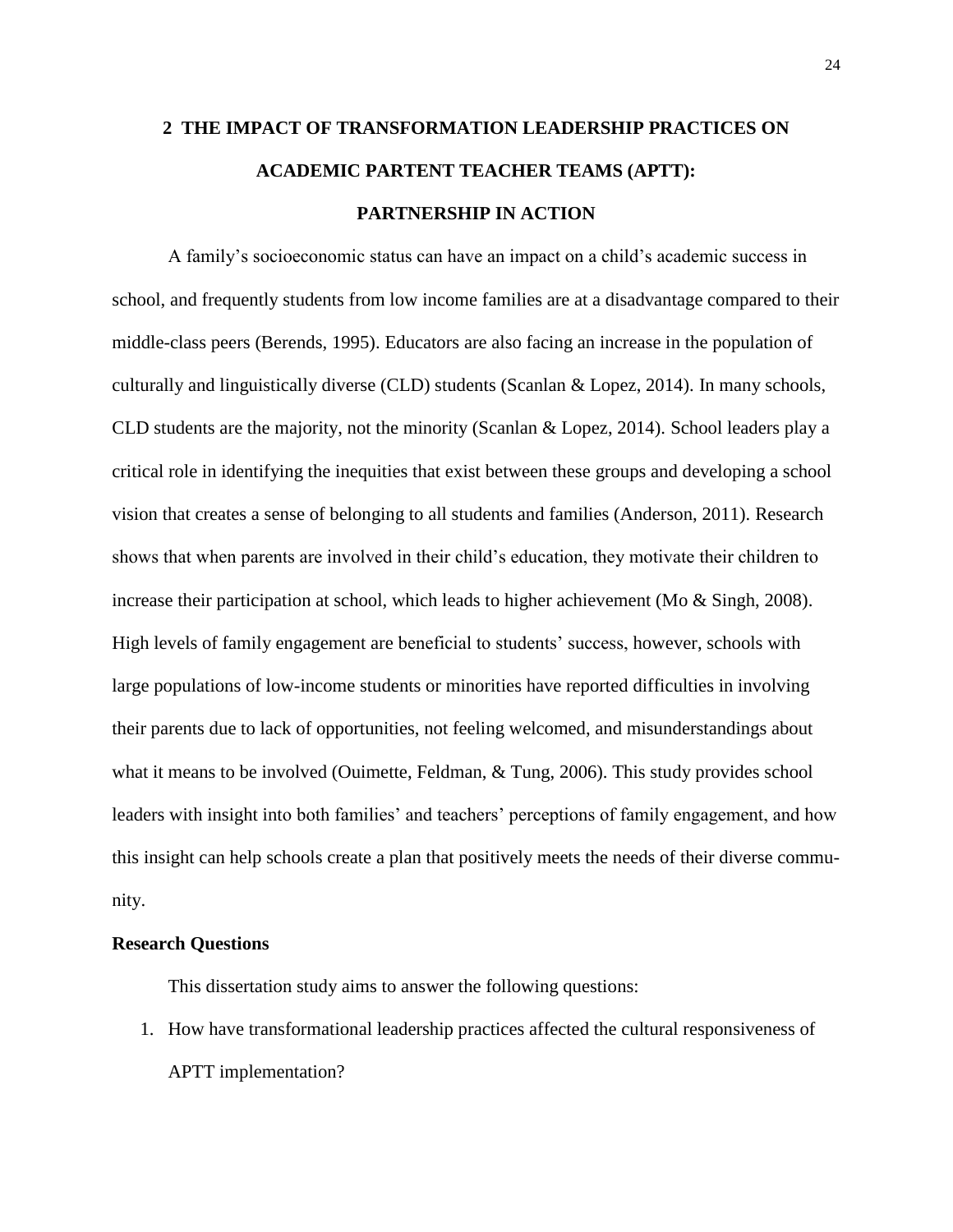2. How have transformational leadership practices transformed stakeholders' perceptions of partnerships at APTT schools?

# **Significance.**

Research has shown that even though family engagement is beneficial to students' academic success, schools with diverse populations experience difficulties engaging their families (Ouimette et al., 2006). Culturally responsive school leaders are challenged with identifying existing inequalities and developing a vision of family engagement that creates a climate of belonging to all students and families (Anderson, 2011). The results of this study can be a resource for school leaders in understanding stakeholders' perceptions of family engagement, which can support the development of family engagement plans that meet the needs of diverse families.

# **Theoretical Framework**

Transformational leadership theory, along with the perspective of culturally responsive school leadership (CRSL), was used in this study to examine the effectiveness of APTT in meeting the needs of diverse families. Transformational leadership focused the study on the leadership behaviors involved in the implementation of APTT as a family engagement model. CRSL narrowed that focus down to the transformational practices that lead to the implementation of APPT in a culturally responsive manner.

Bass's (1999) four dimensions of transformational leadership are Idealized Influence, Inspiration, Intellectual Stimulation and Individualized Consideration. This was the baseline model the researcher used to compare Khalifa's (2016) four dimensions of culturally responsive school leadership, which include Critical Self Awareness, CR Curricula and Teacher Preparation, CR and Inclusive School, and Engaging Families in Community Contexts. Leadership behaviors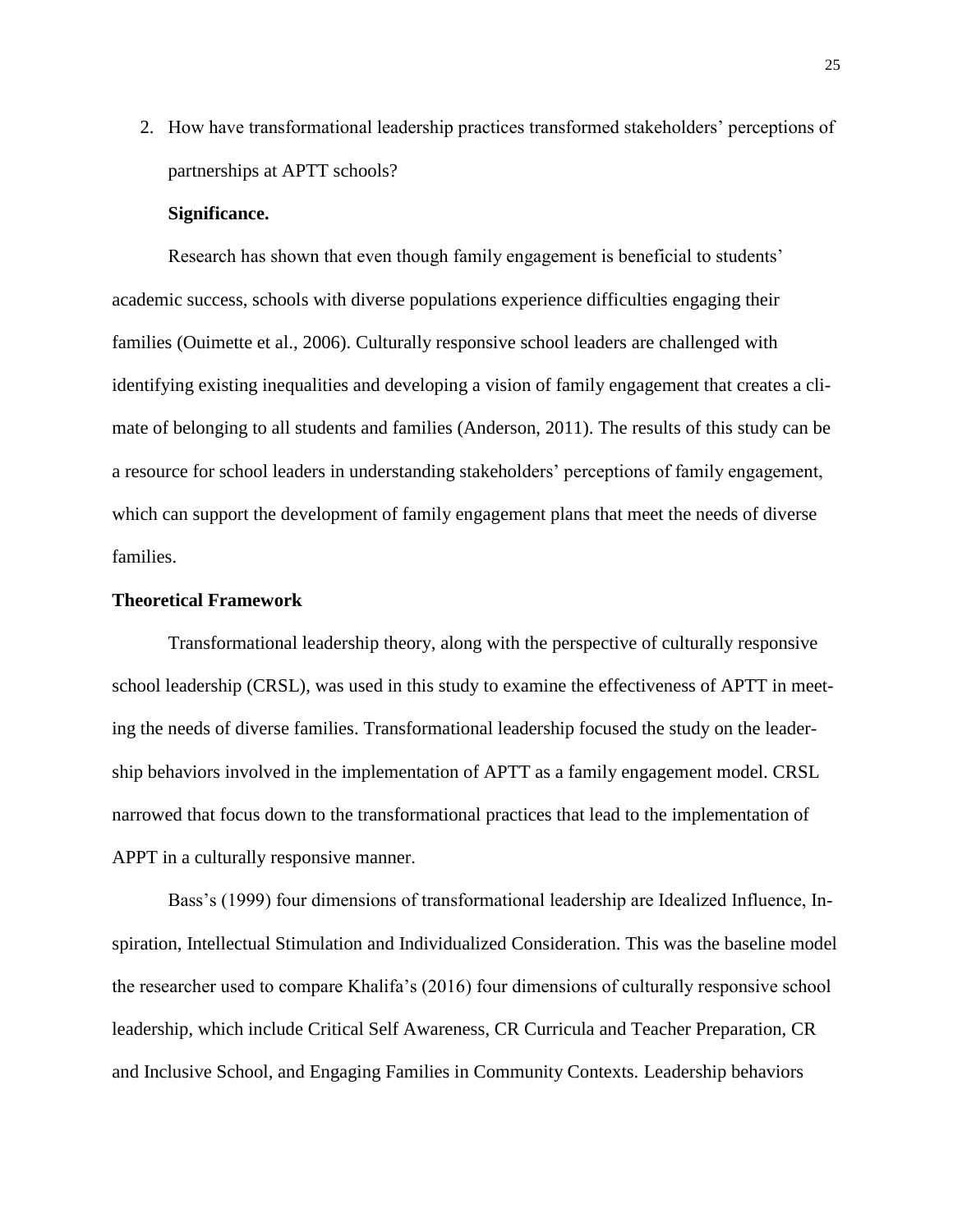from all eight dimensions were identified; then CRSL behaviors were connected to similar transformational leadership behaviors. The identified CRSL behaviors were chosen because of their connection to transformational leadership and their ability to provide data that addressed the research questions. The table below displays the connected leadership behaviors used in the study (Bass, 1999; Cooper, 2009; Khalifa, Gooden, & Davis, 2016; Kurland, Peretz, & Hertz-

Lazarowitz, 2010; Madhlangobe & Gordon, 2012; Skrla, Scheurich, Garcia, & Nolly, 2004).

Table 1

*Comparison of Transformational Leadership and Culturally Responsive School Leadership Behaviors*

| <b>Transformational Leadership</b> |                 |                     | <b>Culturally Responsive School Leadership</b> |                      |                     |                     |                    |
|------------------------------------|-----------------|---------------------|------------------------------------------------|----------------------|---------------------|---------------------|--------------------|
| <b>Idealized</b>                   | Inspiration     | <b>Intellectual</b> | <b>Individualized</b>                          | <b>Critical Self</b> | <b>CR Curricula</b> | CR and              | Engaging           |
| <b>Influence</b>                   |                 | <b>Stimulation</b>  | <b>Consideration</b>                           | Awareness            | and Teacher         | <b>Inclusive</b>    | <b>Families</b> in |
|                                    |                 |                     |                                                |                      | Preparation         | School              | Community          |
|                                    |                 |                     |                                                |                      |                     | <b>Environments</b> | <b>Contexts</b>    |
| Influences the                     | Sets an         | Help others         | Takes care of                                  | Self-reflective      | Guides teachers     | <b>Discusses</b>    | Advocates for      |
| ideals of others                   | example others  | become more         | the individual                                 | about race and       | into                | inequities that     | community-         |
|                                    | want to follow  | innovative and      | needs of                                       | culture and          | questioning         | exist in the        | based issues       |
| Creates a                          |                 | creative            | followers                                      | how they             | assumptions         | school              |                    |
| desirable vision.                  | Displays        |                     |                                                | impact the           | about race and      |                     | Promotes the       |
| for the future                     | determination   | Encourages          | Support and                                    | school               | culture             | Promotes a          | partnership of     |
|                                    | and confidence  | others to find      | coach                                          |                      |                     | culturally          | school and         |
| Sets high                          |                 | solutions to        | development of                                 | Creates              | States a vision     | affirming           | community          |
| standards of                       | Develops sense  | difficult           | others                                         | inclusive            | that supports       | environment         |                    |
| performance                        | of urgency to   | problems            |                                                | environment of       | culturally          |                     | Respects native    |
|                                    | reduce gap      |                     | Attempts to                                    | learning for all     | responsive          | Challenges          | students'          |
|                                    | between the     | Acts as a           | create                                         | students             | teaching            | normative           | languages and      |
|                                    | school's vision | mental              | environment                                    |                      |                     | practices that      | cultures           |
|                                    | and reality     | stimulator          | inclusive to                                   | Aware of             | Provides            | result in           |                    |
|                                    |                 |                     | everyone                                       | inequalities that    | professional        | exclusionary        | Creates            |
|                                    |                 |                     |                                                | negatively           | developments        | and                 | structures that    |
|                                    |                 |                     |                                                | affect students      | on cultural         | marginalizing       | accommodate        |
|                                    |                 |                     |                                                |                      | responsiveness      | behaviors           | lives of           |
|                                    |                 |                     |                                                | Uses data and        |                     |                     | families           |
|                                    |                 |                     |                                                | family               | Conducts            | Models CRSL         |                    |
|                                    |                 |                     |                                                | feedback to          | walkthroughs        | for staff           | Denounces          |
|                                    |                 |                     |                                                | measure              | to monitor for      |                     | deficit beliefs    |
|                                    |                 |                     |                                                | cultural             | culturally          |                     | of students and    |
|                                    |                 |                     |                                                | responsiveness       | responsive          |                     | families           |
|                                    |                 |                     |                                                |                      | practices           |                     |                    |
|                                    |                 |                     |                                                |                      |                     |                     |                    |
|                                    |                 |                     |                                                |                      | Reforms             |                     |                    |
|                                    |                 |                     |                                                |                      | practices to be     |                     |                    |
|                                    |                 |                     |                                                |                      | more culturally     |                     |                    |
|                                    |                 |                     |                                                |                      | responsive          |                     |                    |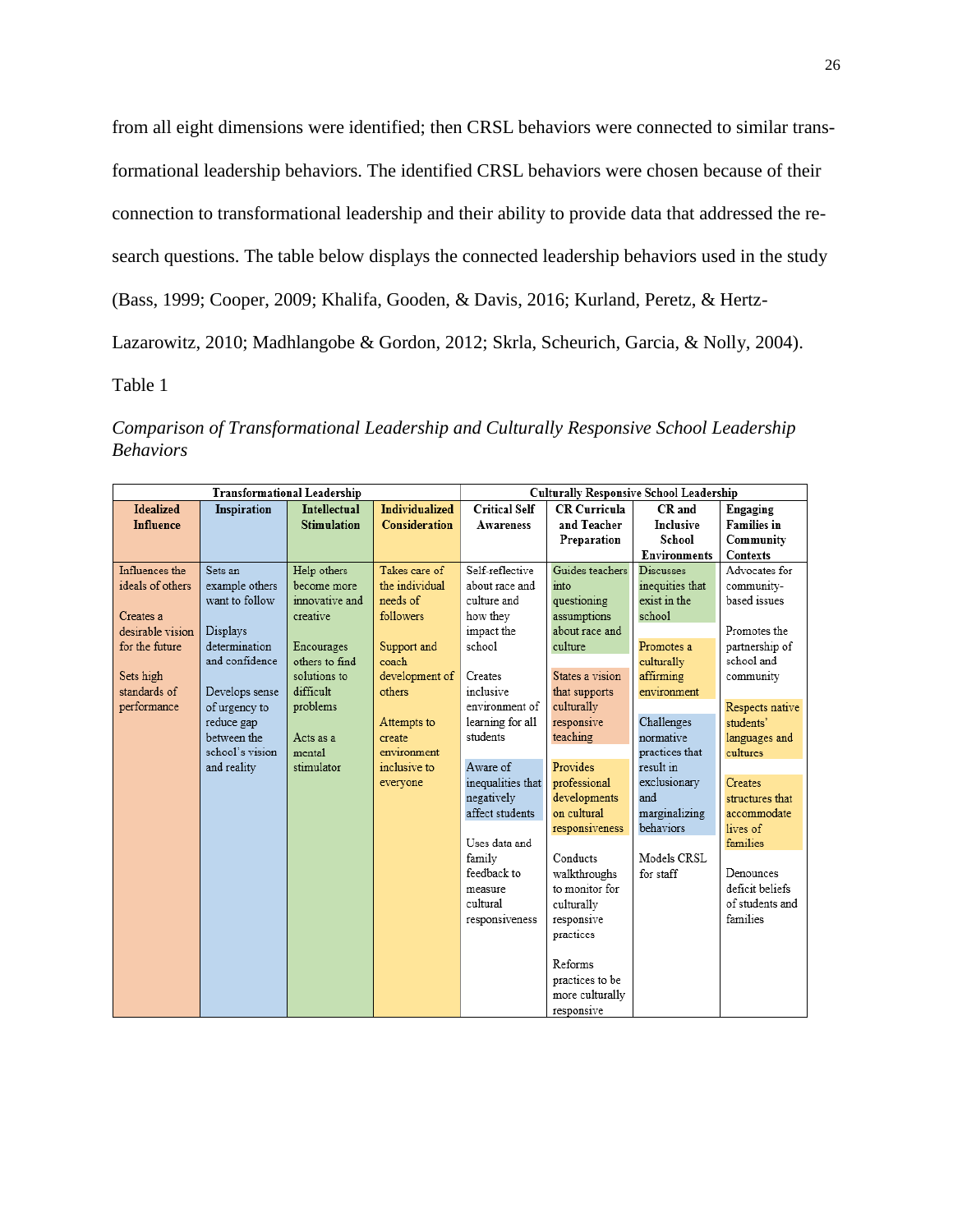# **Methodology**

The researcher used a qualitative, descriptive case study that focused on the leadership practices in a school that implemented APTT. The research questions for this study "seek to explain some present circumstance" which according to Yin (2014) lend themselves to the use of a case study (p. 4). The present circumstance the research aimed to explain was how leaders' actions have influenced the cultural responsiveness of APTT implementation. Conducting a qualitative, descriptive case study allowed the researcher to look closely at the actions of the school leaders through in-depth interviews with school leaders, teachers, and parents. Ultimately, the researcher aimed to explore the role transformational leadership played in implementing a culturally responsive family engagement program "using the case [APTT] as a specific illustration" (Creswell & Poth, 2017, p. 95).

Yin (2014) explains that there are three key features of a case study, which the researcher utilized to confirm that a case study was an appropriate methodology. First, a case study "copes with the technically distinctive situation" (Yin, 2014, p. 17). This study focused on transformational leaders who have implemented APTT, which is a unique and innovative family engagement model. Second, a case study "relies on multiple sources of evidence, with data needing to converge in a triangulating fashion" (Yin, 2014, p. 17). Data for this study was collected through interviews and observations of APTT meetings. The research questions were addressed by analyzing and triangulating the data to identify any common or emerging themes. Finally, in any case study, the research "benefits from the prior development of theoretical propositions to guide data collection and analysis" (Yin, 2014, p. 17). The theoretical frameworks for this study guided the interview questions and the analysis of the data. The identified leadership behaviors (see Ta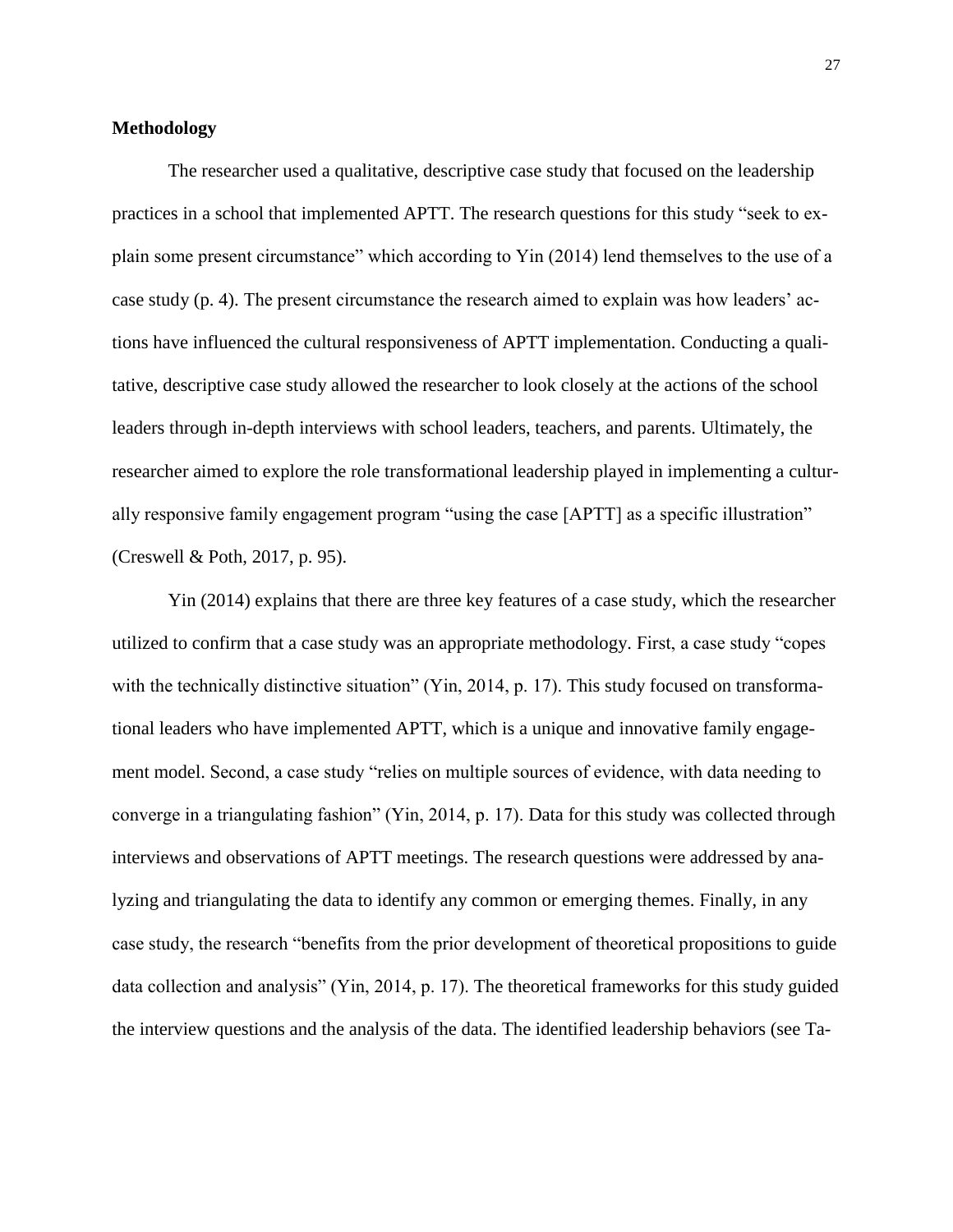ble 1) were compared to the study's research questions to develop the interview protocol questions for school leaders, teachers, and parents (see Appendix B). Understanding the common and unique behaviors of transformational and culturally responsive school leaders helped the researcher identify the specific actions that assisted in the implementation of APTT in a culturally responsive manner.

# **Site selection.**

The school selected for this study (which was given the pseudonym Cherokee Elementary School) is a Title 1 school located in a Metro-Atlanta school district. Four elementary schools in this district had implemented APTT. Cherokee Elementary was selected by analyzing each of the four school's attendance data to determine which one had the highest attendance percentage that was also representative of their demographics. High attendance was determined by the percentage of parents who attended at least two APTT meetings during the 2017-2018 school year. Cherokee Elementary had 83% of their parents attend at least one APTT meeting and 51% attend two or more meetings during the 2017-2018 school year. The percentage of parents attending was also representative of their overall demographics: 59% Hispanic, 16% African American, 4% Asian, and 3% Caucasian.

### **School history.**

Cherokee Elementary School opened as a Title 1 school in the fall of 1993 with 1,200 students representing 43 different countries. The school was named after a district school teacher from the early 1920s, who dedicated her life to serving her community. Over the years the school continued to grow in size until the school population reached 2,200 students. In 2015, the district opened another elementary school to relieve Cherokee's growing population. Cherokee's fourth principal and several other staff members and teachers moved to the newly opened school. As a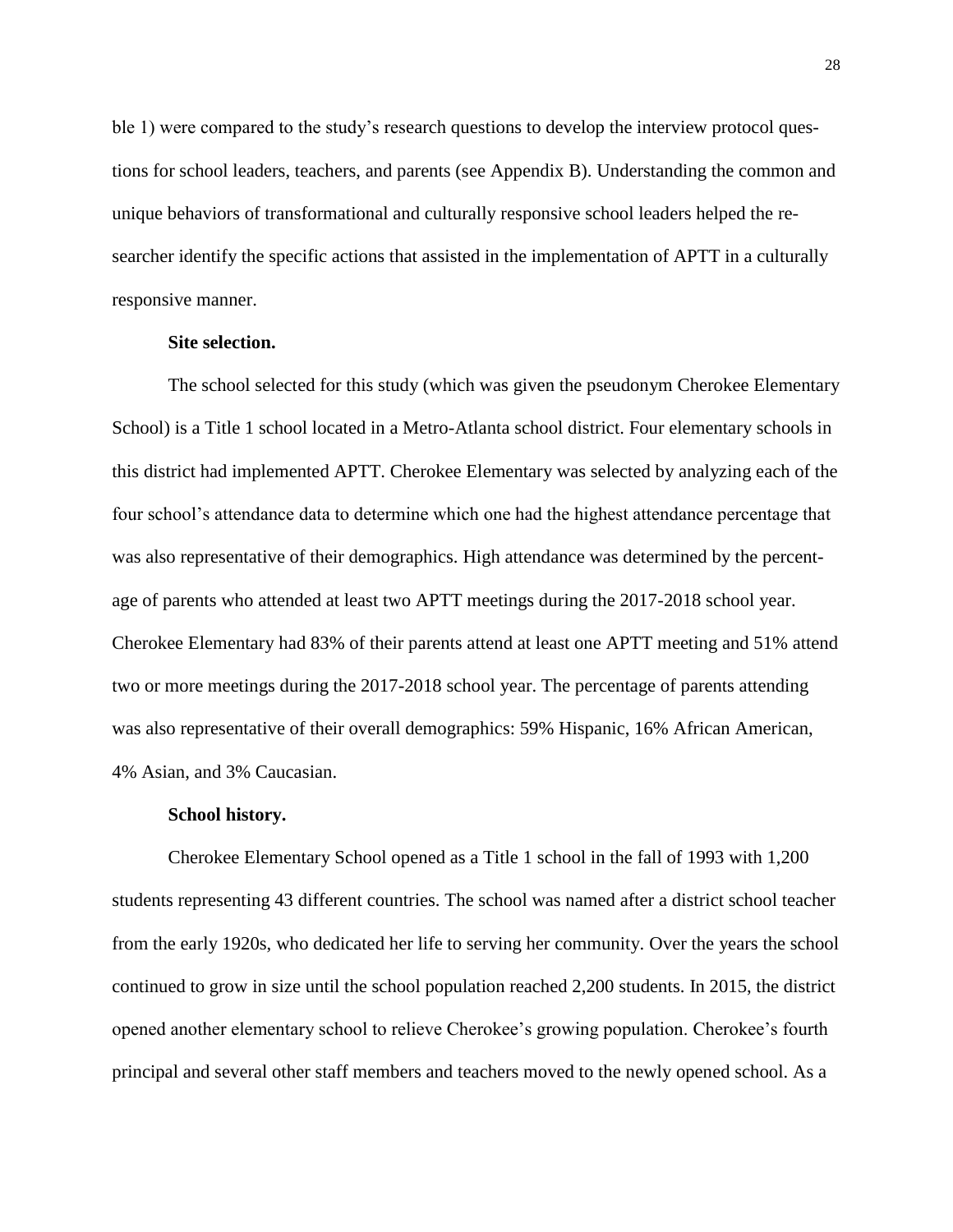result, Cherokee Elementary received its fifth and current principal and numerous new staff members.

The current principal, Dr. Miles (pseudonym), came to Cherokee Elementary as a new principal with a vision and mission for her new school: to educate, equip, and empower. This vision has influenced her hiring practices, instructional framework, and parent engagement programs. Cherokee Elementary has developed strong partnerships with their parents and community. Parents regularly visit the Parent Center, which is run by two full-time staff members, the Parent Instructional Coordinator, and the Parent Outreach Liaison. The Parent Center provides English classes, finance classes, APTT workshops, and offer support for parents to help foster involvement in their child's learning at home.

At the time of the study, the school had an enrollment of 1,186 students with the following demographic makeup: 72% Hispanic, 19% African American, 5% Asian, 3% Caucasian, and 1% multiracial. 63% of the students were classified as English Language Learners (ELL) and 12% were classified as special education. 92% of the students received free or reduced lunch based on their family's economic status (see Table 2).

# Table 2

#### *Student Demographic Information*

| <b>Student Demographic</b> | Percentage |
|----------------------------|------------|
| Free/Reduced Lunch         | 92%        |
| ELL.                       | 63%        |
| <b>Special Education</b>   | 12%        |
| Hispanic                   | 72%        |
| African American           | 19%        |
| Asian                      | 5%         |
| Caucasian                  | 3%         |
| Multiracial                | $1\%$      |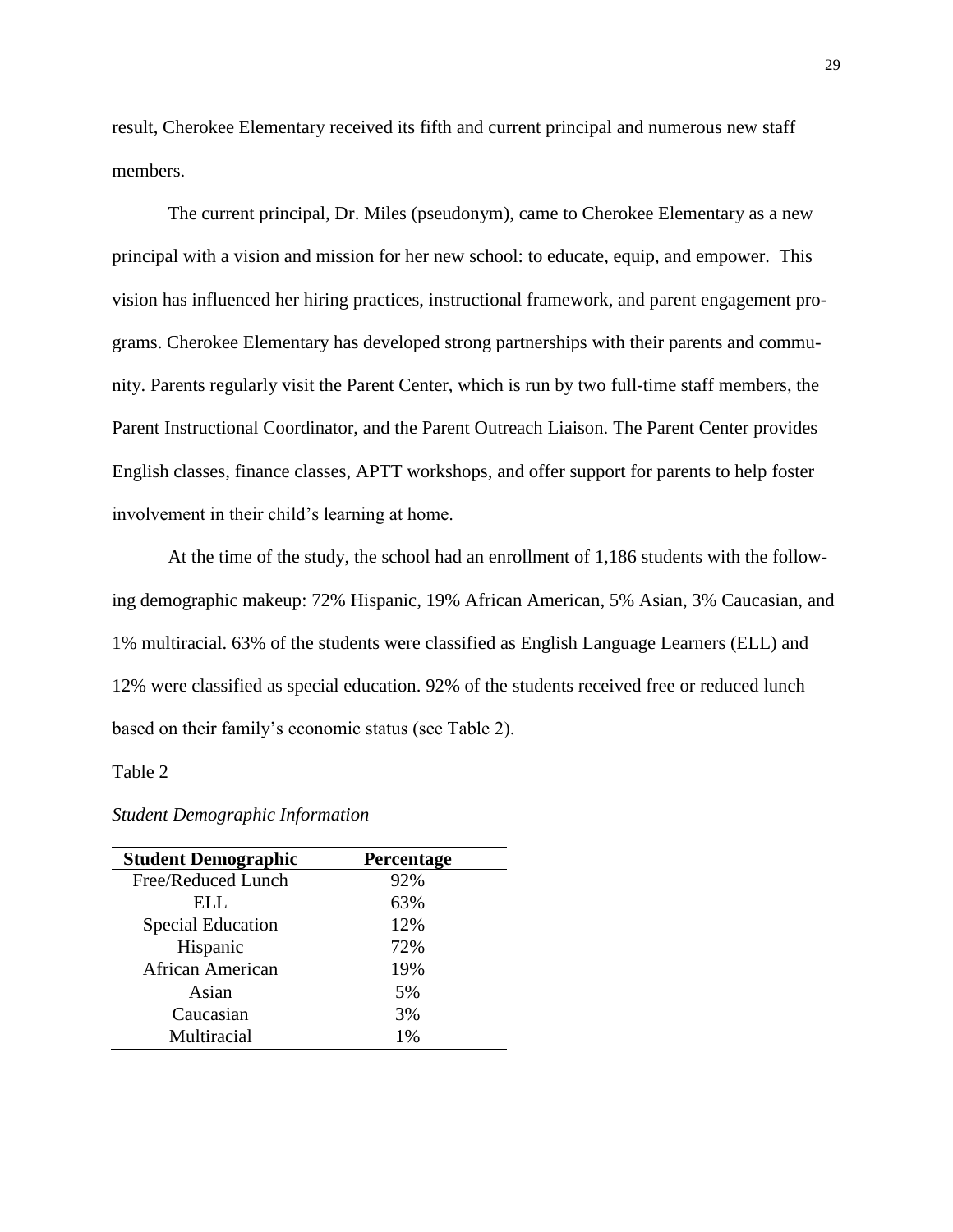Cherokee Elementary has students enrolled in pre-kindergarten through  $5<sup>th</sup>$  grade with 97 classroom teachers and 50 support staff members. The administrative leadership team consists of one principal and four assistant principals.

Since opening in 1993, Cherokee Elementary has seen a steady increase in their student population. However, the current principal explains that in the past few years there has been a decrease in enrollment (see Table 3). Dr. Miles believes this decline is due to the "current rhetoric about immigrants." From 2016 to 2017, there was an increase in the number of arrests of immigrants with no criminal records (322.9%) as well as an increase in the number of deportations (117.5%) in the county that Cherokee Elementary serves ("How Metro Atlanta Became A 'Pioneer' Of Immigration Enforcement," n.d.). Dr. Miles also believes that families are moving out of the community due to fear of deportation.

# Table 3

| <b>School Year</b> | <b>Student Enrollment</b> |
|--------------------|---------------------------|
| 2014-2015          | 2200                      |
| 2015-2016          | 1406                      |
| 2016-2017          | 1261                      |
| 2017-2018          | 1203                      |
| 2018-2019          | 1186                      |

# **Participants.**

In order to explore how transformational leadership practices affected the cultural responsiveness of APTT implementation and stakeholders' perceptions of partnerships, the researcher interviewed school leaders, teachers, and parents. The school leaders included the principal, assistant principal, parent instructional coordinator, and parent liaison. These leaders were chosen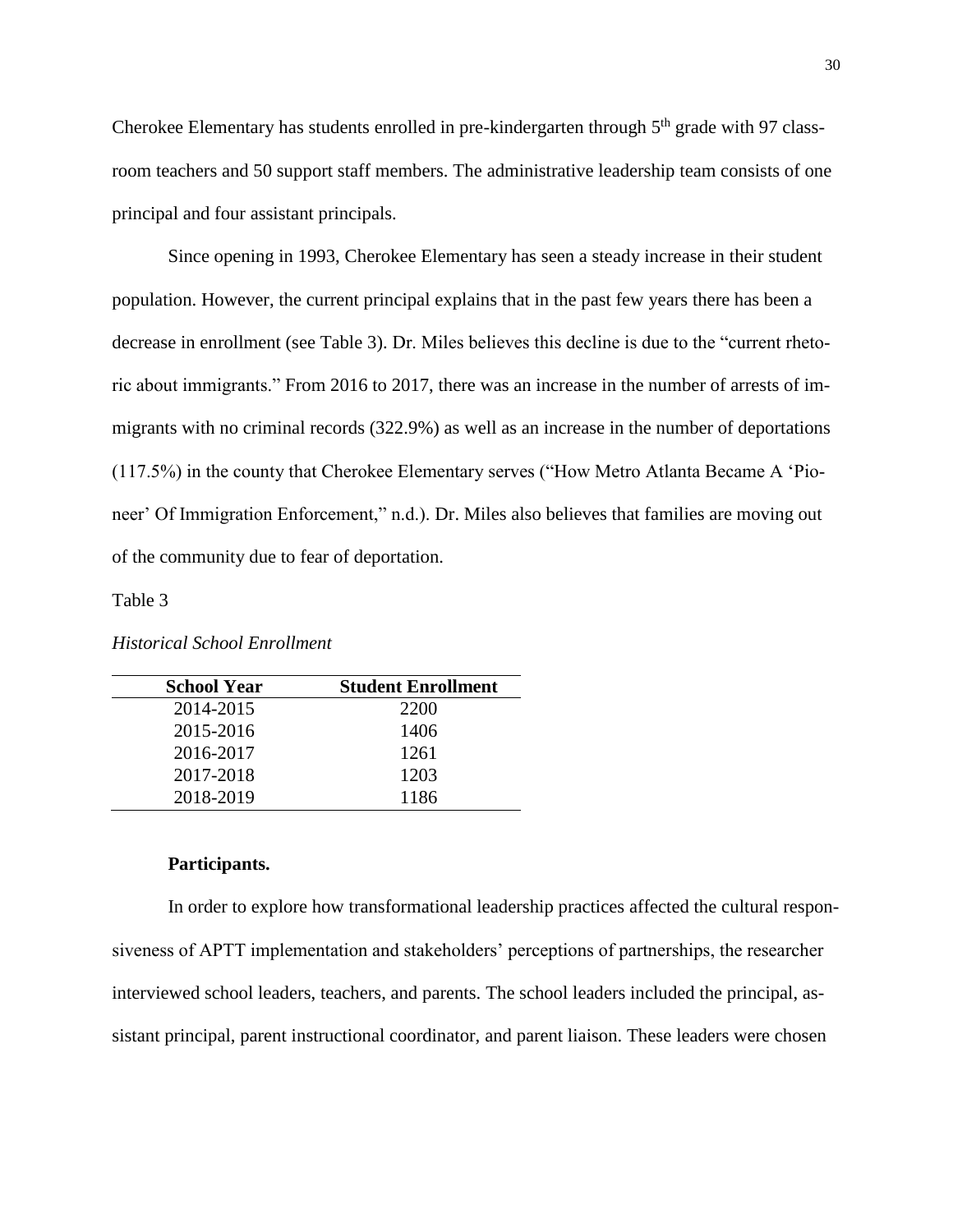because of their direct role in implementing APTT as well as other family engagement initia-

tives. Three teachers and four parents were also selected to participate in interviews. The participants were all females from variety of ethnic backgrounds.

# Table 4

#### *Participants*

| <b>Participants</b> | <b>Ethnicity</b>                                                                | Gender                                                                                                                                     | <b>Date</b>                                              | <b>Time</b>                                                        | Length of<br>interview                                                                                 | <b>Pages</b><br>transcribed                     |
|---------------------|---------------------------------------------------------------------------------|--------------------------------------------------------------------------------------------------------------------------------------------|----------------------------------------------------------|--------------------------------------------------------------------|--------------------------------------------------------------------------------------------------------|-------------------------------------------------|
|                     |                                                                                 |                                                                                                                                            |                                                          |                                                                    |                                                                                                        | 18                                              |
|                     |                                                                                 |                                                                                                                                            |                                                          |                                                                    |                                                                                                        |                                                 |
|                     |                                                                                 |                                                                                                                                            |                                                          |                                                                    |                                                                                                        |                                                 |
|                     |                                                                                 |                                                                                                                                            |                                                          |                                                                    |                                                                                                        | 12                                              |
|                     |                                                                                 |                                                                                                                                            |                                                          |                                                                    |                                                                                                        |                                                 |
|                     |                                                                                 |                                                                                                                                            |                                                          |                                                                    |                                                                                                        | 21                                              |
|                     |                                                                                 |                                                                                                                                            |                                                          |                                                                    |                                                                                                        |                                                 |
|                     |                                                                                 |                                                                                                                                            |                                                          |                                                                    |                                                                                                        | 12                                              |
|                     |                                                                                 |                                                                                                                                            |                                                          |                                                                    |                                                                                                        |                                                 |
|                     |                                                                                 |                                                                                                                                            |                                                          |                                                                    |                                                                                                        | 10                                              |
|                     |                                                                                 |                                                                                                                                            |                                                          |                                                                    |                                                                                                        |                                                 |
| Ms. Stevens         | White                                                                           | Female                                                                                                                                     | 11/10/18                                                 | 2:00                                                               | 25                                                                                                     | 11                                              |
|                     |                                                                                 |                                                                                                                                            |                                                          | <b>PM</b>                                                          |                                                                                                        |                                                 |
| Ms. Shepherd        | Hispanic                                                                        | Female                                                                                                                                     | 12/8/18                                                  | 10:00                                                              | 26                                                                                                     | 13                                              |
|                     |                                                                                 |                                                                                                                                            |                                                          | AM                                                                 |                                                                                                        |                                                 |
| Ms. Torres          |                                                                                 | Female                                                                                                                                     | 12/18/18                                                 | 9:00                                                               | 22                                                                                                     | 8                                               |
|                     |                                                                                 |                                                                                                                                            |                                                          | AM                                                                 |                                                                                                        |                                                 |
| Ms. Allen           | African                                                                         | Female                                                                                                                                     | 12/18/18                                                 | 9:30                                                               | 18                                                                                                     | 5                                               |
|                     | American                                                                        |                                                                                                                                            |                                                          | AM                                                                 |                                                                                                        |                                                 |
| Ms. Clarke          | African                                                                         | Female                                                                                                                                     | 12/18/18                                                 | 10:00                                                              |                                                                                                        | 7                                               |
|                     |                                                                                 |                                                                                                                                            |                                                          |                                                                    |                                                                                                        |                                                 |
|                     |                                                                                 |                                                                                                                                            |                                                          |                                                                    |                                                                                                        | 11                                              |
|                     |                                                                                 |                                                                                                                                            |                                                          | AM                                                                 |                                                                                                        |                                                 |
|                     | Dr. Miles<br>Ms. Harris<br>Ms. Smith<br>Ms. Taylor<br>Ms. Peters<br>Ms. Landers | African<br>American<br>African<br>American<br>African<br>American<br>Hispanic<br>Pacific Is-<br>lander<br>Hispanic<br>American<br>Hispanic | Female<br>Female<br>Female<br>Female<br>Female<br>Female | 11/28/18<br>11/28/18<br>11/6/18<br>11/7/18<br>11/14/18<br>12/18/18 | 8:30<br><b>PM</b><br>4:00<br>PM<br>1:00<br><b>PM</b><br>3:00<br>PM<br>5:30<br><b>PM</b><br>AM<br>10:30 | (min)<br>45<br>40<br>55<br>40<br>30<br>20<br>31 |

There were a total of 11 participants selected to participate in this study (see Table 3). The principal of Cherokee Elementary School is Dr. Miles. Dr. Miles is an African American female between the ages of 35-44. At the time of the interview, she was in her 17th year in education overall and her fourth year as a principal. Previously she served as a classroom teacher, Reading Recovery teacher and an Assistant Principal, all at Title 1 schools. Dr. Miles explained that she decided to become a principal because she wanted to impact more students by being able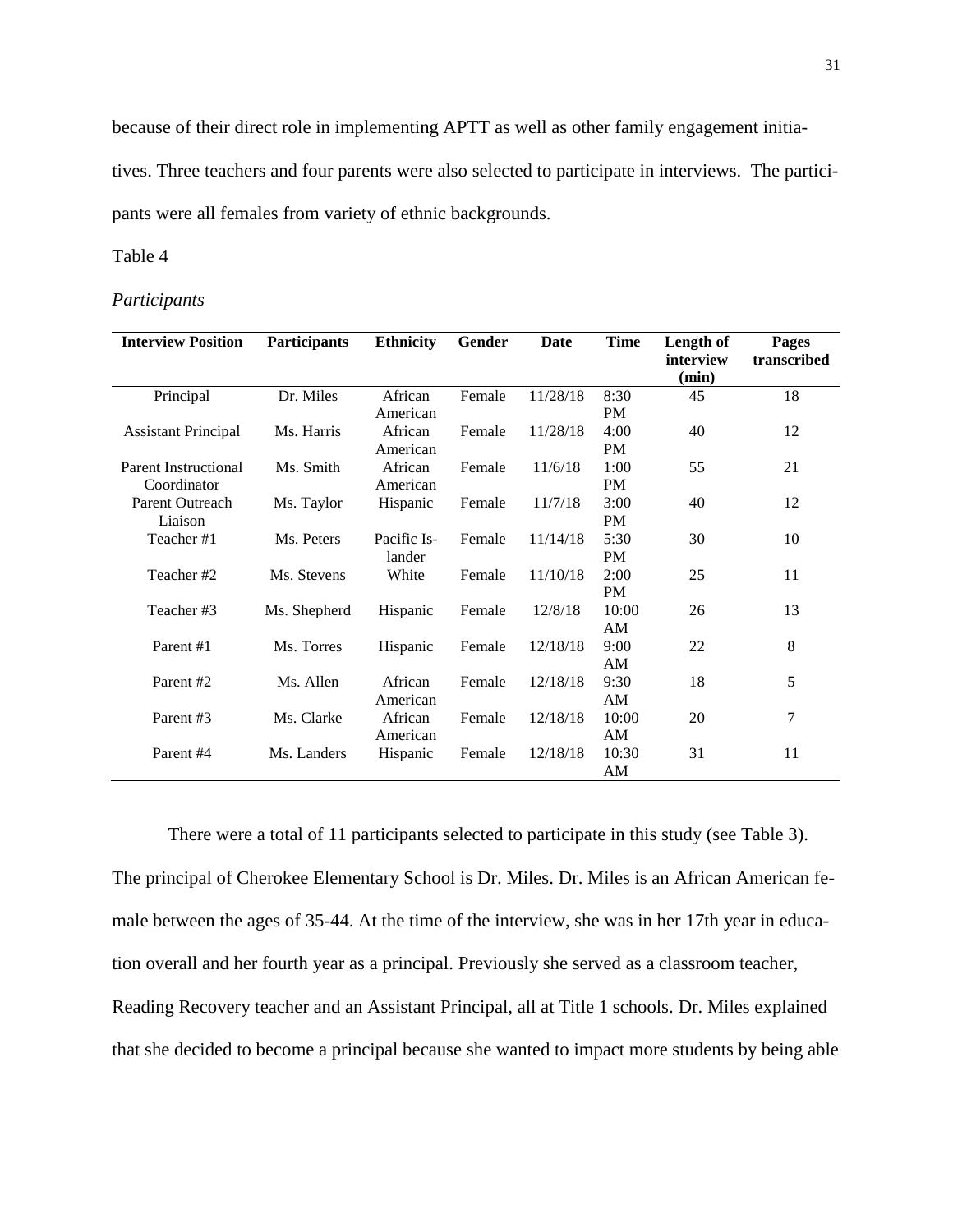to "execute her instructional vision." Dr. Miles described herself as an "instructional geek" and stated that she loved "figuring out how each student learns."

Cherokee Elementary School has four assistant principals. Ms. Harris is in charge of the Title 1 program and the implementation of APTT. Ms. Harris has a diverse background in education, and has worked as a classroom teacher, early intervention teacher, literacy coach, and a parent instructional coordinator. Ms. Harris is an African American female between the ages of 35-45. At the time of the interview, she was enjoying her fourth year as an assistant principal at Cherokee Elementary School. Ms. Harris described herself as a servant leader who is always willing to "do the work" alongside her teachers.

The school has two full-time staff members dedicated to supporting their parents and community. Ms. Smith has served as the parent instructional coordinator at Cherokee Elementary School for the past three years. Previously she worked as a parent instructional coordinator at a middle school for six years. She is an African American female between the ages of 50-60. Ms. Taylor serves as the parent outreach liaison. She is a Hispanic female from Puerto Rico between the ages of 50-60. Ms. Taylor is also an active member of the community and speaks fluent Spanish.

Classroom teachers were also interviewed as a part of this research study. The researcher utilized a two-phase approach to determine the teachers selected to participate (Yin, 2014). The sampling method used for choosing these participants was a maximum variation strategy (Creswell & Poth, 2017). This strategy allowed the researcher to utilize criteria that differentiate participants and maximizes the differences to obtain a variety of perspectives (Creswell & Poth, 2017). The first stage involved collecting quantitative data about the teachers based on set crite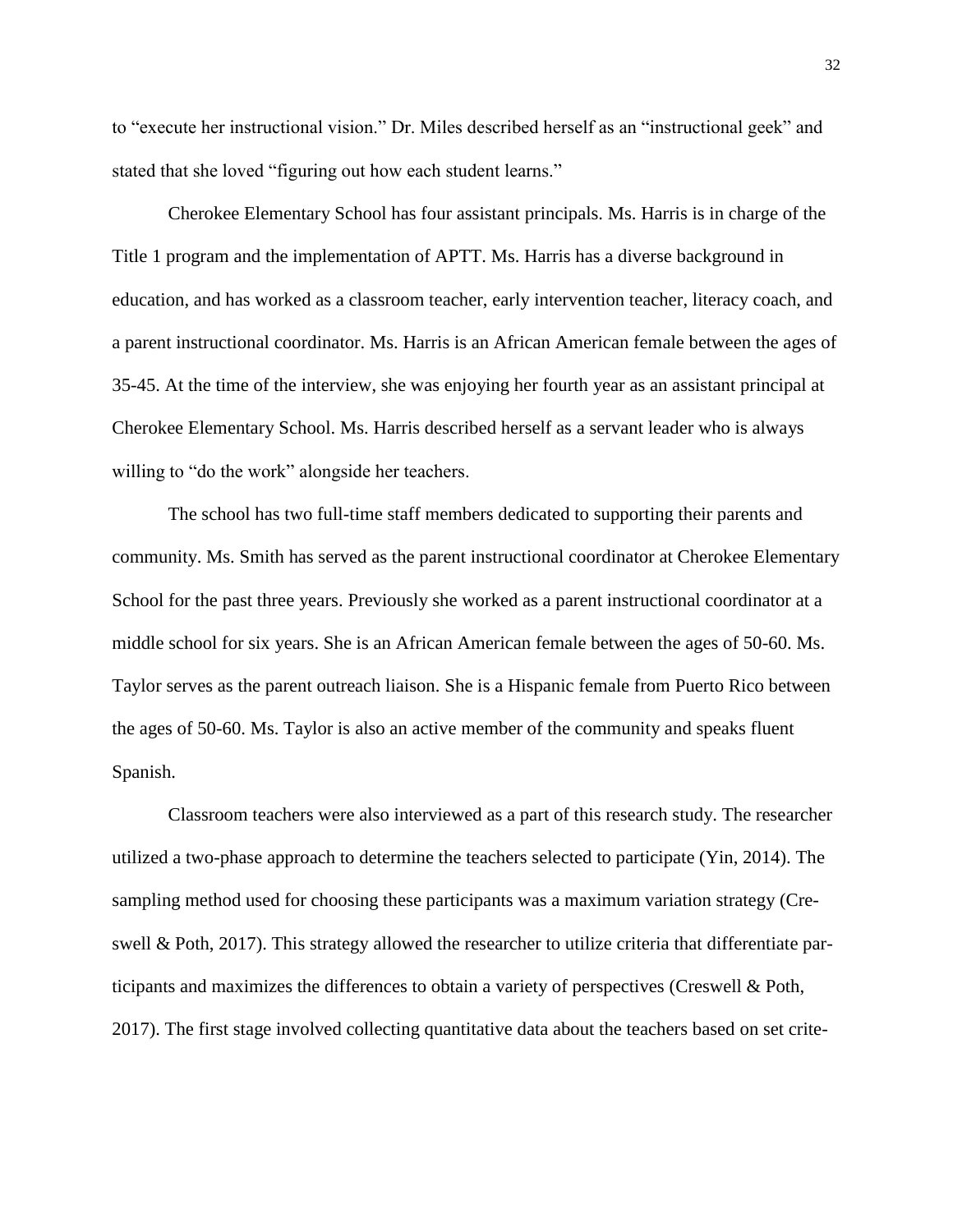ria. These criteria included grade level and their APTT attendance rate. An equal number of primary teachers (kindergarten, first, and second grades) and intermediate teachers (third, fourth, and fifth grades) as well as an equal number of teachers with high and low APTT attendance rates (percentage of parents attending two or more meetings the previous year) were invited to participate in the study. This information allowed the researcher to purposefully choose the participants from the available population that provided the needed information to answer the research questions (Creswell & Poth, 2017).

Once the information for the first stage was collected, the researcher invited eleven teachers to participate in the study. Three teachers agreed to be interviewed.

The first teacher interviewed was Ms. Peters, a Pacific Islander female between the ages of 25-35. At the time of the interview, Ms. Peters had three years of teaching experience at Cherokee Elementary. She taught second grade and only 33% of her families attended two or more APTT meetings. Ms. Peters is a first generation immigrant and believes that she connects with many of her families because she can "see [her] parents in the parents [she] has."

The second teacher interviewed was Ms. Stevens, a Caucasian female between the ages of 45-55. In 2017-2018, Ms. Stevens was a third-grade teacher and is currently teaching the same group of students in fourth grade. She has taught in the school district for fifteen years, always at Title 1 schools. 70% of Ms. Stevens' families attended two or more APTT meetings. During the interview, Ms. Stevens was asked why she believed she had such high attendance at her APTT meetings. She responded that she always showcased a project her students recently completed at the beginning of each meeting. She would tell parents, "come early and read your child's project with your kid." By doing this, Ms. Stevens makes her APTT meetings feel more personal for the parents.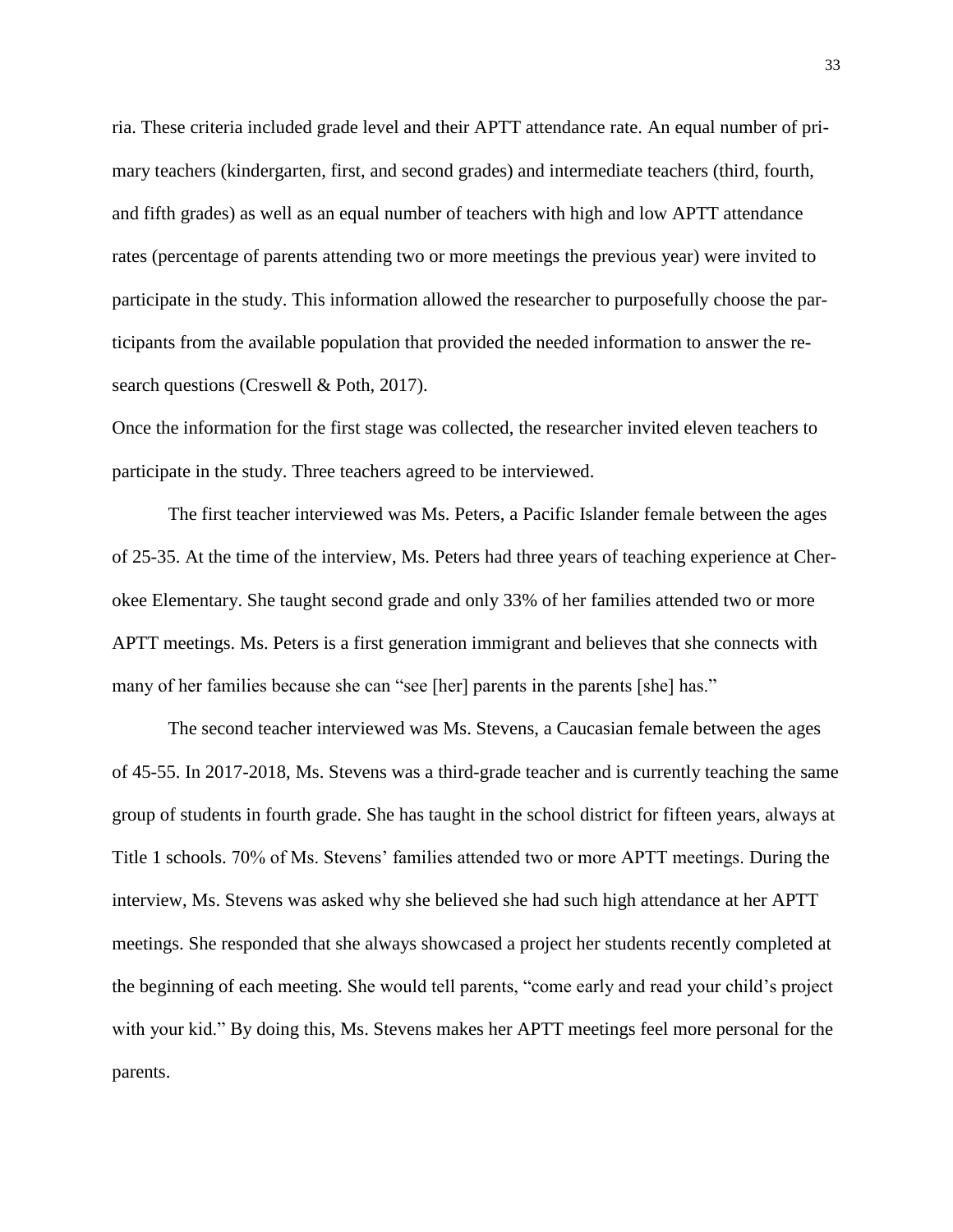The third teacher interviewed was Ms. Shepherd, a Hispanic female between the ages of 45-55. Ms. Shepherd started her teaching career later in life and has taught for ten years at Cherokee Elementary. At the time of the interview, she taught third grade and only 17% of her families attended two or more APTT meetings. Ms. Shepherd believes she maintains open communication with her parents, and even though she doesn't speak Spanish, her parents are comfortable with her because she is older and Hispanic.

There were also four parents interviewed for the study. These parents were chosen by the assistant principal, Ms. Harris, based on the age of their children and their attendance at APTT meetings. Each parent was interviewed in the Parent Center since they all have a relationship with Ms. Smith, the Parent Instructional Coordinator, and/or Ms. Taylor, the Parent Outreach Liaison.

The first parent interviewed was Ms. Torres who has one student at Cherokee Elementary. At the time of the interview, the student was in fourth grade. Ms. Torres is Hispanic and only speaks Spanish so Ms. Taylor interpreted during the interview. Over the years Ms. Torres has utilized several of the resources available in the Parent Center but did not regularly attend APTT meetings.

The second parent interviewed was Ms. Allen, who has had two students at Cherokee Elementary. Ms. Allen moved into the school district in the middle of the 2017-2018 school year. At the time of the interview, her oldest child was in middle school and her youngest was in kindergarten. Ms. Allen is African American and a single parent. She regularly attended APTT meetings.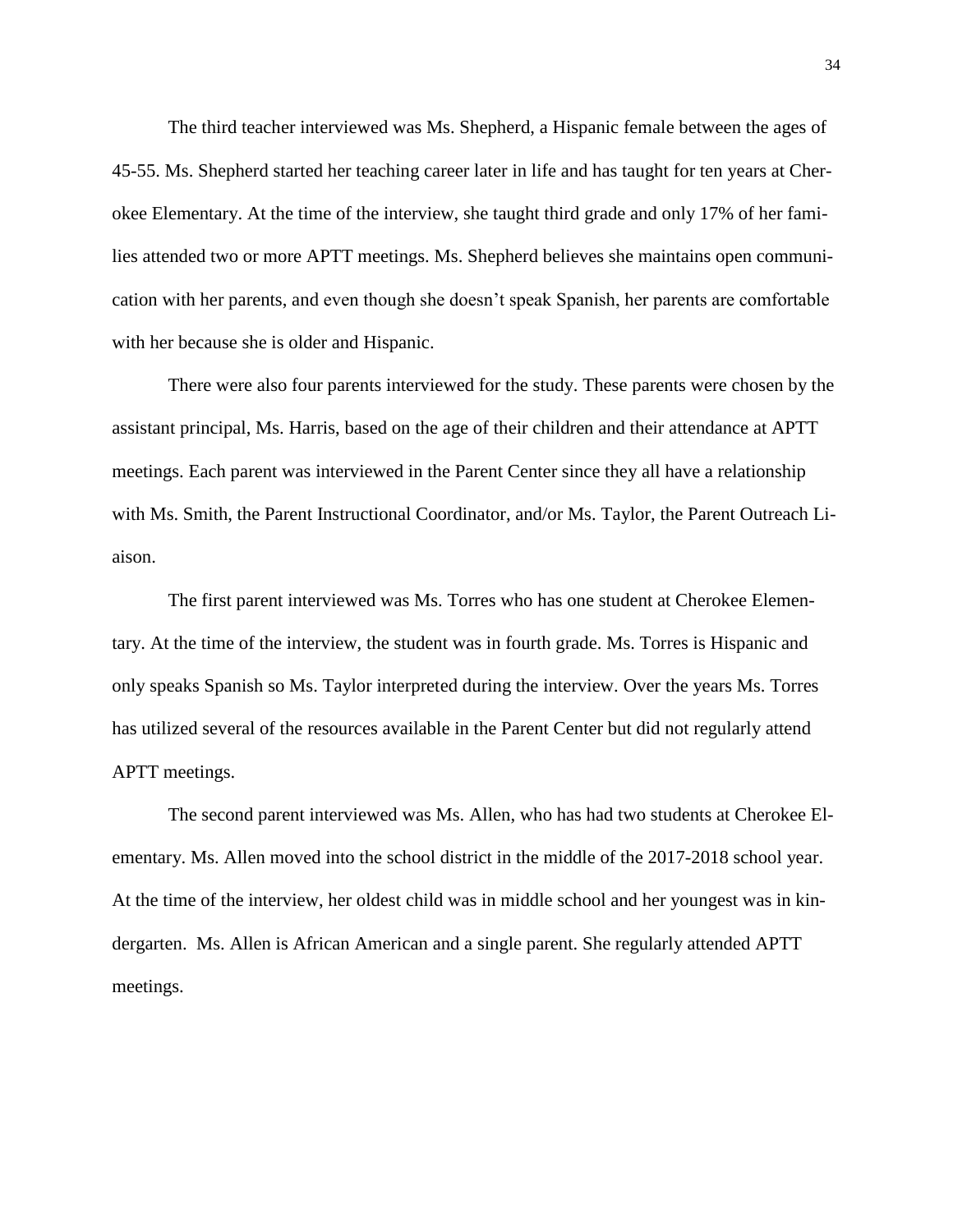The third parent interviewed was Ms. Clarke, who has one student at Cherokee Elementary. During the interview, the student was in first grade. Ms. Clarke is Hispanic and bilingual so an interpreter was not needed. She had attended all APTT meetings over the past two years.

The final parent interviewed was Ms. Landers, who had one student at Cherokee Elementary. During the interview, the student was in third grade. Ms. Landers is Caucasian and, during the time of the interview, it was unknown if she was a single parent or not. 2017-2018 was her first year at Cherokee Elementary and she had attended all APTT meetings so far that year.

# **Possible bias.**

Stake (2010) describes bias as "ubiquitous and sometimes desirable," meaning it is unavoidable so researchers must learn how to manage it effectively. Stake (2010) also describes bias as both the lack of objectivity and subjectivity. Therefore, researchers need to both understand when to be objective and when to accept their subjectivity to minimize the effect any biases have on the research. In qualitative research, this can be accomplished through effective "research designs, triangulation, and skepticism" (Stake, 2010, p. 166). The researcher of this dissertation study recognizes that she has personal beliefs about the need for more culturally responsive practices to effectively implement family engagement models like APTT. Therefore, it was important for the sampling procedures to yield maximum variation in participants to gather a wide range of perspectives.

Another possible source of bias is "the degree to which [the researcher was] open to contrary evidence" (Yin, 2014, p. 76). The researcher currently has an assumption that a school leader who chooses to implement APTT will be a transformative leader striving to meet the needs of their culturally diverse families. However, during the study, the researcher remained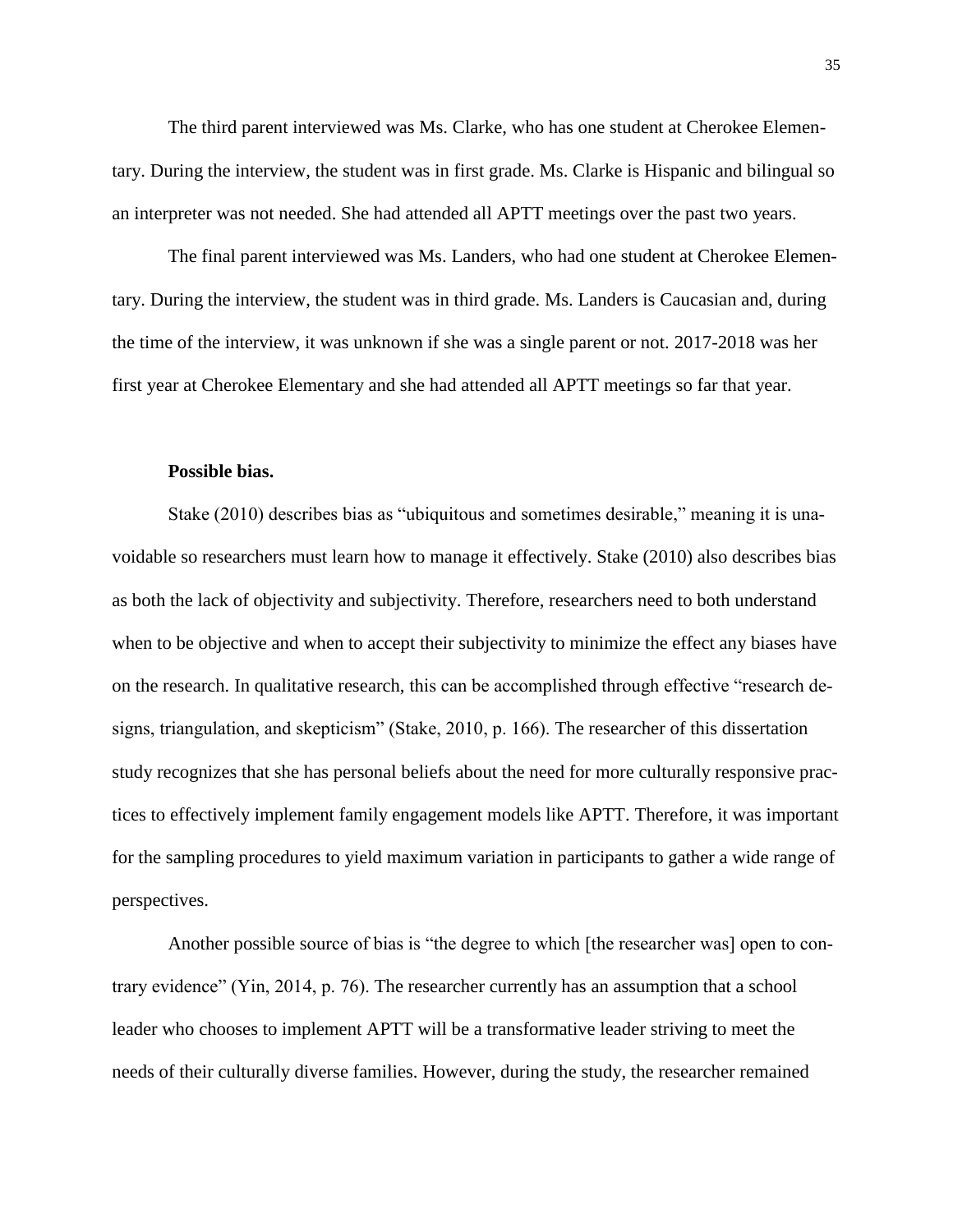open to the idea that there could be other reasons why a school leader would decide to implement APTT that had nothing to do with being culturally responsive.

#### **Types of information gathered.**

The types of information gathered to answer the study's research questions were interviews and direct observations. Interviews were the primary data source collected in this study. Interview questions were developed utilizing the theoretical framework; however, the researcher understood that case study interviews more often resemble a "guided conversation" to follow the needed line of inquiry in an unbiased manner (Yin, 2014, p. 110).

Various data collection methods (interviews and observations) acquired from a variety of sources (leaders, teachers, parents) were utilized in this study to allow for multiple perspectives and to strengthen the credibility of the study. Observing the APTT meetings was an important source of information to understand the school's implementation plan in action. The researcher utilized the APTT Facilitator Observation Form (see Appendix A). Specific elements of the APTT meeting were highlighted that connect to the identified leadership behaviors from the theoretical framework. Key components of transformational leadership and CRSL were the basis of the analysis of these pieces of data, such as respecting families' native languages, using structures that accommodate families' schedules, and attempting to create an environment inclusive of everyone.

During the collection of data, the researcher aimed to ensure credibility, dependability, transferability, and trustworthiness. In case study data collection this is accomplished through the triangulation of multiple sources of evidence (Creswell & Poth, 2017; Yin, 2014). The two main types of triangulation used in the study were data triangulation and investigator triangulation (Yin, 2014). The goal of collecting data through interviews and observations was to develop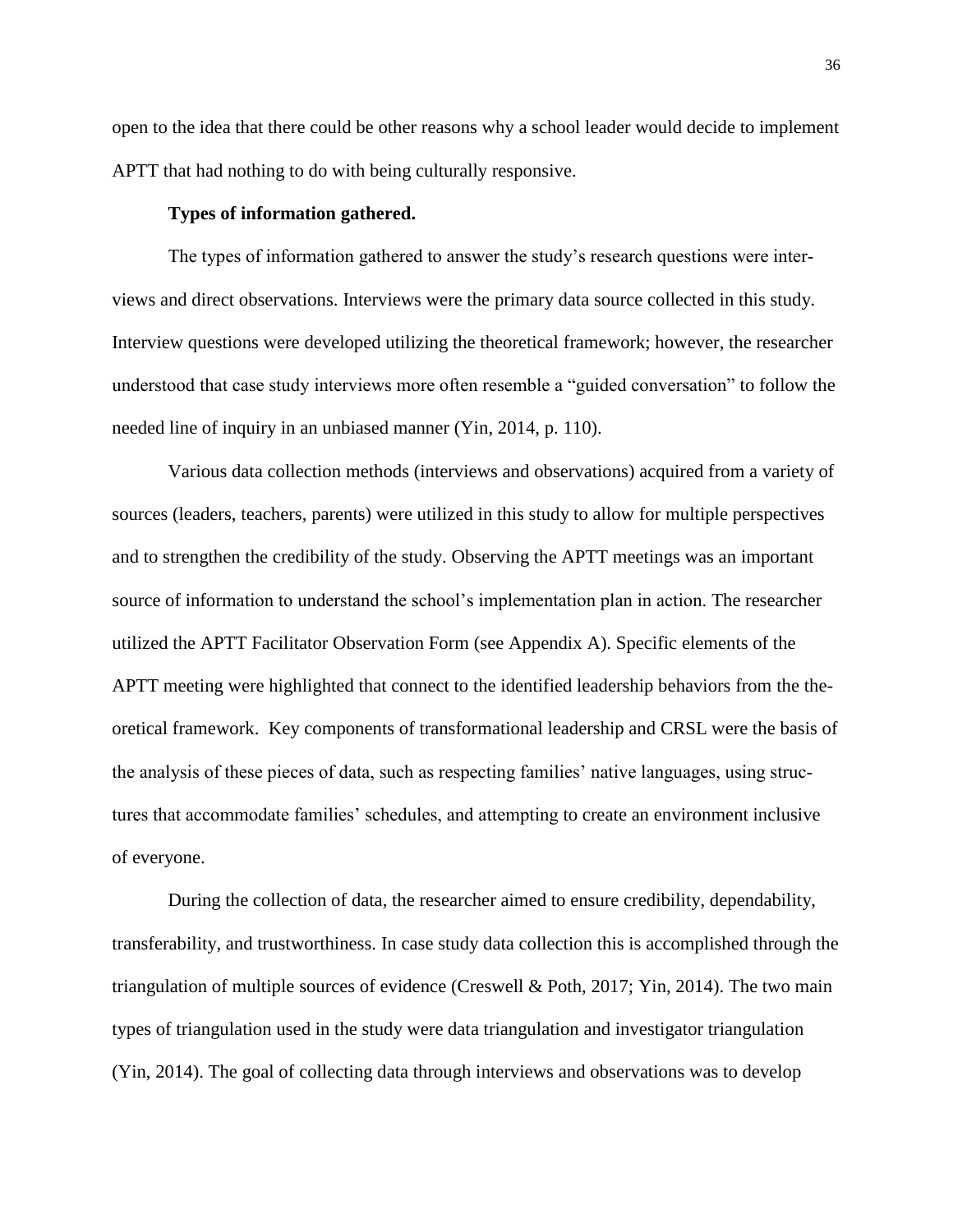"converging lines of inquiry" (Yin, 2014, p. 120). Yin (2014) explains that analyzing converging evidence from several sources of data provides "multiple measures of the same phenomenon" (p. 121).

# **Data collection.**

The data collected for this research study came from interviews and observations. A protocol was used during each interview which allowed the data being collected to provide information that addressed the research questions (see Appendix B). This study utilized transformational leadership along with the perspective of culturally responsive school leadership (CRSL) to examine the effectiveness of APTT in meeting the needs of diverse families (see Table 1).

The researcher began by conducting independent interviews with the school leadership team (principal and assistant principal) as well as the Parent Instructional Coordinator and Parent Outreach Liaison. These interviews gave insight into their roles as school leaders, regarding both the vision and implementation of APTT. Following these interviews, the researcher interviewed classroom teachers and parents. The school leader and teacher interviews were all conducted over the phone and digitally saved on the researcher's fingerprint protected cell phone. Within two days the researcher personally transcribed each audio recording; then the audio recording was deleted from the cell phone. After the transcription was completed, a copy was sent to each interviewee in order to verify that her intentions and thoughts were accurately recorded. Each transcription was then uploaded to a qualitative data analysis program, NVivo, and stored on the researcher's password protected computer.

The researcher utilized the principals of data collection described by Yin (2013). The first principle is using multiple sources of evidence to create triangulation. The multiple sources of evidence came from the 11 diverse interviews with school leaders, teachers and parents that the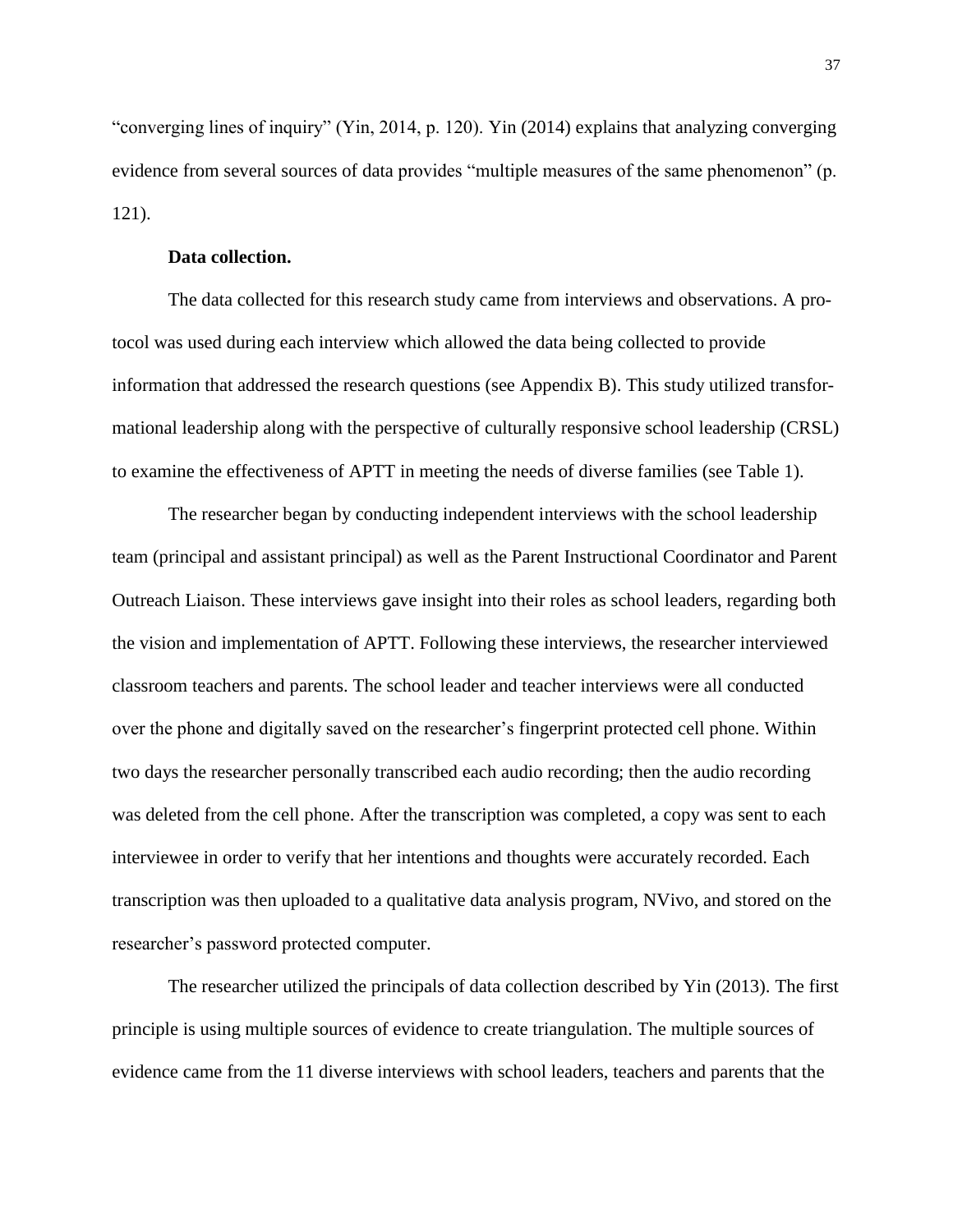researcher conducted. The second principle is to create a case study database. The purpose of creating a database is to organize all the evidence in a retrievable form. The researcher utilized NVivo to create a database to easily store and analyze the collected data. NVivo allowed the data to be organized in multiple ways according to predetermined topics as well as emerging themes. The third principle is maintaining a chain of evidence to allow anyone to "follow the derivation of any evidence from initial research questions to ultimate case study conclusions" (Yin, 2013, p. 127). During the collection of each piece of data, the researcher recorded the date, time, and source (location, individual) of the data. This information was recorded in the database to allow for various chains of evidence to be generated if needed.

# **Data analysis.**

Yin (2013) describes four general strategies for analyzing data collected during a case study. The researcher used two of these strategies during the study. The first is to utilize the theoretical framework(s) of the study to guide the data analysis. Transformational leadership and culturally responsive school leadership was utilized in the development of the research questions for this study and was used to guide the development of the interview and observation data collection protocols. The leadership behaviors identified from these two frameworks were also used as the preliminary themes for coding and analyzing the data (see Table 4).

## Table 5

| <b>Selected Dimension</b>  | <b>Description of Dimension</b>                                                                       | <b>Selected Descriptive Code</b>                     |
|----------------------------|-------------------------------------------------------------------------------------------------------|------------------------------------------------------|
| <b>Idealized Influence</b> | Influences others by creating a de-<br>sirable vision for the future that is<br>culturally responsive | Vision; mission; goal; ideal; influ-<br>ence; future |
| Inspiration                | Inspires others towards making the<br>vision a reality; challenges inequali-<br>ties                  | Inspire; reality; inequalities; fair-<br>ness        |

*Example of Codes of Transformational Leadership and Culturally Responsive School Leadership Behaviors*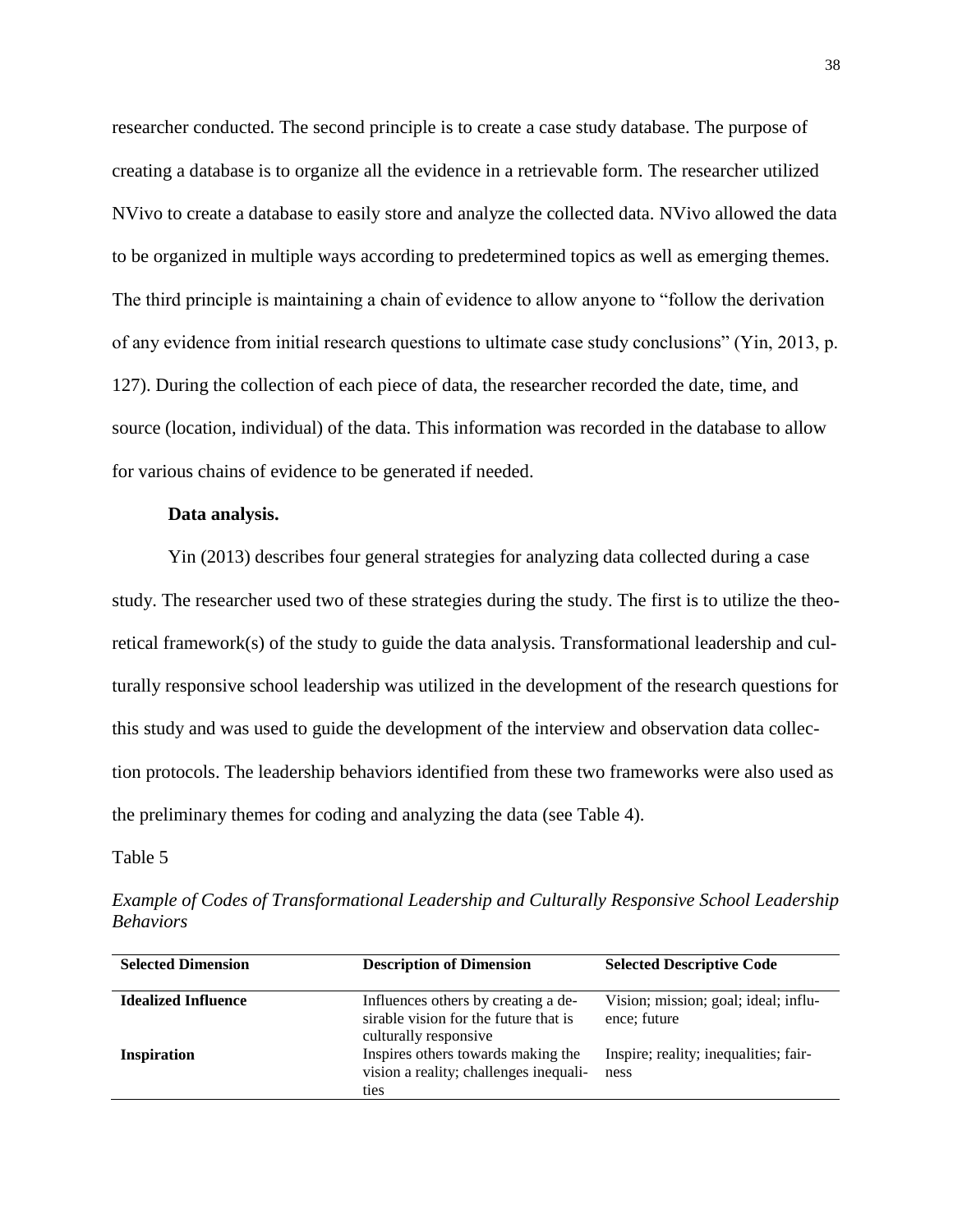| <b>Intellectual Stimulation</b>     | Encourages others to find solutions                                                       | Challenges; solutions; assumptions                                                      |  |
|-------------------------------------|-------------------------------------------------------------------------------------------|-----------------------------------------------------------------------------------------|--|
|                                     | to difficult problems (existing ine-<br>qualities, assumptions about race<br>and culture) | about race and culture                                                                  |  |
| <b>Individualized Consideration</b> | Attempts to create an environment<br>that is inclusive of everyone's needs                | Professional learning; native lan-<br>guage/culture; accommodating fam-<br>ilies' needs |  |

An iterative process was used to analyze the data collected during the study: reading and taking notes, describing, sorting, and interpreting. The data analysis process consisted of multiple phases of coding. During the initial coding phase, the researcher sorted the data into categories based on the four dimensions of transformational leadership with an emphasis on the CRSL behaviors that connect to each dimension (see Table 2). Following the initial coding phase, additional rounds of coding were conducted to allow for emerging themes with a constant comparative analysis of the leadership behaviors identified in the theoretical framework.

The researcher also used Yin's (2013) strategy of "examining plausible rival explanations" (p. 140). This strategy encourages the researcher to examine if the observed data or outcomes were the result of influence other than the one(s) being researched. The researcher for this study intentionally collected data for any other influences other than transformational leadership practices, which could impact the cultural responsiveness of APPT implementation or the stakeholders' perceptions of partnering with each other. Yin (2013) explains that some rival explanations do not appear until the researcher is in the data collection process which requires the researcher to begin attending to those additional explanations.

# **Findings**

The results of the study are summarized in Table 5. Through multiple rounds of coding and analysis, the researcher discovered six themes aligned with the research questions established in this study. The first four themes align with how transformational leadership practices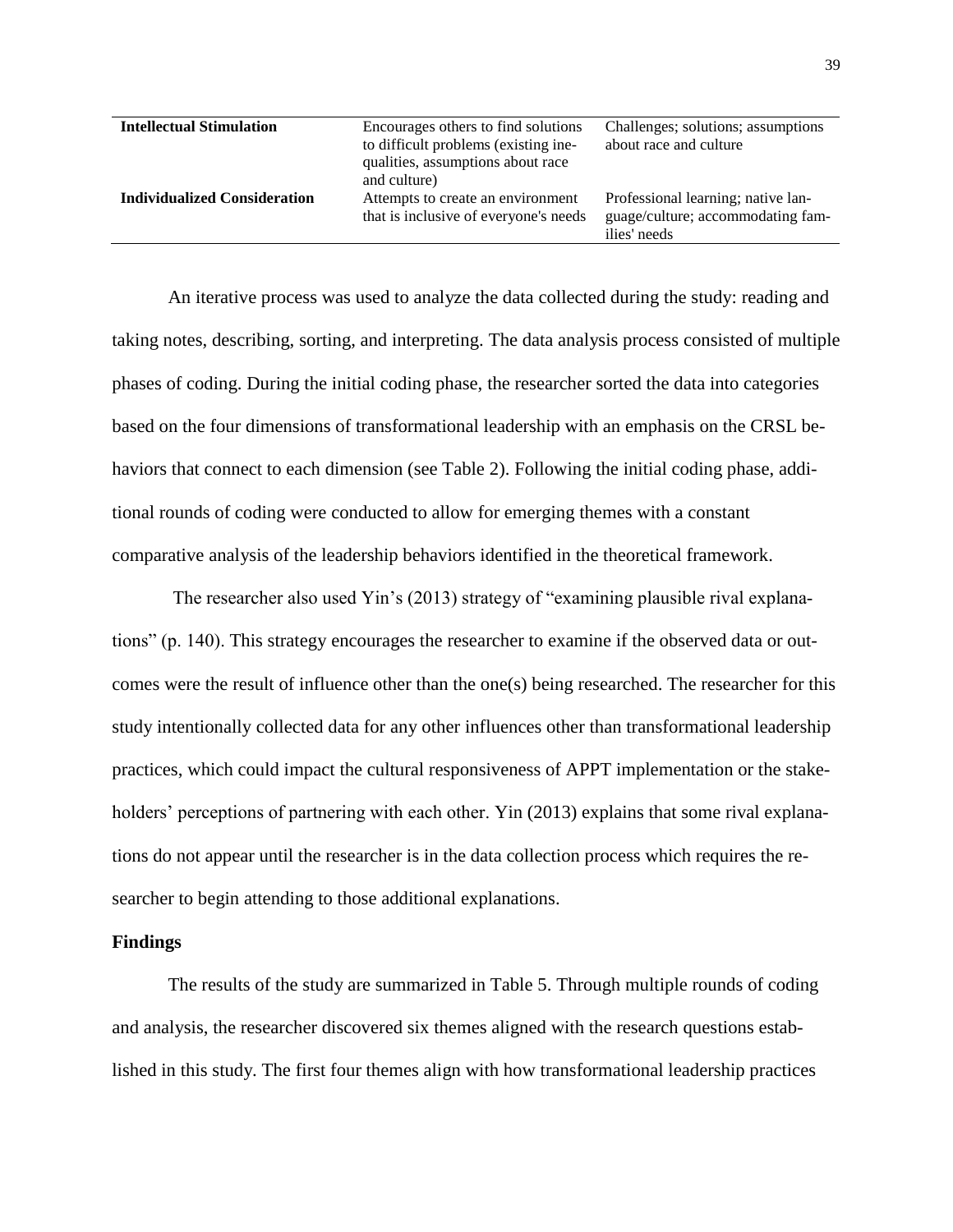affect the cultural responsiveness of APTT implementation. These themes include: (a) leaders establish a mission that encourages culturally responsive actions, (b) the parent center plays a strong leadership role in the execution of the school's mission, as well as APTT implementation, (c) teachers' focus on communication with parents in a family friendly manner, and (d) parental engagement efforts are designed to meet the needs of the community.

Two additional themes were discovered that aligned to the second research question which sought to understand how transformational leadership practices transformed stakeholders' perceptions of partnerships at APTT schools. Each theme focuses on the different perspectives of stakeholders and include (a) the increase in family engagement helps inform school leaders of resources families need, as well as the presence of new, unknown barriers to cultural engagement and (b) more effective communication with parents results in the majority of teachers confirming positive perceptions of parent/teacher partnerships.

#### **Purposeful school mission.**

The first major theme found in the research is that the presence of a strong, school mission will drive the work of the school. Cherokee Elementary's mission statement is simple: educate, equip, empower. This mission statement was stated and discussed numerous times during the researcher's conversations with school leaders, teachers and parents.

Cherokee Elementary's mission to educate, equip, and empower applies both to students and parents. During my research, the administration spoke specifically about how APTT directly aligned with the school's mission. Assistant Principal Harris explained that APTT "falls right along with [the school's mission] – educate, equip, empower – that is really what we are doing with our parents." Principal Miles explained that she decided to implement APTT because of how well it aligned with her personal mission: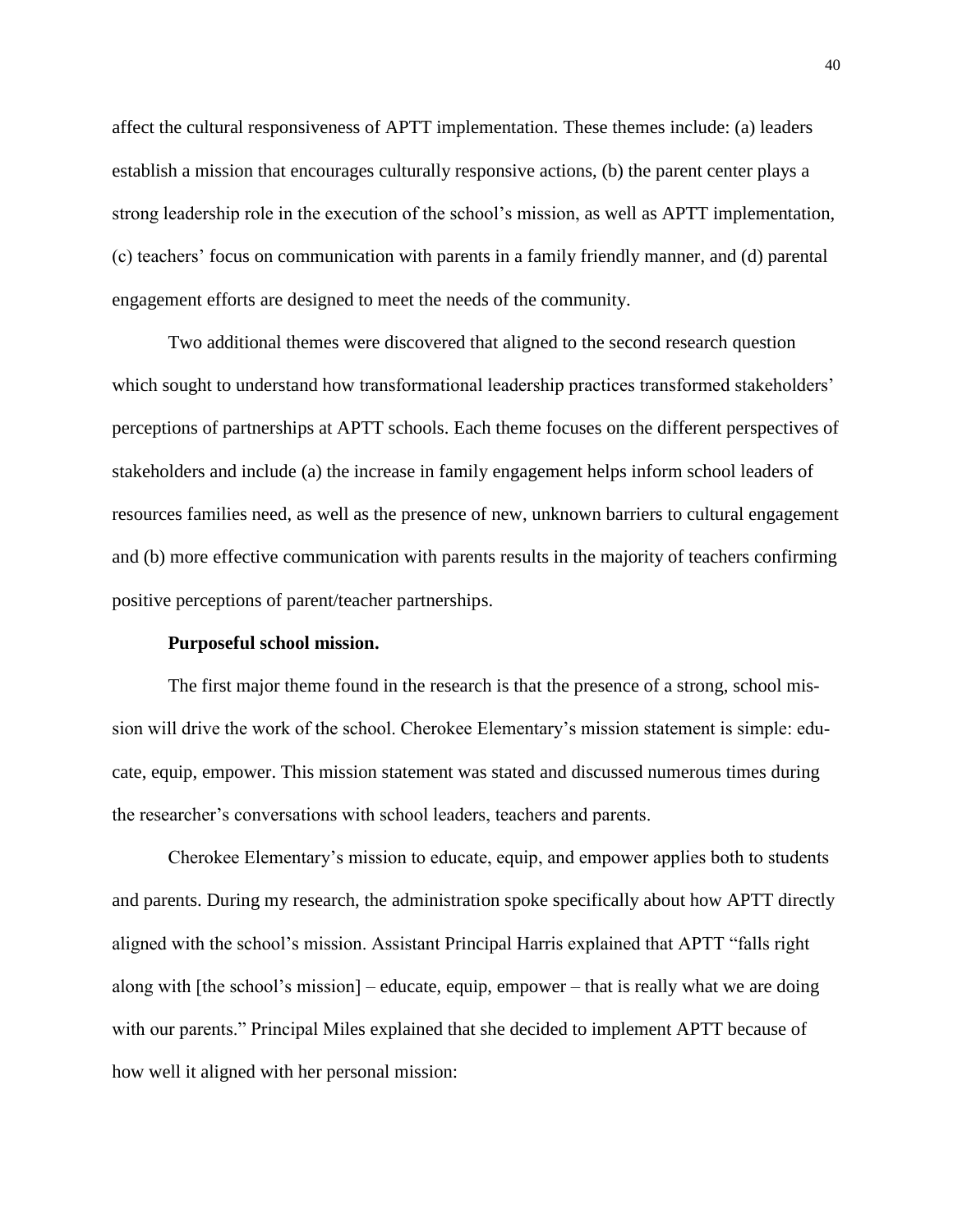We are educat[ing], equipping, and empowering our parents to help their children. With APTT it is very clear how it is done. With the data, we are educating our parents on where their child is. We are equipping them with the tools to help their child with this core skill that empowers them to be able to help their child.

APTT focuses on empowering parents to support their children regardless of their home lan-

guage or level of education. According to Ms. Harris, APTT makes parents feel empowered be-

cause they are "being taught by a teacher how to help their child."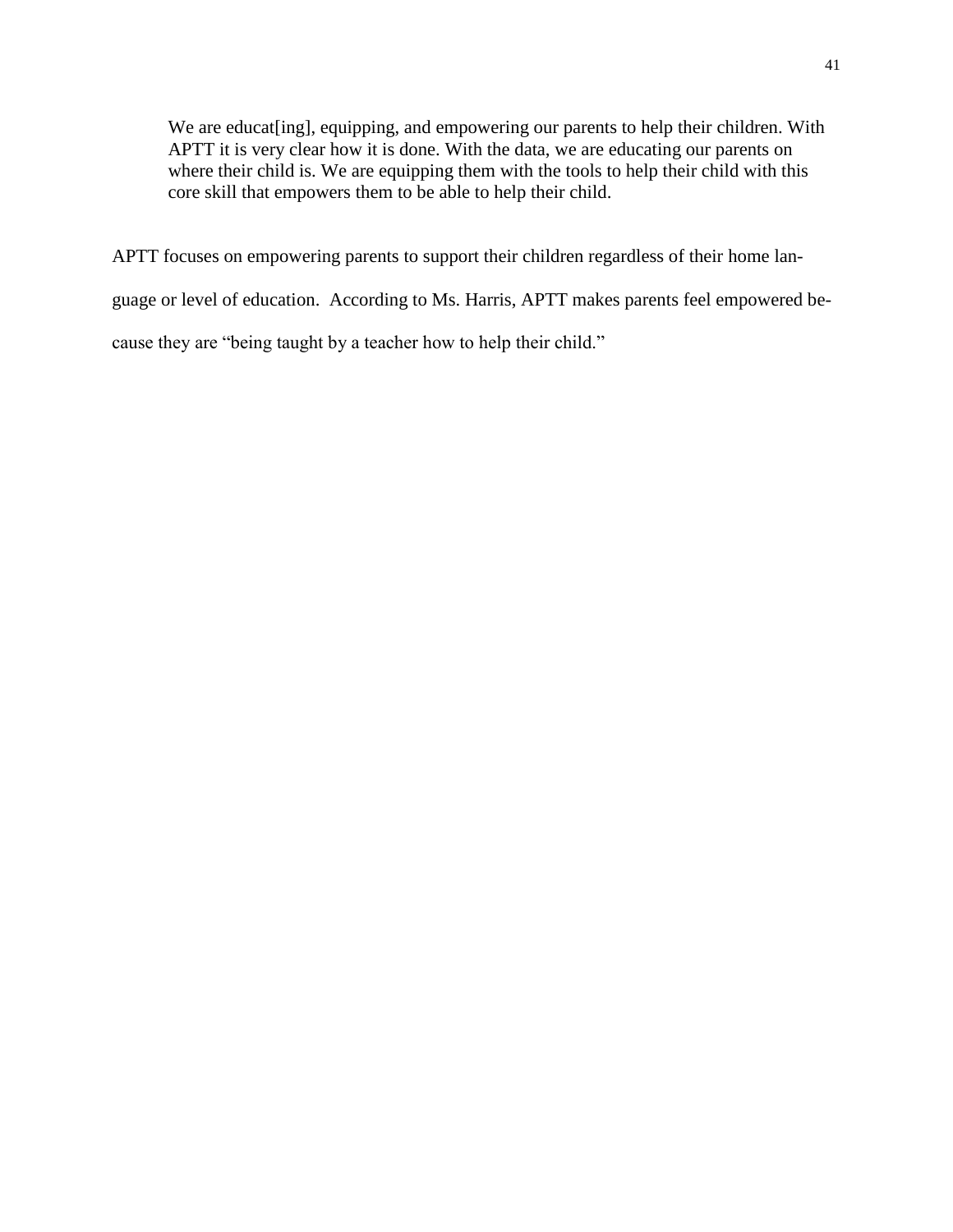# Table 6

# *Example of Codes of Transformational Leadership and Culturally Responsive School Leadership Behaviors*

| <b>Research Questions</b>                                                                                                                   | <b>Findings</b>                                                                                                                                                                                                                                                                                                                                                                                                                                                                                                                                                                                            | <b>Final Themes</b>                                                                                                                                                                                                                                                                    |  |
|---------------------------------------------------------------------------------------------------------------------------------------------|------------------------------------------------------------------------------------------------------------------------------------------------------------------------------------------------------------------------------------------------------------------------------------------------------------------------------------------------------------------------------------------------------------------------------------------------------------------------------------------------------------------------------------------------------------------------------------------------------------|----------------------------------------------------------------------------------------------------------------------------------------------------------------------------------------------------------------------------------------------------------------------------------------|--|
| How have transformational<br>1.<br>leadership practices affected<br>the cultural responsiveness of<br>APTT implementation?                  | Principal establishes a mission<br>$\bullet$<br>statement that is utilized<br>throughout the school.<br>Implementation of APTT<br>$\bullet$<br>aligns with the school's<br>mission.<br>Teacher leaders see how their<br>$\bullet$<br>role aligns with the mission.<br>Parent center provides a variety<br>$\bullet$                                                                                                                                                                                                                                                                                        | 1. Leaders establish a mission that<br>encourages culturally responsive<br>actions.<br>2. Parent center has a leadership<br>role in the execution of the school's<br>mission as well as the implementa-<br>tion of APTT.                                                               |  |
|                                                                                                                                             | of supports for teachers, par-<br>ents, and students.<br>Implementation of APTT by<br>$\bullet$<br>classroom teachers focuses on<br>educating and equipping<br>parents.                                                                                                                                                                                                                                                                                                                                                                                                                                    | 3. Teachers' focus on creating a<br>positive, family-friendly environ-<br>ment.                                                                                                                                                                                                        |  |
|                                                                                                                                             | Parents appreciate the<br>$\bullet$<br>knowledge and resources they<br>receive.<br>School is aware of barriers that<br>$\bullet$<br>exist that can have a negative<br>impact on APTT implementa-                                                                                                                                                                                                                                                                                                                                                                                                           | 4. Family engagement efforts are<br>designed to meet the needs of the<br>community.                                                                                                                                                                                                    |  |
|                                                                                                                                             | tion.<br>Leaders have taken actions to<br>$\bullet$<br>overcome existing barriers.                                                                                                                                                                                                                                                                                                                                                                                                                                                                                                                         |                                                                                                                                                                                                                                                                                        |  |
| How have transformational<br>1.<br>leadership practices trans-<br>formed stakeholders' percep-<br>tions of partnerships at APTT<br>schools? | $\bullet$<br>There has been an increase in<br>parents utilizing the Parent<br>Center.<br>Parents share information with<br>$\bullet$<br>other parents in the community<br>The Parent Center has re-<br>$\bullet$<br>sources to meet the changing<br>needs of parents.<br>Teachers and parents have<br>$\bullet$<br>more effective communication.<br>The increase in family engage-<br>$\bullet$<br>ment has confirmed many of<br>the perceptions teachers held<br>about their parents.<br>The increase in family engage-<br>$\bullet$<br>ment revealed less visible bar-<br>riers that exist for families. | 5. The increase in family engage-<br>ment helps inform school leaders of<br>resources families need as well as<br>the presence of new barriers.<br>6. Increase in family engagement<br>results in stakeholders confirming<br>positive perceptions of par-<br>ent/teacher partnerships. |  |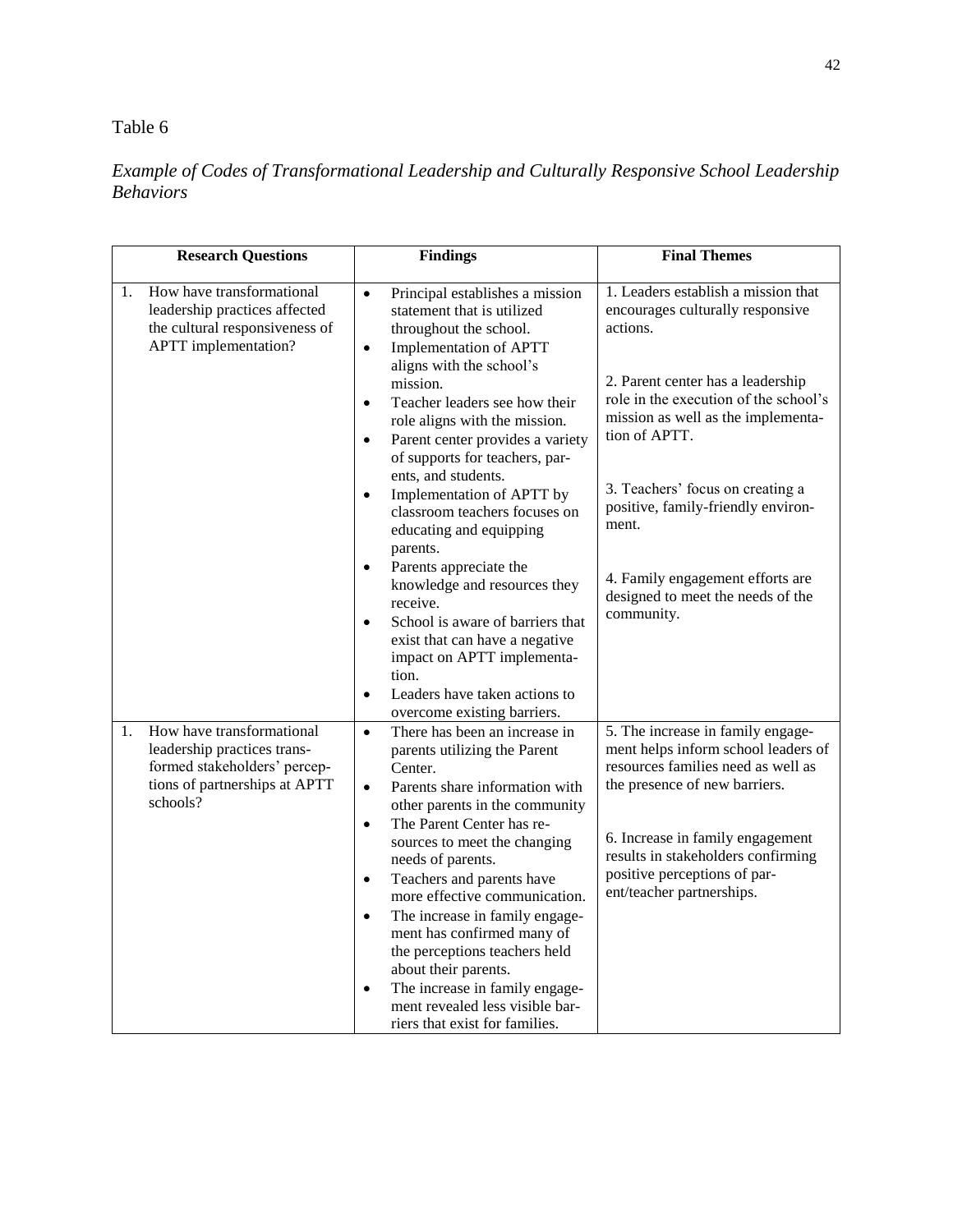The researcher also found that Cherokee Elementary's mission plays a significant role among teacher leaders. Ms. Smith (Parent Instructional Coordinator) and Ms. Taylor (Parent Outreach Liaison) serves the school community through the parent center. They both described their most important role as empowering parents. Ms. Taylor stated, "I am empowering them; I am teaching my parents something they didn't know." Ms. Taylor educates parents through supporting the implementation of APTT and offers workshops that focus on topics like learning English as a Second Language and handling personal finances. Cherokee's mission inspired Ms. Taylor, "When I see their faces, that they feel so empowered that they have the knowledge, that is why I do [my job]." Ms. Smith also saw a direct connection between APTT and the school's mission, "For me, the implementation [of APTT] is all about empowering the parents and creating a community based on that. We are teaching and empowering them." Ms. Taylor and Ms. Smith staff the parent center and focus all their outreach and support efforts on the mission of educating, equipping, and empowering parents.

The classroom teachers did not specifically discuss the alignment of the school's mission with APTT; however, they shared experiences that described how they were educating, equipping, and empowering their parents. A second-grade teacher, Ms. Peters, described her experience with APTT the past two years:

During APTT parents get to see where their child is. When they see the progress graph, something clicks for them, and they are like wow! I feel like that is where the conversation really starts in the room, because when they first come it is usually silent, and when they see [the graph] they become worried and start asking questions. What can I do to help?

When parents see the progress their child is making compared to the rest of the class, the parents get motivated to learn how they can support their child at home. The format of each APTT meet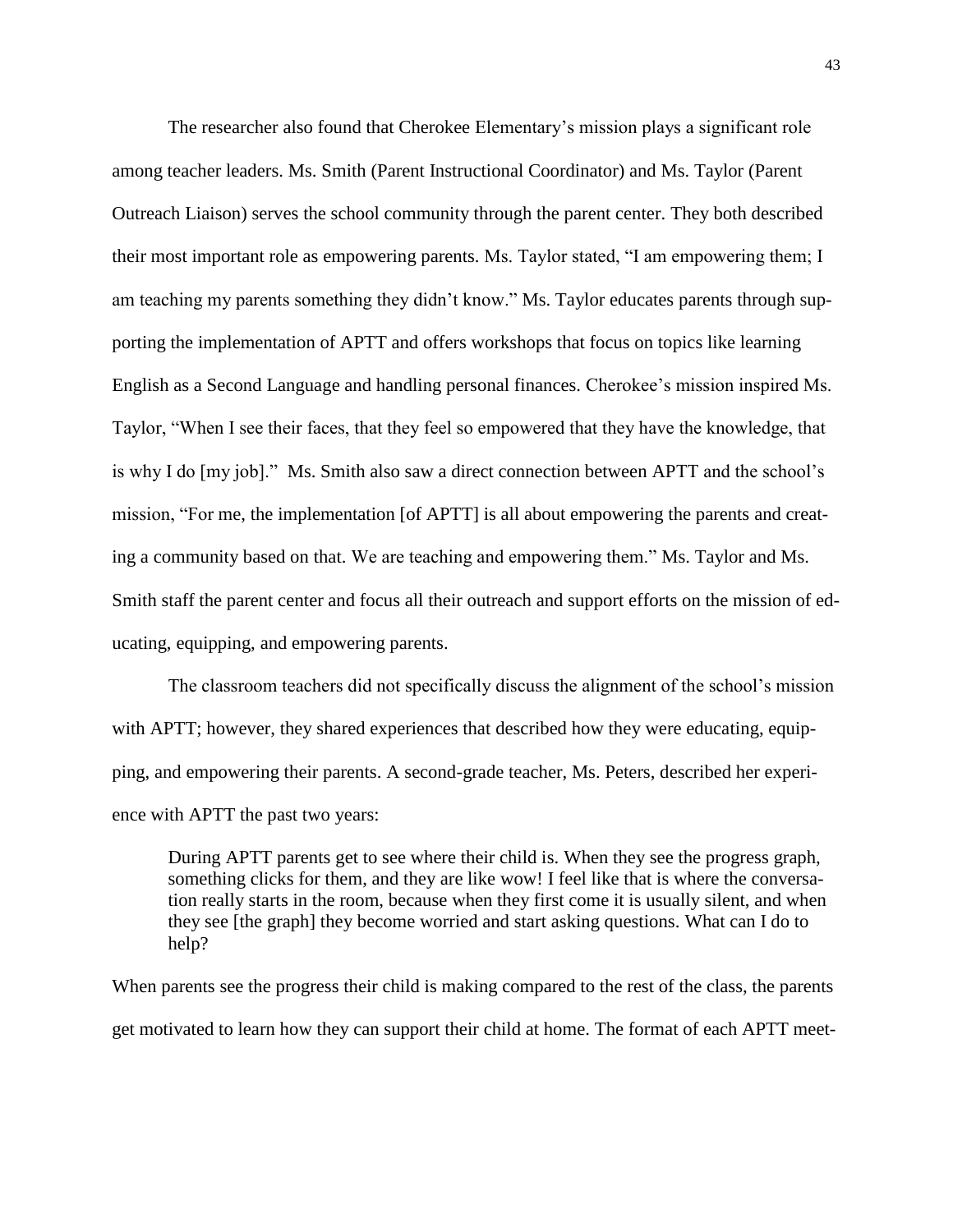ing teaches parents specific skills and activities they can easily use at home. During my interviews, teachers shared that many parents expressed being unsure how to help their child at home. However, as parents attended more APTT meetings, they felt more confident and were motivated to support their child's academic progress.

Parents also shared how APTT had educated and equipped them to support their children at home. Parents were very open and expressive as they explained that by learning how their children were doing at school, they were able to learn the skills at home to support them. Several parents specifically discussed how APTT had educated them about the new math strategies that were being taught in school. Ms. Landers explained, "It has been hard transitioning to the new way [math is taught]. But APTT has explained it to me and it has really helped!" Ms. Torres also shared, "APTT has helped me relearn math." The parents all expressed that this new knowledge increased their confidence in having a more active role in their child's education.

Cherokee Elementary's purposeful school mission has had a direct impact on the implementation of APTT. As a result, all stakeholders (school leaders, teachers, and parents) have experienced how APTT educates, equips, and empowers the parents who participate.

#### **Parent center plays a leadership role.**

The second major theme that emerged in the research was how the parent center played a leadership role in the execution of the school's mission as well as the implementation of APTT. Ms. Smith and Ms. Taylor staff the parent center and have significant leadership roles in Cherokee Elementary's support of parents.

Principal Miles shared that she first learned about the APTT program from her parent outreach liaison, Ms. Taylor. Ms. Taylor had attended an APTT meeting at another elementary school as a grandparent: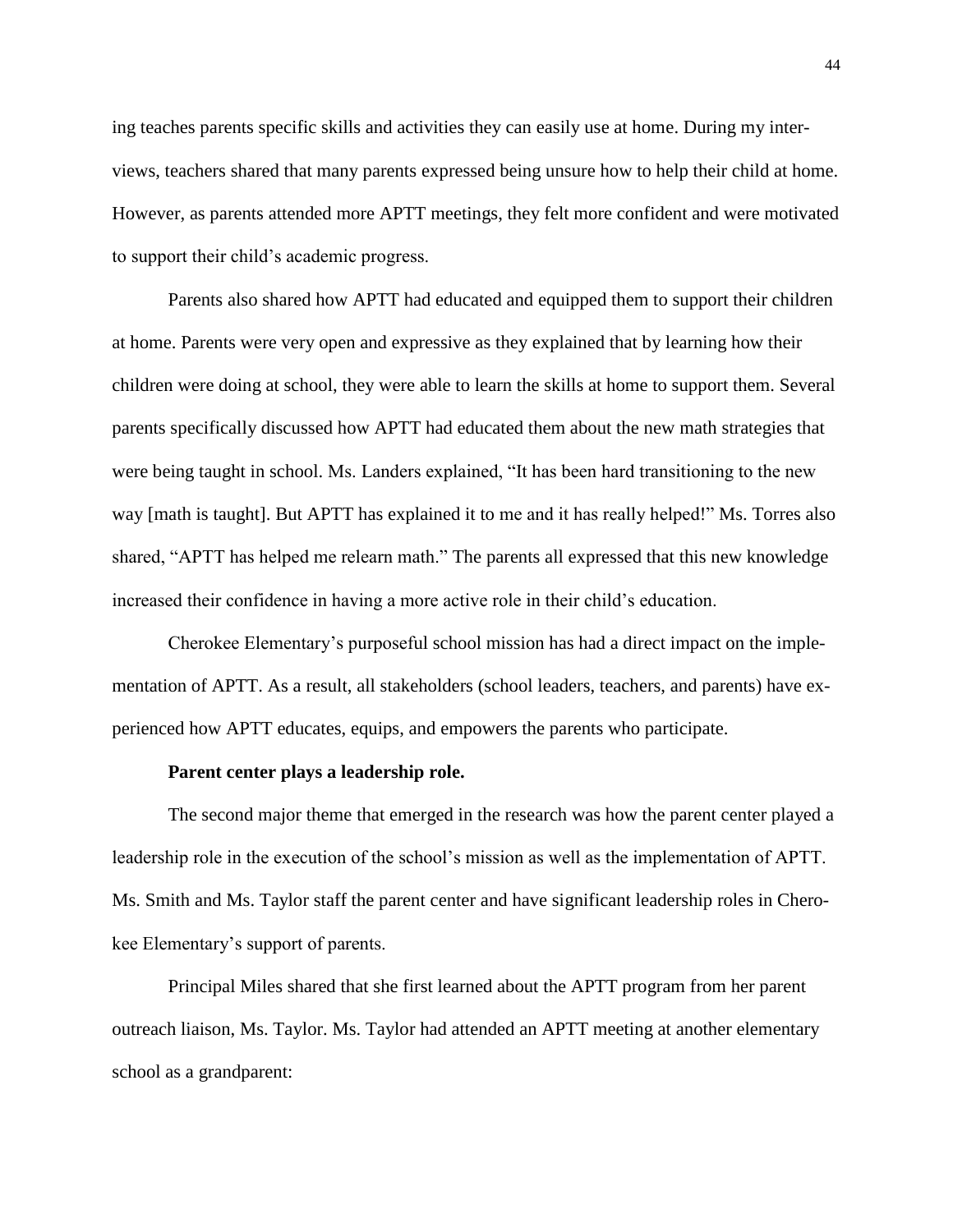My grandkids went to a different school and that is how I learned about APTT. I went there as a grandma and I loved it! I went back and told Dr. Miles that we have to have this at Cherokee, and Dr. Miles had the same heart and said she would love to do it too. I love it! I could see the data and activities; it wasn't like a parent-teacher conference or a Title 1 workshop. I fell in love because you are in the room with the teacher and parents, see the data, and the next time I went I could see my granddaughter's progress. It was amazing! She was reading better and doing better in what she was learning.

Ms. Taylor believed that Cherokee's mission and implementing APTT would show teachers how to educate, equip, and empower parents. She convinced Dr. Miles to visit an APTT meeting at another school, which eventually led to APTT becoming an important program at Cherokee Elementary.

Ms. Taylor and Ms. Smith both collaborated with the administration team during the staff training and implementation of APTT. Ms. Smith provided training for new teachers as well as continuous professional learning throughout the school year. The trainings were frequently focused on showing teachers "different points of view as to why we do what we do" and tried to "appeal to their emotional side." Some teachers expressed to me that they felt like APTT was just "one more thing on their plate." So Ms. Taylor and Ms. Smith tried "to show them that they need to think of [APTT] in a different way, in a positive way that will help your students in the long run." One way the parent center supported teachers during the execution of APTT was by preparing all materials for the teachers, scheduling interpreters, and contacting parents. The teachers expressed how much they appreciated the support they received from the parent center. This support was essential for teachers to be committed to APTT.

Another important leadership role Ms. Taylor and Ms. Smith had was the coordination and training of classroom interpreters for each APTT meeting. Due to Cherokee's large Hispanic population, each classroom received a Spanish interpreter. These interpreters were recruited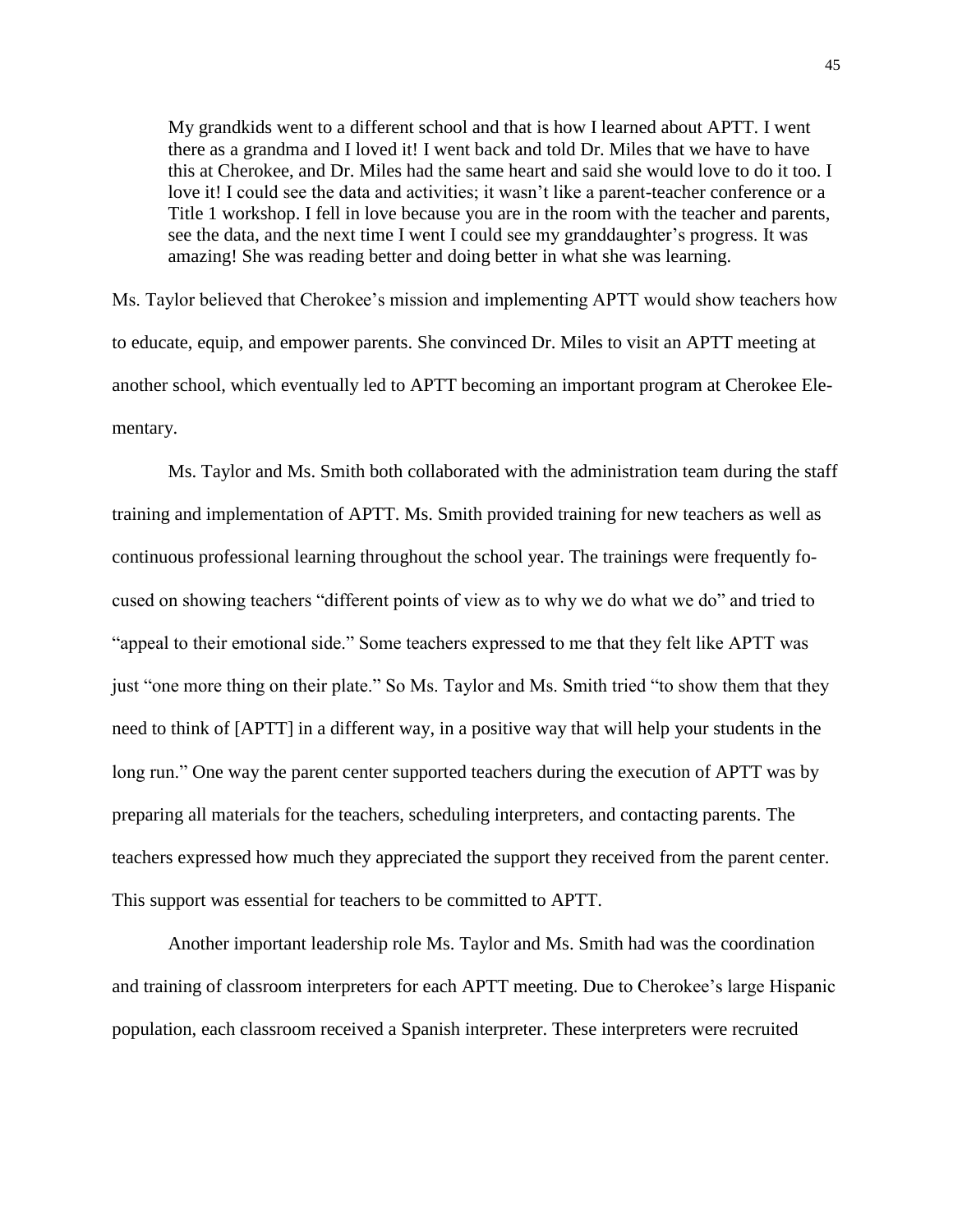throughout the district and were paid hourly with Title 1 funds. Ms. Taylor and Ms. Smith provided the interpreters with snacks and tried to schedule them to come back and support the same classroom for each meeting so they could "feel like a part of that [classroom]." They also provided the interpreters with the presentation the teachers used during APTT in advance for them to review. This allowed the interpreters to feel confident in training the Spanish speaking parents in the classroom simultaneously, instead of simply interpreting what the teacher said.

As teacher leaders, Ms. Taylor and Ms. Smith have played significant roles in the cultural responsive implementation of APTT at Cherokee Elementary. They are bridging the gap between the needs of teachers and parents and the mission of the school.

# **Family friendly environment.**

The third major theme that emerged during the research was that the classroom teachers focused mainly on creating a positive, family-friendly environment during APTT meetings. By creating an environment that was welcoming and providing information that was easily understandable, parents felt more comfortable attending APTT meetings.

One essential element of the APTT framework is to begin each meeting with an ice breaker activity to give parents a chance to talk to each other. However, Ms. Smith explained that after their first year of implementation they decided to redesign this portion of the APTT meeting in order to create a "climate of trust" among the parents and teachers. They wanted this opening activity to set the tone for the rest of the meeting, so the parents would "know that we love them and have their best interest at heart." During their second year of implementation, they focused on having the teachers greet all the families as they arrived and spend a few minutes casually mingling with them. Next, they planned two ice breaker activities. The first was a fun group activity (i.e. create the tallest structure using marshmallows and toothpicks). This activity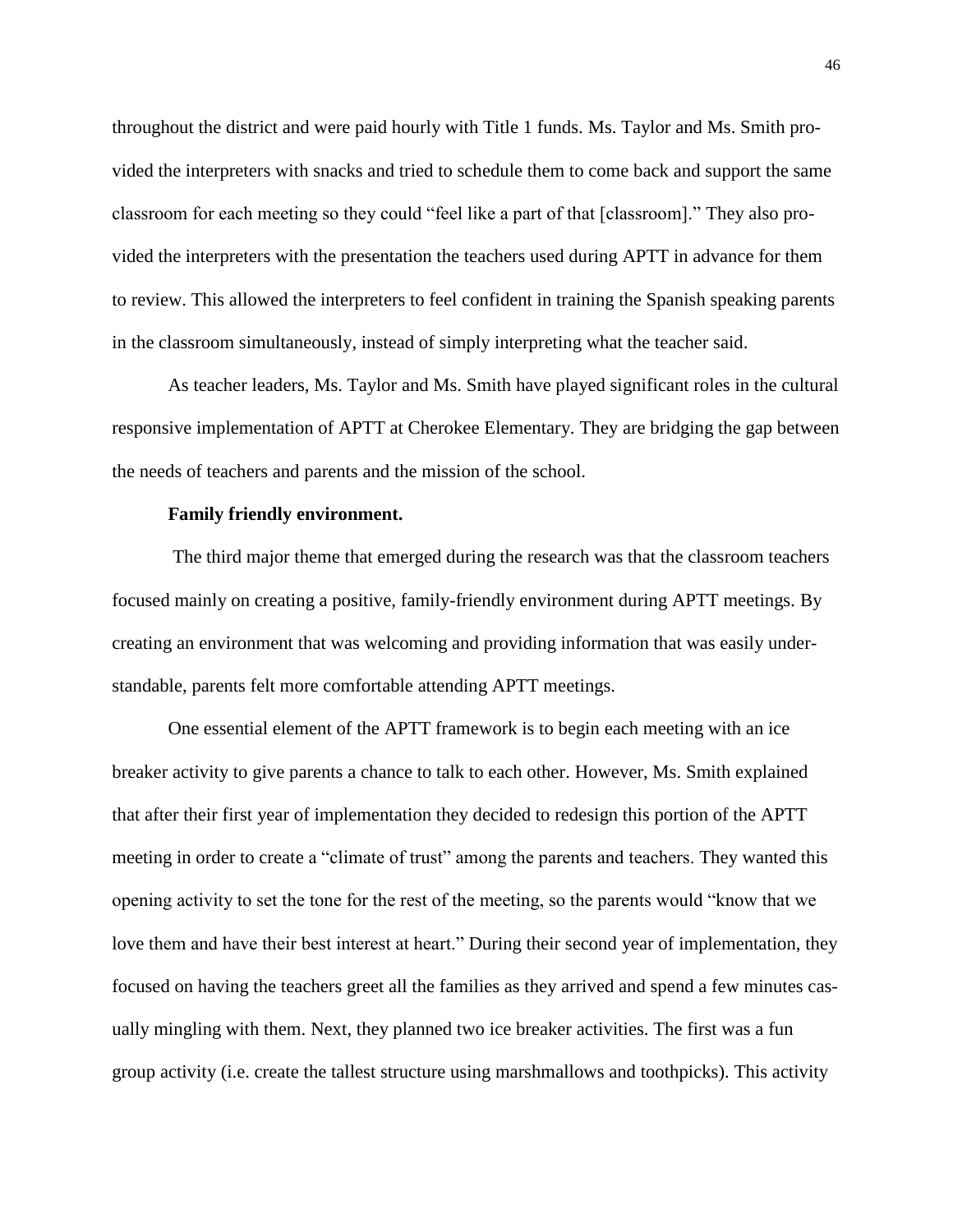was designed to allow for cooperation among parents regardless of any language barriers. The second activity was designed to allow parents to connect with each other by talking about their children. For example, in small groups, they would be asked to share something their child loves to do at home and something they hate to do at home. One teacher shared the change she had seen in her parents after these activities were completed:

When they come in some of the parents will build somewhat of a relationship. From the first meeting to the last meeting there is a switch in the dynamic among the group that comes. Like with the ice breaker, you see them start to say, 'Oh hi, good to see you!' It's like a mini family that starts to form.

When asked about these ice-breakers, parents expressed how much they enjoyed talking with other parents. One parent shared that she liked learning that "I'm not the only one who fights with my child to complete their homework!" Allowing parents to connect with each other creates a sense of community and encourages parents to return to the next APTT meeting.

Another element that the teachers focused on was how they taught the academic skills to their parents. One fourth-grade teacher, Ms. Stevens, shared that many of her parents "fear that they don't know. They might only have a third-grade education and feel very uncomfortable going into a fourth or fifth-grade classroom." In order to overcome this fear, the teachers focused on spending more time modeling each activity for the parents. One third-grade teacher, Ms.

Shepherd, explained:

When we model for [the parents] the different activities it really helps them. Not only are we teaching the parents, but we are teaching them the same way we teach the students. And you can see that the parents start to feel more confident helping their children at home.

Many parents struggle with supporting their children at home because they learned the same skills very differently growing up. Modeling the activities is important because it allows parents to "teach things at home the same way we teach them at school."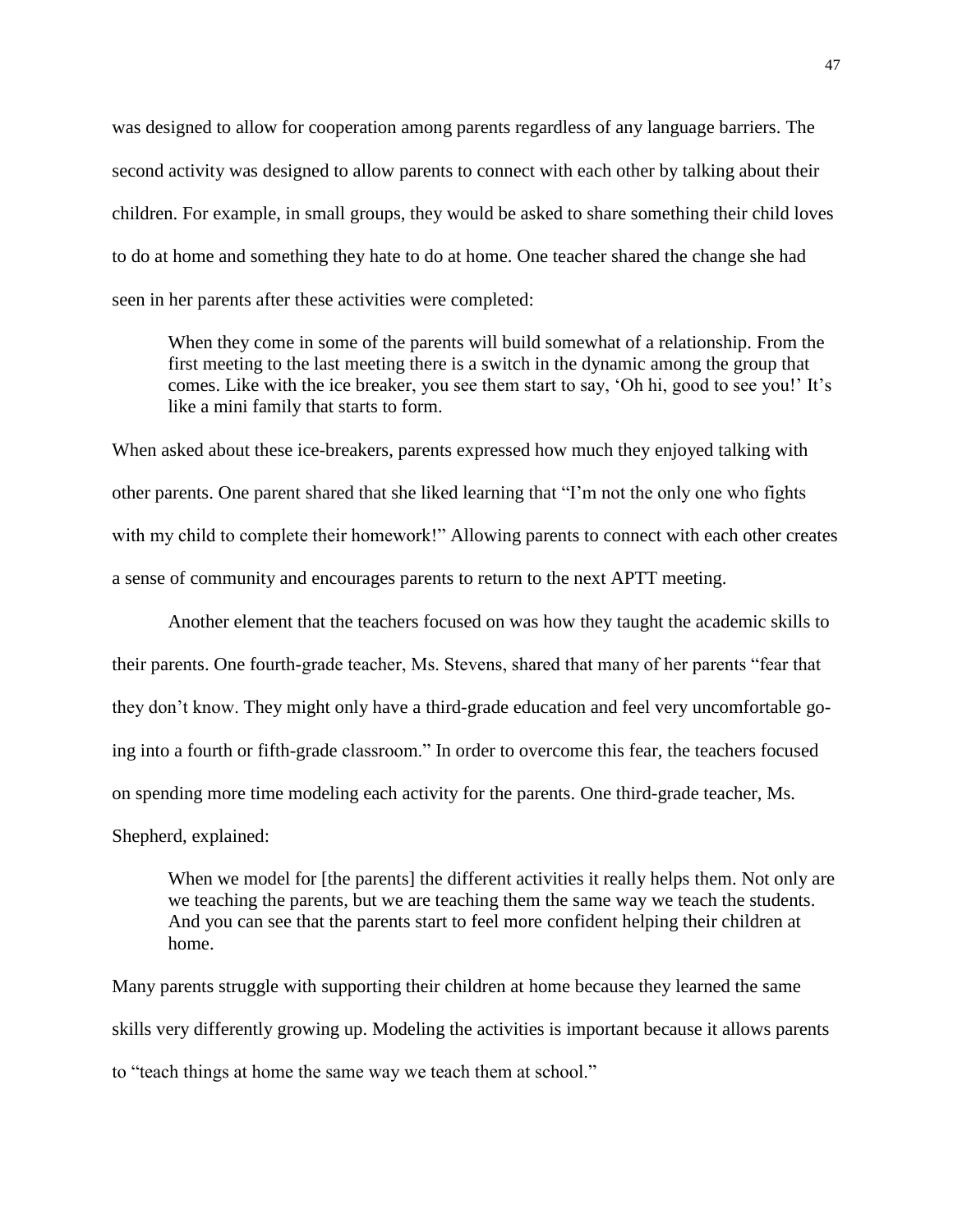# **Meeting the needs of the community.**

The fourth major theme that developed from the research is that the parental engagement efforts at Cherokee Elementary were designed to meet the needs of the community. These efforts had a significant impact on the success of APTT implementation. APTT was designed to meet the individual needs of each student, and school leaders have proactively addressed the barriers that exists within their community to meet those needs.

Prior to APTT, Cherokee Elementary focused their parental engagement efforts on typical school events such as literacy night, math night and science night. One teacher explained that these events required "lots of planning and work and we weren't having the turnout." Another teacher compared her experience with APTT to those previous events, "I had no connection with those events. It wasn't specifically for my kids; it was for the whole school." APTT is more personal for parents. Parents meet with their child's teacher, see their child's academic progress, and leave with specific activities they can use at home to support their child's progress.

During the study, Cherokee Elementary was a Title 1 school with 92% of students receiving free or reduced lunch. Administration, school leaders, teachers, and parents all mentioned the negative impact living in poverty can have on family engagement. Many parents worked multiple jobs or had irregular work schedules which made it difficult to attend events at the school. Other parents simply couldn't afford to take time off work to attend. The parent center tried to ensure that if parents could not attend a meeting that they still had access to the information. One parent shared her experience when she did not attend a meeting:

The parent center invited parents who missed the meeting to come in during the day to learn how to use the APTT materials. The teacher sent the materials home with my child and I was also able to watch a video recording of the meeting on the school website. I prefer going to the meeting, but if I can't attend I appreciate that there are other ways I can get the information.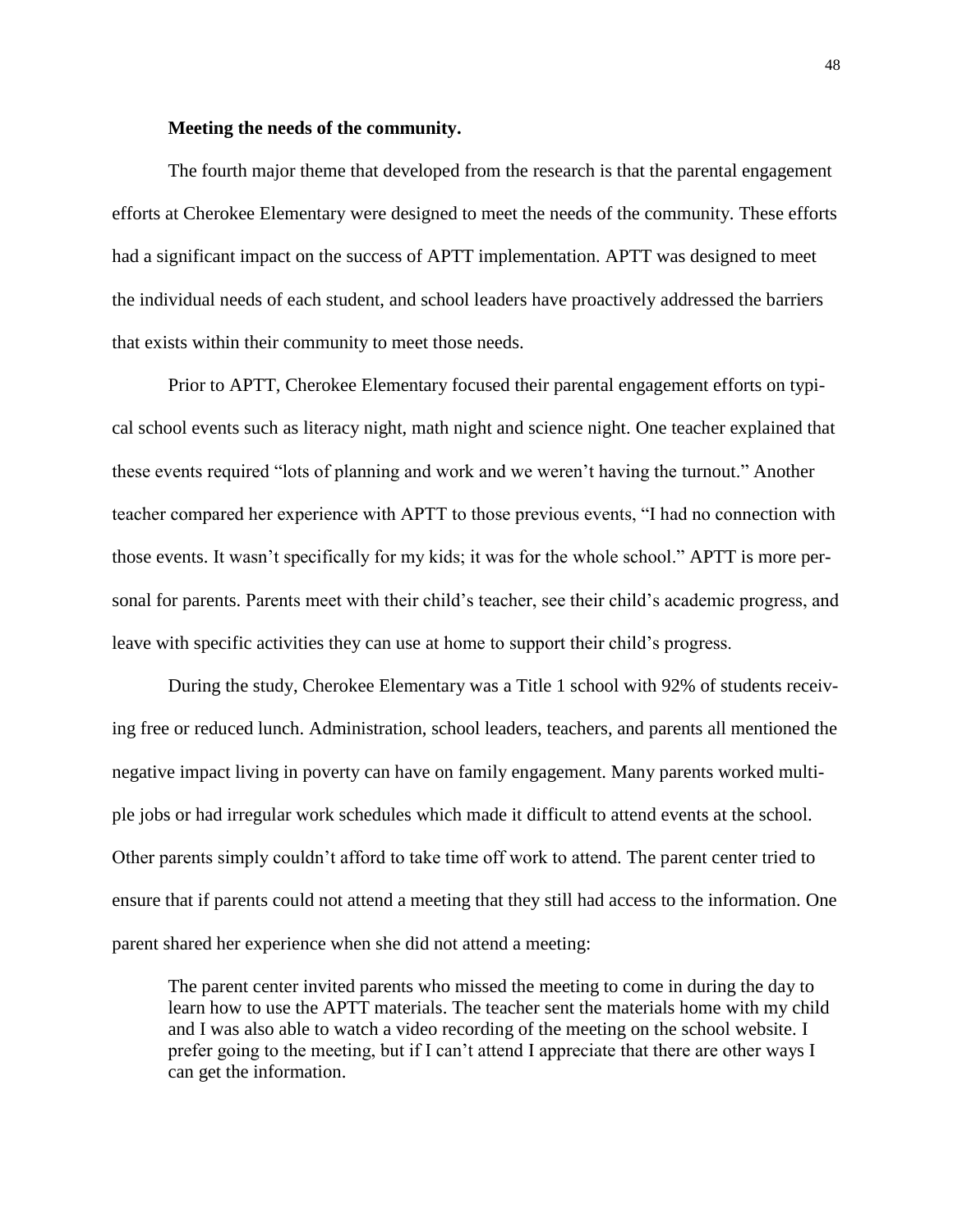The school did not want a parent's work schedule to prevent them from receiving the information provided during APTT meetings. By offering make-up meetings during the day and posting videos of the meetings online, any parent who wanted the information had the opportunity to receive it. Another way that Cherokee Elementary tries to support their parents is by providing resources to help parents meet the basic needs of their family. Principal Miles believes that "once we take care of a lot of [the families'] basic needs, it opens the door for their academic needs to be taken care of." Through the parent center, families can sign up for a free vision screening, dental care, and financial workshops. Ms. Taylor, who teaches the financial workshop, explains that she wants to educate parents about the resources that are available so that their financial situations can improve. Improving their financial situation gives parents more time and energy to support their children with their academics.

Another barrier that leaders at Cherokee Elementary have to address often is the assumption that because of the population they serve, they would never have a lot of family engagement. Surprisingly, this negative assumption is also prevalent among the parents. Assistant Principal Harris explained that they have heard parents express that they do not expect support from the school because "everyone in the neighborhood says the school won't help you." School leaders have worked to change these assumptions. They utilized word of mouth and encouraged parents that have had positive experiences with the school to share these positive experiences with others in their community. One teacher shared that she has seen APTT attendance increase due to "word of mouth. Parents will go back and say, 'Oh this happened and we tried this and it will excite other parents to come.'" Principal Miles has also seen more trust within the community:

Parents trust us because they may or may not know themselves how to [academically support their child] but they trust that we have their children's best interest at heart. They see that we work hard on behalf of the interest of their kids.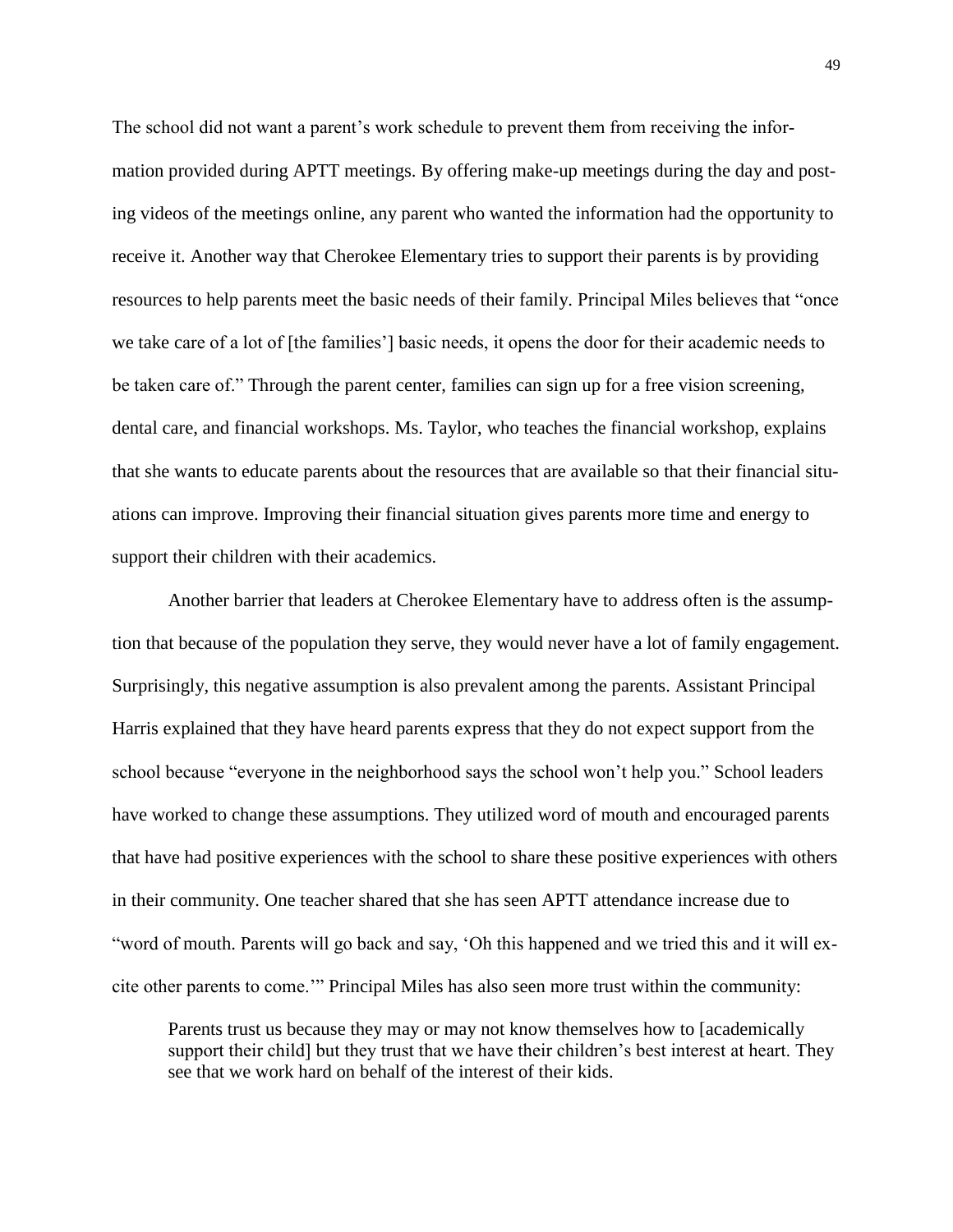Prior to APTT, Dr. Miles knew that a negative perception existed among her teachers. Many of the teachers believed that family engagement at Title 1 schools was always low. Dr. Miles strategically focused on these negative perceptions when she started implementing APTT. She created an exploratory committee to send the "nay-sayers" to schools that had successful APTT programs. She asked these teachers to share their experience with their grade levels. Dr. Miles explained that after these initial observations and discussions "everyone was excited about it." The teachers saw firsthand that high family engagement was possible even at a Title 1 school.

Before APTT, Dr. Miles had to work to overcome the language barrier that existed for their significant Hispanic community. She hired bilingual staff throughout the school and, as a result, alleviated that problem.

Our whole front office staff speaks Spanish and so do many other staff members throughout the building. We still have to convince new parents that the support is available, but once they realize there are so many bilingual people at Cherokee they become more comfortable. You can hear Spanish spoken all over the building.

The parent center is also an available resource for teachers when partnering with families that do not speak English. Teachers can arrange for Ms. Taylor to call parents and to translate materials being sent home. Another tool that the school uses to overcome language barriers is a cell phone application called Class Dojo. Class Dojo connects parents to their child's teacher and allows them to send messages to each other that can be translated into multiple languages. One parent shared that "being able to communicate with the teachers through Dojo has been a life changer for sure."

# **Increase in family engagement informs leaders.**

The second guiding question of the research investigated how leadership practices transformed stakeholders perceptions of creating partnerships with each other. One of the themes that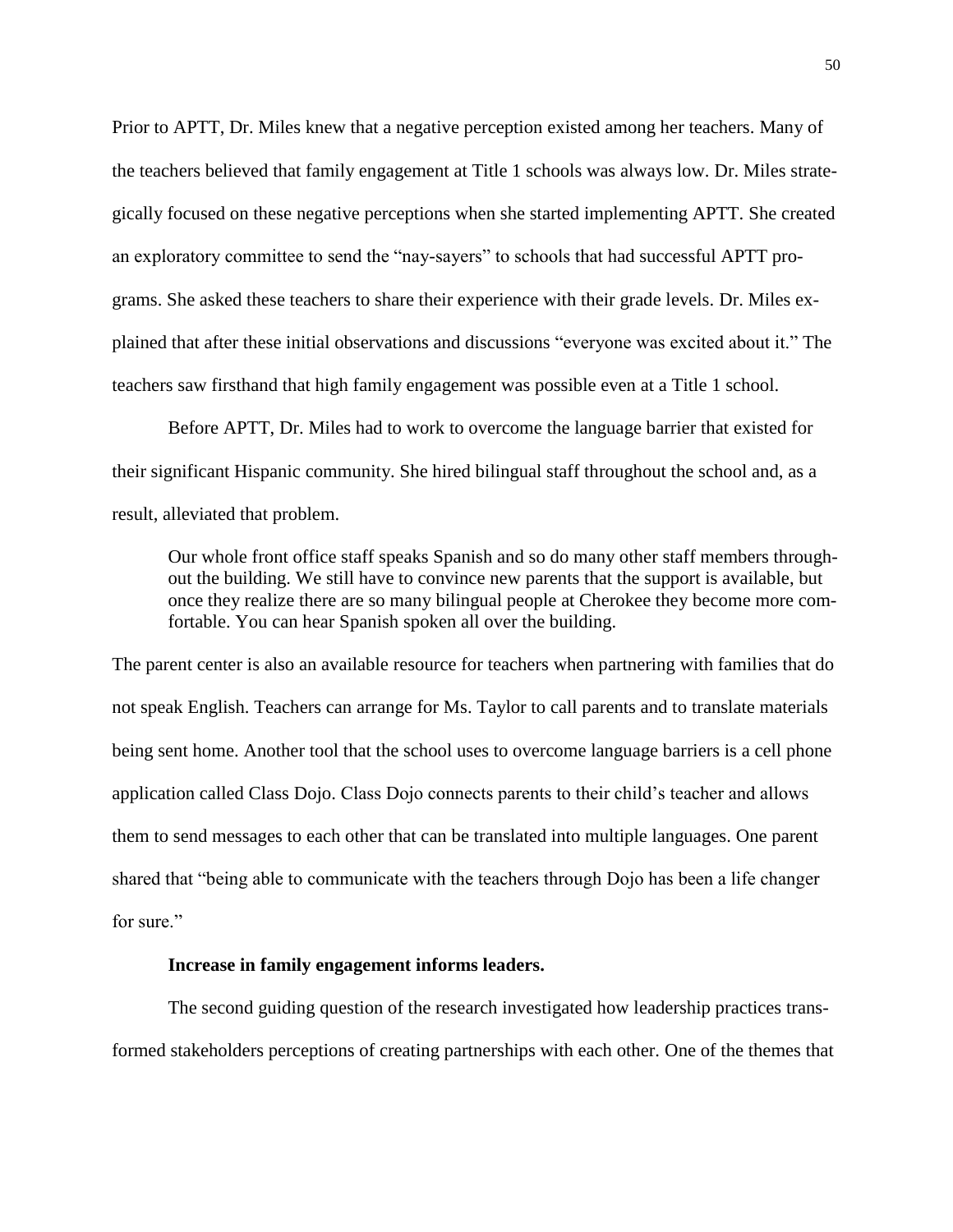developed from the research shows that an increase in family engagement helps inform school leaders of resources families need as well as the existence of new, unknown barriers.

APTT is a program that requires a lot of materials to be prepared in advance by the school. When asked how the parent center handled this work, the researcher found that the majority of it was completed by parent volunteers. Ms. Taylor explained that she had several parents who were always willing to come volunteer at the school, especially when it involved more clerical tasks. These parents were often less willing to attend school events that were focused on academics. Some parents felt intimidated because they had no formal educational experience in this country. Therefore, Ms. Taylor used this opportunity to prepare APTT materials to show them what APTT was all about:

We use a lot of parents as volunteers to get the folders ready, and I talk to them about APTT. They get excited: 'Oh we are going to get all of this?' And I say yes, you will get all the materials at the meeting. So for me, I am empowering them in a way. And when the meeting comes they can say I was a part of getting this ready. They are completely a part of it. They are proud that they helped and tell their friends to come too. We all play a role – it's a partnership.

This partnership between the parent center and volunteers also create opportunities to learn more about the parents' needs. Ms. Smith shared that after the first APTT meeting, several of the parents were talking about how they felt uncomfortable having the interpreter speak to them in Spanish after the teacher spoke in English. They felt like all the other parents were watching them as the interpreter talked to them. Therefore, Ms. Smith decided to train the interpreters in supporting the Spanish speaking families alongside the teacher, instead of simply waiting to interpret what the teacher said. This change not only helped the Spanish speaking families feel more comfortable, but it also allowed for the meetings to finish earlier.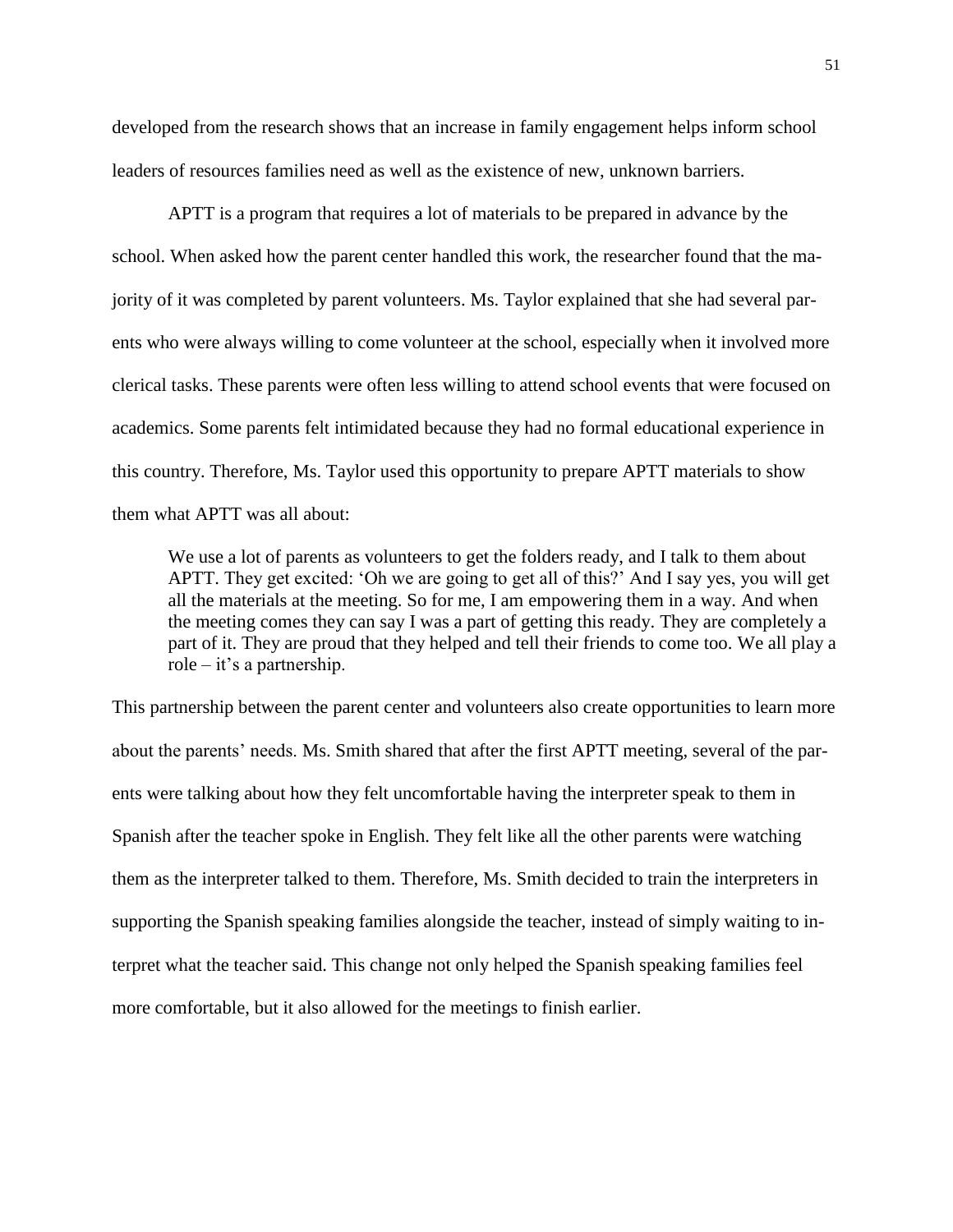Another result of the increase in family engagement is the school becoming more aware of less visible barriers that prevent some families from being engaged. The most significant barrier is the number of families that are undocumented immigrants. The county that Cherokee Elementary's community resides in has seen a significant increase in the number of arrests of undocumented immigrants ("How Metro Atlanta Became A "Pioneer" of Immigration Enforcement, 2018). Dr. Miles shared, "the political issues can get in the way of our parents coming to the school. They are afraid to come; they don't always trust us." Dr. Miles also believe that the current political climate has caused the decline in enrollment they have seen the past several years. Parents who are undocumented are often unaware that the school is a safe haven and that they cannot be arrested. Ms. Smith explained that this fear also has a negative impact in other areas:

This year we are trying to get parents to sign up for an online program called My Payments Plus so they can view and sign our annual Title 1 documents. These are documents that they have signed every year, just this year they do it online. They don't want to make a My Payments Plus account because they are afraid that it tracks them and they don't want anyone to know they are undocumented.

The Parent Center tries to support these parents by providing them with information to ease their fears. However, one parent expressed "it's hard to have a relationship with my child's teacher and the school. It is hard to trust them."

The political climate is also having a negative impact on the students of undocumented parents. During this study, Dr. Miles expressed that Cherokee Elementary had a lot of parents who were undocumented and teachers often did not understand the trauma they had experienced coming to the United States:

We have a boy right now in third grade who is traumatized. He was in one of those fenced in camps and he was separated from his mom for two months. When he came to us he wouldn't talk for the first month and he still bites people when he becomes upset.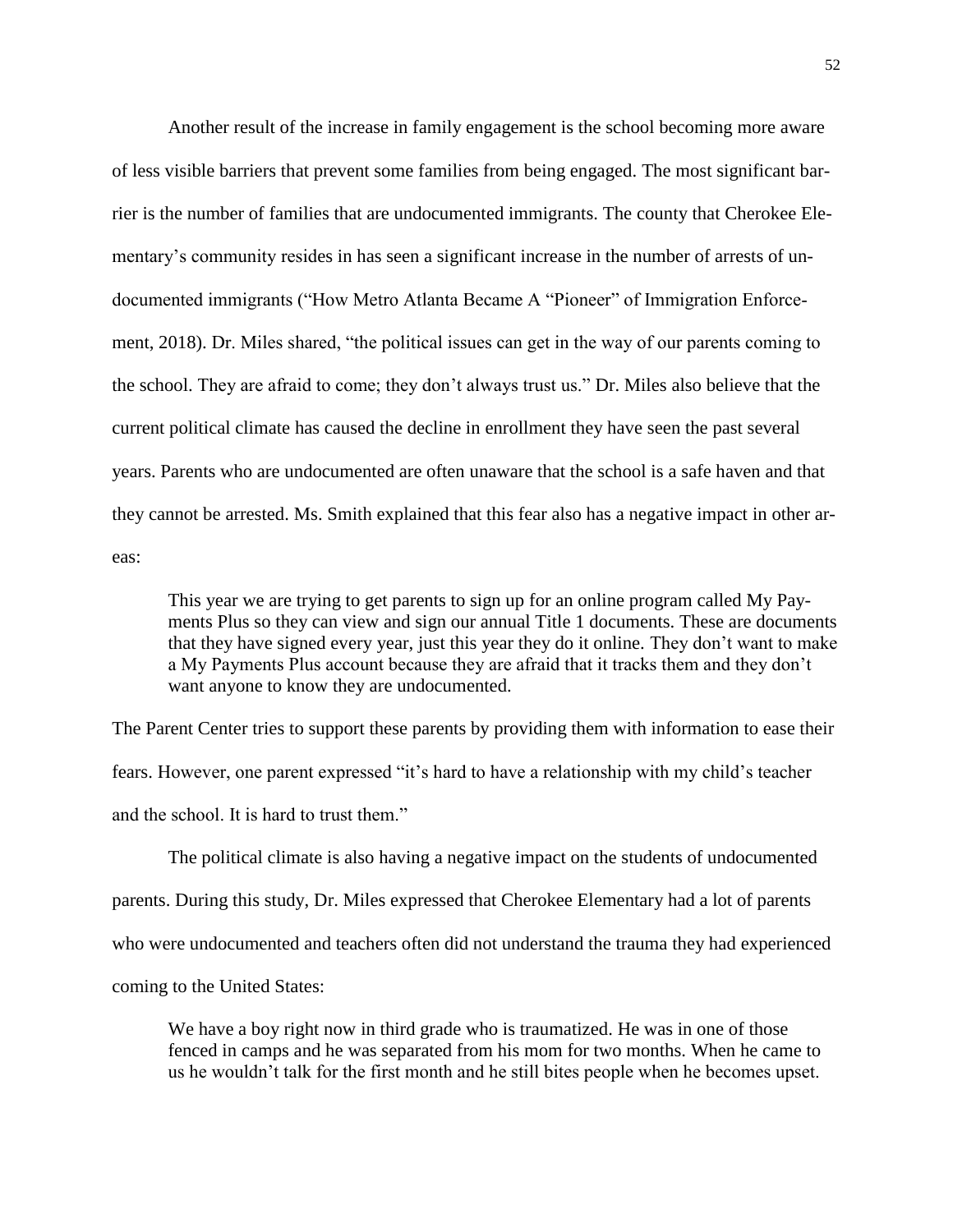Dr. Miles also shared the story of another student who was having flashbacks of crossing the border with his mom. These flashbacks were causing him to have sleep issues. During my research, many stories like these were shared by administration, school leaders and teachers. Fortunately, the increase in family engagement Cherokee Elementary has experience has allowed the school to connect with many of these families in order to learn more about the support and resources they need. One important resource the school provides is information. They inform parents that even though they are undocumented there are resources available to them and their children. One of these resources is mental health care. The school has partnered with CETPA (Mental Health & Substance Abuse Services) to provide additional support for students and families due to the trauma they have experienced.

## **Confirming previous perceptions.**

The final theme that developed from the research is that an increase in parental engagement results in stakeholders confirming positive perceptions of parent/teacher partnerships. Some negative perceptions were also confirmed; however, for the majority of stakeholders the personal nature of APTT allowed for more positive partnerships.

For some teachers and parents, their experience with APTT simply reinforced the negative perceptions of partnerships they held. Several teachers shared that due to language barriers and/or the lack of formal education among parents it was difficult for parents to academically support their children at home. Even if materials were translated, one teacher shared, "there is very little that will happen at home in terms of support." The majority of the negative perceptions that teachers expressed focused on parents' socioeconomic status. Teachers shared that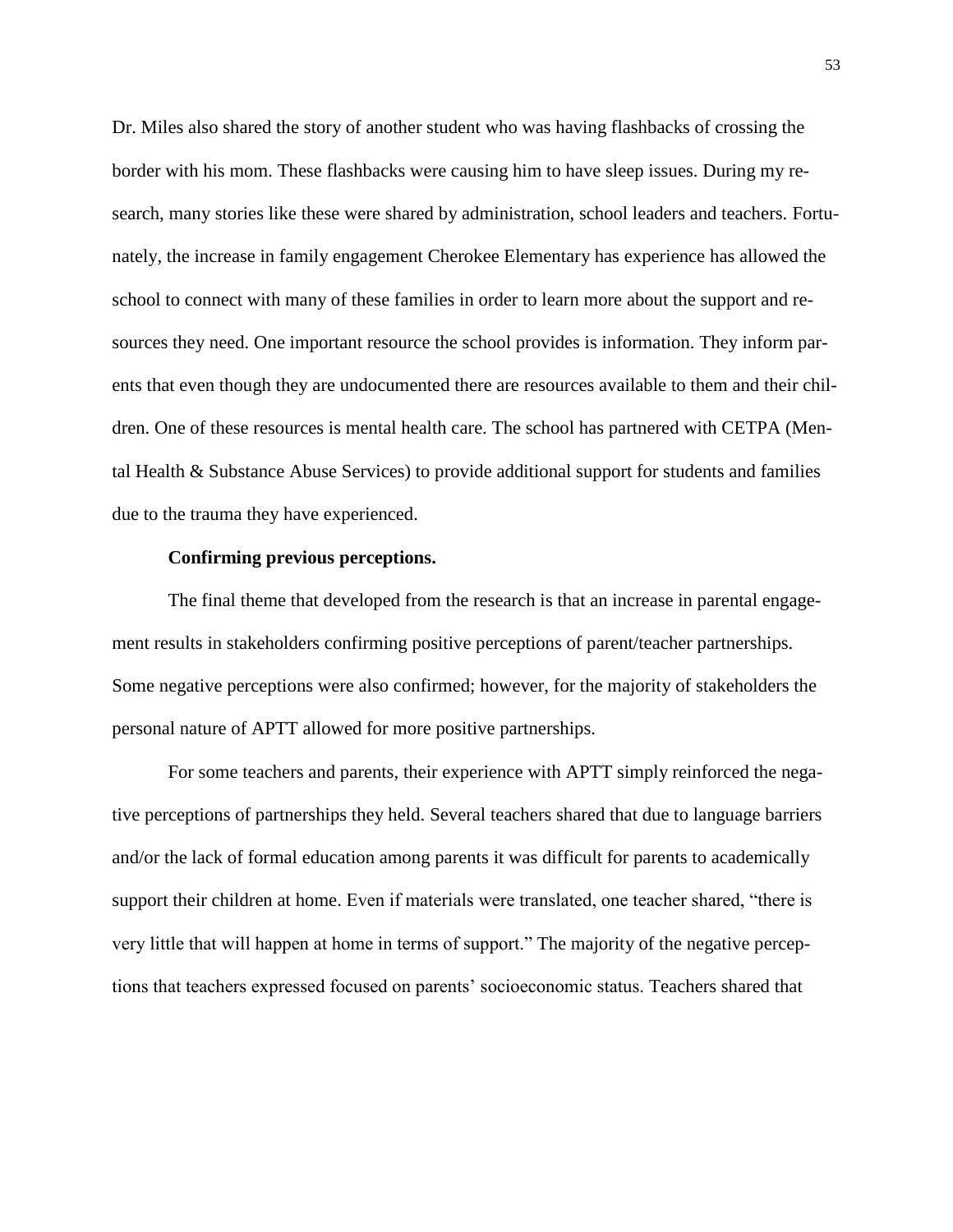many parents don't have the accessible resources and were in "survival mode." One teacher expressed, "I just think most families get busy and things get pushed to the side." Another teacher expressed a similar belief,

I think honestly we have done everything we can do. I mean I just feel like we have put on all the bells and whistles we can, but other than going to the house and picking them up, I don't know what else we could do.

Some parents also expressed negative perceptions of partnering with their child's teacher. Ms. Torres shared that she still did not trust most teachers. She explained that she does not trust them because they "scream at the kids and the kids don't want to come to school." Other parents expressed that teachers do not want to learn what *they* know about their child. Teachers tell parents what they know about their child, but never ask the parents to share. Ms. Clarke explained that she would like to have …

good communication with respect. Parents believe that respect goes both ways. Teachers need to listen to the parents and parents need to listen to the teacher. This two way communication is needed to have a good understanding of the student.

These negative perceptions existed for some stakeholders before the implementation of APTT and had not changed.

Although some negative perceptions remained, the majority of stakeholders experienced confirmed their positive perceptions. The most prominent perception that school leaders and teachers held was that all parents loved their children and did what they could to support them. Ms. Stevens shared that she had experienced the positive impact of parental support with students from all cultures and backgrounds. Another teacher expressed similar experiences:

My parents love their kids as much as any other parent and they want what is best for their kids. Their life experiences might just be different. You can't expect people to know something they don't know.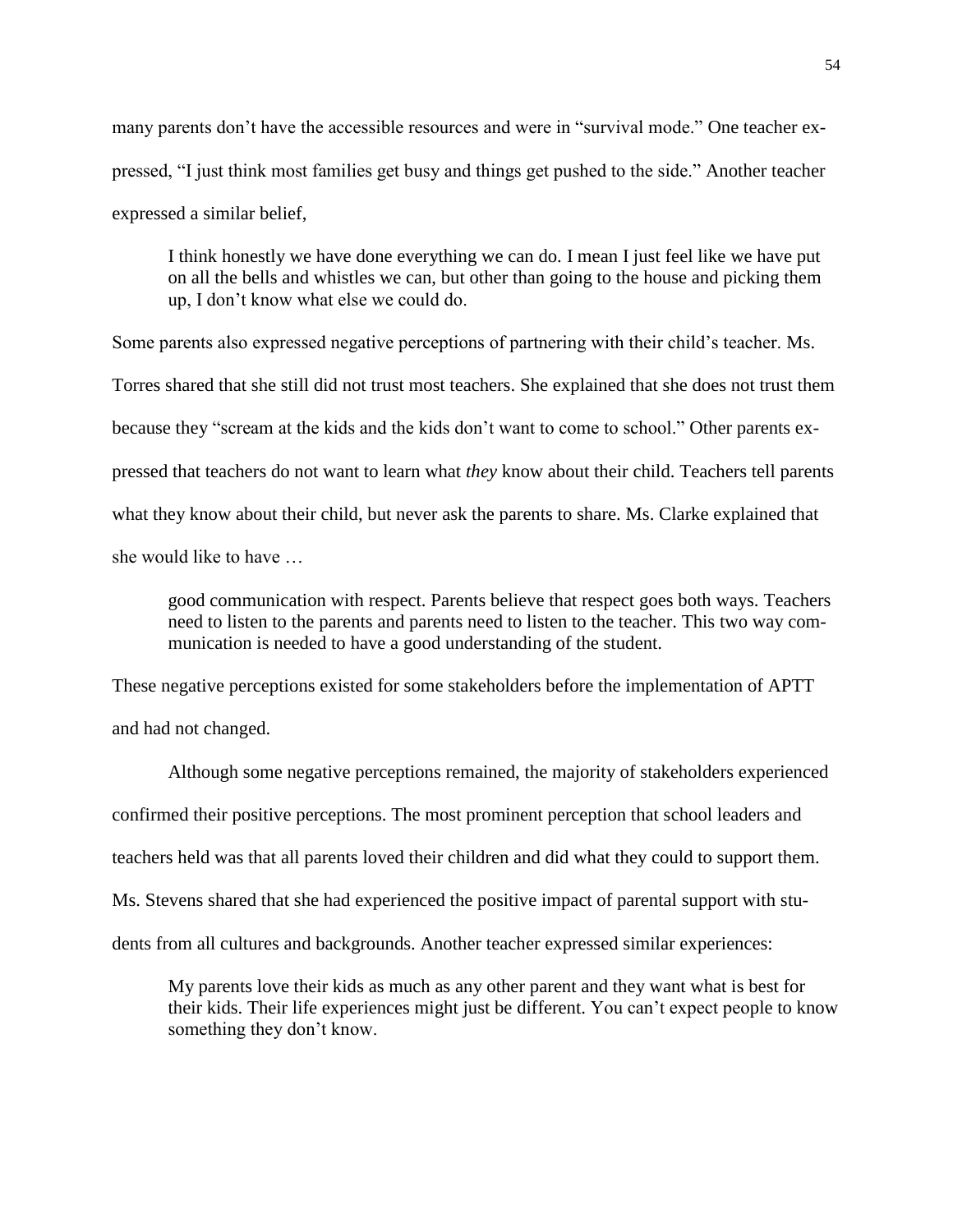The staff at Cherokee Elementary believe that even though they have some parents that lack the knowledge or resources to maximize their academic support at home, it does not mean that these parents lack the desire to provide support at home. Ms. Peters shared that her experience with APTT confirmed for her "that some parents just need some more help in how to help their children. They want to help; they just don't necessarily know how."

During the study, parents shared how their experience with APTT had confirmed their positive perceptions of partnering with the school. Parents expressed that overall their experience with Cherokee Elementary had been positive and they felt that the staff was there to support them. Ms. Clarke shared that her child's teacher, "always lets us parents know what exactly is going on in class with our children. She always has time for whatever question or doubt we have and clears everything up." This overall feeling of support was expressed by all the parents. Parents also expressed how APTT specifically supported them and their child. Ms. Allen explained, "because the students are out of school more than they are in, APTT will help parents support their children to study and learn while they are away from school."

The increase in family engagement at Cherokee Elementary allows leaders, teachers, and parents to understand each other. Stakeholders understand that they both want their children to succeed and partnering with each other can accomplish that goal.

#### **Implications**

The results of this study revealed several important leadership practices that affected the cultural responsive implementation of APTT as well as stakeholders' perceptions of partnerships. The final themes that resulted from the data were: (a) leaders established a mission that encouraged culturally responsive actions; (b) the parent center had a leadership role in the execution of the school's mission as well as the implementation of APTT; (c) teachers focused on creating a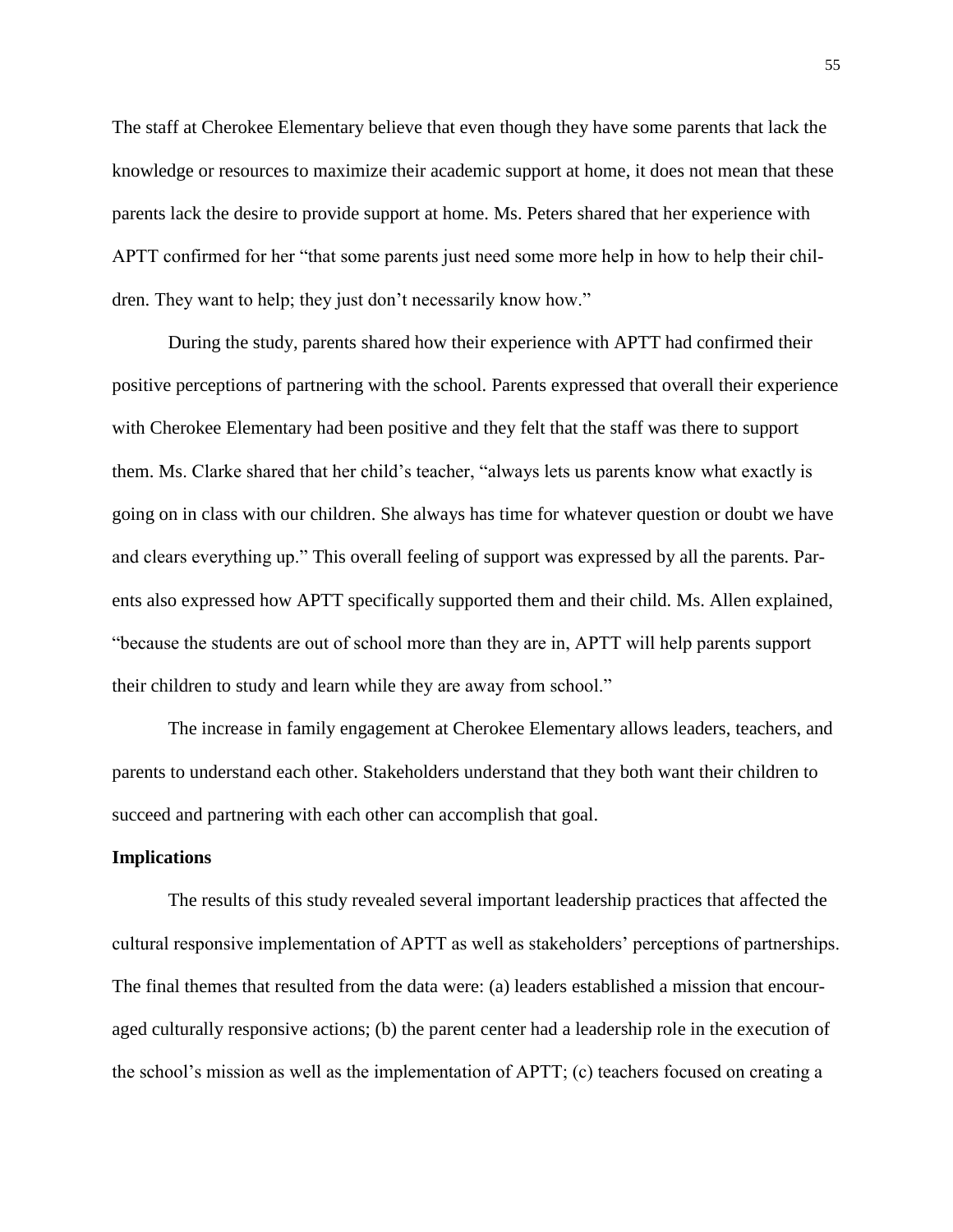positive, family-friendly environment; (d) family engagement efforts were designed to meet the needs of the community; (e) an increase in family engagement helped inform school leaders of resources families needed as well as the presence of new barriers; (f) and an increase in family engagement resulted in stakeholders confirming positive perceptions of parent/teacher partnerships. The implications of these final themes are discussed below with regard to how they relate to the practices of school leaders and leadership teams, theoretical implications, and policy implications.

# **Implications for school leaders and school leadership teams.**

In this study, school leaders worked closely with their leadership team to guarantee the successful implementation of APTT. Principal Miles established a mission for Cherokee Elementary that the staff believed in, and the school leadership team worked towards ensuring that the implementation of APTT was aligned with that mission.

The results from the study revealed the transformational leadership practices of Principal Miles. As a school leader, not only did Principal Miles establish a successful school mission but she also recognized when there was a need among the staff and developed a plan to support their development in that need. (Bass, 1999; Kurland et al., 2010; Leithwood & Sun, 2010). Other members of the school leadership team recognized these needs as well. For example, the parental instructional coordinator expressed the need for cultural responsive training:

We need to establish a training where we share with them [staff] the caliber of students we have and show them the community and what our school is all about. So they don't have those negative ideas about why the students are not learning.

Transformational school leaders offer resources, establish leadership teams for cultural responsiveness, mentor teachers, and provide ongoing professional development (Khalifa et al., 2016).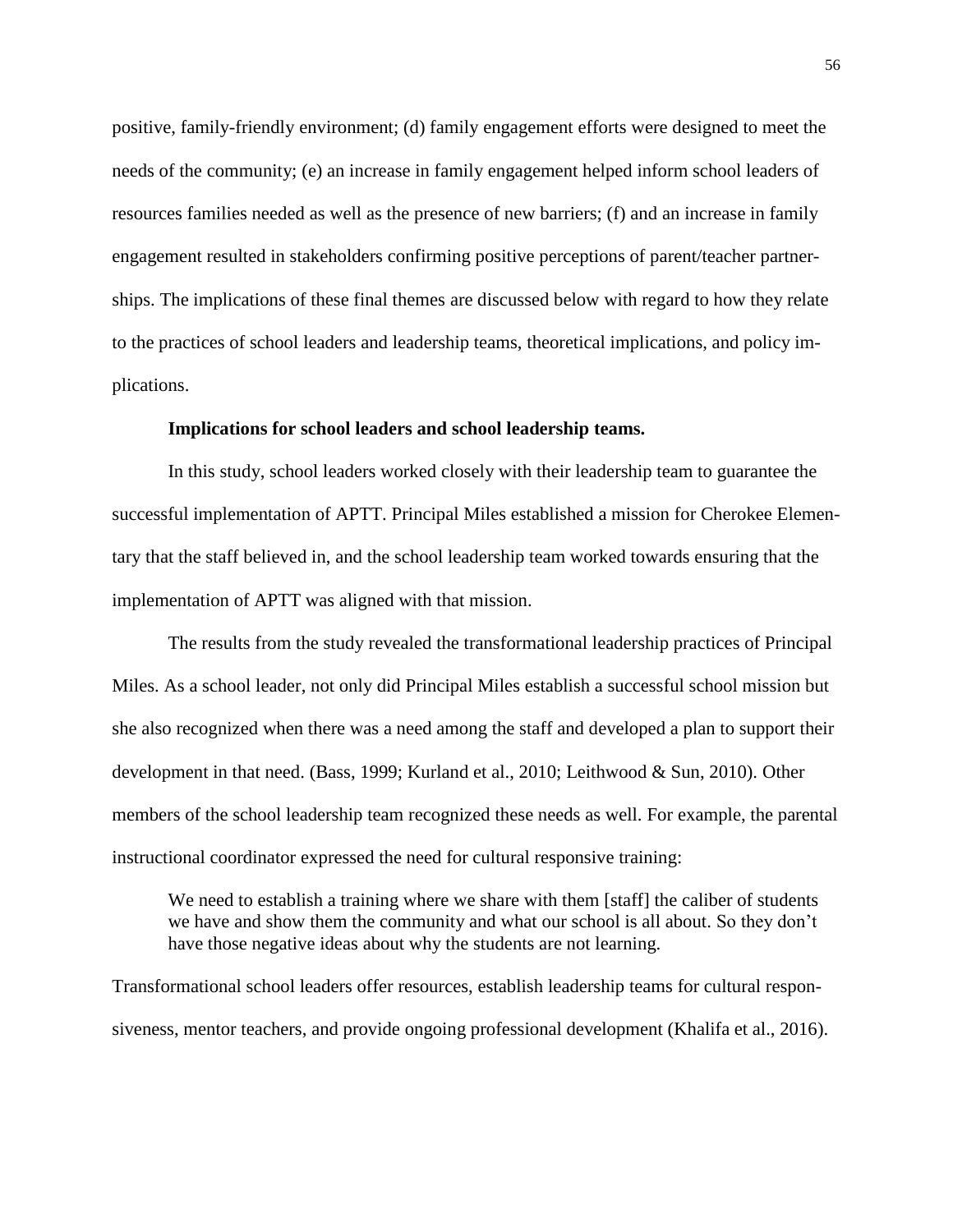Transformational school leaders also need to employ purposeful hiring practicing in order to increase the number of staff members that represent the ethnicity and culture of their community. By employing staff members with similar backgrounds as their students, school leaders can include these staff members on leadership teams to help make decisions based on the needs of the community. School leaders and leadership teams should work together to recognize the needs of their staff and community in order to work towards making their vision a reality.

Another strategic way transformational leaders establish their school mission is to make sure that staff members participate in decisions and distribute leadership among the staff (Leithwood & Sun, 2010). School leadership teams should strategically consider who participates on the team, especially if they are working towards the implementation of culturally responsive family engagement practices. When creating a leadership team that focuses on culturally responsive family engagement, the involvement of the parent center is essential. At Cherokee Elementary the parent center is staffed by the parental instructional coordinator and the parent outreach liaison. Their goal is to bridge the gap between the home and school and to provide support and resources that meet the needs of families. The parent center is often the first impression parents have of the school and are the ones who frequently learn what the parents need. The parental instructional coordinator, Ms. Smith, explained, "I work with students and parents when they have problems, it is my job to get involved. However, sometimes I don't know when there is a problem." During my interview. Ms. Smith told the story of a student whose parents asked for her help because the student did not want to come to school. Ms. Smith discovered that the teacher was getting angry with the student because she wasn't doing her homework; however, the teacher did not know that the student was having to take care of her younger siblings because her single mother worked two jobs. Having a team where teachers and school leaders have the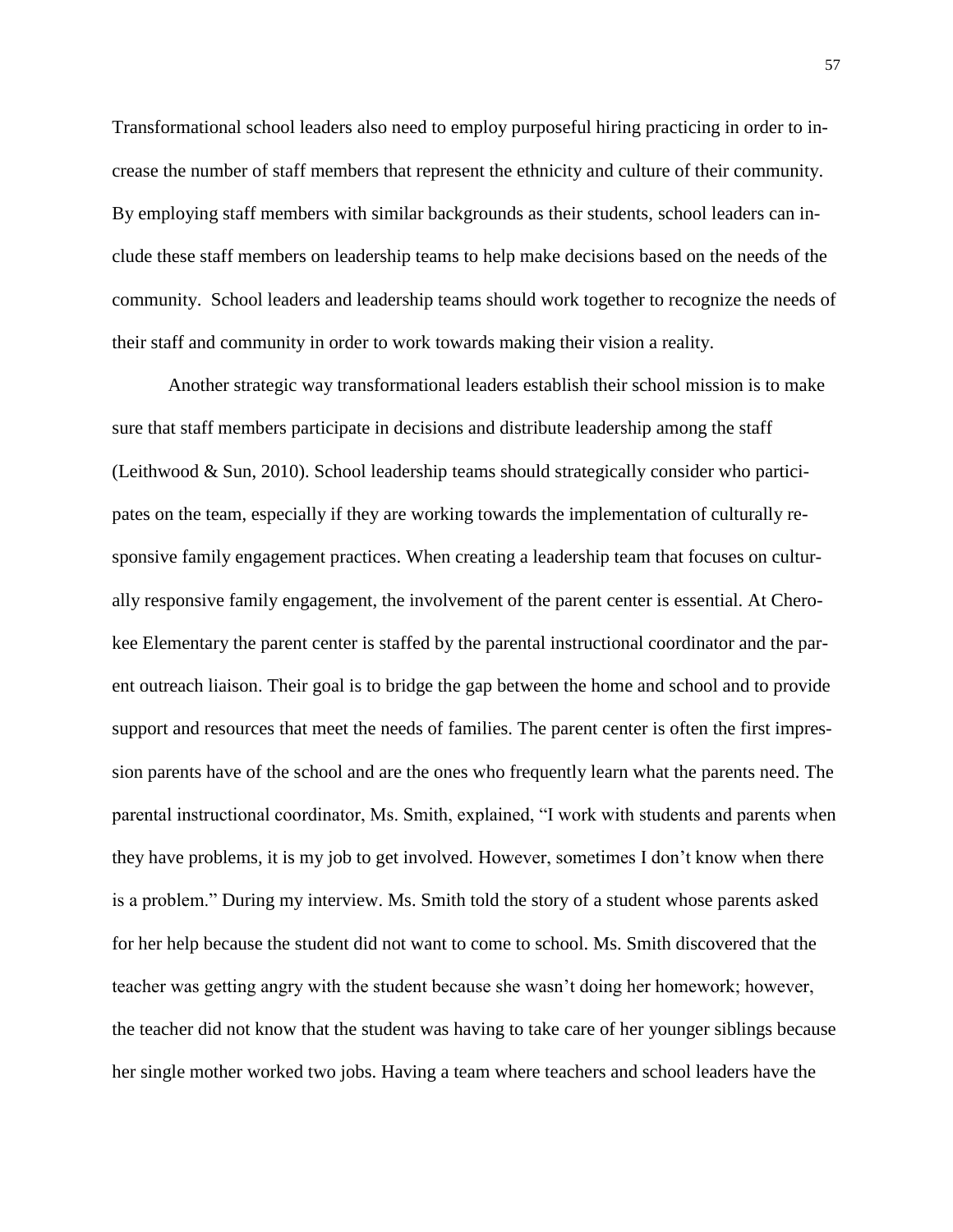opportunity to work with the parent center allows the parent center staff to better serve as the liaison between the school and the community.

Other crucial members that school leadership teams should consider are parents from the community. My research shows that an increase in family engagement results in the school becoming more aware of the barriers that exist for families. Having parents as active members of the school leadership team, allows the school to make more informed decisions when it comes to developing culturally responsive family engagement. One parent that was interviewed expressed several ideas that she felt would make APTT easier for more families to attend and wanted the opportunity to share them with the school. Principal Miles shared that she would like parents to know that "we want you at the school and we want to hear your concerns and we want to hear what is going good." Having parent representatives on the school leadership team would allow these conversations to happen and would give parents the opportunity to share important information with their community. Over the past several years, Cherokee Elementary has experienced more meaningful partnerships with parents due to word of mouth. When parents started sharing the positive experiences that had at the school, more parents became willing to participate in school activities. This intentional collaboration between the school and parents create a safe, informative space where positive understandings between students and families can be further developed (Khalifa et al., 2016).

Understanding the needs of families is the ultimate responsibility of all staff members, but the call to action to provide necessary resources and supports is the responsibility of a culturally responsive transformational leader (Bass, 1999; Khalifa et al., 2016). Leaders also must train and support staff members in engaging students, families, and communities in culturally responsive ways (Khalifa et al., 2016). These intentional actions are critical for transformational leaders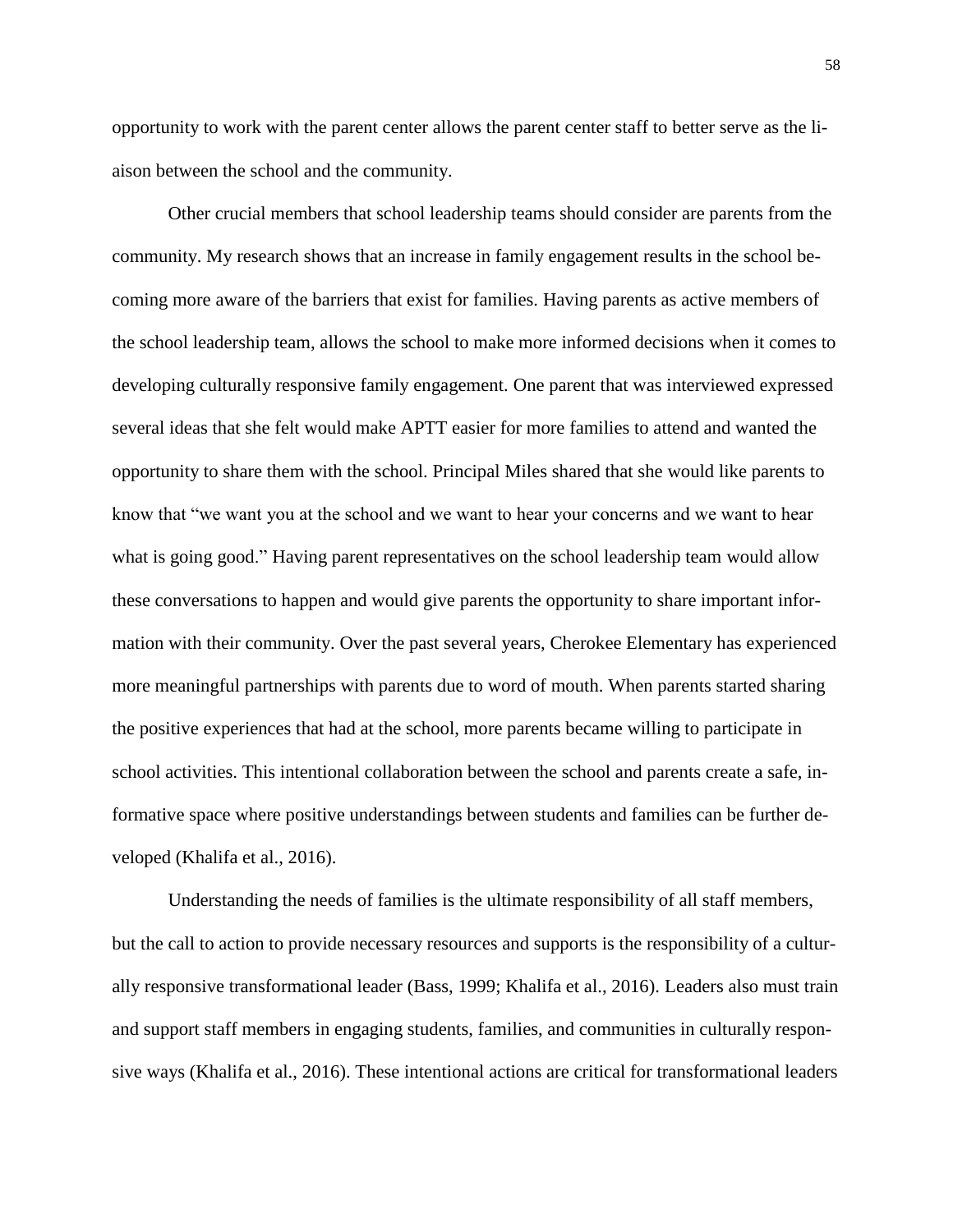as they inspire their followers to make their mission a reality (Bass, 1999, Leithwood & Sun, 2010).

### **Theoretical implications.**

The theory of transformational leadership guided this study by providing a framework for investigating the leadership practices that led to culturally responsive family engagement and positive perceptions of partnership among stakeholders at a school. This study also examined the correlations between the theories of transformational leadership and culturally responsive leadership (CRSL). The assumption was made that in order for a leader to promote culturally responsive practices they also need to exhibit transformational leadership practices as well. The results of this study confirmed this assumption.

Bass (1999) specifically identifies four dimensions of transformational leadership. One of these dimensions is idealized influence. Idealized influence "encompasses influence over ideology, influence over ideals, and influence over bigger-than-life issues" (Bass, 1999, p.19). A transformational leader articulates a vision or purpose that inspires their followers (Bass, 1999; Hooper & Bernhardt; Kurkland et al., 2010; Leithwood & Sun, 2012). The mission that Principal Miles developed for Cherokee Elementary embodied all of those characteristics. The mission to educate, equip, and empower is a mission that Dr. Miles had developed over her many years of teaching at Title 1 schools. Dr. Miles explained that her mission was to empower the students she served "so that they just don't become what society tells them they are, to give them the tools to be thinkers and to become whoever they desire to be." The staff at Cherokee Elementary believe in their mission and they have a leader who inspires them to make their mission a reality. Principal Miles explained the reason for the school's mission:

Ultimately our kids have to compete against [students from non-Title 1 schools]. It doesn't matter how much money our parents had when they were born or how much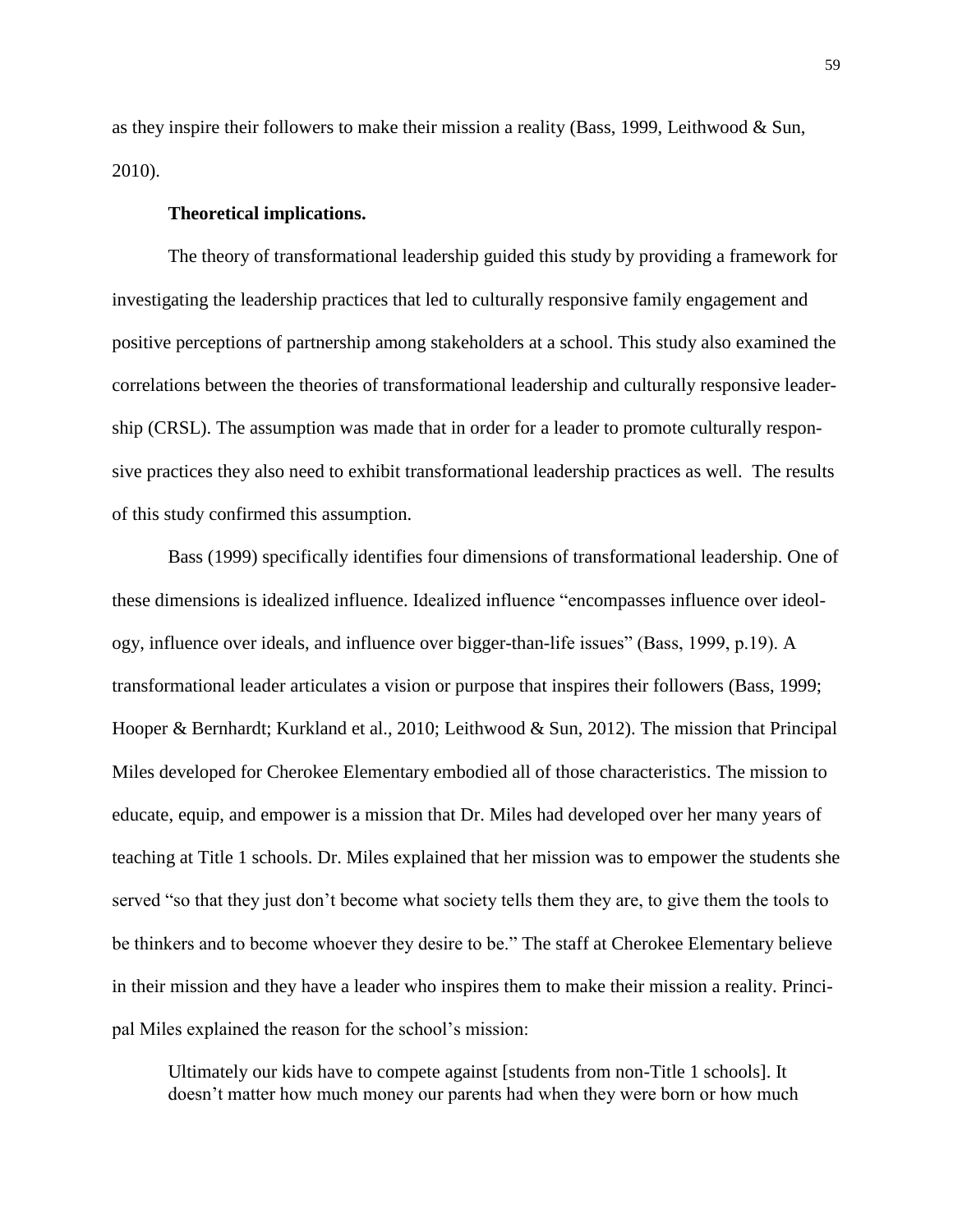money their parents have now. These things do not matter when it is time for the SATs or when they apply for college. Our kids still have to compete with those other children whose parents have given them those experiences.

A transformational leader establishes a mission that serves a specific purpose that their followers believe in (Bass, 1999; Kurland et al., 2010; Leithwood & Sun, 2010). These leaders create tension between their current reality and where they want to be (Kurkland et al., 2010). The staff at Cherokee Elementary feel that tension and believe that the implementation of APTT educates, equips, and empowers parents to help close that achievement gap. Dr. Miles also utilizes the school's mission to influence the school's family engagement efforts and to emphasize the role that families play in the success of students (Ouimette et al., 2006; Scanlan and Lopez, 2014). These efforts were designed to be inclusive for all stakeholders, which is aligned with the CRSL theme of critical self awareness (Khalifa et al., 2016). Critical self-awareness includes when leaders are aware of inequalities that negatively affect students and create an inclusive environment for all students (Khalifa et al., 2016).

Another dimension of transformational leadership identified by Bass (1999) is individualized consideration. This dimension focuses on leaders knowing their followers' needs and "raising them to more mature levels" (Bass, 1999, p. 14). Individualized consideration is closely related to a dimension of culturally responsive school leadership. A culturally responsive school leader recognizes that teachers are primarily not culturally responsive, and therefore develops a plan to ensure that teachers become and remain culturally responsive (Ishimaru, 2017; Khalifa et al., 2016). Although the teachers who participated in the study all expressed positive perceptions of partnering with parents, many teachers shared negative perceptions as well. Principal Miles and other school leaders are fully aware of these perceptions. The parental instructional coordinator shared that Cherokee Elementary has a lot of new, young teachers who do not understand the background or culture of the students they teach. When these teachers have students who do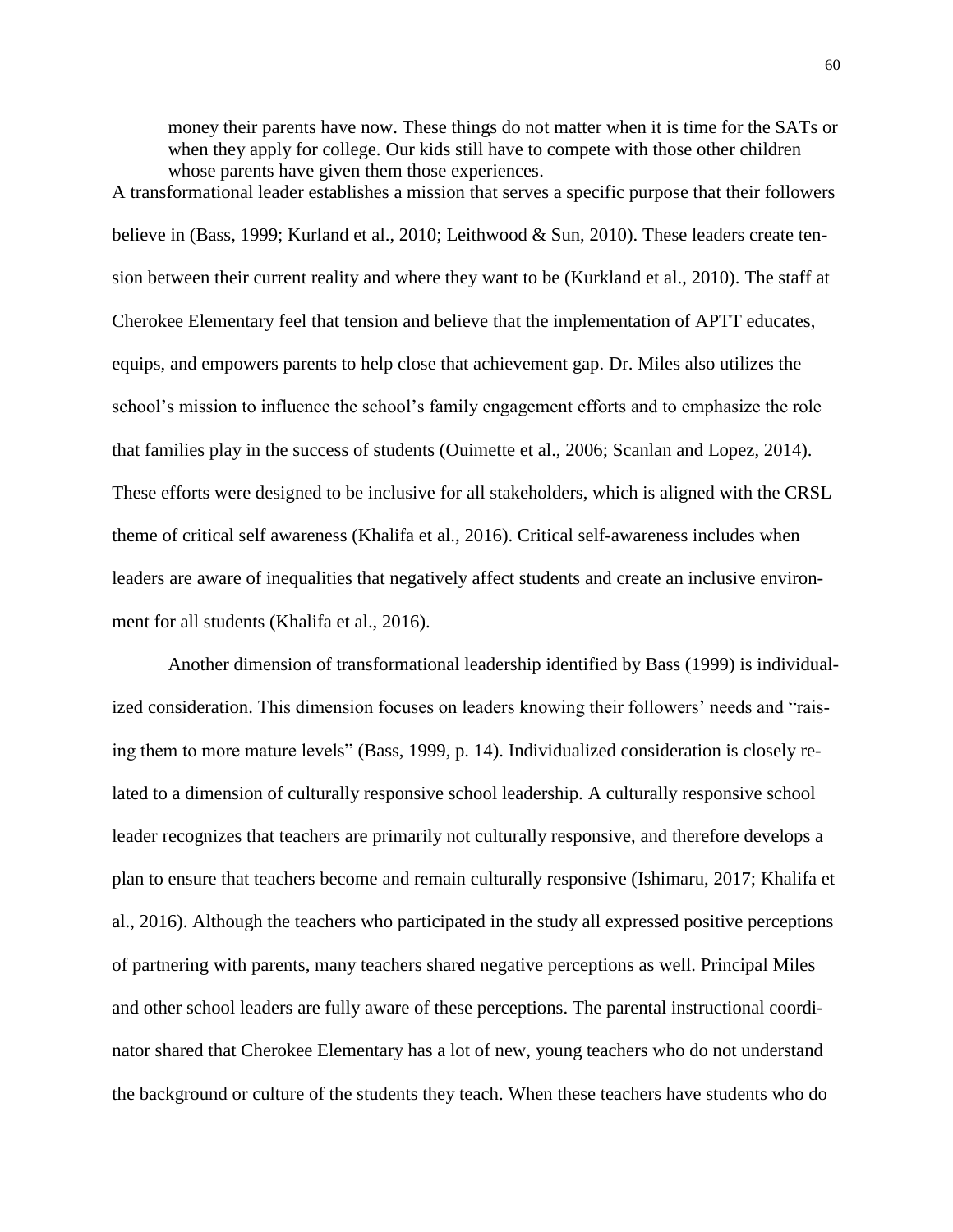not complete their homework they assume that the student and their parents do not value school. Veteran teachers also held on to these negative perceptions, "being a parent myself I know what it is like to come home and have a lot on your plate, but you still help your child."

The final dimension of transformational leadership seen in the results of this study was intellectual stimulation (Bass, 1999). This dimension involves encouraging others to find solutions to difficult problems (Bass, 1999, Leithwood & Sun, 2010). At Cherokee Elementary this resulted in teachers and school leaders thinking of innovative ways to improve the effectiveness of APTT. Some of these innovative ideas include providing fun child care activities so students can encourage their parents to attend, giving families free books during the meetings, and training interpreters to effectively support families during the meetings. One fourth-grade teacher, Ms. Stevens, shared how she was able to get 70% of her parents to attend APTT:

This year and last year my kids had finished their writing project, so I tied that into the APTT meeting. I told parents they could come in early and have their child present their project. I try to use those ties to bring them in. Trying to make it more personal.

Ms. Stevens also explained that this practice is not something she has shared with her colleagues; it is just what she has decided to do with her class. The transformational theme of intellectual stimulation led stakeholders to discover innovative solutions to meet the need of their diverse population by creating structures that accommodate the lives of families (Khalifa et al., 2016). This intellectual stimulation led school leaders and teachers to develop culturally responsive and inclusive environments which is an important theme of CRSL (Khalifa et al., 2016).

#### **Policy implications.**

Educational policy and research have focused on family engagement as means for reducing educational gaps that exist for marginalized students (Ishimaru, 2017). According to Title 1 Part A of the Every Student Succeeds Act (ESSA) each Title 1 school is required to develop and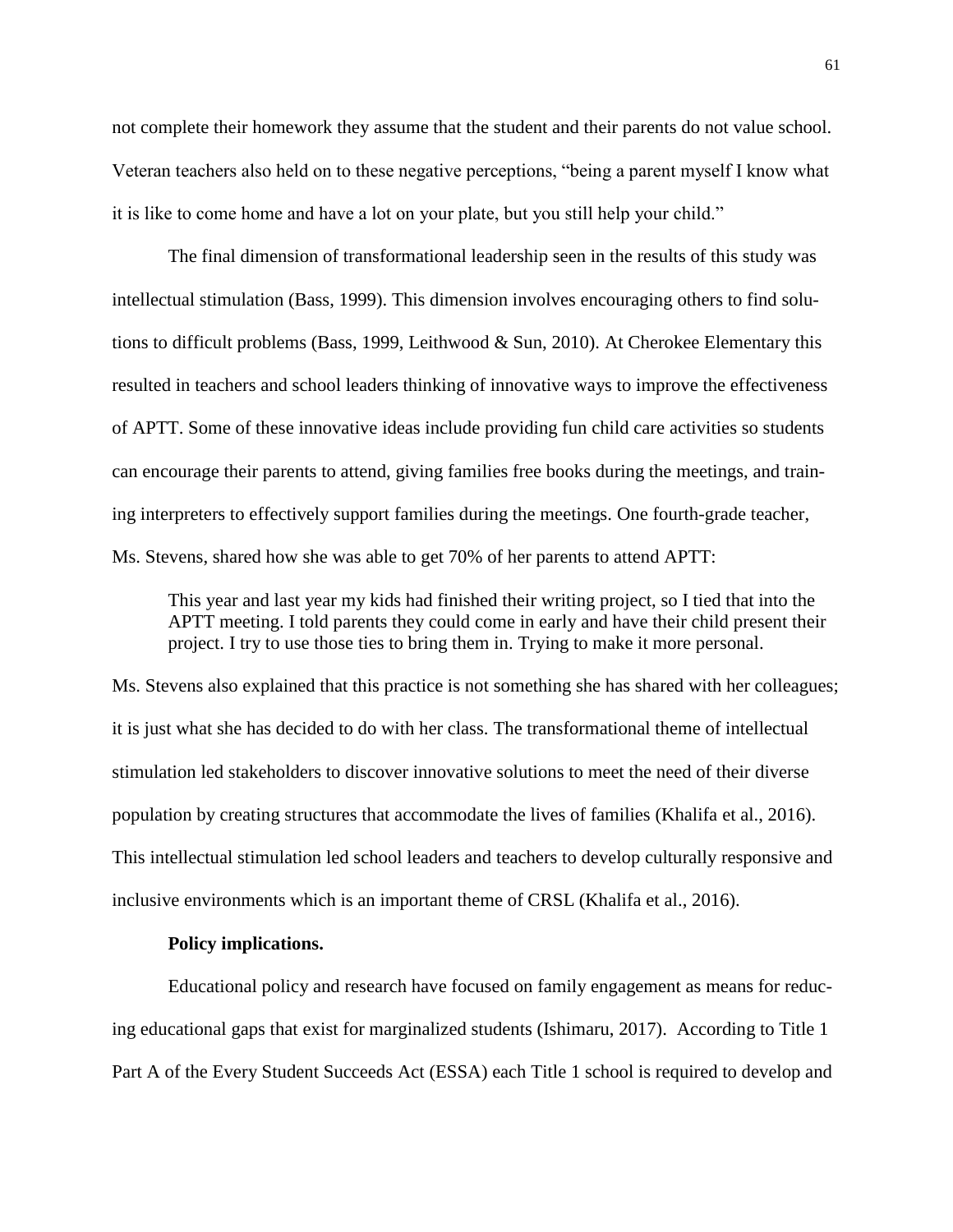implement a family engagement policy ("Title I, Part A Parent and Family Engagement - Title I, Part A (CA Dept of Education)," n.d.). It is left to the individual school to collaboratively develop their family engagement plan with their staff and families. The results of this study show that the needs and barriers that each community faces are unique. Schools implement different family engagement programs; however, to be effective they need to address the needs of their community (Larson & Murtadha, 2002; Paredes, 2011). The requirements established by ESSA places the responsibility of developing a family engagement policy on the local school, which allows school leaders to make decisions based on their communities. Unfortunately, research has also shown that although local schools are given the authority to design their own family engagement initiatives the needs of diverse families are still not being met due to the focus of more traditional family engagement practices (Francis, Blue-Banning, Haines, Turnbull, & Gross, 2016; Ishimaru et al., 2016; Larson & Murtadha, 2002; Paredes, 2011). These traditional events are not designed to support the needs of all parents and are catered towards "normative school-centric behaviors" (Ishimaru, 2017, p 3).

To assist local schools in the development of their family engagement policies, the United States Department of Education published the Dual Capacity-Building Framework for Family-School Partnerships ("Family and Community Engagement | U.S. Department of Education," n.d.). This framework provides school leaders with the "goals and conditions necessary to chart a path toward effective family engagement efforts that are linked to student achievement and school improvement" (Mapp & Kuttner, 2014, p.6). The results from this study show that even though the majority of the stakeholders at Cherokee Elementary have positive perceptions of their partnerships with each other, many educators still hold on to more traditional views and expectations of family engagement (Frankenberg, 2009; Ishimaru, 2017). Even though policies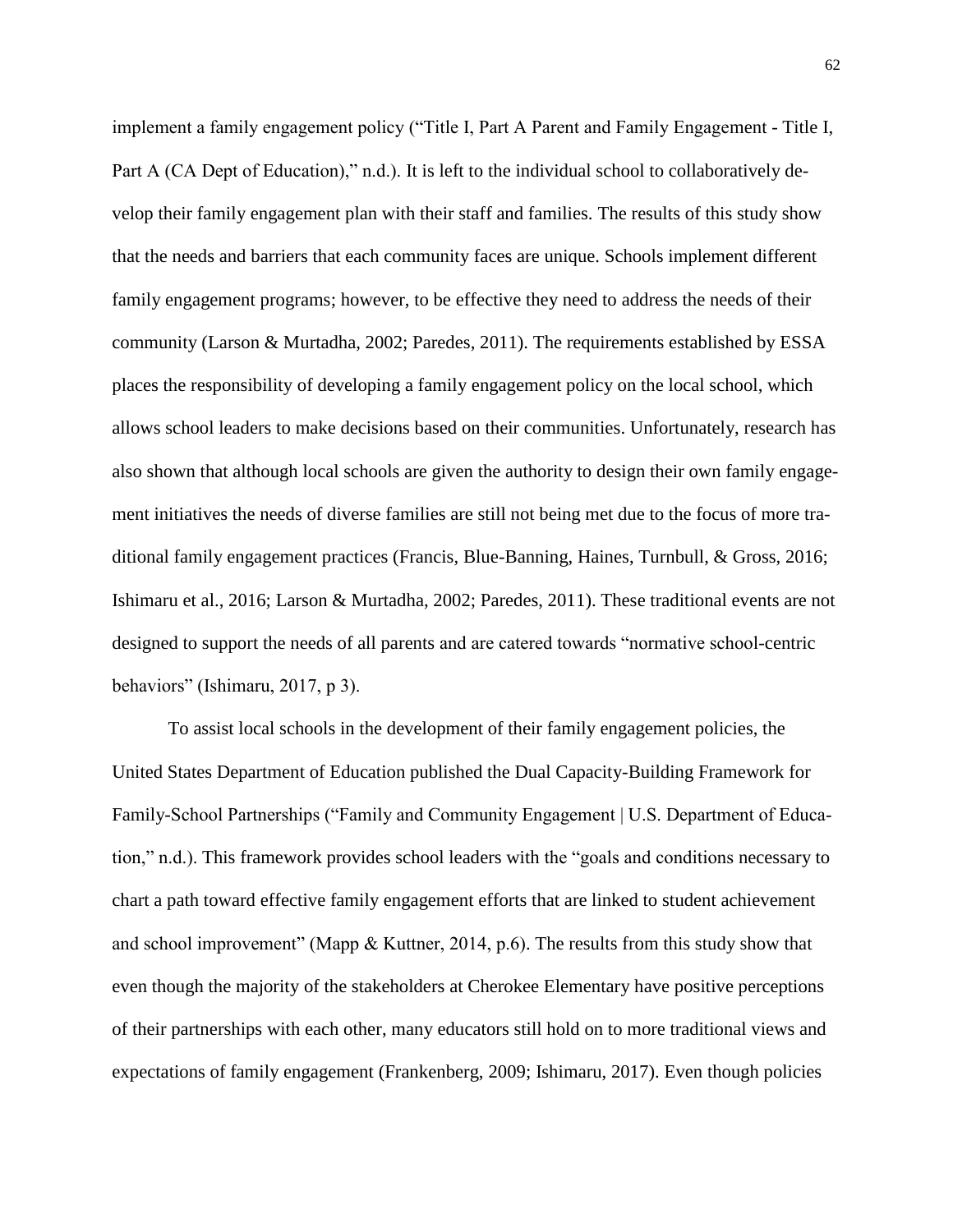exist that emphasize the importance of family engagement, the capacity of local schools and educators to form effective partnership with diverse families needs to be increased (Ishimaru, 2017). Local policy makers need to provide more specific support and guidelines to encourage school leaders to develop more culturally responsive family engagement policies.

#### **Suggestions for future study.**

While the findings of this research are insightful, a more comprehensive study involving a larger sample of schools would allow for greater generalization of results. By utilizing a larger sample of schools, a greater variety of perspectives would be gained. The school examined in this research was selected due to its high family attendance during APTT meetings. Further studies might include schools that have lower attendance rates or serve different populations of students. Cherokee Elementary's population is mainly Hispanic families with low socio-economic status. The needs their families expressed are unique to their situation. A school that serves a different population would most likely experience different challenges.

It would also be beneficial to study the leadership practices and stakeholders' perceptions over a long period of time. Since Cherokee Elementary is just beginning some intentional cultural responsive professional learning, it would be informative to see the impact this learning would have on teachers' perceptions and future relationships with their students and parents over a special period of time.

## **Limitations.**

The researcher found several limitations to the implications and conclusions of this study. First, at the time of the study the researcher worked at a school that had also implemented APTT. Therefore, there may be some bias regarding the impact of APTT on increasing partnerships between teachers and parents. Also, only four parents were interviewed for the study which limited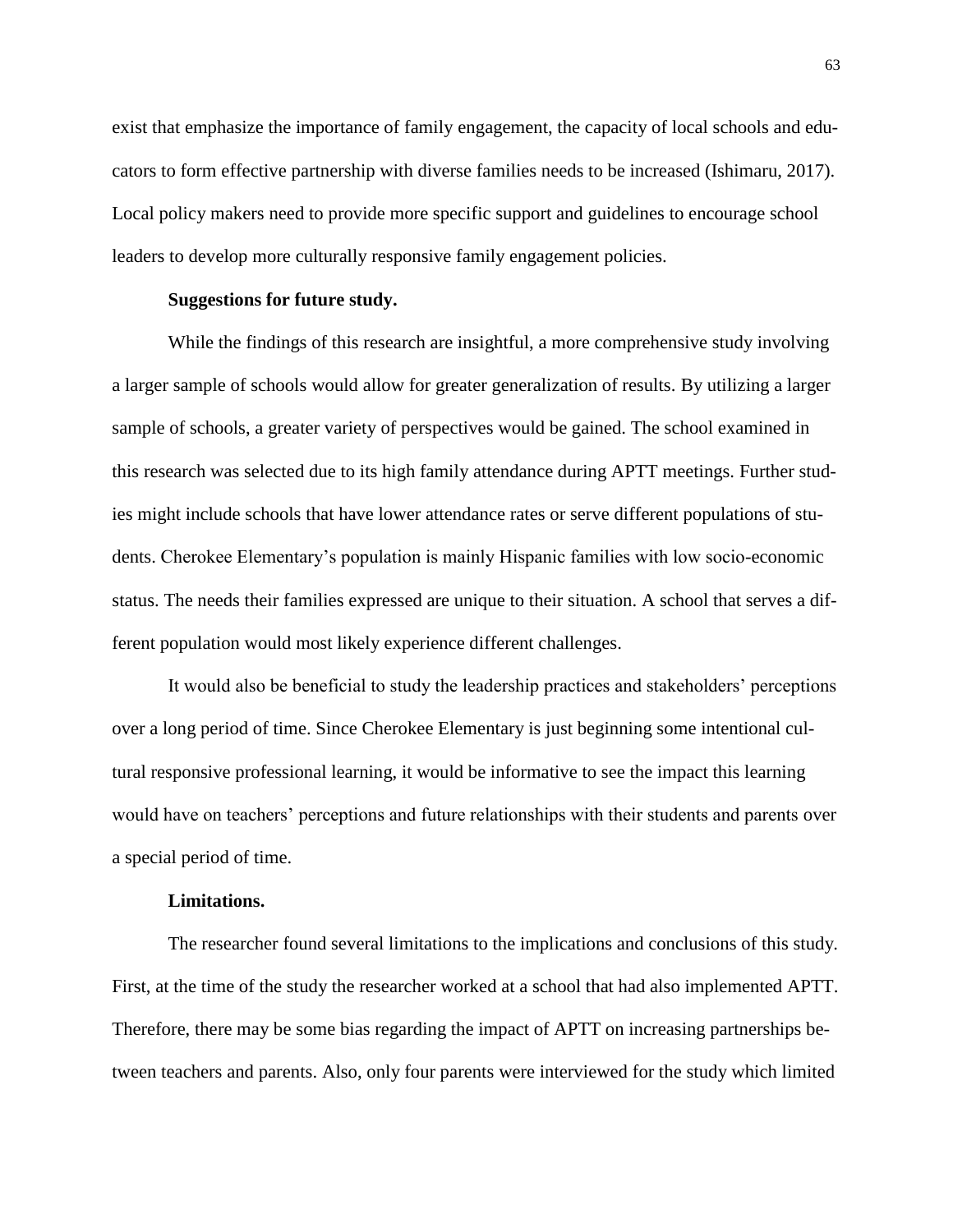the parents' perceptions to their personal experiences. There were also limitations concerning the size and scope of the study. The study only looked at one large school that implemented APTT in a Metro-Atlanta school district. Since only one school was studied, the results might not be transferrable to other schools, especially those that have not implemented a program like APTT.

### **Conclusion**

A growing number of schools are serving diverse and high-needs communities, and the middle-class teachers in these schools often struggle with connecting to those who do not have matching backgrounds (Allen & White-Smith, 2018; Frankenberg, 2009). Research shows that increasing family engagement leads to an increase in a child's motivation, engagement, and academic achievement (Donnell & Kirkner, 2014; Mo & Singh, 2008). Therefore, it is important for school leaders to identify existing inequalities and develop a plan for overcoming those inequalities (Anderson, 2011; Ishimaru et al., 2017; Palmer & Louis, 2017).

Academic Parent Teacher Teams (APTT) is a family engagement model that provides schools with a framework for partnering with parents so that they can feel confidence assisting with their child's academic progress at home ("Academic Parent-Teacher Teams," n.d.). However, this study revealed that it is through the intentional actions of a transformational leader that a family engagement program can effectively meet the needs of a community. This study revealed that this begins with leaders establishing a mission for the school that influences the decisions and actions of all staff members. This strong mission creates a common purpose of educating, equipping, and empowering the community they serve. The front office staff, parent center, and classroom teachers work together to create a positive, family-friendly environment that meet the needs of their community. This study also showed that family engagement will increase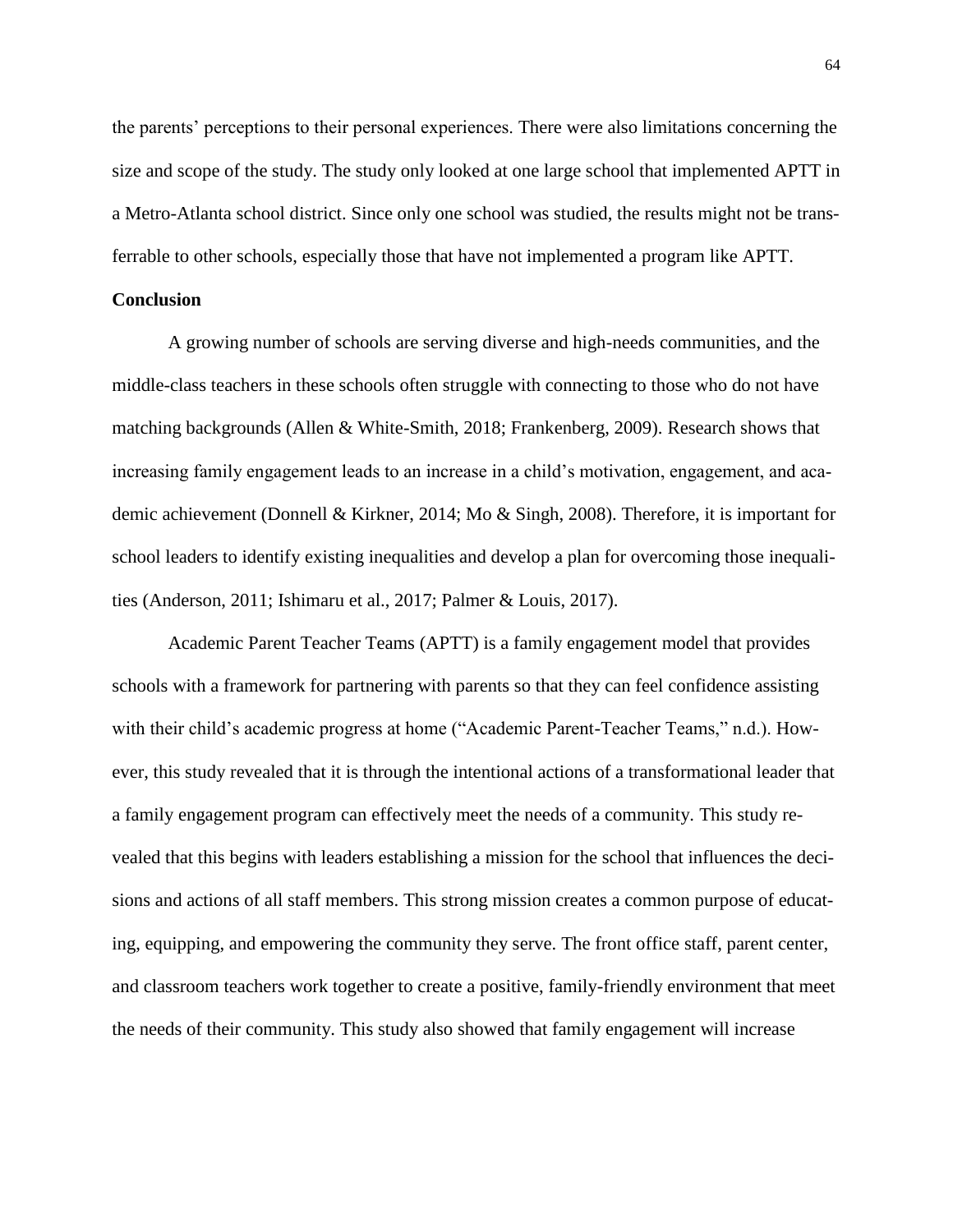when families feel more welcomed at the school. The Spanish speaking families felt more comfortable coming to the school and attending APTT meetings because they knew that interpreters were always available. This increase in family engagement also helped inform school leaders of additional resources families needed as well as additional barriers that prohibited them from being fully engaged with the school. By having a more productive two-way communication system between the school and families, schools are better able to focus their support efforts to meet more current needs. Meaningful partnership between the school and parents also creates better understanding and often leads to the confirmation of positive perceptions of these partnerships.

As expressed by Cherokee Elementary's mission statement, the goal of all educators is to educate, equip, and empower their students. One way to accomplish this goal is to educate, equip, and empower families. This study provided further research to support that the actions of transformational leaders can positively impact the cultural responsiveness of family engagement practices.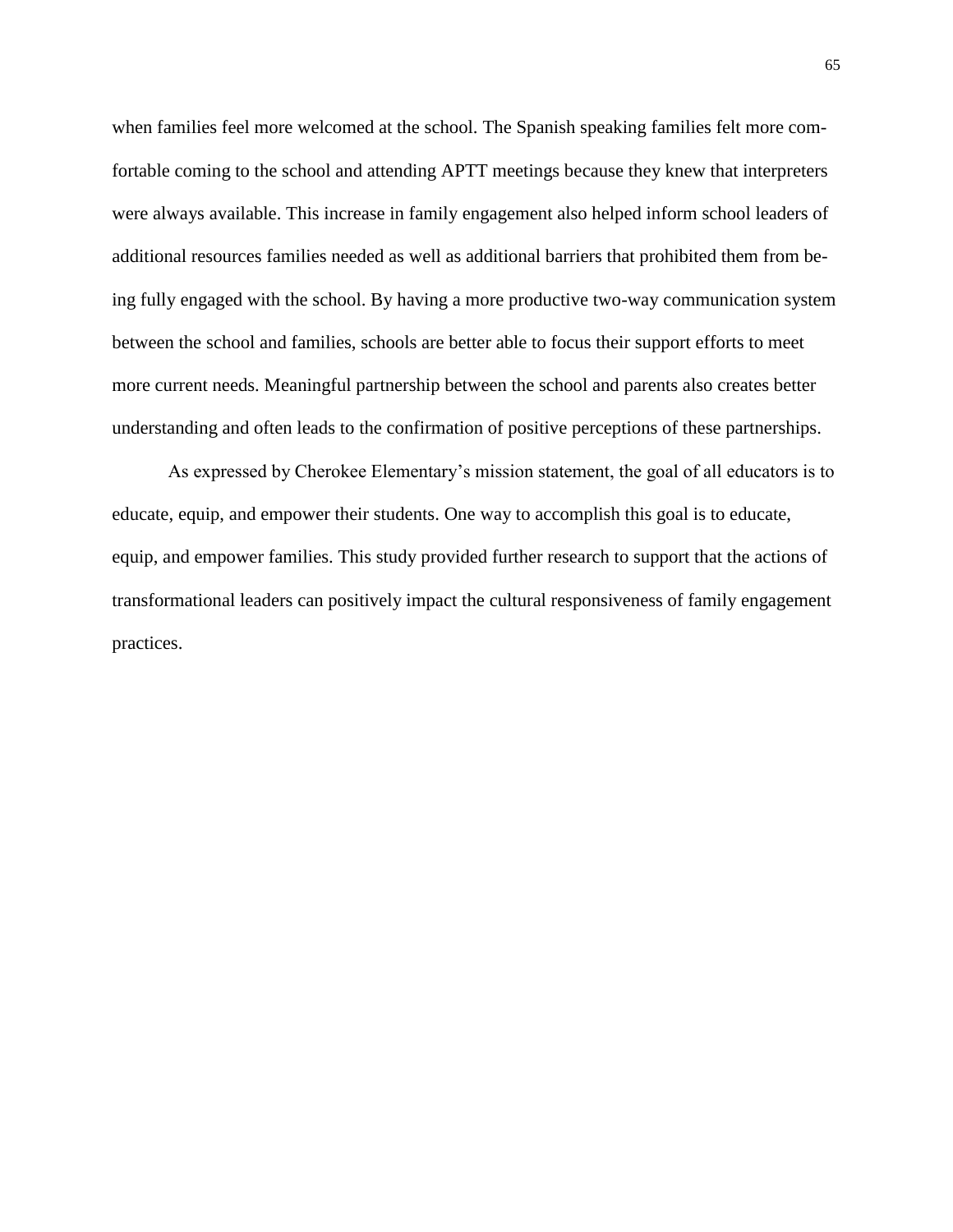#### **References**

- Academic Parent-Teacher Teams. (n.d.). Retrieved from [http://www.gadoe.org/School-Improve](http://www.gadoe.org/School-Improvement/Federal-Programs/Partnerships/Pages/APTT.aspx)[ment/Federal-Programs/Partnerships/Pages/APTT.aspx](http://www.gadoe.org/School-Improvement/Federal-Programs/Partnerships/Pages/APTT.aspx)
- Allen, Q., & White-Smith, K. (2018). "That's why I say stay in school": Black mothers' parental involvement, cultural wealth, and exclusion in their son's schooling. *Urban Education*, *53*(3), 409– 435.
- Anderson, M. (2011). Teacher and student perspectives on cultural proficiency. *Leadership*, *40*(5), 32–35.
- Bass, B. M. (1999). Two decades of research and development in transformational leadership. *European Journal of Work and Organizational Psychology*, *8*(1), 9–32.
- Berends, M. (1995). Educational stratification and students' social bonding to school. *British Journal of Sociology of Education*, *16*(3), 327–351.
- Cooper, C. W. (2009). Performing cultural work in demographically changing schools: Implications for expanding transformative leadership frameworks. *Educational Administration Quarterly*, *45*(5), 694–724.
- Creswell, J. W., & Poth, C. N. (2017). *Qualitative inquiry and research design: Choosing among five approaches*. [4 th Edition]. Thousand Oaks, CA: Sage.
- Donnell, J. O., & Kirkner, S. L. . (2014). The impact of a collaborative family involvement program on Latino families and children's educational performance. *School Community Journal*, *24*(1), 211–234.
- Family and Community Engagement | U.S. Department of Education. (n.d.). Retrieved from <http://www.ed.gov/parent-and-family-engagement>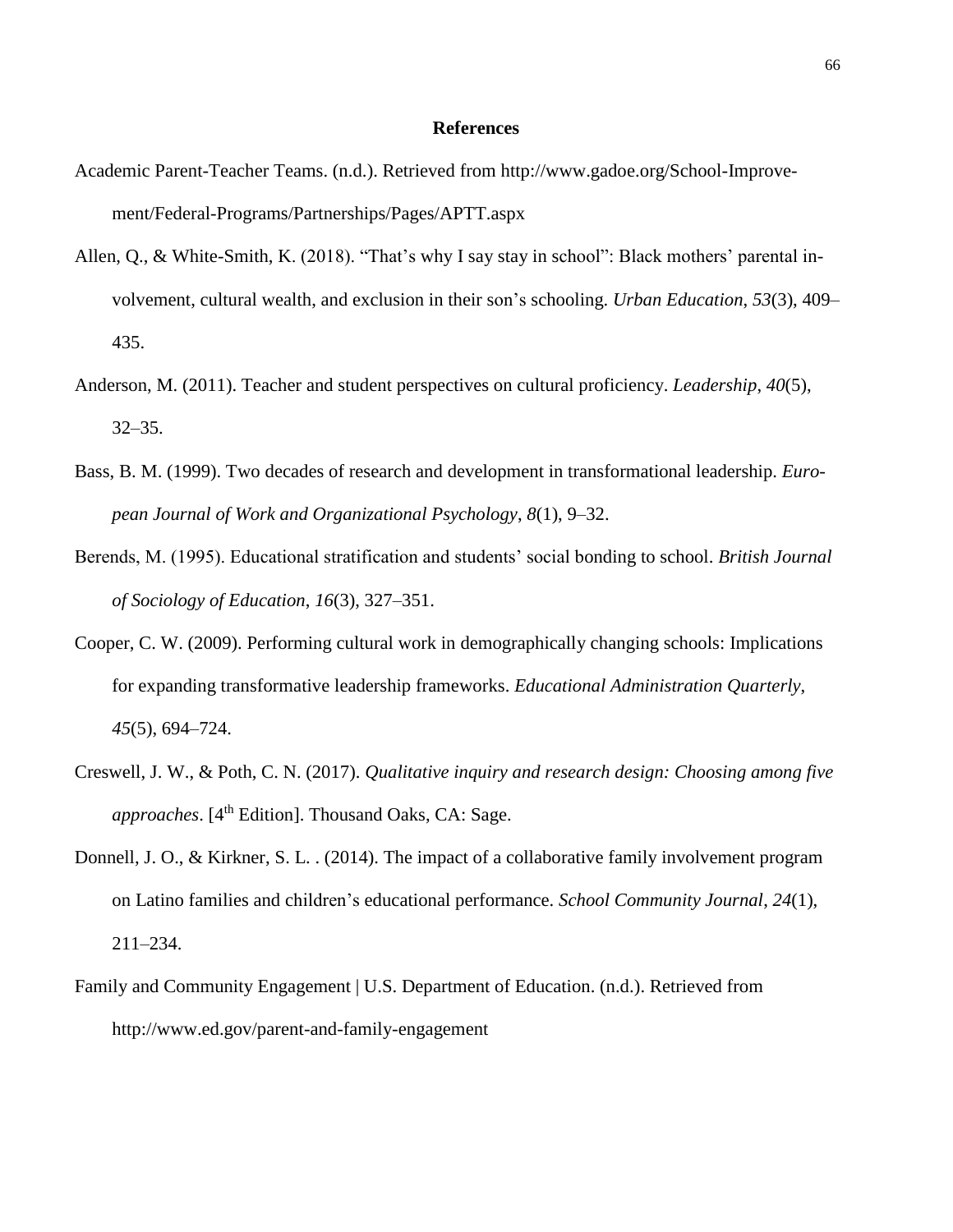- Francis, G. L., Blue-Banning, M., Haines, S. J., Turnbull, A. P., & Gross, J. M. S. (2016). Building "our school": Parental perspectives for building trusting family–professional partnerships. *Preventing School Failure: Alternative Education for Children and Youth*, *60*(4), 329–336.
- Frankenberg, E. (2009). The segregation of American teachers. *Education Policy Analysis Archives/Archivos Analíticos de Políticas Educativas*, *17*.
- How Metro Atlanta Became A "Pioneer" Of Immigration Enforcement. (n.d.). Retrieved from [https://www.npr.org/2018/02/13/585301595/why-atlanta-embraces-trump-administrations-immi](https://www.npr.org/2018/02/13/585301595/why-atlanta-embraces-trump-administrations-immigration-crackdown)[gration-crackdown](https://www.npr.org/2018/02/13/585301595/why-atlanta-embraces-trump-administrations-immigration-crackdown)
- Hooper, M. A., & Bernhardt, V. L. (2016). *Creating capacity for learning and equity in schools: Instructional, adaptive, and transformational leadership*. UK: Routledge.
- Ishimaru, A. M. (2017). From family engagement to equitable collaboration. *Educational Policy*, Retrieved from: [https://doi.org/10.1177/0895904817691841](https://doi.org/10.1177%2F0895904817691841)
- Ishimaru, A. M., Torres, K. E., Salvador, J. E., Lott, J., Williams, D. M. C., & Tran, C. (2016). Reinforcing deficit, journeying toward equity: Cultural brokering in family engagement initiatives. *American Educational Research Journal*, *53*(4), 850–882.
- Khalifa, M. (2012). A Re-New-ed Paradigm in Successful Urban School Leadership: Principal as Community Leader. *Educational Administration Quarterly*, *48*(3), 424–467.
- Khalifa, M. A., Gooden, M. A., & Davis, J. E. (2016). Culturally responsive school leadership: A synthesis of the literature. *Review of Educational Research*, *86*(4), 1272–1311.
- Kurland, H., Peretz, H., & Hertz-Lazarowitz, R. (2010). Leadership style and organizational learning: the mediate effect of school vision. *Journal of Educational Administration*, *48*(1), 7–30.
- Larson, C. L., & Murtadha, K. (2002). Leadership for social justice. *Yearbook of the National Society for the Study of Education*, *101*(1), 134–161.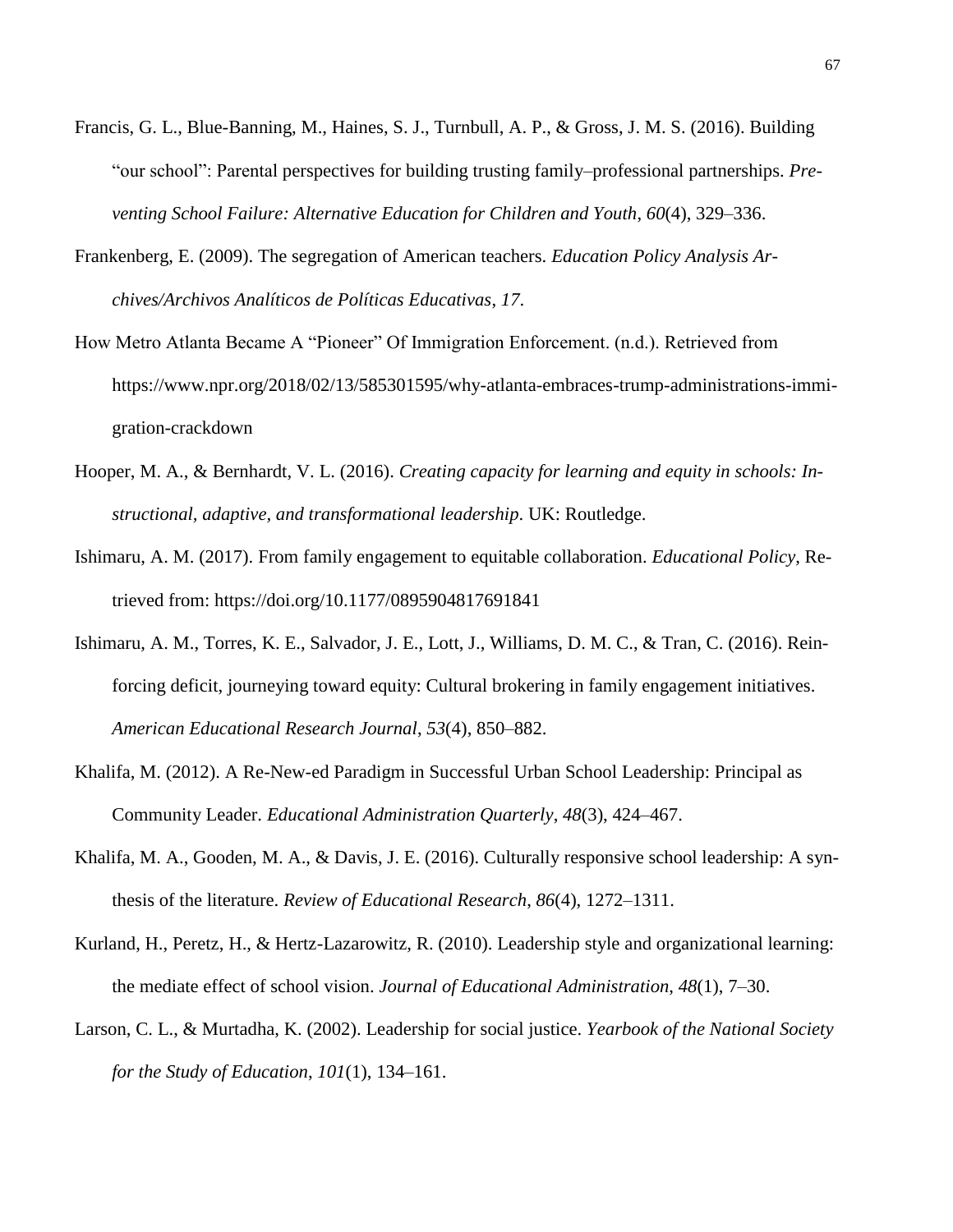- Leithwood, K., & Sun, J. (2012). The nature and effects of transformational school leadership a metaanalytic review of unpublished research. *Educational Administration Quarterly*, *48*(3), 387–423.
- Madhlangobe, L., & Gordon, S. P. (2012). Culturally responsive leadership in a diverse school: A case study of a high school leader. *National Association of Secondary School Principals. NASSP Bulletin; Reston*, *96*(3), 177–202.
- Mapp, K., & Kuttner, P. (2014). Partners in education: A dual capacity-building framework for family engagement. SEDL and the US Department of Education. Retrieved from: https://www2.ed.gov/documents/family-community/partners-education.pdf
- Mo, Y., & Singh, K. (2008). Parents' relationships and involvement: Effects on students' school engagement and performance. *RMLE Online*, *31*(10), 1–11.
- Ouimette, M. Y., Feldman, J., & Tung, R. (2006). Collaborating for high school student success: A case study of parent engagement at Boston Arts Academy. *School Community Journal*, *16*(2), 91.
- Palmer, E. L., Emily. Palmer@mpls. k12. mn. u., & Louis, K. S. (2017). Talking about race: Overcoming fear in the process of change. *Journal of School Leadership*, *27*(4), 581–611.
- Paredes, M. C. (2011). Parent involvement as an instructional strategy: Academic parent-teacher teams.
- Scanlan, M., & López, F. A. (2014). *Leadership for culturally and linguistically responsive schools*. UK: Routledge.
- Skrla, L., Scheurich, J. J., Garcia, J., & Nolly, G. (2004). Equity audits: A practical leadership tool for developing equitable and excellent schools. *Educational Administration Quarterly*, *40*(1), 133– 161.<https://doi.org/10.1177/0013161X03259148>

Stake, R. E. (2010). *Qualitative research: Studying how things work*. Guilford Press.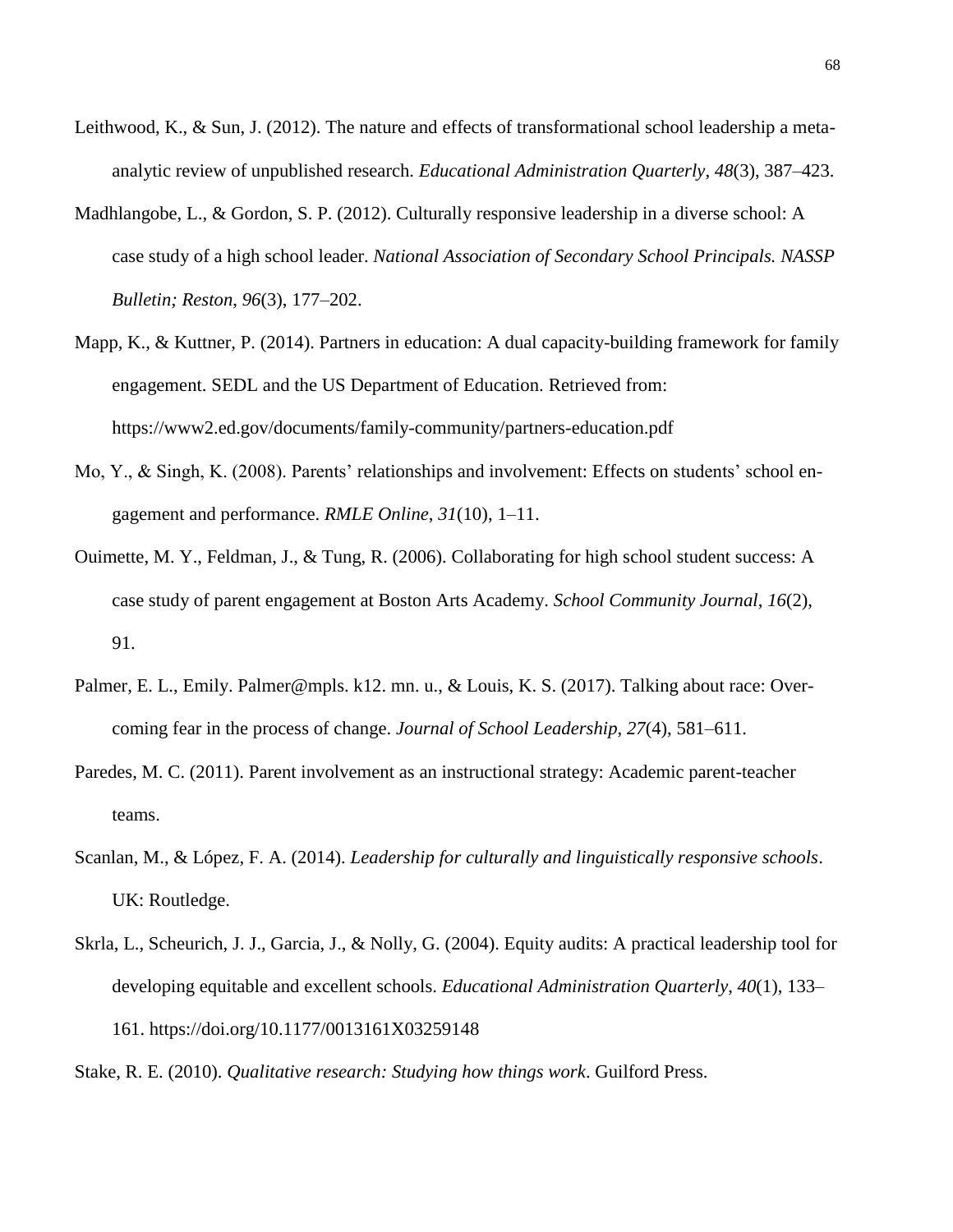Title I, Part A Parent and Family Engagement - Title I, Part A (CA Dept of Education). (n.d.). Retrieved from<https://www.cde.ca.gov/sp/sw/t1/parentfamilyinvolve.asp>

Yin, R. K. (2014). *Case study research: Design and methods*. Thousand Oaks, CA: Sage.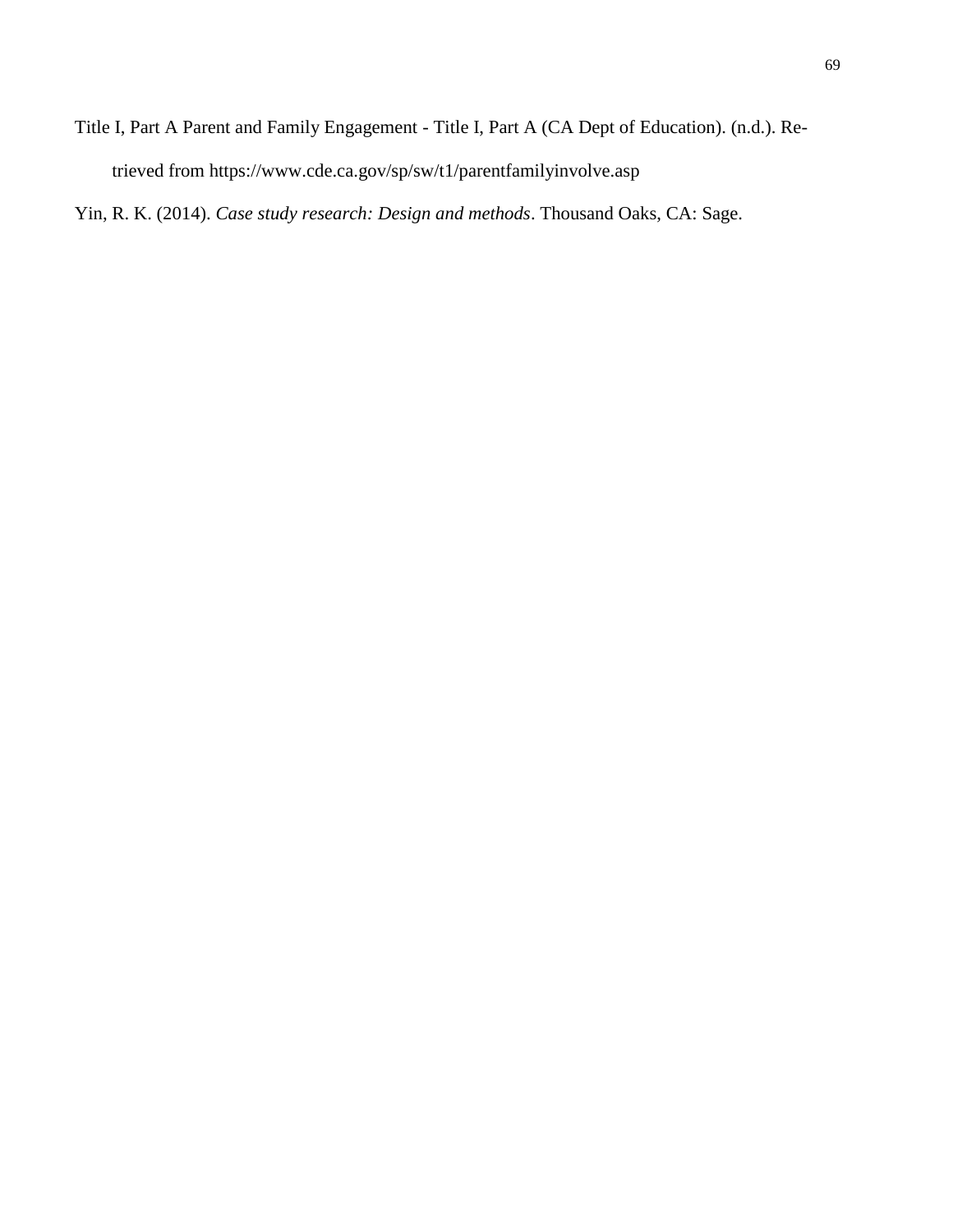# **APPENDICES**

# **Appendix A**

# APTT Facilitator Feedback Observation Form

| <b>ESSENTIAL EL-</b><br><b>EMENTS</b>                        | <b>STRATEGIES FOR DELIVERY</b>                                                                                                                                                                                                                                                                                                                                                                                                                                                                                                                                                      | <b>EVIDENCE</b>                                                                                                                                                                                                                                                                                                                                                       |
|--------------------------------------------------------------|-------------------------------------------------------------------------------------------------------------------------------------------------------------------------------------------------------------------------------------------------------------------------------------------------------------------------------------------------------------------------------------------------------------------------------------------------------------------------------------------------------------------------------------------------------------------------------------|-----------------------------------------------------------------------------------------------------------------------------------------------------------------------------------------------------------------------------------------------------------------------------------------------------------------------------------------------------------------------|
| Welcome<br>&<br><b>Team Building</b><br>(15 Minutes)         | □<br>Communicate purpose and value of APTT meetings<br><b>Express gratitude to families in attendance</b><br>□<br>Model and explain Icebreaker activity<br>□<br>Icebreaker is fun, engaging, and interactive<br>□<br>Families get to know other families better<br>□<br>Families share strategies that support learning<br>□<br>Teacher participates with families<br>□<br>Families are more relaxed and interactive<br>□<br>□<br>Closure is provided by communicating the importance<br>of building a strong team that works together to improve<br>student learning outcomes      | <b>Teachers:</b><br>• Explained purpose and<br>value of APTT meetings<br>• Explained and modeled activity<br>• Explained importance of team<br>• Expressed the value that each<br>family brings to student learning<br>• Emphasized the classroom as a<br>safe space for sharing and learn-<br>ing<br><b>Families:</b><br>• All participated in activity              |
| <b>Review Foun-</b><br>dational Grade<br><b>Level Skills</b> | Clear explanation of the skills using visuals<br>□<br>Clear explanation of why the skill is critical to grade<br>0.<br>level success and beyond<br>$\Box$ Check for understanding with open-ended questions and<br>opportunity for discussion<br>Academic vocabulary is explained in family-friendly<br>О.                                                                                                                                                                                                                                                                          | <b>Teachers:</b><br>• Clearly explained the skill and<br>why it is critical to master it (ur-<br>gency)<br>• Used visuals for instruction<br>• Checked for understanding by                                                                                                                                                                                           |
| $\pmb{\&}$<br><b>Share Data</b><br>(15 Minutes)              | terms<br>□<br>Model and explain how to read the bar graph<br>Model and explain how to interpret data<br>□<br>Families are clear that data is actionable.<br>□<br>□<br>Families use graph and assessment in the family folder<br>to follow instructions and find their student<br>Check for understanding with open-ended questions and<br>□<br>opportunity for discussion<br>Families examine and discuss data outcomes<br>□<br>◻<br>Clearly articulate high expectations<br>Families are informed that follow-up data will be availa-<br>□<br>ble to them at the next APTT meeting | asking open-ended questions<br>• Allowed think time<br>• Clearly explained and modeled<br>how to read the graph in its en-<br>tirety<br>• Clearly explained and modeled<br>how to interpret the data<br>• Gave opportunities for questions<br>and discussion<br>• Set high expectations (urgency)<br>• Took time to celebrate student<br>$\frac{$ growth (APTT 2 & 3) |
| <b>Model Practice</b><br><b>Activities</b><br>(15 Minutes)   | □<br>Model and explain two practice activities<br>□<br>Use visuals and manipulatives to model activities<br>Use the "I Do; We Do, You Do" teaching strategies<br>◻<br>□<br>Check for understanding with open-ended questions and<br>opportunity for team discussion<br>Ask families to provide ideas for extending the activity<br>□<br>for added challenge                                                                                                                                                                                                                         | <b>Teachers:</b><br>• Modeled two activities using<br>visuals<br>· Used "I do, we do, you do" strat-<br>egy for modeling<br>• Checked for understanding with<br>open-ended questions and dia-<br>logue                                                                                                                                                                |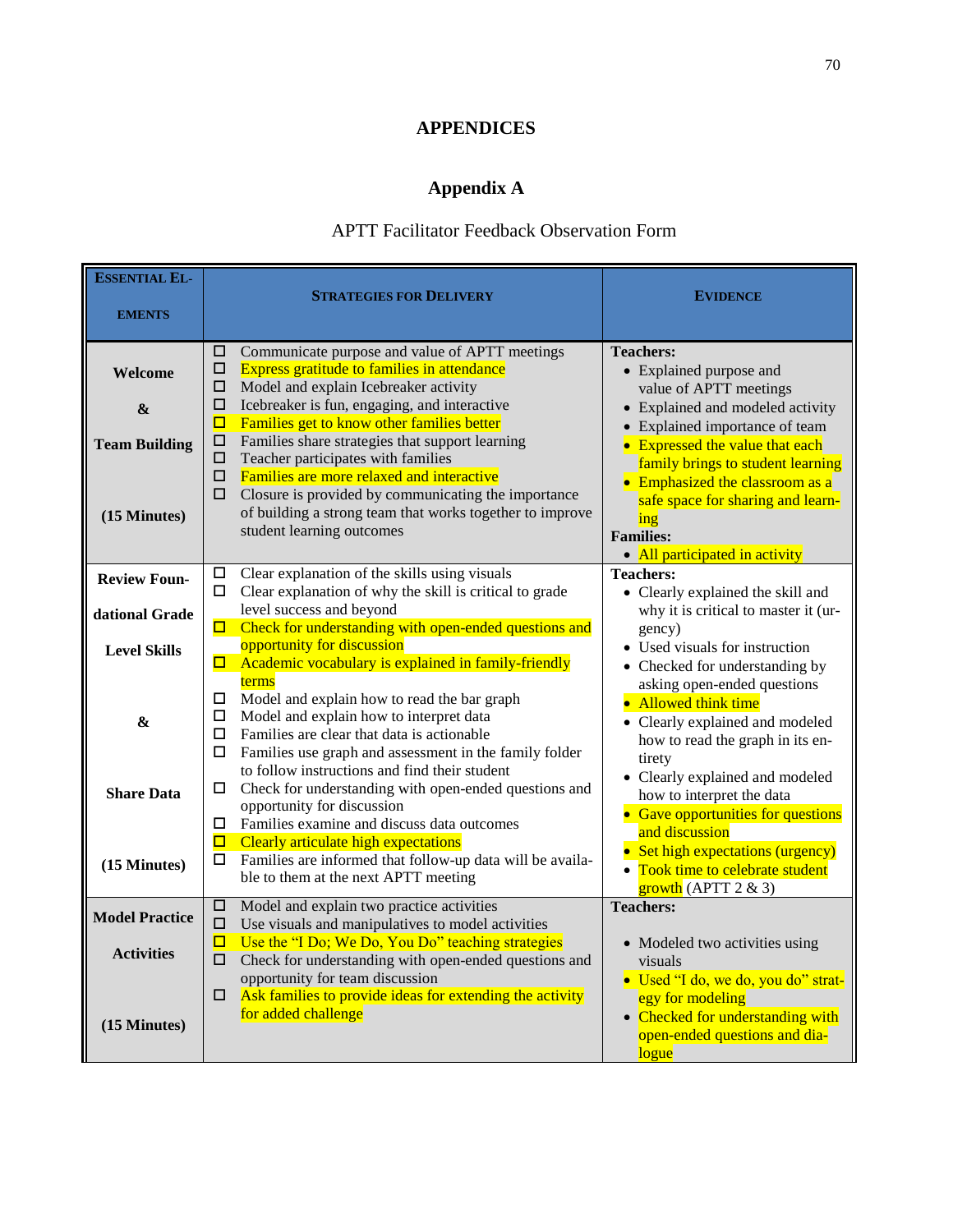| <b>Facilitate Fam-</b><br>ily Practice of<br><b>Activities</b>      | Circulate around the room and interact with families to<br>$\Box$<br>ensure engagement and understanding<br>Encourage families to support each other<br>□<br>Encourage families to contact the teacher anytime they<br>о<br>have questions or need additional resources<br>Closure is provided by emphasizing the value of prac-<br>tice and good study habits at home                                                                                                                      | <b>Teachers:</b><br>Interacted with families<br>and ensured engagement<br>and understanding during<br>practice<br><b>Families:</b><br>• Practiced two activities<br><b>Expressed confidence with us-</b><br>$\bullet$<br>ing activities at home |
|---------------------------------------------------------------------|---------------------------------------------------------------------------------------------------------------------------------------------------------------------------------------------------------------------------------------------------------------------------------------------------------------------------------------------------------------------------------------------------------------------------------------------------------------------------------------------|-------------------------------------------------------------------------------------------------------------------------------------------------------------------------------------------------------------------------------------------------|
| <b>Facilitate Set-</b><br>ting 60-Day<br><b>S.M.A.R.T.</b><br>Goals | Model S.M.A.R.T. goal setting by providing a visual<br>□<br>example using a fictitious student on the graph and com-<br>pleting the goal template for all to see<br>Check for understanding with open ended questions and<br>□<br>opportunity for team discussion<br>Express high expectations and encourage rigor<br>◻<br>Articulate urgency, ownership, and accountability<br>□<br>Tell families that you believe they can do it<br>о<br>Collect the teacher copy of the family goal<br>П | <b>Teacher:</b><br>• Modeled goal setting<br>• Checked for understanding<br>• Supported families as they<br>wrote their goals<br><b>Families:</b><br>• Fully completed goal sheet and<br>turned in teacher copy                                 |

| <b>ESSENTIAL ELEMENTS</b>                                                                  | <b>Strengths</b> | <b>Areas of Refinement</b> |
|--------------------------------------------------------------------------------------------|------------------|----------------------------|
| Welcome &                                                                                  |                  |                            |
| <b>Team Building</b>                                                                       |                  |                            |
| <b>Review Foundational</b><br><b>Grade Level Skills</b><br>$\pmb{\&}$<br><b>Share Data</b> |                  |                            |
| <b>Model Practice</b><br><b>Activities</b>                                                 |                  |                            |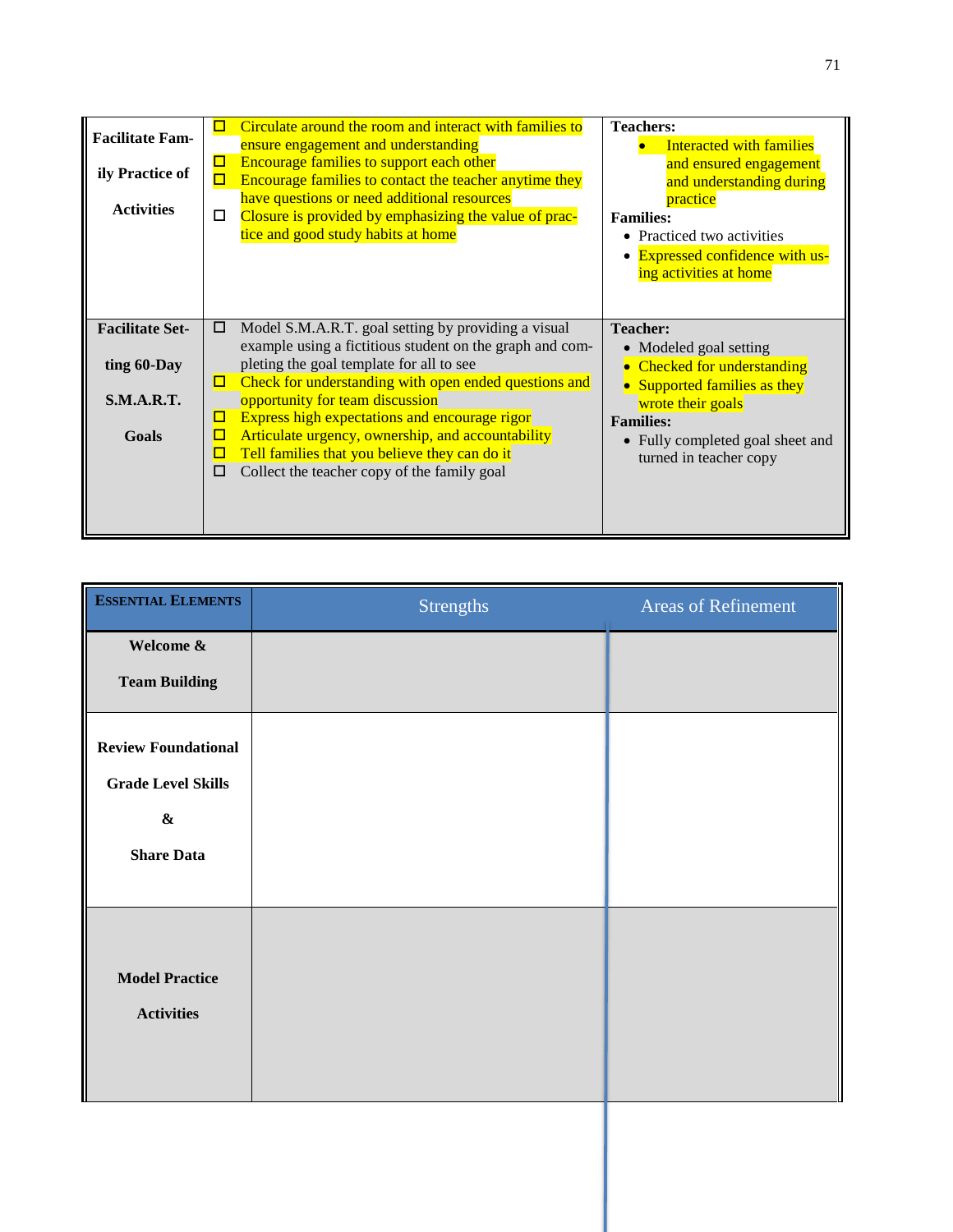| <b>Facilitate Family</b><br><b>Practice of Activities</b> |  |
|-----------------------------------------------------------|--|
| <b>Facilitate Setting 60-</b><br>Day S.M.A.R.T. Goals     |  |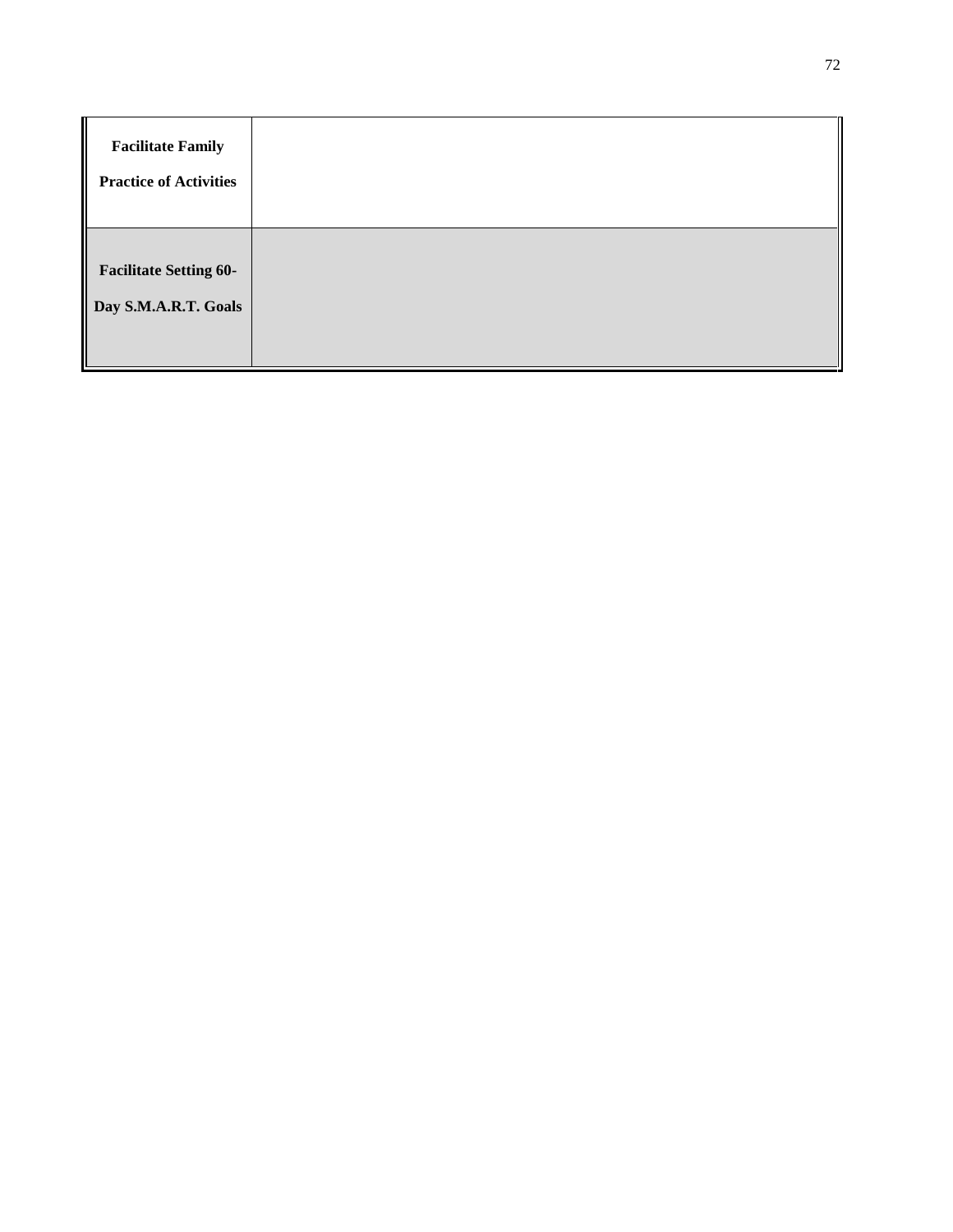# **Appendix B**

# **Interview Questions**

## **For School Leaders:**

# Idealized Influence

1. What role does the school's vision and mission play in APTT implementation?

# Inspiration

- 2. What inequalities, if any, have you noticed that are negatively affecting students and families?
	- a. What have you noticed specifically with APTT implementation?
- 3. What changes do you feel needs to occur to reduce these inequalities, and what steps have been taken so far?

#### Intellectual Stimulation

- 4. What conversations have you had with staff members that have challenged their assumptions about race and culture?
	- a. How have these conversations changed APTT implementation practices?

#### Individualized Consideration

- 5. What are some of the specific needs of teachers, students, and families in developing meaningful partnerships?
- 6. How has the cultural responsiveness of your staff been development since APTT has been implemented?
- 7. What structures have been put in place for APTT meetings and materials to be accessible to all families?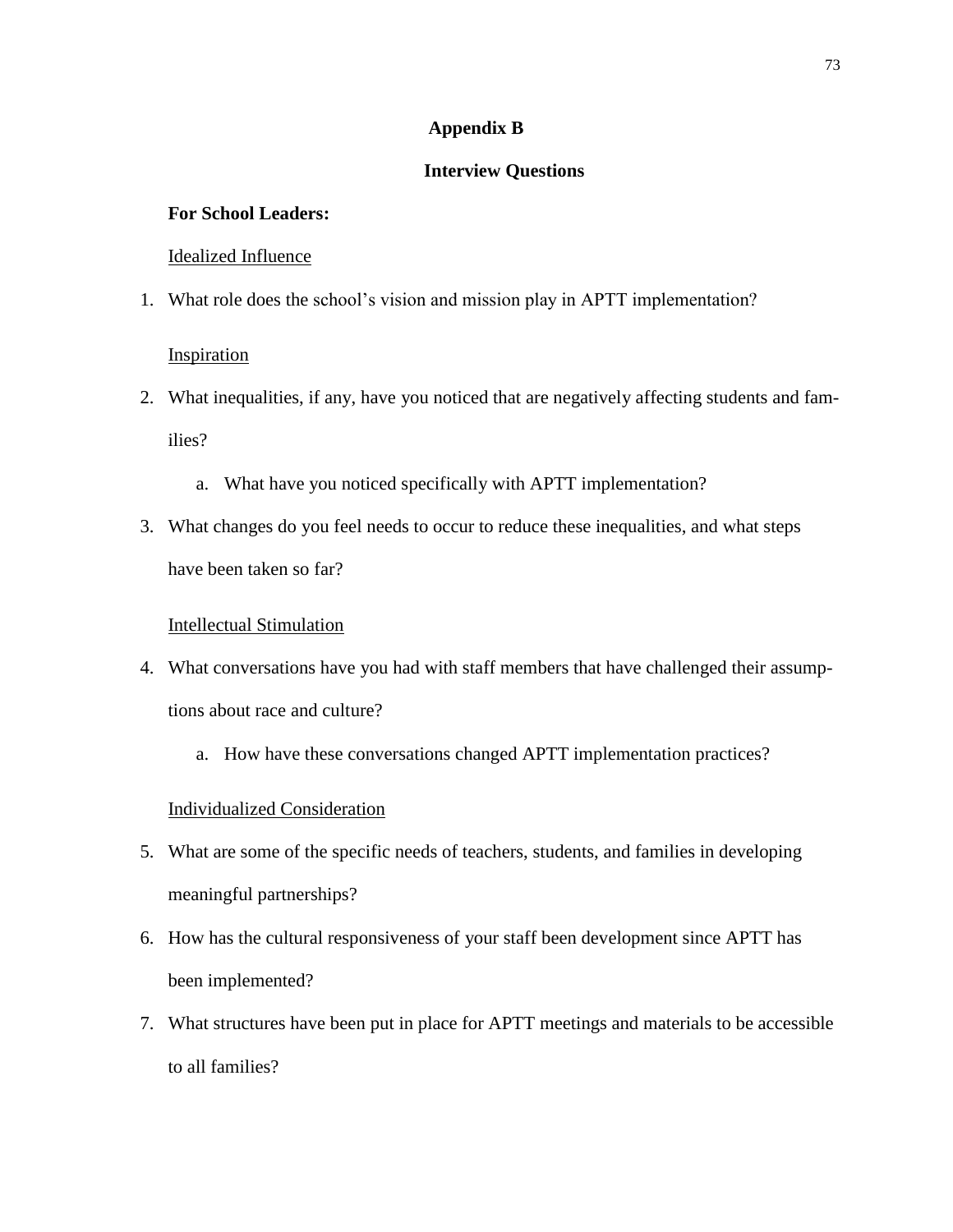# Closing Questions

8. Of all the things we have talked about, what aspect of APTT implementation is the most important to you in meeting the needs of all families?

# **For Classroom Teachers:**

# Idealized Influence

- 1. Ideally, how should schools and families partner with each other?
- 2. Do you feel like the school shares the same vision?

## **Inspiration**

- 3. What inequalities, if any, have you noticed that are negatively affecting students and families?
- 4. How has the leadership team attempted to reduce these inequalities?
- 5. What role has APTT played in either contributing to existing inequalities or in reducing inequalities?

## Intellectual Stimulation

6. In what ways has the implementation of APTT changed or confirmed your views of race and culture?

# Individualized Consideration

- 7. How has the implementation of APTT been designed to meet the specific needs of teachers, students, and families?
- 8. Since APTT, how have you changed your practices to meet the cultural needs of your families?

## Closing Questions